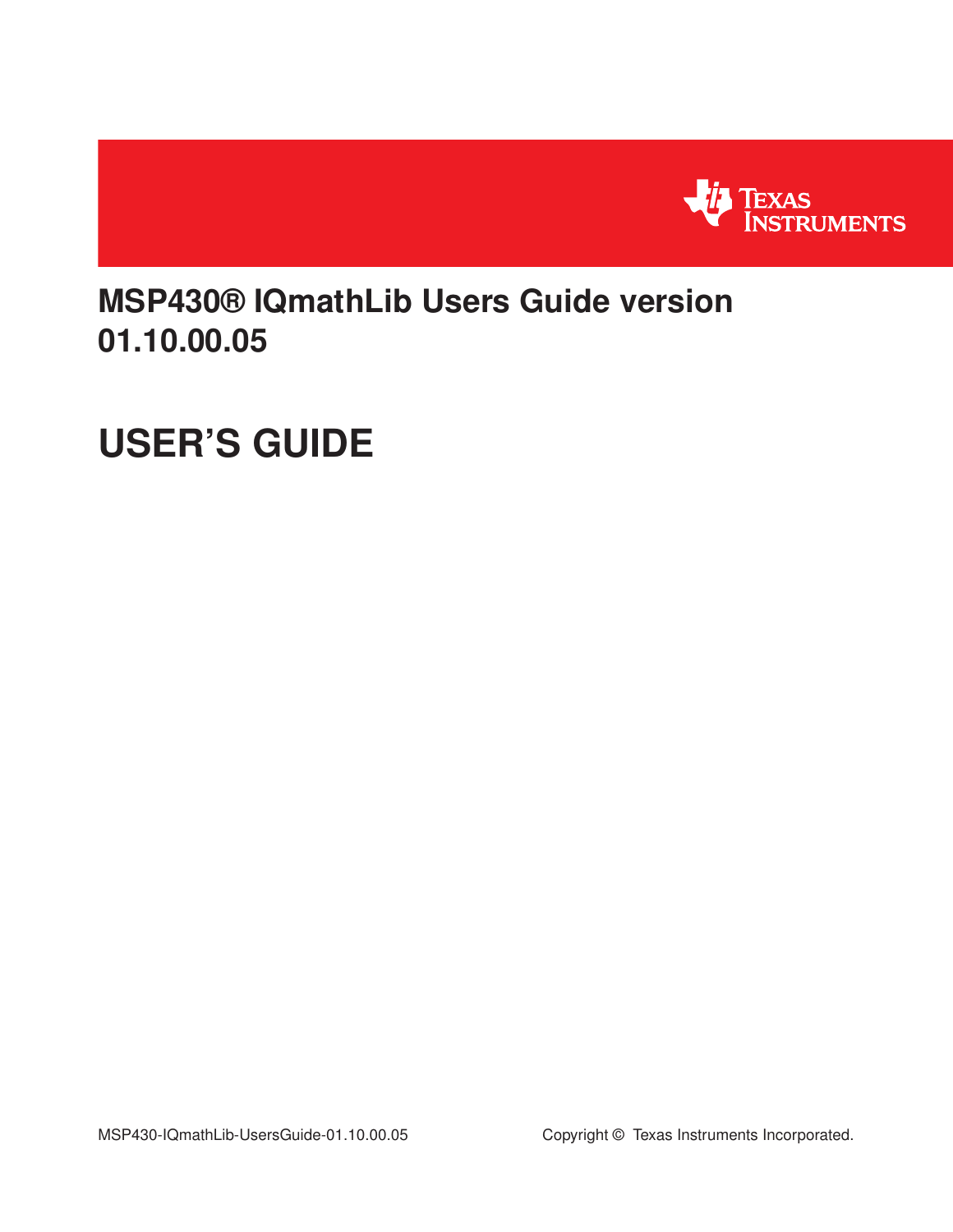# <span id="page-1-0"></span>**Copyright**

Copyright © Texas Instruments Incorporated. All rights reserved.

Please be aware that an important notice concerning availability, standard warranty, and use in critical applications of Texas Instruments semiconductor products and disclaimers thereto appears at the end of this document.

Texas Instruments Post Office Box 655303 Dallas, TX 75265 http://www.ti.com/msp430





# <span id="page-1-1"></span>**Revision Information**

This is version 01.10.00.05 of this document, last updated on January 19, 2015.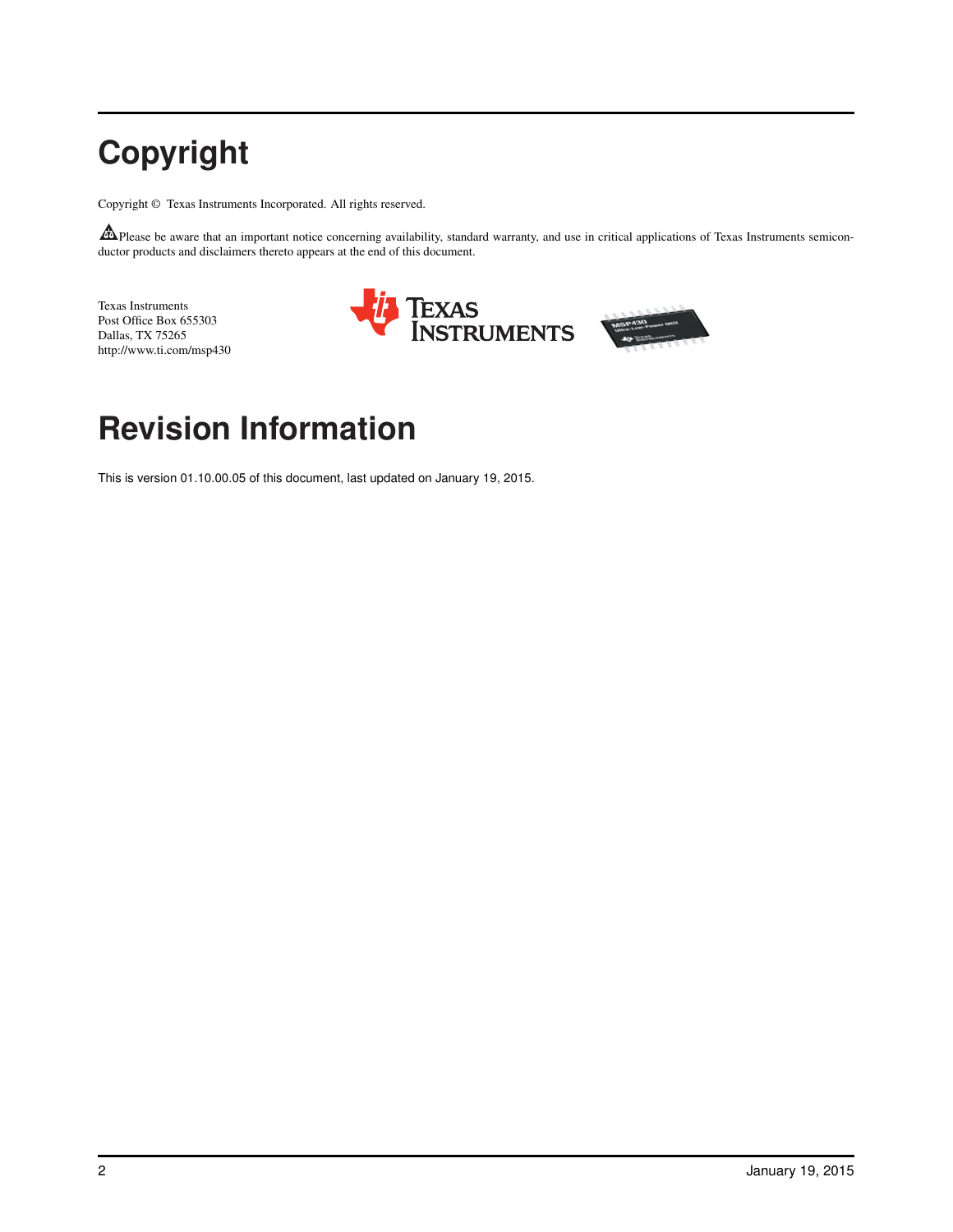## **Table of Contents**

|                |                                                                                                                                                                                                                                     | $\overline{2}$ |
|----------------|-------------------------------------------------------------------------------------------------------------------------------------------------------------------------------------------------------------------------------------|----------------|
|                | <b>Revision Information <i>CONDITION</i> Revision Information <i>CONDITION</i> CONDITION <i>CONDITION</i> CONDITION <i>CONDITION</i> <b>CONDITION CONDITION CONDITION CONDITION CONDITION CONDITION CONDITION CONDITION</b> </b>    | $\overline{2}$ |
| 1              |                                                                                                                                                                                                                                     | 5              |
| $\overline{2}$ | Using The Qmath and IQmath Libraries <b>Constructs</b> of the contract of the Construction of the Construction of the Construction of the Construction of the Construction of the Construction of the Construction of the Construct | $\overline{7}$ |
| 2.1            |                                                                                                                                                                                                                                     | $\overline{7}$ |
| 2.2            |                                                                                                                                                                                                                                     | 9              |
| 2.3            | 11                                                                                                                                                                                                                                  |                |
| 2.4            | 16                                                                                                                                                                                                                                  |                |
| 2.5            | 17                                                                                                                                                                                                                                  |                |
| 2.6            | 18                                                                                                                                                                                                                                  |                |
| 2.7            | 19<br>Example Projects (and a subsequently and a subsequently and a subsequently and a subsequently and a subsequently and $\alpha$                                                                                                 |                |
| 2.8            | 22                                                                                                                                                                                                                                  |                |
| 3              | 23                                                                                                                                                                                                                                  |                |
| 3.1            | 23                                                                                                                                                                                                                                  |                |
| 3.2            | 24                                                                                                                                                                                                                                  |                |
| 3.3            | 29                                                                                                                                                                                                                                  |                |
| 3.4            | 39                                                                                                                                                                                                                                  |                |
| 3.5            | 44                                                                                                                                                                                                                                  |                |
| 3.6            | 48                                                                                                                                                                                                                                  |                |
| 4              | 51                                                                                                                                                                                                                                  |                |
| 4.1            | 51                                                                                                                                                                                                                                  |                |
| 4.2            | 52                                                                                                                                                                                                                                  |                |
| 4.3            | 58                                                                                                                                                                                                                                  |                |
| 4.4            | 68                                                                                                                                                                                                                                  |                |
| 4.5            | 74                                                                                                                                                                                                                                  |                |
| 4.6            | 78                                                                                                                                                                                                                                  |                |
| 5.             | 81                                                                                                                                                                                                                                  |                |
| 5.1            | 81                                                                                                                                                                                                                                  |                |
| 5.2            | 82                                                                                                                                                                                                                                  |                |
| 5.3            | 84                                                                                                                                                                                                                                  |                |
| 5.4            | 85                                                                                                                                                                                                                                  |                |
| 6              | 87                                                                                                                                                                                                                                  |                |
| 6.1            | MSP430 Software Multiply Table 2014 and Table 2014 and Table 2014 and Table 2014 and Table 2014 and Table 2014<br>88                                                                                                                |                |
| 6.2            | 90                                                                                                                                                                                                                                  |                |
| 6.3            | 92                                                                                                                                                                                                                                  |                |
| 6.4            | MSP432 Devices and all and all and all and all and all and all and all and all and all and all and all and all a<br>94                                                                                                              |                |
|                | 96                                                                                                                                                                                                                                  |                |
|                |                                                                                                                                                                                                                                     |                |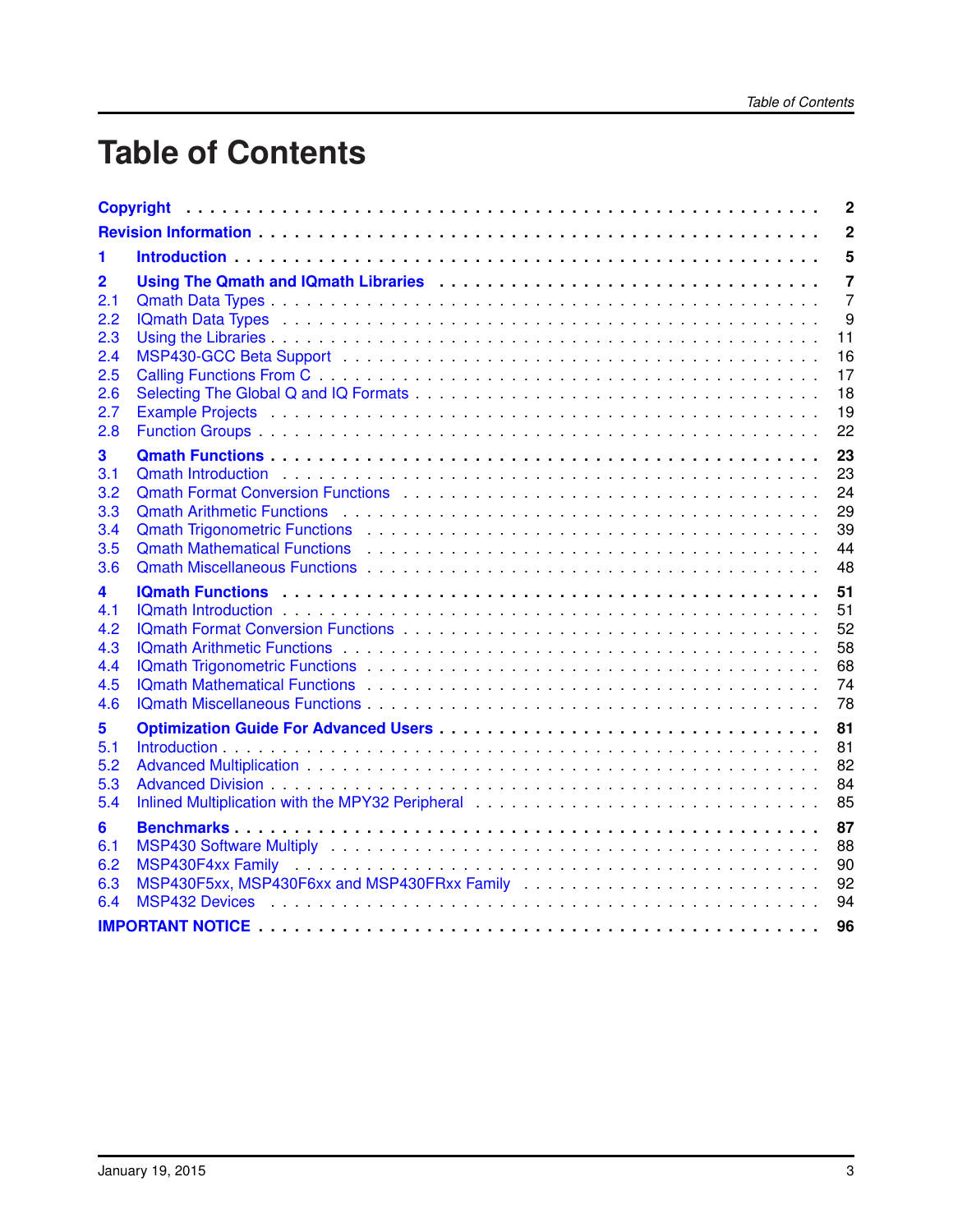*Table of Contents*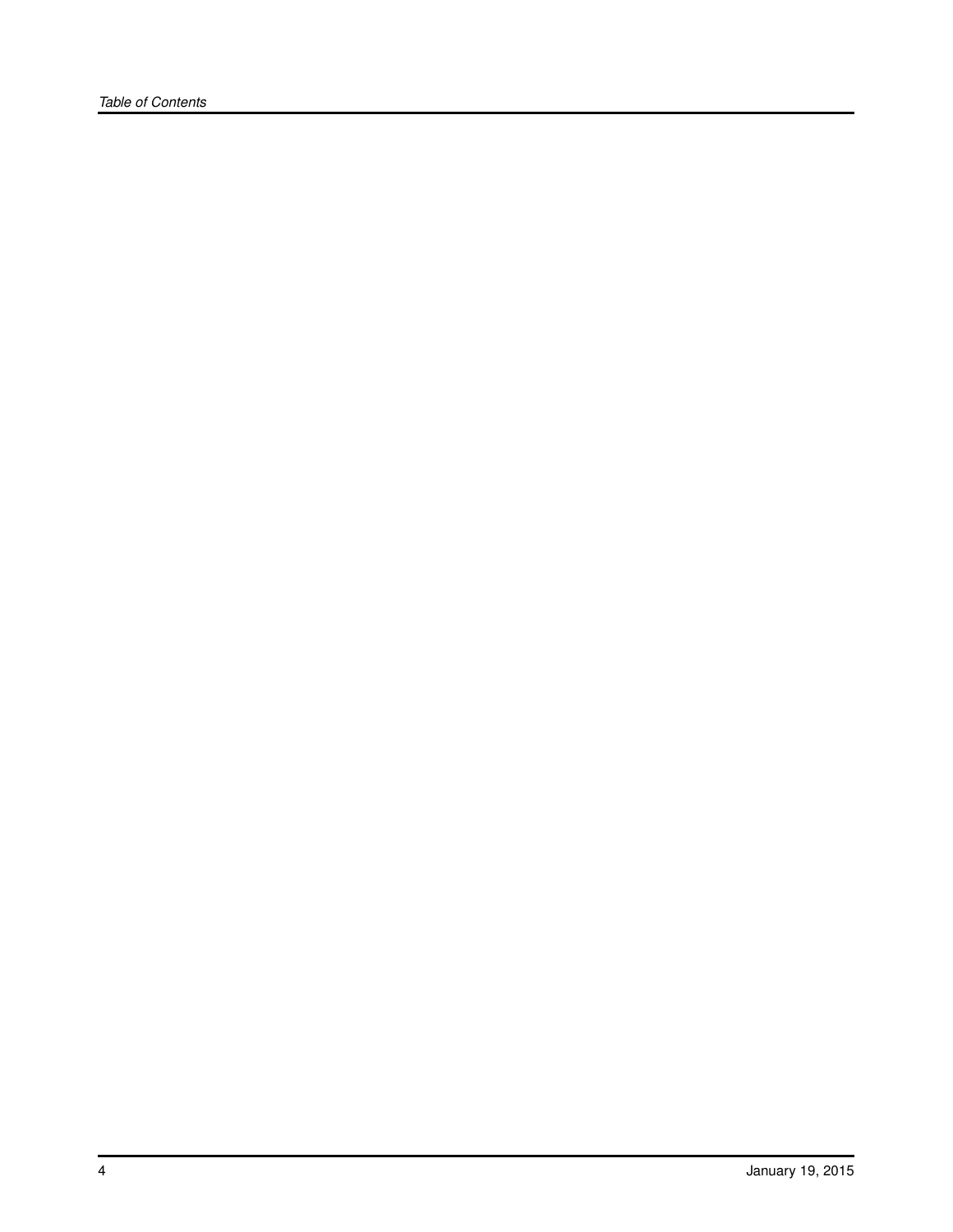# <span id="page-4-0"></span>**1 Introduction**

The Texas Instruments® IQmath and Qmath Libraries are a collection of highly optimized and high-precision mathematical functions for C programmers to seamlessly port a floating-point algorithm into fixed-point code on MSP430 and MSP432 devices. These routines are typically used in computationally intensive real-time applications where optimal execution speed, high accuracy and ultra low energy are critical. By using the IQmath and Qmath libraries, it is possible to achieve execution speeds considerably faster and energy consumption considerably lower than equivalent code written using floating-point math.

The Qmath library provides functions for use with 16-bit fixed point data types. These functions have been optimized for all devices and can efficiently be used with or without a hardware multiplier. The functions provide up to 16 bits of accuracy to satisfy the majority of applications on MSP430 devices.

The IQmath library provides the same functions as the Qmath library with 32-bit data types and higher accuracy. These functions are provided for when an application requires accuracy comparable or greater than the equivalent floating point math functions.

The following tool chains are supported:

- Texas Instruments Code Composer Studio
- IAR Embedded Workbench for MSP430 and MSP432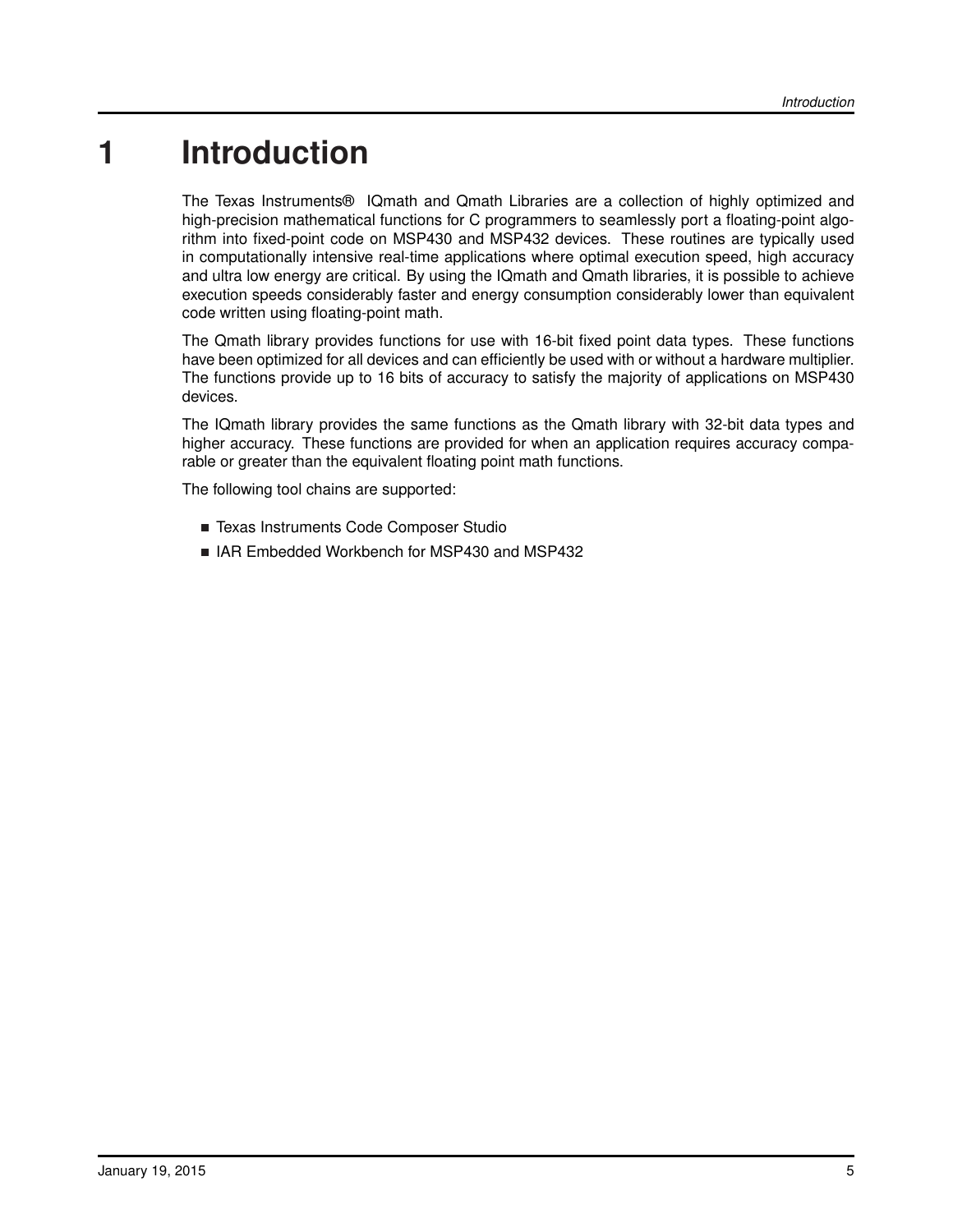*Introduction*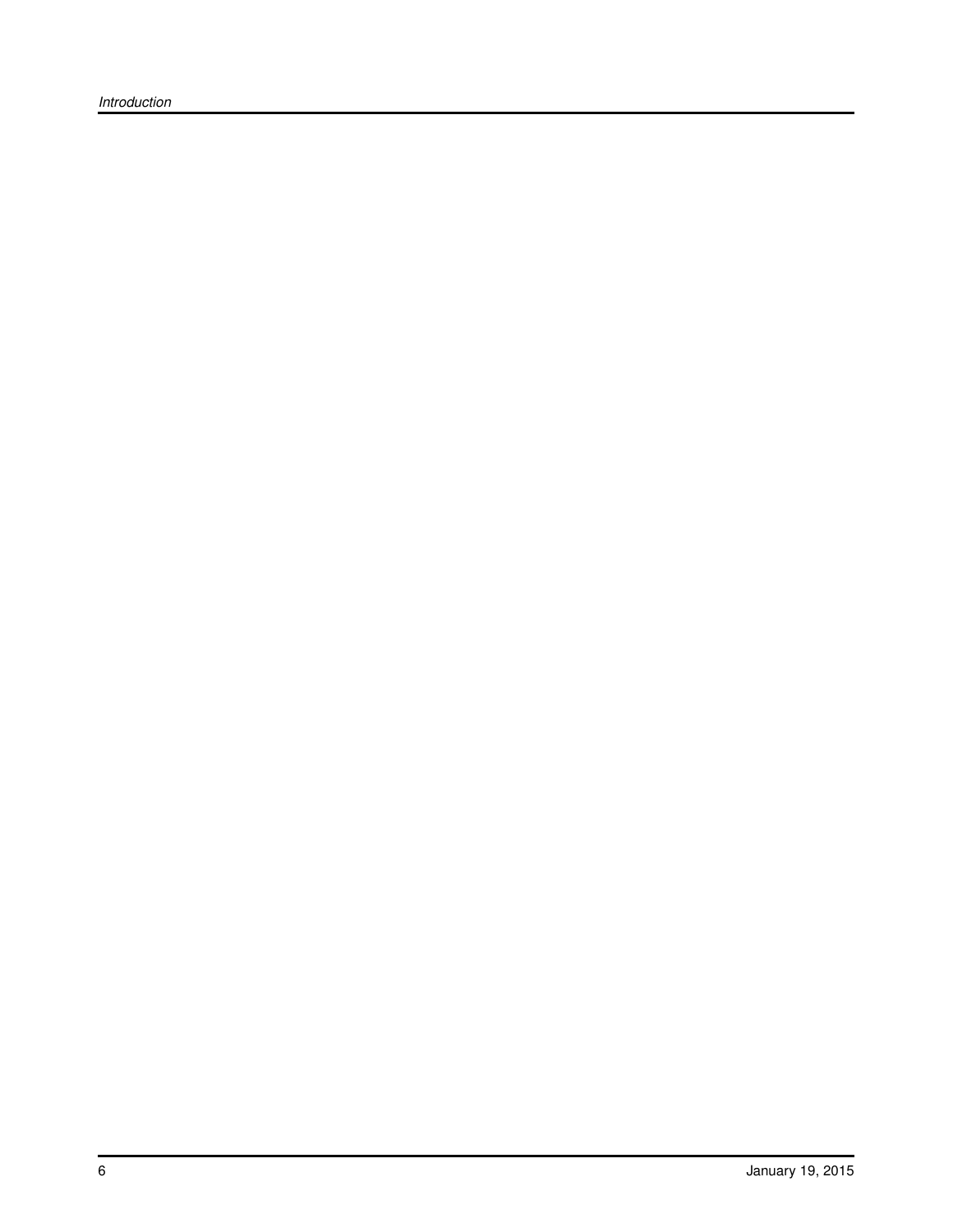## <span id="page-6-0"></span>**2 Using The Qmath and IQmath Libraries**

## <span id="page-6-1"></span>**2.1 Qmath Data Types**

The Qmath library uses a 16-bit fixed-point signed number (an "int16\_t" in C99) as its basic data type. The Q format of this fixed-point number can range from Q1 to Q15, where the Q format number indicates the number of fractional bits. The Q format value is stored as an integer with an implied scale based on the Q format and the number of fractional bits. Equation [2.1](#page-6-2) shows how a Q format decimal number  $x_q$  is stored using an integer value  $x_i$  with an implied scale, where n represents the number of fractional bits.

<span id="page-6-2"></span>
$$
Qn(x_q) = x_i * 2^{-n}
$$
 (2.1)

For example the Q12 value of 3.625 is stored as an integer value of 14848, shown in equation [2.2](#page-6-3) below.

<span id="page-6-3"></span>
$$
14848 * 2^{-12} = Q12(3.625)
$$
 (2.2)

C typedefs are provided for the various Q formats, and these Qmath data types should be used in preference to the underlying "int16\_t" data type to make it clear which variables are in Q format.

The following table provides the characteristics of the various Q formats (the C data type, the number of integer bits, the number of fractional bits, the smallest negative value that can be represented, the largest positive value that can be represented, and the smallest difference that can be represented):

| <b>Type</b>    |         | <b>Bits</b>       |           | Range          |                   |  |
|----------------|---------|-------------------|-----------|----------------|-------------------|--|
|                | Integer | <b>Fractional</b> | Min       | Max            | <b>Resolution</b> |  |
| q15            | 1       | 15                | -1        | 0.999 970      | 0.000 030         |  |
| q14            | 2       | 14                | -2        | 1.999 940      | 0.000 061         |  |
| q13            | 3       | 13                | $-4$      | 3.999 830      | 0.000 122         |  |
| q12            | 4       | 12                | -8        | 7.999 760      | 0.000 244         |  |
| q11            | 5       | 11                | $-16$     | 15.999 510     | 0.000 488         |  |
| $-910$         | 6       | 10                | $-32$     | 31.999 020     | 0.000 976         |  |
| $-99$          | 7       | 9                 | $-64$     | 63.998 050     | 0.001 953         |  |
| $-98$          | 8       | 8                 | $-128$    | 127.996 090    | 0.003 906         |  |
| $\lrcorner$ q7 | 9       | 7                 | -256      | 255.992 190    | 0.007812          |  |
| _q6            | 10      | 6                 | $-512$    | 511.984 380    | 0.015 625         |  |
| $-45$          | 11      | 5                 | $-1,024$  | 1,023.968 750  | 0.031 250         |  |
| _q4            | 12      | 4                 | $-2,048$  | 2047.937 500   | 0.062 500         |  |
| $-q3$          | 13      | 3                 | $-4,096$  | 4,095.875 000  | 0.125 000         |  |
| $-q2$          | 14      | $\overline{2}$    | $-8,192$  | 8,191.750 000  | 0.250 000         |  |
| $-q1$          | 15      |                   | $-16,384$ | 16,383.500 000 | 0.500 000         |  |

Table 2.1: Qmath Data Types

In addition to these specific Q format types, there is an additional type that corresponds to the  $GLOBAL\_Q$  format. This is  $_q$ , and it matches one of the above Q formats (based on the setting of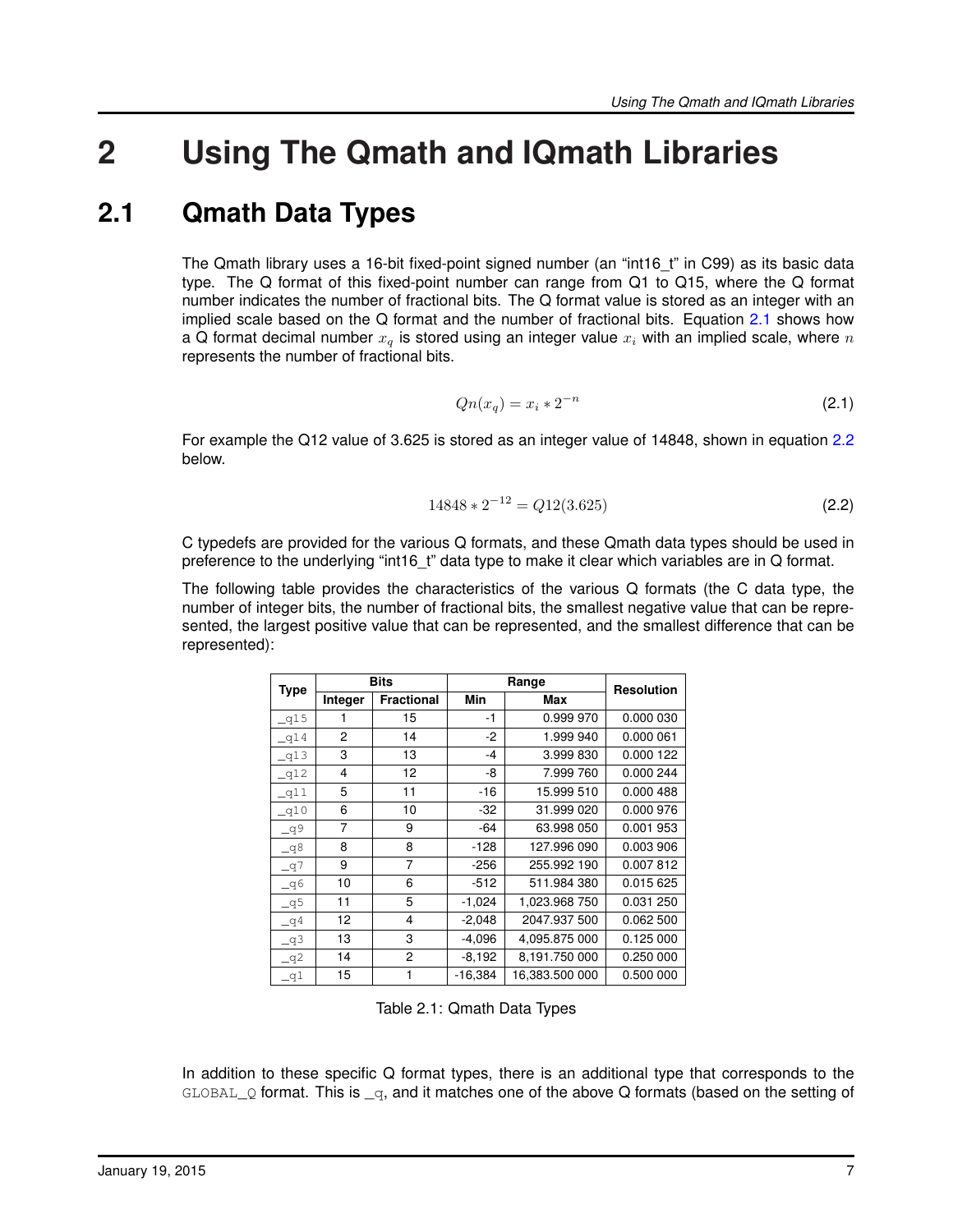GLOBAL\_Q). The GLOBAL\_Q format has no impact when using the specific \_qN types and function such as  $_q12$ .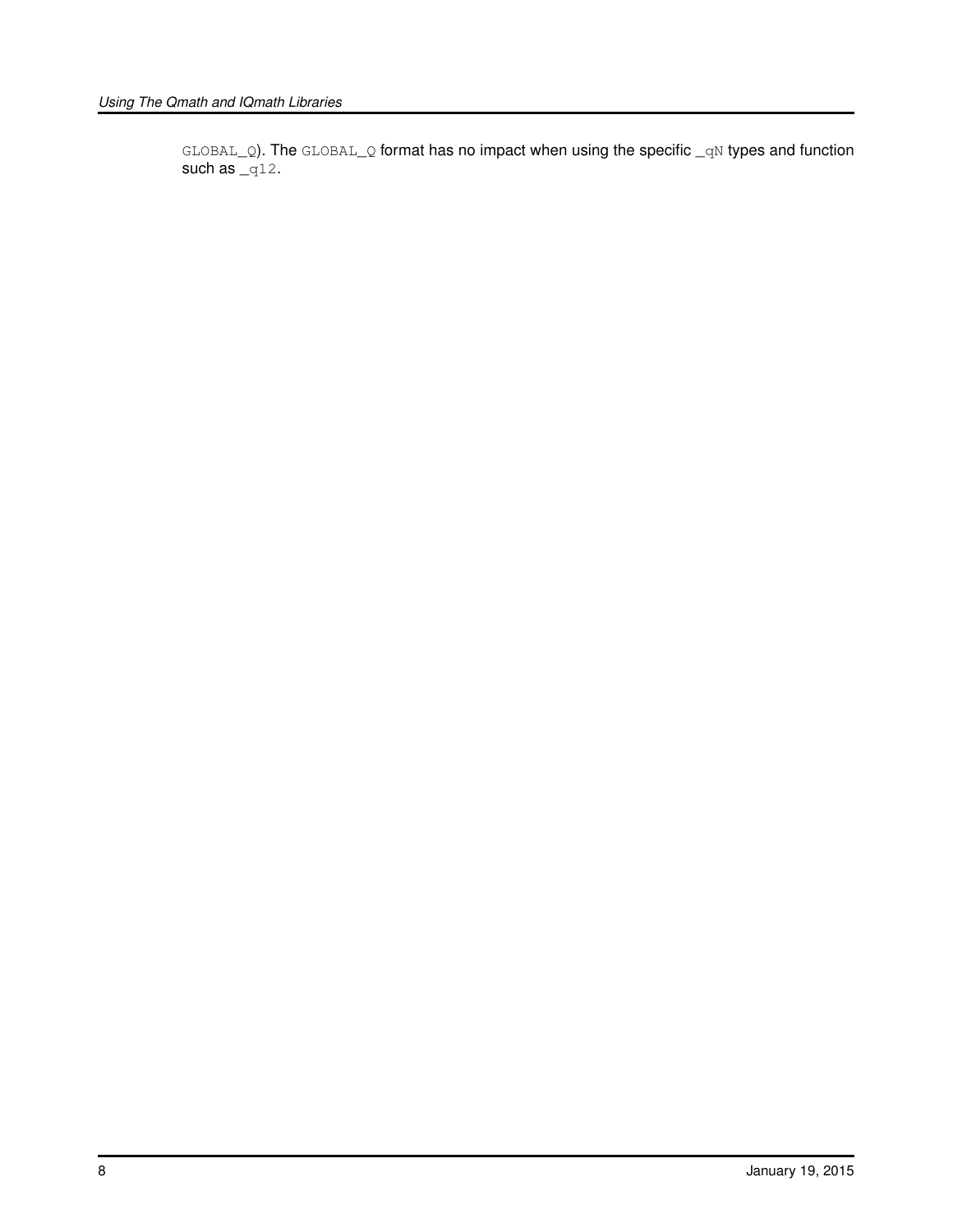## <span id="page-8-0"></span>**2.2 IQmath Data Types**

The IQmath library uses a 32-bit fixed-point signed number (an "int32\_t" in C99) as its basic data type. The IQ format of this fixed-point number can range from IQ1 to IQ30, where the IQ format number indicates the number of fractional bits. The IQ format value is stored as an integer with an implied scale based on the IQ format and the number of fractional bits. Equation [2.3](#page-8-1) shows how a IQ format decimal number  $x_{ia}$  is stored using an integer value  $x_i$  with an implied scale, where n represents the number of fractional bits.

<span id="page-8-1"></span>
$$
IQn(x_{iq}) = x_i * 2^{-n}
$$
\n
$$
(2.3)
$$

For example the IQ24 value of 3.625 is stored as an integer value of 60817408, shown in equation [2.4](#page-8-2) below.

<span id="page-8-2"></span>
$$
60817408 * 2^{-24} = IQ24(3.625)
$$
\n(2.4)

C typedefs are provided for the various IQ formats, and these IQmath data types should be used in preference to the underlying "int32 t" data type to make it clear which variables are in IQ format.

The following table provides the characteristics of the various IQ formats (the C data type, the number of integer bits, the number of fractional bits, the smallest negative value that can be represented, the largest positive value that can be represented, and the smallest difference that can be represented):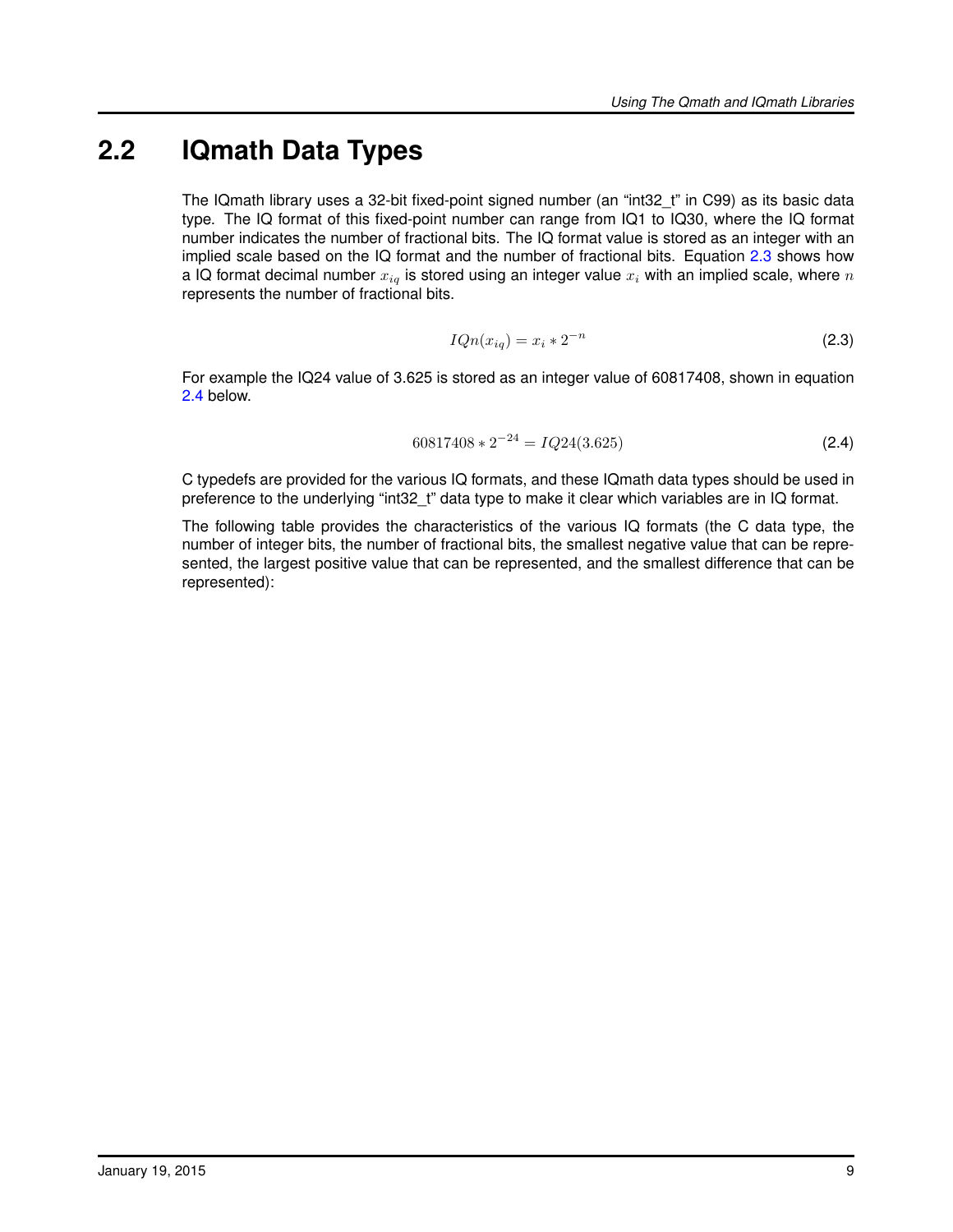|             | <b>Bits</b>    |                   |                  | Range                     |                   |  |  |  |
|-------------|----------------|-------------------|------------------|---------------------------|-------------------|--|--|--|
| <b>Type</b> | Integer        | <b>Fractional</b> | Min              | <b>Max</b>                | <b>Resolution</b> |  |  |  |
| $_iq30$     | $\overline{2}$ | 30                | -2               | 1.999 999 999             | 0.000 000 001     |  |  |  |
| $_iqq29$    | 3              | 29                | $-4$             | 3.999 999 998             | 0.000 000 002     |  |  |  |
| $_iq28$     | $\overline{4}$ | 28                | -8               | 7.999 999 996             | 0.000 000 004     |  |  |  |
| $_iqq27$    | 5              | 27                | $-16$            | 15.999 999 993            | 0.000 000 007     |  |  |  |
| $_iqq26$    | 6              | 26                | $-32$            | 31.999 999 985            | 0.000 000 015     |  |  |  |
| $_iq25$     | $\overline{7}$ | 25                | $-64$            | 63.999 999 970            | 0.000 000 030     |  |  |  |
| $_iqq24$    | 8              | 24                | $-128$           | 127.999 999 940           | 0.000 000 060     |  |  |  |
| $_iq23$     | 9              | 23                | $-256$           | 255.999 999 881           | 0.000 000 119     |  |  |  |
| $_iqq22$    | 10             | 22                | $-512$           | 511.999 999 762           | 0.000 000 238     |  |  |  |
| $_iq21$     | 11             | 21                | $-1,024$         | 1,023.999 999 523         | 0.000 000 477     |  |  |  |
| $_iqq20$    | 12             | 20                | $-2,048$         | 2,047.999 999 046         | 0.000 000 954     |  |  |  |
| $_i$ q19    | 13             | 19                | $-4,096$         | 4,095.999 998 093         | 0.000 001 907     |  |  |  |
| $_iq18$     | 14             | 18                | $-8,192$         | 8,191.999 996 185         | 0.000 003 815     |  |  |  |
| $_iq17$     | 15             | 17                | $-16,384$        | 16,383.999 992 371        | 0.000 007 629     |  |  |  |
| $_iq16$     | 16             | 16                | $-32,768$        | 32,767.999 984 741        | 0.000 015 259     |  |  |  |
| $_iq15$     | 17             | 15                | $-65,536$        | 65,535.999 969 483        | 0.000 030 518     |  |  |  |
| $_iq14$     | 18             | 14                | $-131,072$       | 131,071.999 938 965       | 0.000 061 035     |  |  |  |
| $_iq13$     | 19             | 13                | $-262,144$       | 262,143.999 877 930       | 0.000 122 070     |  |  |  |
| $_iq12$     | 20             | 12                | $-524,288$       | 524,287.999 755 859       | 0.000 244 141     |  |  |  |
| $_iq11$     | 21             | 11                | $-1,048,576$     | 1,048,575.999 511 720     | 0.000 488 281     |  |  |  |
| $_i$ q10    | 22             | 10                | $-2,097,152$     | 2,097,151.999 023 440     | 0.000 976 563     |  |  |  |
| $_i$ q9     | 23             | 9                 | $-4,194,304$     | 4,194,303.998 046 880     | 0.001 953 125     |  |  |  |
| $_i$ q8     | 24             | 8                 | $-8,388,608$     | 8,388,607.996 093 750     | 0.003 906 250     |  |  |  |
| $-iq7$      | 25             | $\overline{7}$    | $-16,777,216$    | 16,777,215.992 187 500    | 0.007 812 500     |  |  |  |
| $\_iq6$     | 26             | 6                 | $-33,554,432$    | 33,554,431.984 375 000    | 0.015 625 000     |  |  |  |
| $_iq5$      | 27             | 5                 | $-67, 108, 864$  | 67,108,863.968 750 000    | 0.031 250 000     |  |  |  |
| $-iq4$      | 28             | 4                 | -134,217,728     | 134,217,727.937 500 000   | 0.062 500 000     |  |  |  |
| $_iq3$      | 29             | 3                 | $-268,435,456$   | 268,435,455.875 000 000   | 0.125 000 000     |  |  |  |
| $_iq2$      | 30             | $\overline{c}$    | -536,870,912     | 536,870,911.750 000 000   | 0.250 000 000     |  |  |  |
| $\_iq1$     | 31             | 1                 | $-1,073,741,824$ | 1,073,741,823.500 000 000 | 0.500 000 000     |  |  |  |

Table 2.2: IQmath Data Types

In addition to these specific IQ format types, there is an additional type that corresponds to the GLOBAL\_IQ format. This is \_iq, and it matches one of the above IQ formats (based on the setting of GLOBAL\_IQ).The GLOBAL\_IQ format has no impact when using the specific \_iqN types and function such as \_iq24.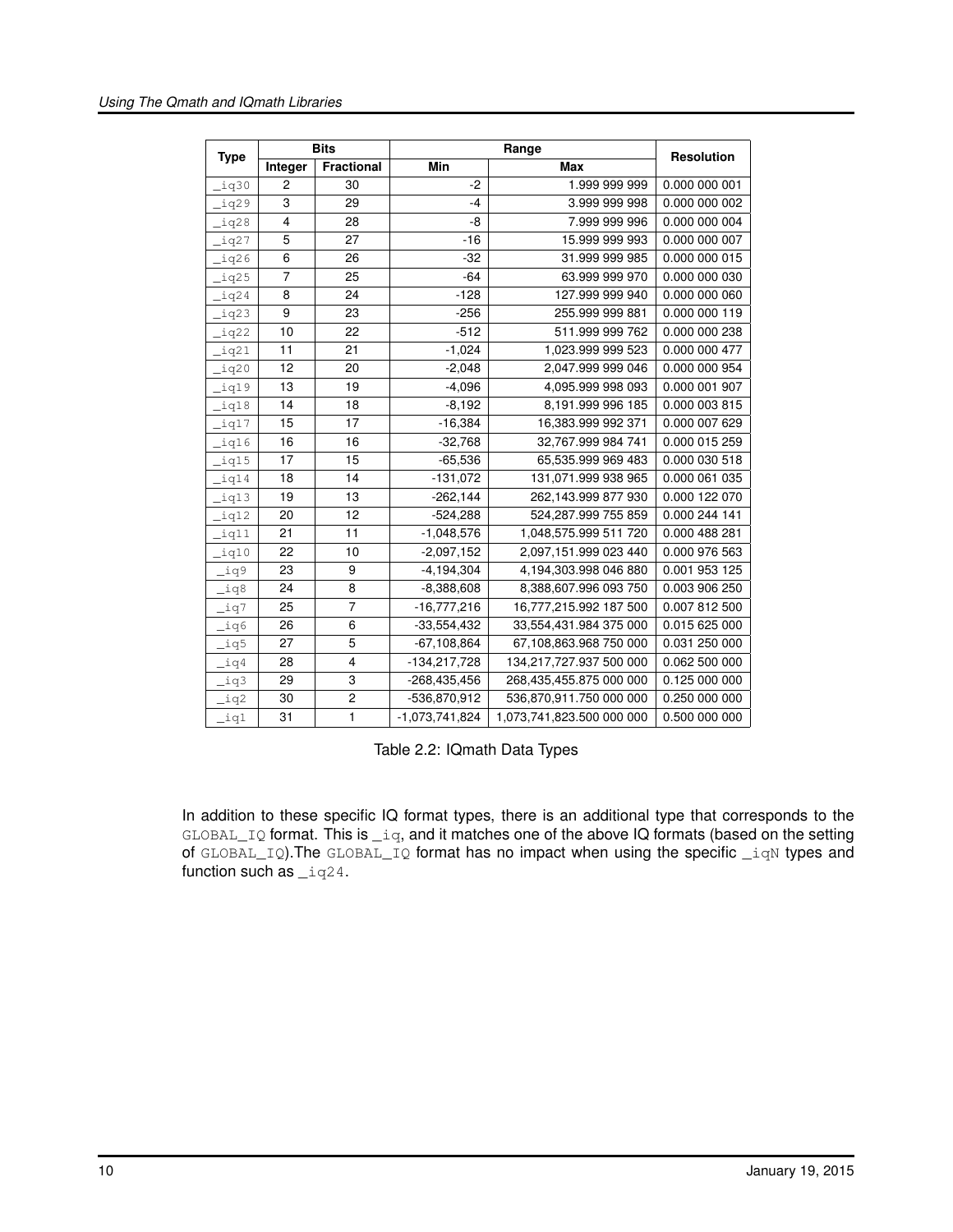## <span id="page-10-0"></span>**2.3 Using the Libraries**

The Qmath and IQmath libraries are available for a wide range of MSP430 and MSP432 devices from value line to the F5xx series to the latest FRAM and ARM based devices. The libraries are available in the top level libraries directory and are divided by IDE and multiplier hardware support.

Each library name is constructed with the IDE and multiplier hardware used such that it matches the directory path. The name is then followed by a specifier for the CPU version and code and data models if applicable.

## 2.3.1 Code Composer Studio

The Code Composer Studio (CCS) libraries are provided in easy to use archive files, QmathLib.a and IQmathLib.a. The archive files should be used with projects in place of any .lib files. When linking, the archive file will select the correct library based on CPU, memory and data model compiler settings.

To add a library to an existing CCS project, simply navigate to the device directory under IQmath-Lib/libraries/CCS and drag and drop the QmathLib.a or IQmathLib.a file to the CCS project. When prompted select "Link to files" and you are done!

| <b>File Operation</b>                                 |              |
|-------------------------------------------------------|--------------|
| Select how files should be imported into the project: |              |
| © Copy files                                          |              |
| <b>O</b> Link to files                                |              |
| $\triangledown$ Create link locations relative to:    | PROJECT_LOC  |
| Configure Drag and Drop Settings                      |              |
| ¥                                                     | OK<br>Cancel |

Figure 2.1: CCS file add prompt

The full list of CCS libraries are provided in the tables below. These are automatically selected when using QmathLib.a or IQmathLib.a but can also be added directly to a project.

| <b>Library Name</b>                               |             | <b>Multiply Hardware</b> | <b>Code Model</b> | Data Model |
|---------------------------------------------------|-------------|--------------------------|-------------------|------------|
| * MPYsoftware CPU.lib                             | CPU         | Software                 |                   | ۰          |
| *_MPYsoftware_CPUX_small_code_small_data.lib      | <b>CPUX</b> | Software                 | small             | small      |
| *_MPYsoftware_CPUX_large_code_small_data.lib      | <b>CPUX</b> | Software                 | large             | small      |
| * MPYsoftware CPUX large code restricted data.lib | <b>CPUX</b> | Software                 | large             | restricted |
| *_MPYsoftware_CPUX_large_code_large_data.lib      | <b>CPUX</b> | Software                 | large             | large      |

Table 2.3: CCS software multiply libraries for all MSP430 devices.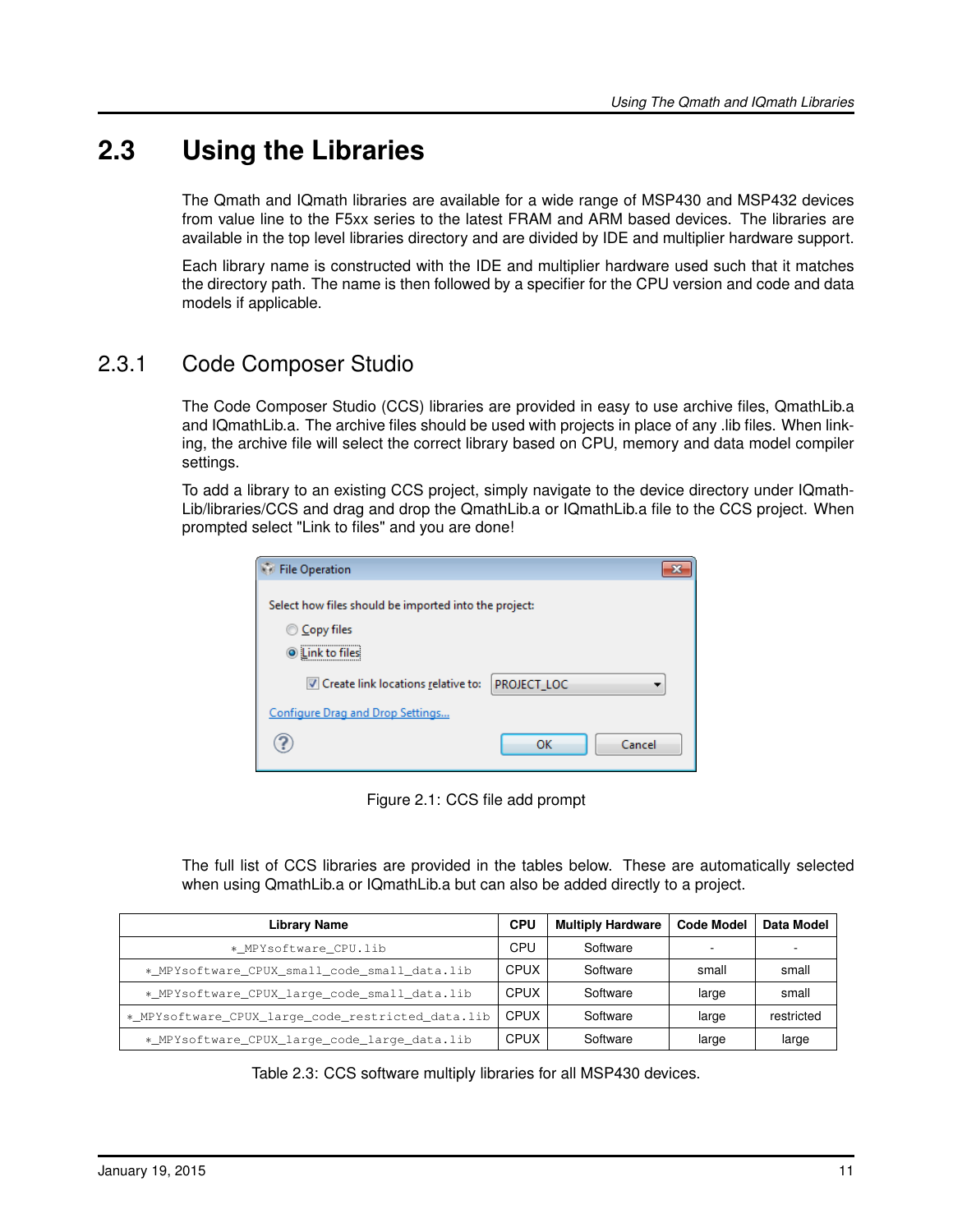| <b>Library Name</b>                             | <b>CPU</b>  | <b>Multiply Hardware</b> | <b>Code Model</b> | Data Model |
|-------------------------------------------------|-------------|--------------------------|-------------------|------------|
| * MPY32 4xx CPU.lib                             | CPU         | MPY32                    |                   | -          |
| * MPY32 4xx CPUX small code small data.lib      | <b>CPUX</b> | MPY32                    | small             | small      |
| * MPY32_4xx_CPUX_large_code_small_data.lib      | <b>CPUX</b> | MPY32                    | large             | small      |
| *_MPY32_4xx_CPUX_large_code_restricted_data.lib | <b>CPUX</b> | MPY32                    | large             | restricted |
| * MPY32_4xx_CPUX_large_code_large_data.lib      | <b>CPUX</b> | MPY32                    | large             | large      |

Table 2.4: CCS MPY32 libraries for F4xx devices.

| Library Name                                        |             | <b>Multiply Hardware</b> | <b>Code Model</b> | Data Model |
|-----------------------------------------------------|-------------|--------------------------|-------------------|------------|
| *_MPY32_5xx_6xx_CPUX_small_code_small_data.lib      | <b>CPUX</b> | MPY32                    | small             | small      |
| *_MPY32_5xx_6xx_CPUX_large_code_small_data.lib      | <b>CPUX</b> | MPY32                    | large             | small      |
| * MPY32_5xx_6xx_CPUX_large_code_restricted_data.lib | CPUX        | MPY32                    | large             | restricted |
| *_MPY32_5xx_6xx_CPUX_large_code_large_data.lib      | <b>CPUX</b> | MPY32                    | large             | large      |

Table 2.5: CCS MPY32 libraries for F5xx, F6xx, FR5xx and FR6xx devices.

| <b>Library Name</b>      | <b>CPU</b> | Multiply Hardware   Code Model   Data Model |     |     |
|--------------------------|------------|---------------------------------------------|-----|-----|
| $*$ MSP432.lib   ARM M4F |            | Yes                                         | n/a | n/a |

| Table 2.6: CCS libraries for MSP432 devices. |  |
|----------------------------------------------|--|
|----------------------------------------------|--|

## 2.3.2 IAR Embedded Workbench

The IAR Embedded Workbench libraries are provided under the IQmathLib/libraries/IAR folder and organized by multiplier hardware support and device family. When selecting a library the CPU version, code and data model must match the options used in the project settings shown below.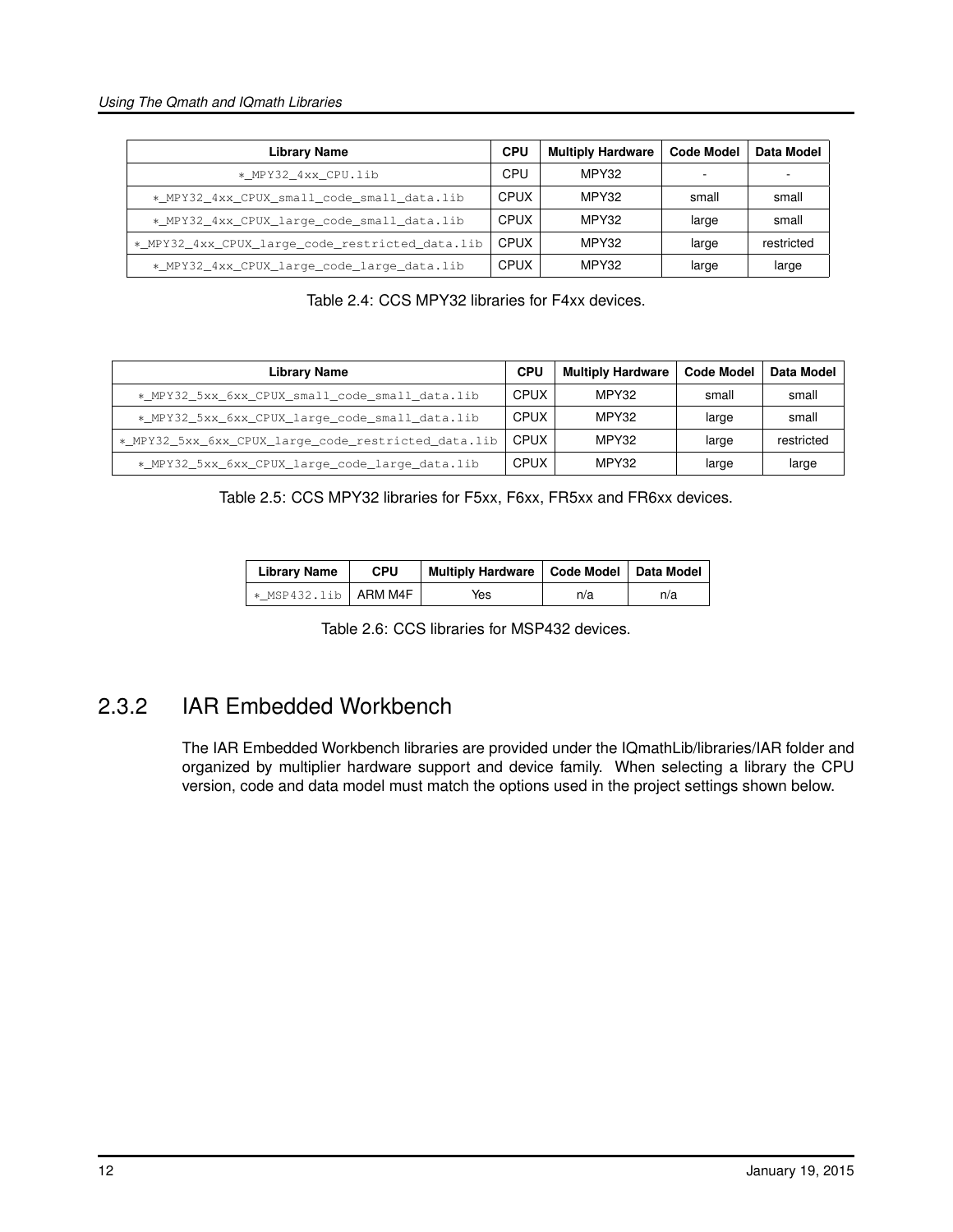| Options for node "IQmathLib_functional_ex1"                                                                                                                                                                 |                                                                                                                                                                                                                                            | $\mathbf{x}$                                                                                                                                                                                                                                                                                                       |
|-------------------------------------------------------------------------------------------------------------------------------------------------------------------------------------------------------------|--------------------------------------------------------------------------------------------------------------------------------------------------------------------------------------------------------------------------------------------|--------------------------------------------------------------------------------------------------------------------------------------------------------------------------------------------------------------------------------------------------------------------------------------------------------------------|
| Category:<br><b>General Options</b><br>C/C++ Compiler<br><b>Assembler</b><br><b>Custom Build</b><br><b>Build Actions</b><br>Linker<br><b>TI ULP Advisor</b><br>Debugger<br><b>FET Debugger</b><br>Simulator | Target<br>Output<br>Library Configuration<br>Device<br>t.<br>MSP430F5529<br>L092<br>@ L092 mode<br>C092 emulation mode<br>Position-independence<br>Code and read-only data<br>No dynamic read/write initialization<br>Exclude RESET vector | Library Options<br>Stack/Heap<br>$\sim$ $\rightarrow$<br>Code Model<br>Data Model<br>Small<br>Small<br>Medium<br><b>C</b> Large<br>Large<br>Floating-point<br>Size of type 'double'<br>$\odot$ 32 bits<br>64 bits<br>Hardware multiplier<br>V Hardware multiplier<br>Allow direct access<br>Use only library calls |
|                                                                                                                                                                                                             |                                                                                                                                                                                                                                            | 0K<br>Cancel                                                                                                                                                                                                                                                                                                       |

Figure 2.2: IAR code and data model options

The IAR library files can be added to a project either by dragging and dropping the library to the project or right clicking the project and selecting Add -> Add Files as shown below.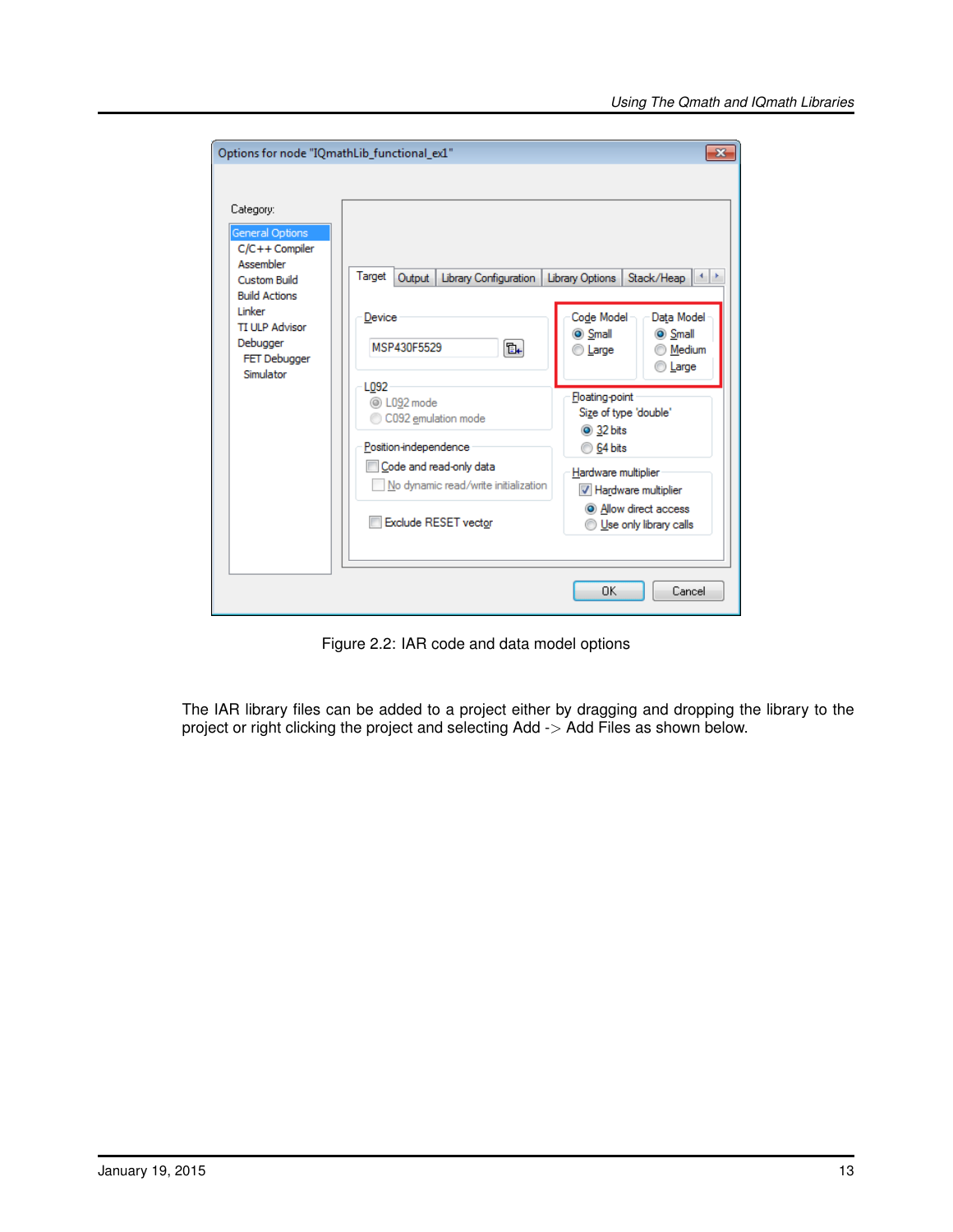| Workspace                                             |                               |    | ×   |           |
|-------------------------------------------------------|-------------------------------|----|-----|-----------|
| IQmathLib_empty_project - Debug                       |                               |    |     |           |
| Files                                                 |                               | ీన | Gģ. |           |
| 日 © IQmathLib_5xx_6xx_FRxx_workspace                  |                               |    |     |           |
| 日日 <mark>IQmathLib_empty_project = Dobus.</mark>      |                               |    |     |           |
| QmathLib_IAR_5xx_6xx_FI                               | Options                       |    |     |           |
| Đ <mark>cì</mark> main.c<br>⊕ □ Output                | Make                          |    |     |           |
| 日 <mark>1</mark> QmathLib_empty_project - De          | Compile                       |    |     |           |
| ⊕ <mark>c</mark> ] main.c                             | <b>Rebuild All</b>            |    |     |           |
| ■ QmathLib_IAR_5xx_6xx_FF <br>⊞ <mark>⊡</mark> Output | Clean                         |    |     |           |
| 日□ Signal_FFT - Debug                                 | <b>Stop Build</b>             |    |     |           |
| ■ QmathLib_IAR_5xx_6xx_FF                             |                               |    |     |           |
| ⊕ <mark>C</mark> Signal_FFT.c                         | Add                           | ь  |     | Add Files |
| ⊞ □ Output                                            | Remove                        |    |     | Add Group |
|                                                       | Rename                        |    |     |           |
|                                                       | <b>Version Control System</b> | ь  |     |           |
|                                                       | Open Containing Folder        |    |     |           |
|                                                       | File Properties               |    |     |           |
|                                                       |                               |    |     |           |
|                                                       | Set as Active                 |    |     |           |

Figure 2.3: IAR add files option

When selecting a library file for versions of IAR previous to 6.10, the code model is always set to large for CPUX based devices. The library selected must be large code model and then the data model that matches the project settings shown above.

The full list of IAR libraries are provided in the tables below.

| <b>Library Name</b>                           | <b>CPU</b>  | <b>Multiply Hardware</b> | <b>Code Model</b> | Data Model |
|-----------------------------------------------|-------------|--------------------------|-------------------|------------|
| * MPYsoftware CPU.lib                         | CPU         | Software                 |                   |            |
| *_MPYsoftware_CPUX_small_code_small_data.lib  | <b>CPUX</b> | Software                 | small             | small      |
| *_MPYsoftware_CPUX_small_code_medium_data.lib | <b>CPUX</b> | Software                 | small             | medium     |
| *_MPYsoftware_CPUX_small_code_large_data.lib  | <b>CPUX</b> | Software                 | small             | large      |
| *_MPYsoftware_CPUX_large_code_small_data.lib  | <b>CPUX</b> | Software                 | large             | small      |
| *_MPYsoftware_CPUX_large_code_medium_data.lib | <b>CPUX</b> | Software                 | large             | medium     |
| *_MPYsoftware_CPUX_large_code_large_data.lib  | CPUX        | Software                 | large             | large      |

Table 2.7: IAR software multiply libraries for all MSP430 devices.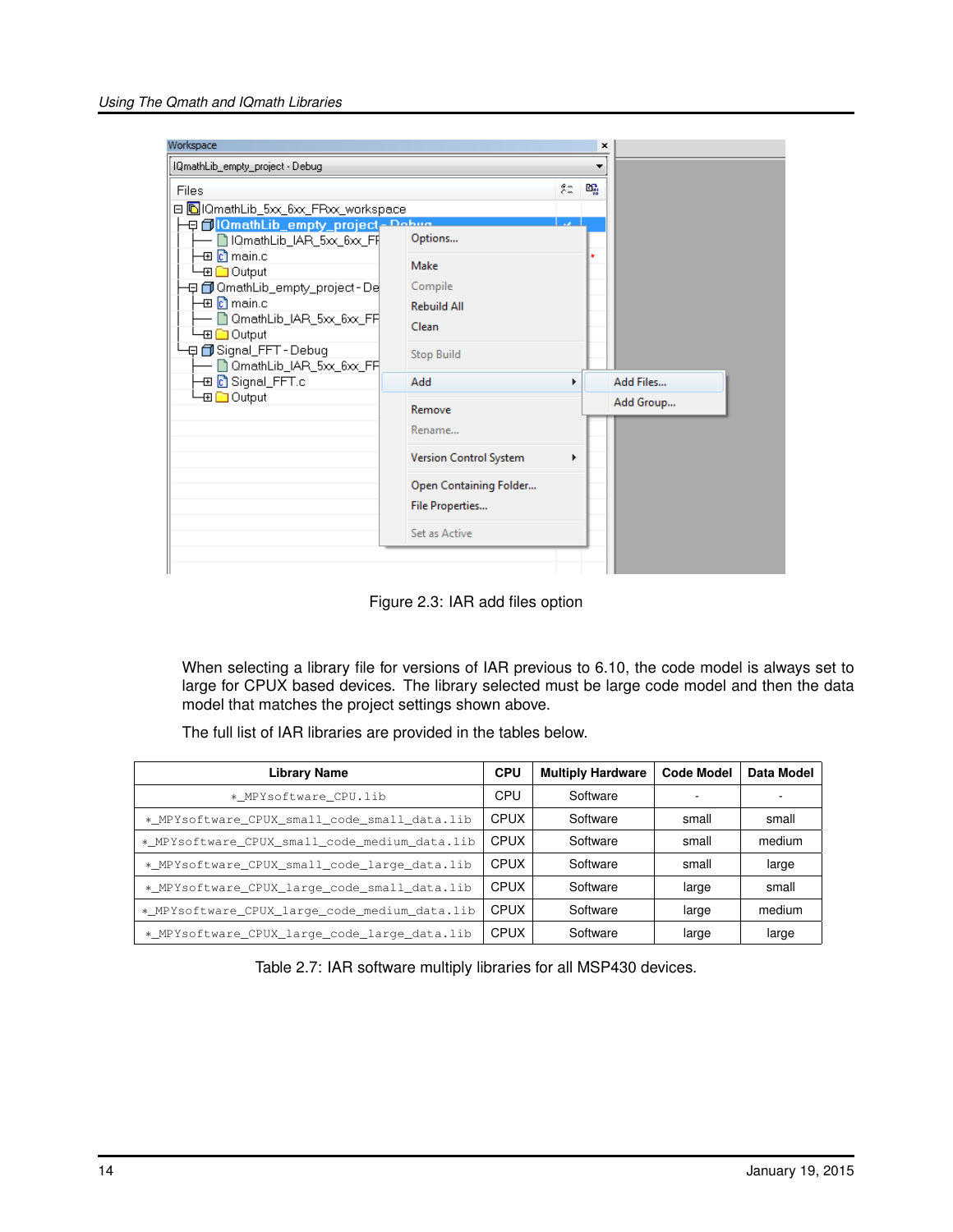| <b>Library Name</b>                             | <b>CPU</b>  | <b>Multiply Hardware</b> | <b>Code Model</b> | Data Model |
|-------------------------------------------------|-------------|--------------------------|-------------------|------------|
| * MPY32 4xx CPU.lib                             | CPU         | MPY32                    |                   |            |
| *_MPY32_4xx_CPUX_small_code_small_data.lib      | <b>CPUX</b> | MPY32                    | small             | small      |
| *_MPY32_4xx_CPUX_small_code_medium_data.lib     | <b>CPUX</b> | MPY32                    | small             | medium     |
| *_MPY32_4xx_CPUX_small_code_large_data.lib      | <b>CPUX</b> | MPY32                    | small             | large      |
| *_MPY32_4xx_CPUX_large_code_small_data.lib      | <b>CPUX</b> | MPY32                    | large             | small      |
| *_MPY32_4xx_CPUX_large_code_restricted_data.lib | <b>CPUX</b> | MPY32                    | large             | medium     |
| *_MPY32_4xx_CPUX_large_code_large_data.lib      | <b>CPUX</b> | MPY32                    | large             | large      |

Table 2.8: IAR MPY32 libraries for F4xx devices.

| Library Name                                        | <b>CPU</b>  | <b>Multiply Hardware</b> | <b>Code Model</b> | Data Model |
|-----------------------------------------------------|-------------|--------------------------|-------------------|------------|
| *_MPY32_5xx_6xx_CPUX_small_code_small_data.lib      | CPUX        | MPY32                    | small             | small      |
| *_MPY32_5xx_6xx_CPUX_small_code_medium_data.lib     | <b>CPUX</b> | MPY32                    | small             | medium     |
| *_MPY32_5xx_6xx_CPUX_small_code_large_data.lib      | <b>CPUX</b> | MPY32                    | small             | large      |
| *_MPY32_5xx_6xx_CPUX_large_code_small_data.lib      | <b>CPUX</b> | MPY32                    | large             | small      |
| * MPY32_5xx_6xx_CPUX_large_code_restricted_data.lib | <b>CPUX</b> | MPY32                    | large             | restricted |
| *_MPY32_5xx_6xx_CPUX_large_code_large_data.lib      | CPUX        | MPY32                    | large             | large      |

Table 2.9: IAR MPY32 libraries for F5xx, F6xx, FR5xx and FR6xx devices.

| Library Name             | <b>CPU</b> | Multiply Hardware   Code Model   Data Model |     |     |
|--------------------------|------------|---------------------------------------------|-----|-----|
| $*$ MSP432.1ib   ARM M4F |            | Yes                                         | n/a | n/a |

Table 2.10: IAR libraries for MSP432 devices.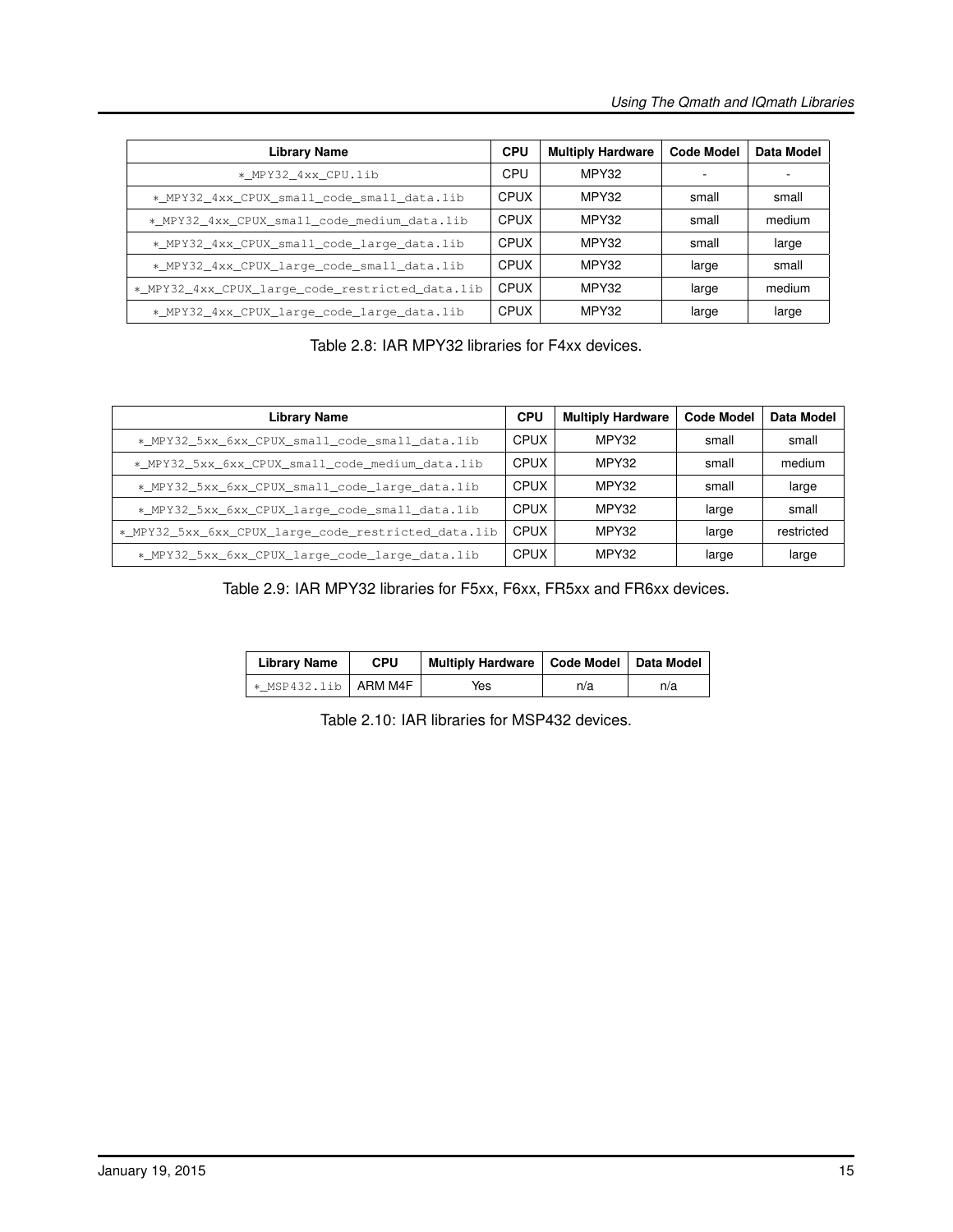## <span id="page-15-0"></span>**2.4 MSP430-GCC Beta Support**

The CCS libraries are built for and intended for use with the TI compiler tool chain. These libraries can be linked with and used by MSP430-GCC projects, however this feature is untested and is the responsibility of the user to verify end application functionality.

When linking the libraries with MSP430-GCC the ∗.a archive files cannot be used and the library file must be manually selected. Additionally, the  $-\text{q}\text{-}$  sections linker option must be applied to discard unused sections and avoid including additional code and data sections than is required by the application. This can be applied in the CCS GUI on the linker settings page shown below.

| Properties for MSP430F5529_GCC_IQmathLib_test                                          |                                                                                                                                |                                                                                                                                                                                                                                           | $\begin{array}{c c c c c c} \hline \multicolumn{3}{c }{\mathbf{C}} & \multicolumn{3}{c }{\mathbf{C}} & \multicolumn{3}{c }{\mathbf{X}} \end{array}$ |
|----------------------------------------------------------------------------------------|--------------------------------------------------------------------------------------------------------------------------------|-------------------------------------------------------------------------------------------------------------------------------------------------------------------------------------------------------------------------------------------|-----------------------------------------------------------------------------------------------------------------------------------------------------|
| type filter text                                                                       | <b>Basic</b>                                                                                                                   |                                                                                                                                                                                                                                           | $\triangle$ $\star$ $\Rightarrow$ $\star$                                                                                                           |
| $\triangleright$ Resource<br>General<br>a Build<br><b>SNU Compiler</b><br>4 GNU Linker | Debug [ Active ]<br>Configuration:                                                                                             | ۰                                                                                                                                                                                                                                         | Manage Configurations                                                                                                                               |
| <b>Basic</b><br><b>Libraries</b>                                                       | Output file (-o)                                                                                                               | "\${ProjName}.out"                                                                                                                                                                                                                        | Browse                                                                                                                                              |
| Symbols<br>Miscellaneous                                                               | Write a map file (-Map)                                                                                                        | "\${ProjName}.map"                                                                                                                                                                                                                        | Browse                                                                                                                                              |
| <b>GNU Objcopy Utility [Disabled]</b><br>Debug                                         | Set start address (-e, --entry)<br>Do not link with the shared libraries (-static)<br>V Remove unused sections (--gc-sections) | Do not use the standard system startup files when linking (-nostartfiles)<br>Do not use the standard system libraries when linking (-nodefaultlibs)<br>Do not use the standard system startup files or libraries when linking (-nostdlib) | Ξ                                                                                                                                                   |
| Show advanced settings                                                                 |                                                                                                                                |                                                                                                                                                                                                                                           | OK<br>Cancel                                                                                                                                        |

Figure 2.4: MSP430-GCC linker options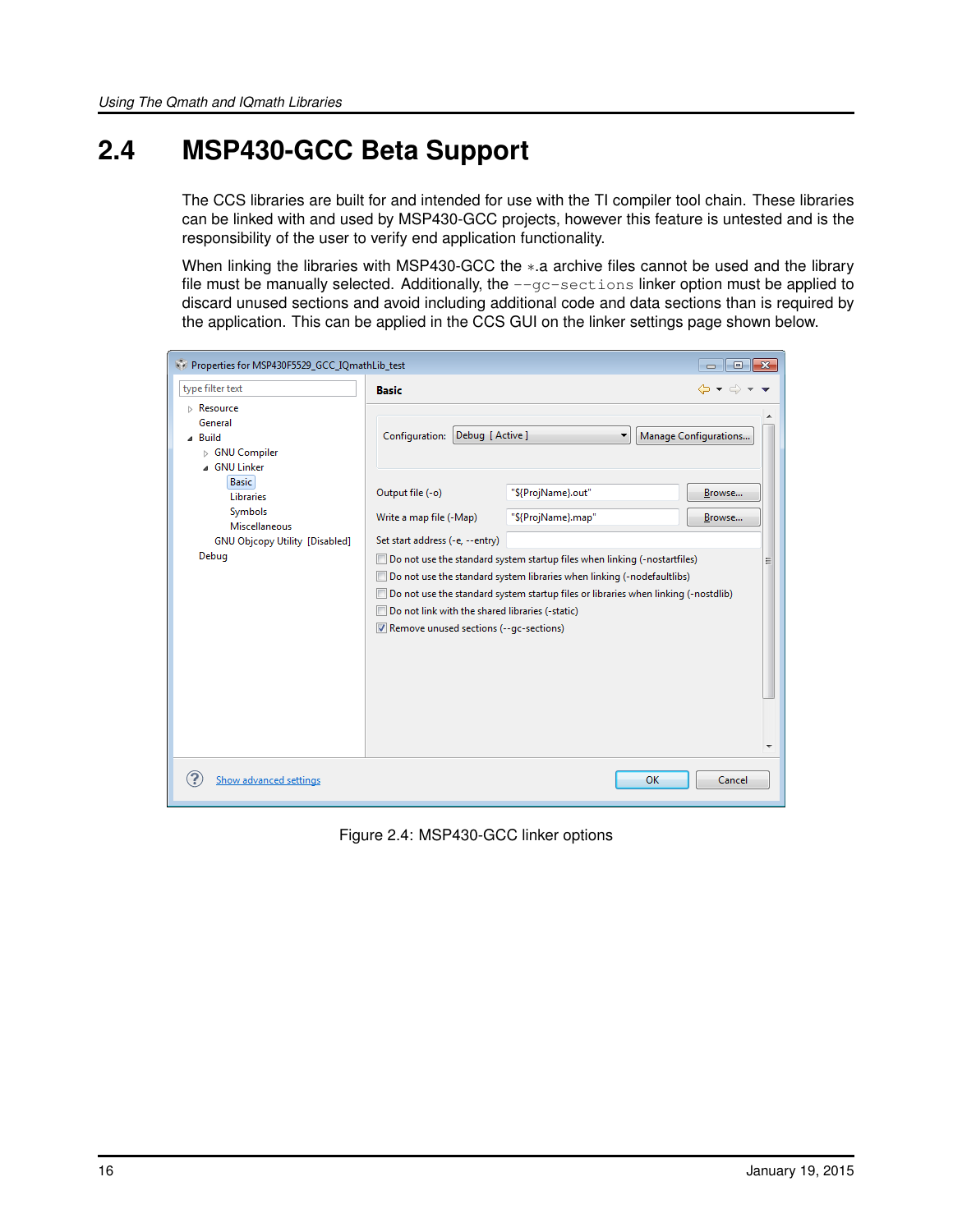## <span id="page-16-0"></span>**2.5 Calling Functions From C**

In order to call a Qmath or IQmath function from C, the C header file must be included. Then, the  $q$ ,  $qN$ ,  $iqN$  and  $iqN$  data types, along with the Qmath and IQmath functions can be used by the application.

As an example, the following code performs some simple arithmetic in Q12 format:

```
#include "QmathLib.h"
int
main(void)
{
   q12 X, Y, Z;X = \_Q12(1.0);Y = 212(7.0);Z = \_Q12div(X, Y);}
```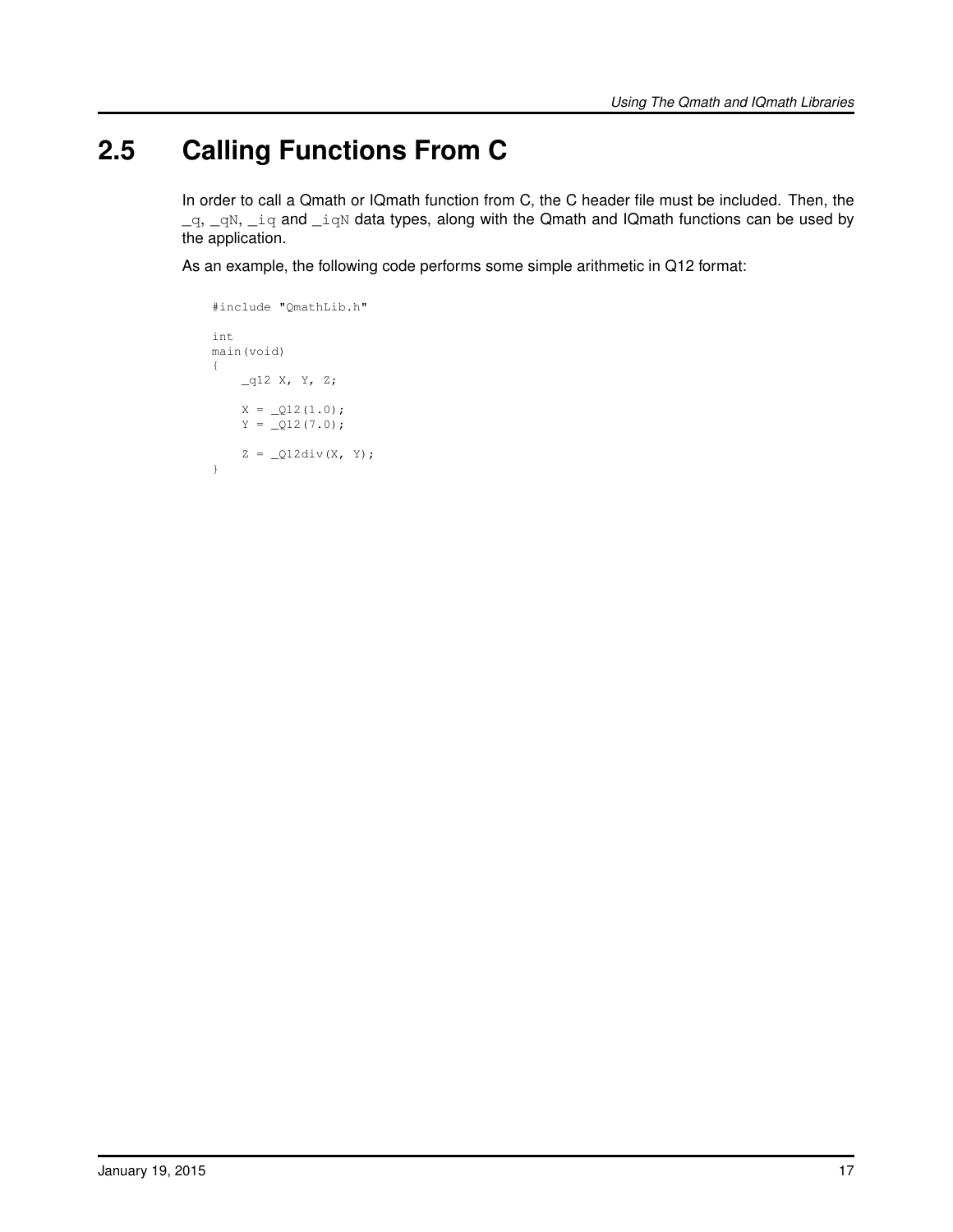## <span id="page-17-0"></span>**2.6 Selecting The Global Q and IQ Formats**

Numerical precision and dynamic range requirements vary considerably from one application to another. The libraries provides a  $GLOBAL_Q$  and  $GLOBAL_Q$  format (using the  $q$  and  $q$  iq data types respectively) that an application can use to perform its computations in a generic format which can be changed at compile time. An application written using the GLOBAL\_Q and GLOBAL\_IQ formats can be changed from one format to another by simply changing the  $GLOBAL$   $Q$  and  $GLOBAL$   $IQ$ values and recompiling, allowing the precision and performance effects of different formats to be easily measured and evaluated.

The setting of GLOBAL Q and GLOBAL IQ does not have any influence in the  $\alpha_N$  and  $\alpha_N$  format and corresponding functions. These types will always have the same fixed accuracy regardless of the GLOBAL Q or GLOBAL IQ formats.

The default GLOBAL  $\circ$  format is Q10 and the default GLOBAL  $\circ$  format is IQ24. This can be easily overridden in one of two ways:

In the source file, the format can be selected prior to including the header file. The following example selects a GLOBAL\_Q format of Q8:

```
//
// Set GLOBAL_Q to 8 prior to including QmathLib.h.
//
#define GLOBAL 0 8
#include "QmathLib.h"
```
In the project file, add a predefined value for  $GLOBAL_Q$  or  $GLOBAL_IQ$ . The method to add a predefined value varies from tool chain to tool chain.

The first method allows different modules in the application to have different global format values, while the second method changes the global format value for the entire application. The method that is most appropriate varies from application to application.

**Note:** Some functions are not available when GLOBAL\_Q and GLOBAL\_IQ are set to 15 and 30 respectively. Please see the [Qmath](#page-22-2) and [IQmath](#page-50-2) function chapters for a list of functions and the available Q and IQ formats.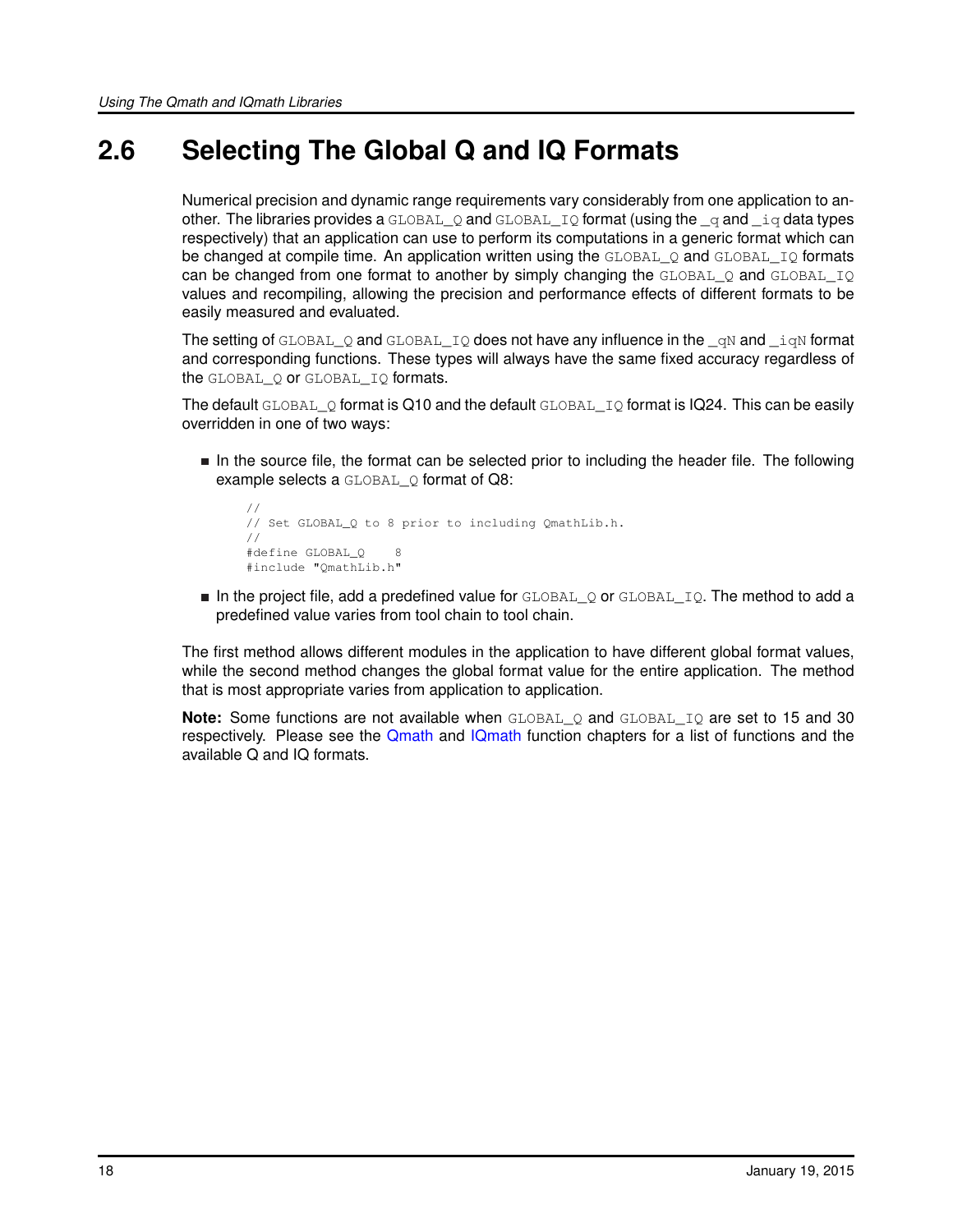## <span id="page-18-0"></span>**2.7 Example Projects**

The IQmathLib provides four example projects for use with CCS or IAR:

- **Empty QmathLib project**
- Empty IQmathLib project
- QmathLib basic functional example
- QmathLib signal generator and FFT example

The empty QmathLib and IQmathLib projects provide a starting point for building a fixed point application. These projects will already have the libraries added and the include path set to include the header files.

The third example (QmathLib\_functional\_ex3) demonstrates how to use several of the QmathLib functions and data types to perform basic math calculations.

The fourth example (QmathLib\_signal\_FFT\_ex4) is a code example that demonstrates how the QmathLib can be used to write application code. The example can be separated into two parts:

- Generate an input signal from multiple cosine waves.
- Perform a complex DFT (FFT) on the input signal.

The result of the complex DFT can be used to approximate the original signals amplitude and phase angle at each of the frequency bins.

## 2.7.1 Importing CCS Example Projects

The CCS example projects are provided as .projectspec files for each device family. These files can be imported to the workspace as a new project using the "Import" option and selecting the "Existing CCS Eclipse Projects" category shown below.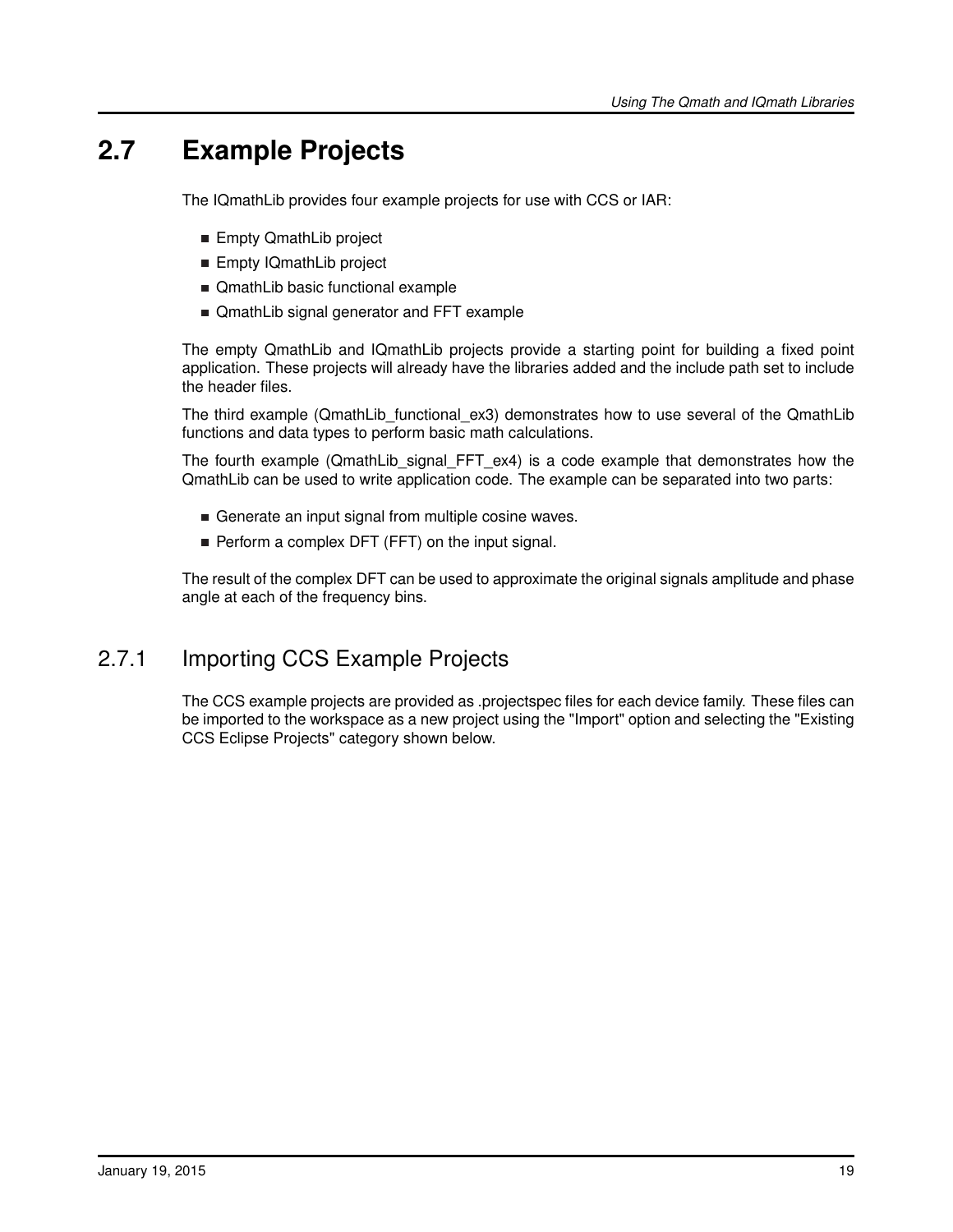| Import                                                                                                                                                                                                                                          | $\begin{array}{c c c c c c c} \hline \multicolumn{3}{c }{\mathbf{C}} & \multicolumn{3}{c }{\mathbf{C}} & \multicolumn{3}{c }{\mathbf{X}} \end{array}$ |
|-------------------------------------------------------------------------------------------------------------------------------------------------------------------------------------------------------------------------------------------------|-------------------------------------------------------------------------------------------------------------------------------------------------------|
| <b>Select</b><br>Imports existing CCS Eclipse projects into workspace.                                                                                                                                                                          |                                                                                                                                                       |
| Select an import source:                                                                                                                                                                                                                        |                                                                                                                                                       |
| type filter text                                                                                                                                                                                                                                |                                                                                                                                                       |
| D General<br>D <del>D</del> C/C++<br>Code Composer Studio<br><b>Build Variables</b><br>ED Existing CCS Eclipse Projects<br>Legacy CCSv3.3 Projects<br>ে Git<br>$\triangleright$<br>Install<br>Þ<br>Run/Debug<br>Þ<br>户 Team<br>$\triangleright$ |                                                                                                                                                       |
| Next<br>Finish<br>< Back                                                                                                                                                                                                                        | Cancel                                                                                                                                                |

Figure 2.5: CCS Import Options

Select next and browse to the IQmathLib installation directory. The example projects for all devices will be listed and can be imported.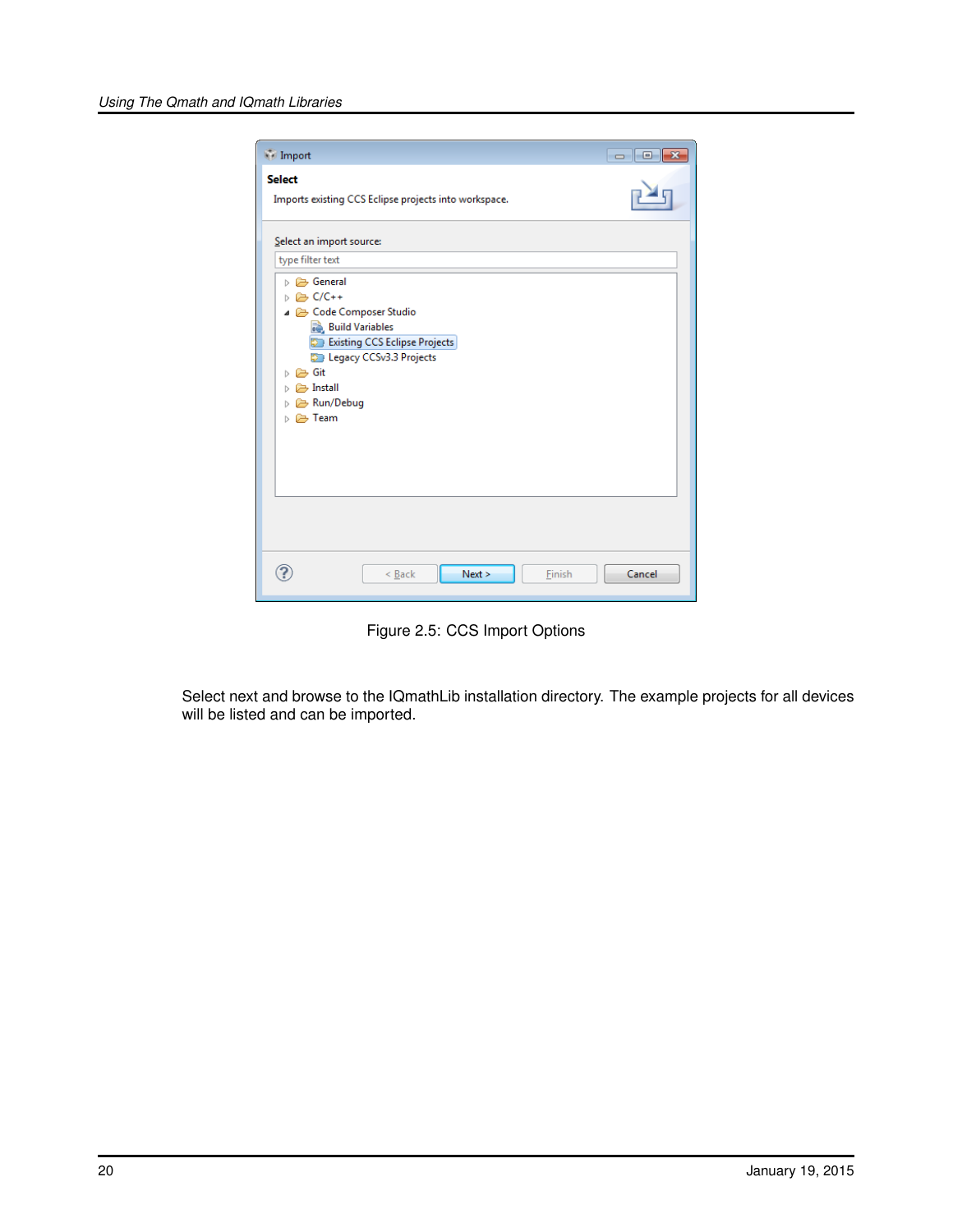| <b>Manufacture 1 Import CCS Eclipse Projects</b>                                                                                                                                          |                                                                                                                                                                                                                                                                                                                                                                                                                                                                                                                                                                                                                                                                                                | 同<br>x<br>$\Box$    |  |  |
|-------------------------------------------------------------------------------------------------------------------------------------------------------------------------------------------|------------------------------------------------------------------------------------------------------------------------------------------------------------------------------------------------------------------------------------------------------------------------------------------------------------------------------------------------------------------------------------------------------------------------------------------------------------------------------------------------------------------------------------------------------------------------------------------------------------------------------------------------------------------------------------------------|---------------------|--|--|
| <b>Select CCS Projects to Import</b>                                                                                                                                                      | Select a directory to search for existing CCS Eclipse projects.                                                                                                                                                                                                                                                                                                                                                                                                                                                                                                                                                                                                                                |                     |  |  |
| Select search-directory:<br>Select archive file:                                                                                                                                          | C:\ti\msp430\IQMATHLIB_01_10_00_00                                                                                                                                                                                                                                                                                                                                                                                                                                                                                                                                                                                                                                                             | Browse<br>Browse    |  |  |
| Discovered projects:                                                                                                                                                                      |                                                                                                                                                                                                                                                                                                                                                                                                                                                                                                                                                                                                                                                                                                |                     |  |  |
|                                                                                                                                                                                           | 2 IQmathLib_empty_ex2_MPY32_4xx [C:\ti\msp430\IQMATHLIB_01_10_00_00\ex                                                                                                                                                                                                                                                                                                                                                                                                                                                                                                                                                                                                                         | <b>Select All</b>   |  |  |
|                                                                                                                                                                                           | a IQmathLib_empty_ex2_MPY32_5xx_6xx [C:\ti\msp430\IQMATHLIB_01_10_00_0 <br>a IQmathLib_empty_ex2_MPYsoftware [C:\ti\msp430\IQMATHLIB_01_10_00_00\                                                                                                                                                                                                                                                                                                                                                                                                                                                                                                                                              | <b>Deselect All</b> |  |  |
|                                                                                                                                                                                           | 2 QmathLib_empty_ex1_MPY32_4xx [C:\ti\msp430\IQMATHLIB_01_10_00_00\exi<br>2 QmathLib_empty_ex1_MPY32_5xx_6xx [C:\ti\msp430\IQMATHLIB_01_10_00_00<br>a QmathLib_empty_ex1_MPYsoftware [C:\ti\msp430\IQMATHLIB_01_10_00_00\+<br>2 QmathLib_functional_ex3_MPY32_4xx [C:\ti\msp430\IQMATHLIB_01_10_00_00<br>a QmathLib_functional_ex3_MPY32_5xx_6xx [C:\ti\msp430\IQMATHLIB_01_10_0 <br>국 QmathLib_functional_ex3_MPYsoftware [C:\ti\msp430\IQMATHLIB_01_10_00_<br>2. QmathLib_signal_FFT_ex4_MPY32_4xx [C:\ti\msp430\IQMATHLIB_01_10_00_00<br>2 QmathLib_signal_FFT_ex4_MPY32_5xx_6xx [C:\ti\msp430\IQMATHLIB_01_10_0<br>R QmathLib_signal_FFT_ex4_MPYsoftware [C:\ti\msp430\IQMATHLIB_01_10_00_ | Refresh             |  |  |
| Ш<br>Þ<br>∢<br>Automatically import referenced projects found in same search-directory<br>Opy projects into workspace<br>Open the Resource Explorer and browse available example projects |                                                                                                                                                                                                                                                                                                                                                                                                                                                                                                                                                                                                                                                                                                |                     |  |  |
|                                                                                                                                                                                           | Finish                                                                                                                                                                                                                                                                                                                                                                                                                                                                                                                                                                                                                                                                                         | Cancel              |  |  |

Figure 2.6: CCS Import Projects Window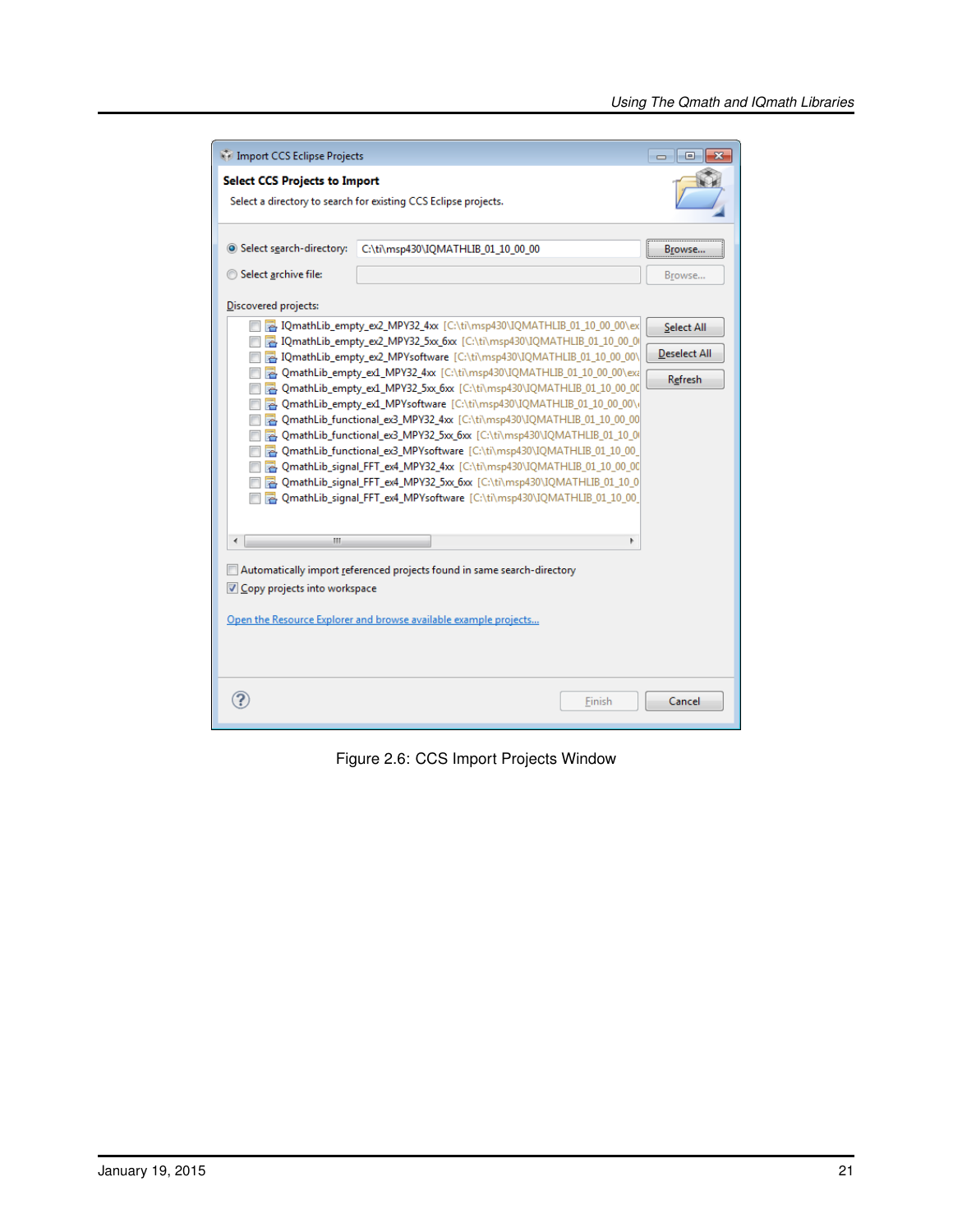## <span id="page-21-0"></span>**2.8 Function Groups**

The Qmath and IQmath routines are organized into five groups:

- Format conversion functions methods to convert numbers to and from the various formats.
- Arithmetic functions methods to perform basic arithmetic (addition, subtraction, multiplication, division).
- **Trigonometric functions methods to perform trigonometric functions (sin, cos, atan, and so** on).
- Mathematical functions methods to perform advanced arithmetic (square root,  $e<sup>x</sup>$ , and so on).
- Miscellaneous miscellaneous methods (saturation and absolute value).

In the chapters that follow, the methods in each of these groups are covered in detail.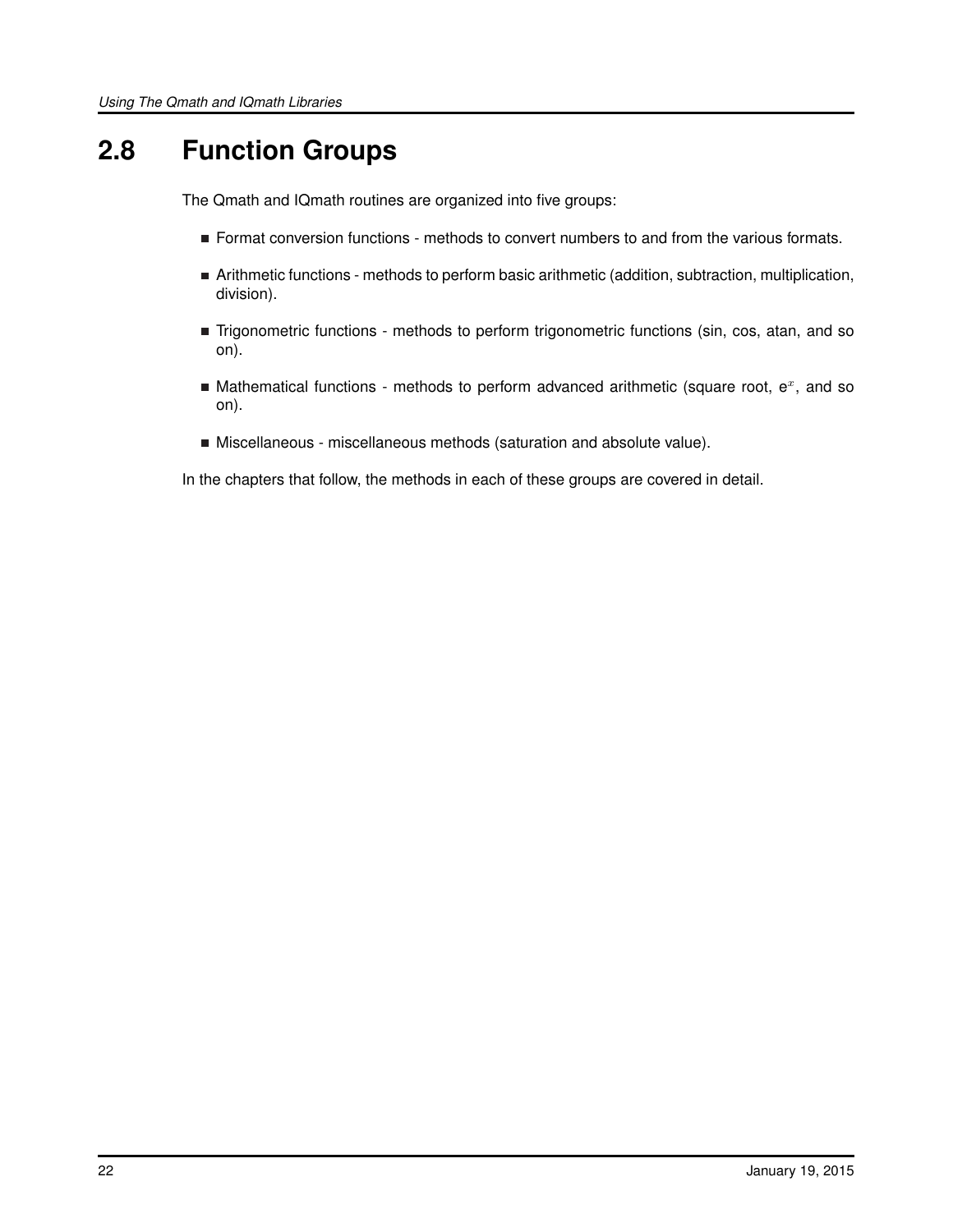## <span id="page-22-2"></span><span id="page-22-0"></span>**3 Qmath Functions**

<span id="page-22-3"></span>

## <span id="page-22-1"></span>**3.1 Qmath Introduction**

The Qmath library provides 16-bit fixed point math functions that have been optimized for the 16-bit MSP430 architecture. The library has been optimized to make efficient use of resources for all MSP430 devices. Execution times, code size and constant data tables are kept to a minimum for each function.

The Qmath library takes advantage of the MPY32 multiplier peripheral when it is available. If the device does not have the MPY32 peripheral then the CPU is used to perform a software multiply. For this reason some functions will utilize larger constant data tables to reduce the number of multiplies required to compute the result. Many of these tables are shared between functions and will only need to be included into the applications constant memory once.

The majority of applications will only require 16-bit accuracy. If greater accuracy is required for calculation see the [IQmath](#page-50-2) chapter for a list of equivalent 32-bit functions.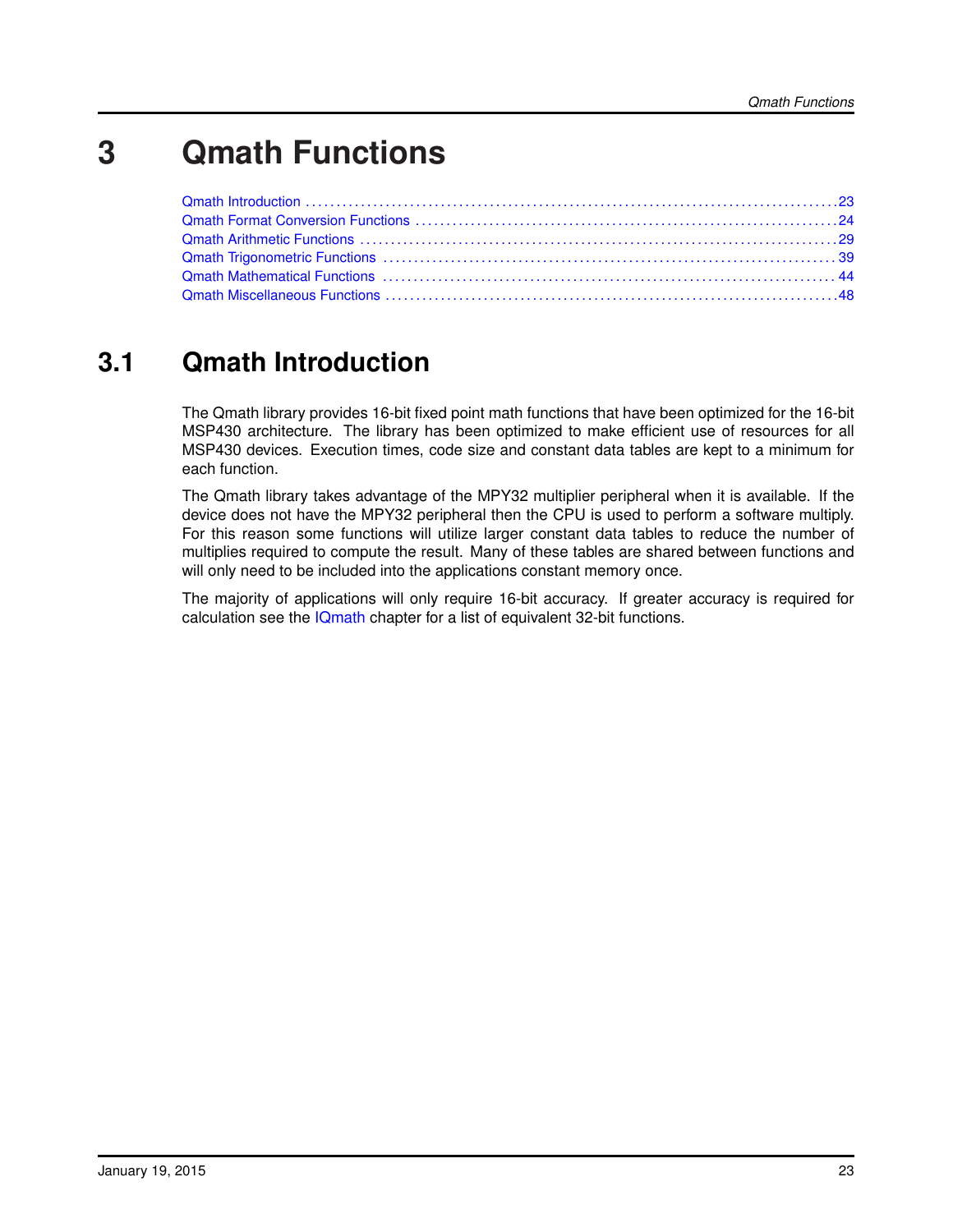## <span id="page-23-0"></span>**3.2 Qmath Format Conversion Functions**

The format conversion functions provide a way to convert numbers to and from various Q formats. There are functions to convert Q numbers to and from single-precision floating-point numbers, to and from integers, to and from strings, to and from various Q formats, and to extract the integer and fractional portion of a Q number. The following table summarizes the format conversion functions:

| <b>Function Name</b> | <b>Q</b> Format | <b>Input Format</b> | <b>Output Format</b> |
|----------------------|-----------------|---------------------|----------------------|
| atoQN                | $1 - 15$        | char*               | QΝ                   |
| QN                   | $1 - 15$        | float               | QN                   |
| <b>QNfrac</b>        | $1 - 15$        | QN                  | QN                   |
| <b>QNint</b>         | $1 - 15$        | QN                  | short                |
| <b>QNtoa</b>         | $1 - 15$        | QN                  | char*                |
| <b>QNtoF</b>         | $1 - 15$        | QN                  | float                |
| QNtoQ                | $1 - 15$        | QN                  | GLOBAL Q             |
| <b>QtoQN</b>         | $1 - 15$        | GLOBAL Q            | QΝ                   |

## <span id="page-23-1"></span>3.2.1 \_atoQN

Converts a string to a Q number.

#### **Pro[totyp](#page-6-1)e:**

```
qN_atoQN(const char *A)
```
for a specific Q format  $(1 \leq N \leq 15)$ 

```
- or -
```

```
q_atoQ(const char *A)
```
for the global Q format

#### **Parameters:**

A is the string to be converted.

#### **Description:**

This function converts a string into a Q number. The input string may contain (in order) an optional sign and a string of digits optionally containing a decimal point. A unrecognized character ends the string and returns zero. If the input string converts to a number greater than the minimum or maximum values for the given Q format, the return value is limited to the minimum or maximum value.

#### **Returns:**

Returns the Q number corresponding to the input string.

## <span id="page-23-2"></span>3.2.2 QN

Converts a floating-point constant or variable into a Q number.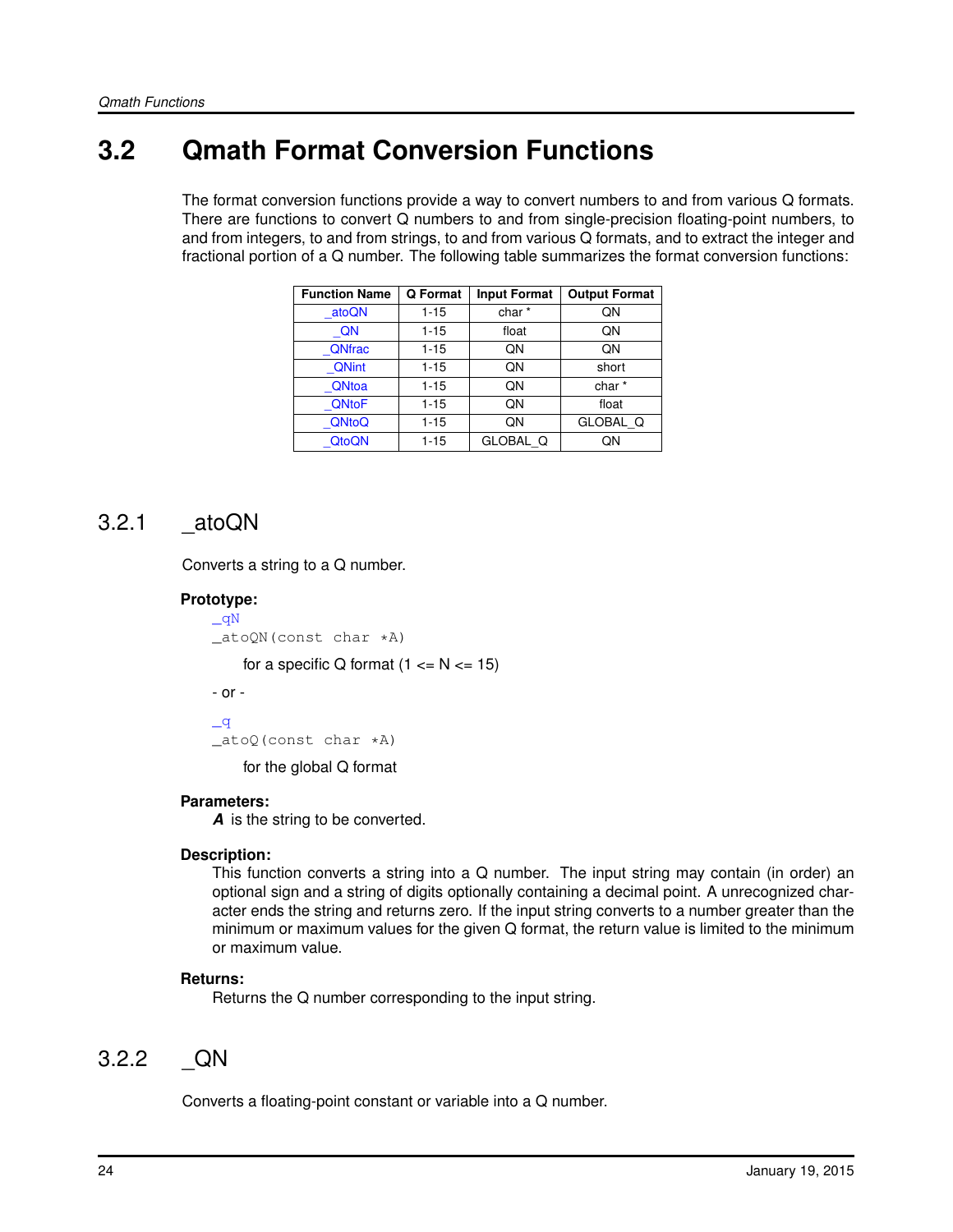$qN$ \_QN(float A) for a specific Q format  $(1 \le N \le 15)$ - or -

 $q$ \_Q(float A)

for the global Q format

#### **Parameters:**

*A* is the floating-point variable or constant to be converted.

#### **Description:**

This function converts a floating-point constant or variable into the equivalent Q number. If the input value is greater than the minimum or maximum values for the given Q format, the return value wraps around and produces inaccurate results.

#### **Returns:**

Returns the Q number corresponding to the floating-point variable or constant.

## <span id="page-24-0"></span>3.2.3 \_QNfrac

Returns the fractional portion of a Q number.

#### **Pro[totyp](#page-6-1)e:**

```
qN_QNfrac(_qN A)
```
for a specific Q format  $(1 \leq N \leq 15)$ 

- or -

 $q$  $Qfrac(-q A)$ 

for the global Q format

#### **Parameters:**

*A* is the input number in Q format.

#### **Description:**

This function returns the fractional portion of a Q number as a Q number.

#### **Returns:**

Returns the fractional portion of the input Q number.

## <span id="page-24-1"></span>3.2.4 \_QNint

Returns the integer portion of a Q number.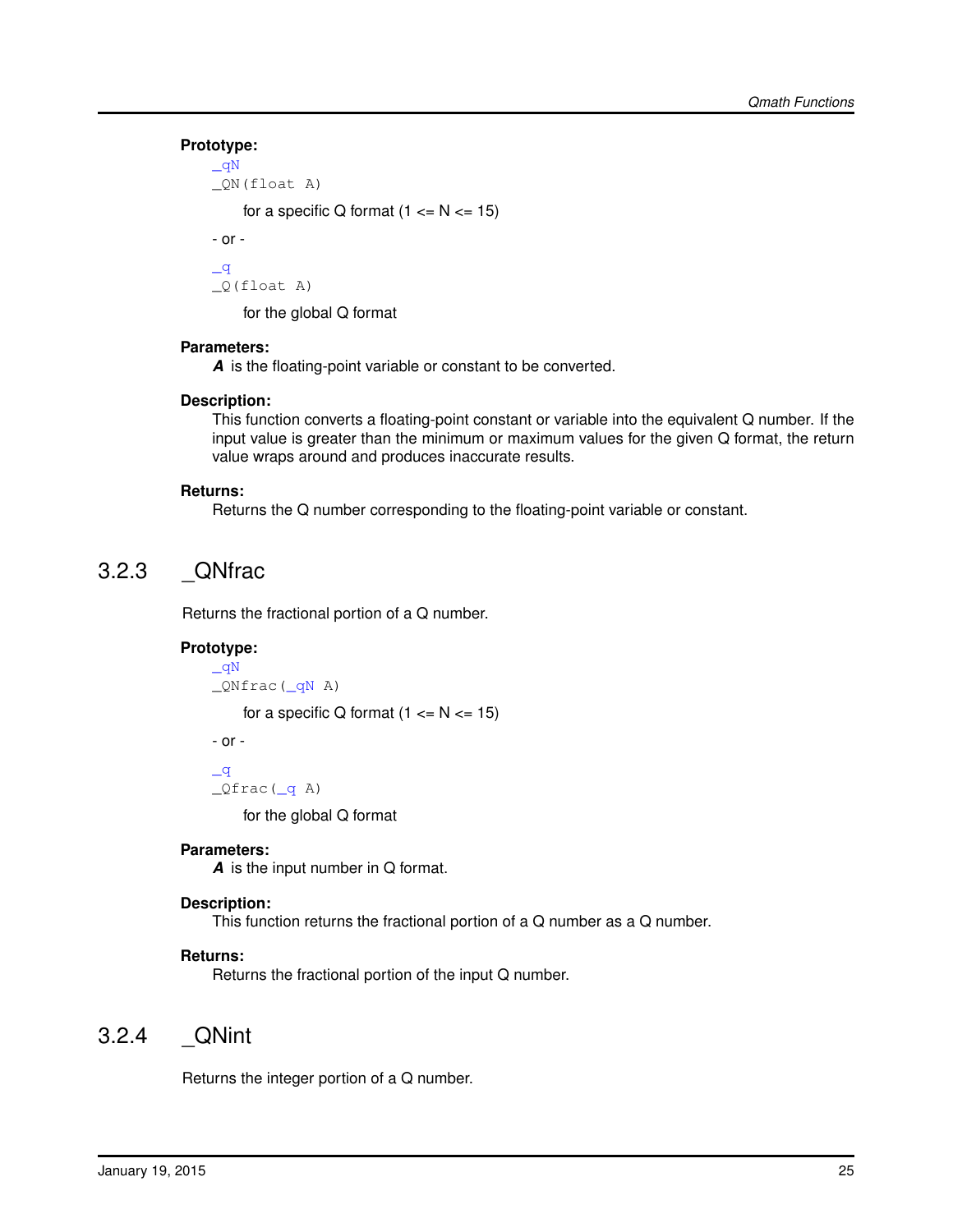long  $_Q$ Nint $(\overline{qN} A)$ for a specific Q format  $(1 \le N \le 15)$ - or -

long  $Qint (q A)$ 

for the global Q format

#### **Parameters:**

*A* is the input number in Q format.

#### **Description:**

This function returns the integer portion of a Q number.

#### **Returns:**

Returns the integer portion of the input Q number.

## <span id="page-25-0"></span>3.2.5 \_QNtoa

Converts a Q number to a string.

#### **Prototype:**

```
int
QNtoa(char *A,
        const char *B,
        qN C)
```

```
for a specific Q format (1 \le N \le 15)
```
- or -

```
int
Qtoa(char *A,
       const char *B,
       q C)
```
for the global Q format

#### **Parameters:**

- *A* is a pointer to the buffer to store the converted Q number.
- **B** is the format string specifying how to convert the Q number. Must be of the form "%xx.yyf" with xx and yy at most 2 characters in length.
- *C* is the Q number to convert.

#### **Description:**

This function converts the Q number to a string, using the specified format.

#### **Example:**

```
_Qtoa(buffer, "%2.4f", qInput)
```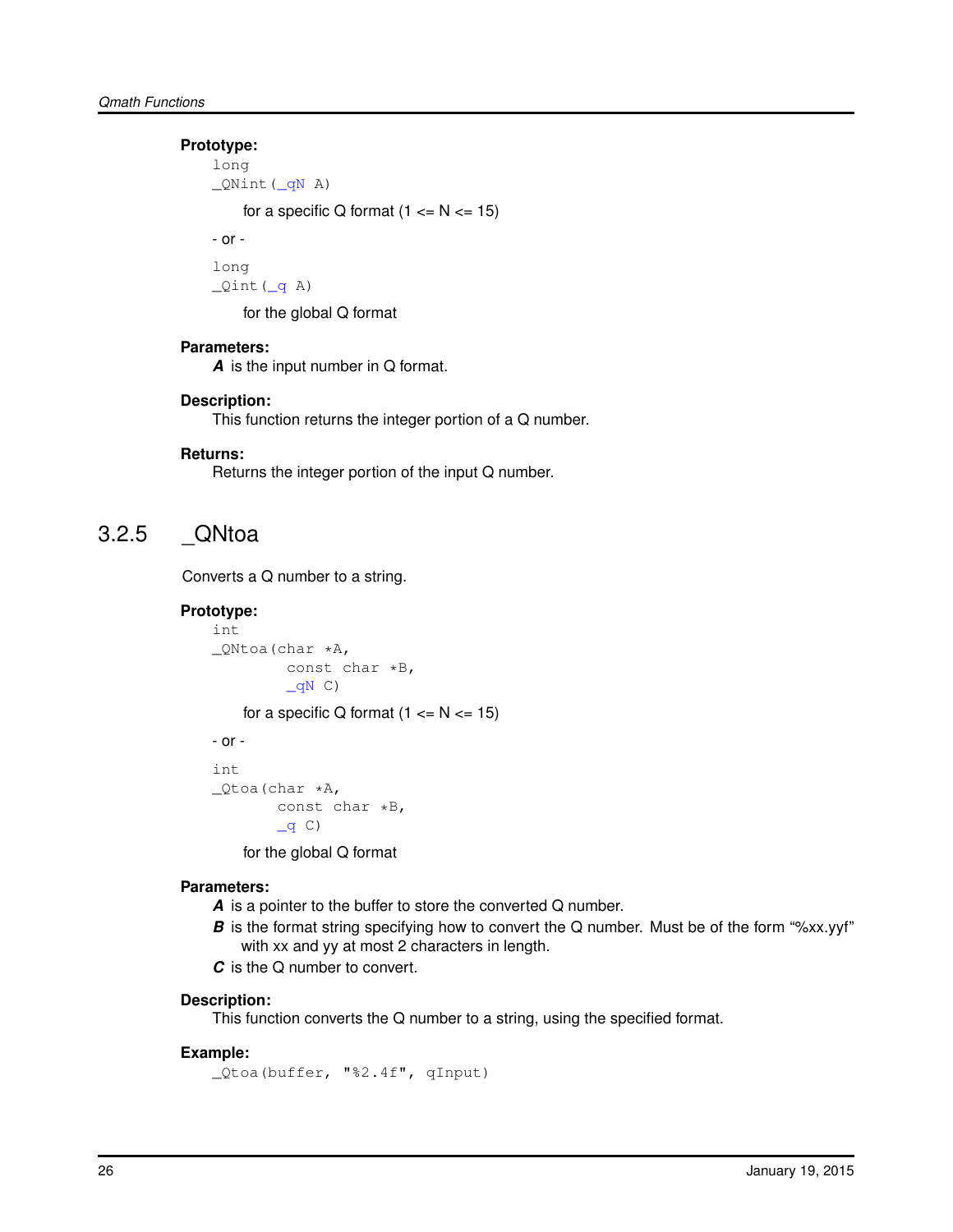#### **Returns:**

Returns 0 if there is no error, 1 if the width is too small to hold the integer characters, and 2 if an illegal format was specified.

### <span id="page-26-0"></span>3.2.6 \_QNtoF

Converts a Q number to a single-precision floating-point number.

#### **Prototype:**

```
float
_QNtoF _QN A)
    for a specific Q format (1 \le N \le 15)- or -
```
float  $QtoF(Q A)$ 

for the global Q format

#### **Parameters:**

*A* is the Q number to be converted.

#### **Description:**

This function converts a Q number into a single-precision floating-point number.

#### **Returns:**

Returns the single-precision floating-point number corresponding to the input Q number.

### <span id="page-26-1"></span>3.2.7 \_QNtoQ

Converts a Q number in QN format to the global Q format.

#### **Pro[toty](#page-6-1)pe:**

 $-q$  $_QNtoQ($  $QN A)$ 

for a specific Q format  $(1 \le N \le 15)$ 

#### **Parameters:**

*A* is Q number to be converted.

#### **Description:**

This function converts a Q number in the specified Q format to a Q number in the global Q format.

#### **Returns:**

Returns the Q number converted into the global Q format.

### <span id="page-26-2"></span>3.2.8 \_QtoQN

Converts a Q number in the global Q format to the QN format.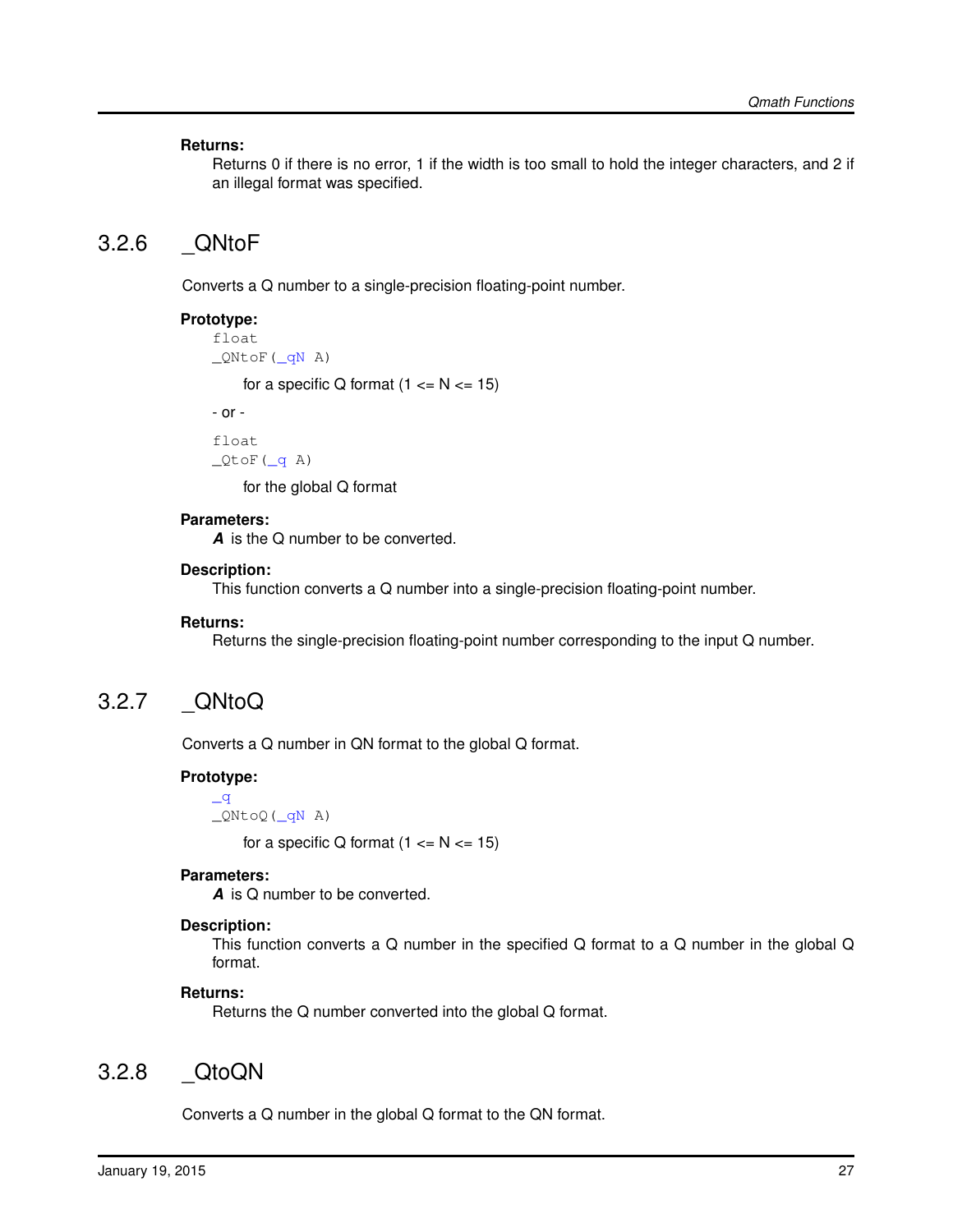$qN$  $_QtoQN(Qq A)$ 

for a specific Q format  $(1 \leq N \leq 15)$ 

#### **Parameters:**

*A* is the Q number to be converted.

#### **Description:**

This function converts a Q number in the global Q format to a Q number in the specified Q format. be limited to the minimum or maximum value.

#### **Returns:**

Returns the Q number converted to the specified Q format.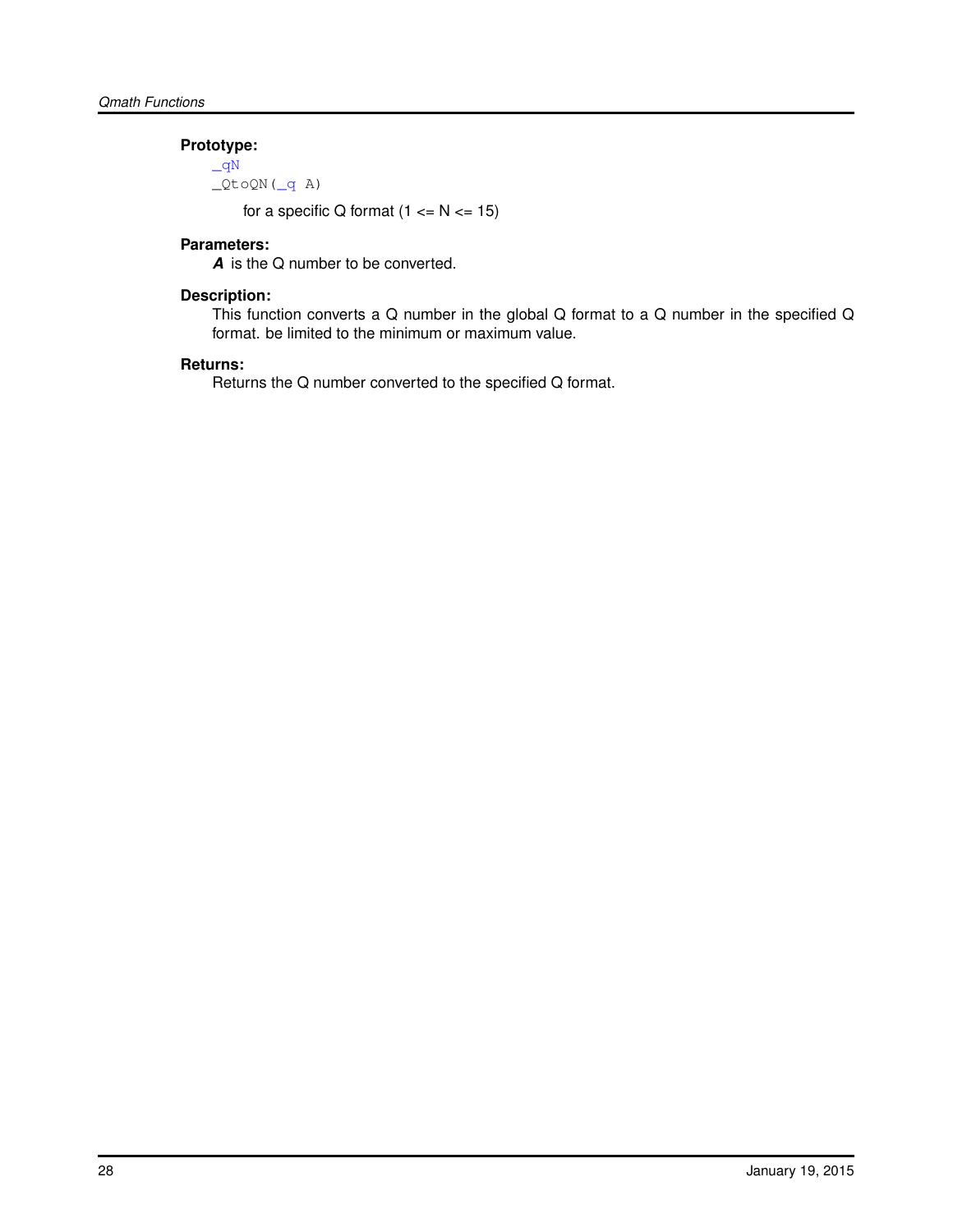## <span id="page-28-0"></span>**3.3 Qmath Arithmetic Functions**

The arithmetic functions provide basic arithmetic (addition, subtraction, multiplication, division) of Q numbers. No special functions are required for addition or subtraction; Q numbers can simply be added and subtracted using the underlying C addition and subtraction operators. Multiplication and division require special treatment in order to maintain the Q number of the result. The following table summarizes the arithmetic functions:

| <b>Function Name</b> | Q Format | <b>Input Format</b> | <b>Output Format</b> |
|----------------------|----------|---------------------|----------------------|
| Qdiv <sub>2</sub>    | $1 - 15$ | QN                  | QN                   |
| Qdiv4                | $1 - 15$ | QN                  | QN                   |
| Qdiv <sub>8</sub>    | $1 - 15$ | QN                  | QN                   |
| Qdiv16               | $1 - 15$ | QN                  | QN                   |
| Qdiv32               | $1 - 15$ | QN                  | QN                   |
| Qdiv <sub>64</sub>   | $1 - 15$ | QN                  | QN                   |
| Qmpy2                | $1 - 15$ | QN                  | QN                   |
| Qmpy4                | $1 - 15$ | QN                  | QN                   |
| Qmpy8                | $1 - 15$ | QN                  | QN                   |
| Qmpy16               | $1 - 15$ | QN                  | QN                   |
| Qmpy32               | $1 - 15$ | QN                  | QN                   |
| Qmpy64               | $1 - 15$ | QN                  | QN                   |
| <b>QNdiv</b>         | $1 - 15$ | QN/QN               | QN                   |
| <b>QNmpy</b>         | $1 - 15$ | QN*QN               | QN                   |
| QNmpy116             | $1 - 15$ | QN*short            | QN                   |
| QNmpyl16frac         | $1 - 15$ | QN*short            | QN                   |
| QNmpy116int          | $1 - 15$ | QN*short            | short                |
| QNmpyQX              | $1 - 15$ | QN*QN               | QN                   |
| <b>QNrmpy</b>        | $1 - 15$ | QN*QN               | QN                   |
| <b>QNrsmpy</b>       | $1 - 15$ | QN*QN               | QN                   |

### <span id="page-28-1"></span>3.3.1 \_Qdiv2

Divides a Q number by two.

#### **Pro[totyp](#page-6-1)e:**

 $qN$  $_Qdiv2(_qN A)$  $_Qdiv2(_qN A)$  $_Qdiv2(_qN A)$ 

#### **Parameters:**

*A* is the number to be divided, in Q format.

#### **Description:**

This function divides a Q number by two. This will work for any Q format.

#### **Returns:**

Returns the number divided by two.

### <span id="page-28-2"></span>3.3.2 \_Qdiv4

Divides a Q number by four.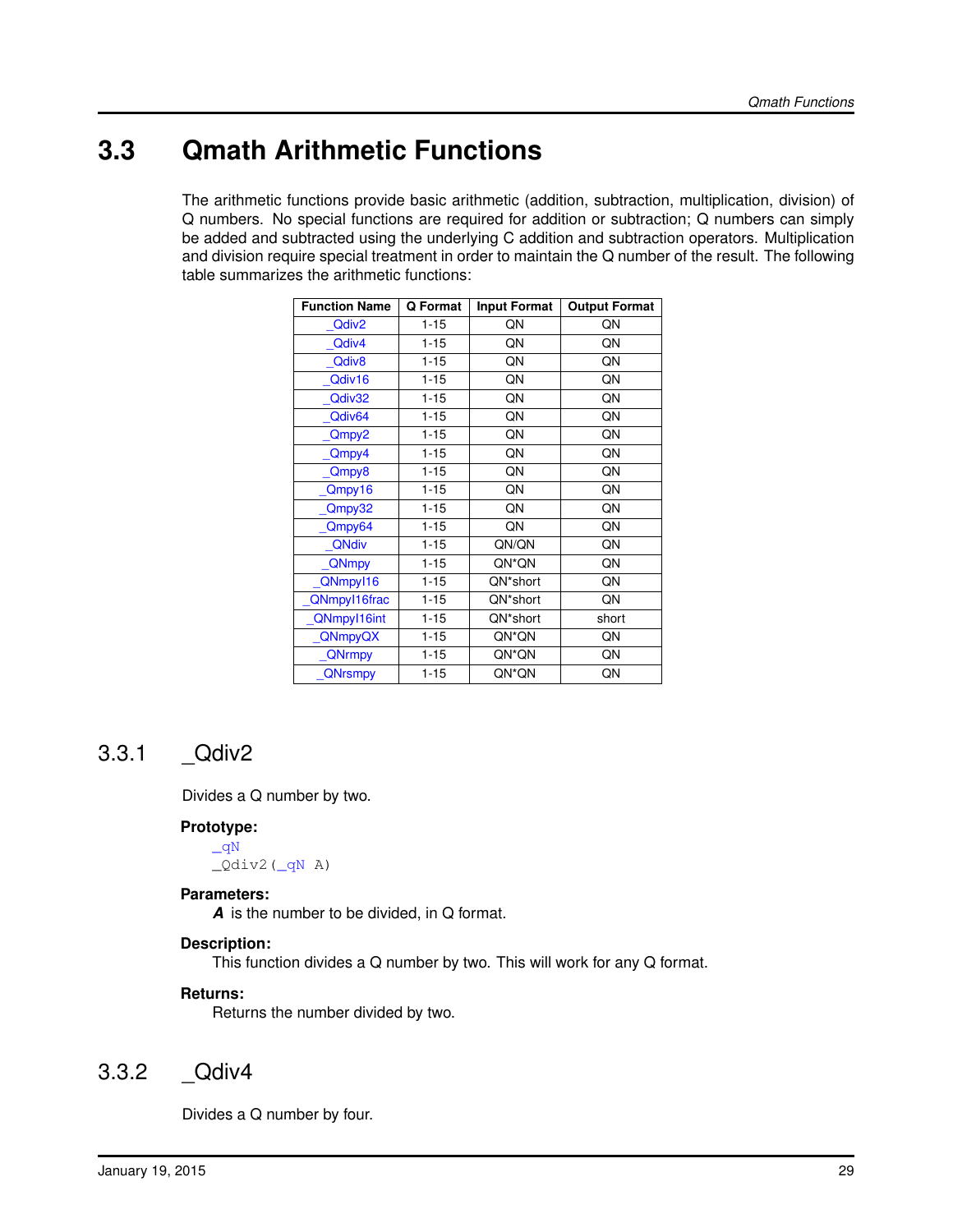$qN$  $Qdiv4$  ( $qN$  A)

#### **Parameters:**

*A* is the number to be divided, in Q format.

#### **Description:**

This function divides a Q number by four. This will work for any Q format.

#### **Returns:**

Returns the number divided by four.

### <span id="page-29-0"></span>3.3.3 \_Qdiv8

Divides a Q number by eight.

#### **Pro[totyp](#page-6-1)e:**

 $qN$  $_Q$ div8( $_Q$ N A)

#### **Parameters:**

*A* is the number to be divided, in Q format.

#### **Description:**

This function divides a Q number by eight. This will work for any Q format.

#### **Returns:**

Returns the number divided by eight.

### <span id="page-29-1"></span>3.3.4 \_Qdiv16

Divides a Q number by sixteen.

#### **Pro[totyp](#page-6-1)e:**

 $qN$  $_Q$ div16( $_Q$ N A)

#### **Parameters:**

*A* is the number to be divided, in Q format.

#### **Description:**

This function divides a Q number by sixteen. This will work for any Q format.

#### **Returns:**

Returns the number divided by sixteen.

### <span id="page-29-2"></span>3.3.5 \_Qdiv32

Divides a Q number by thirty two.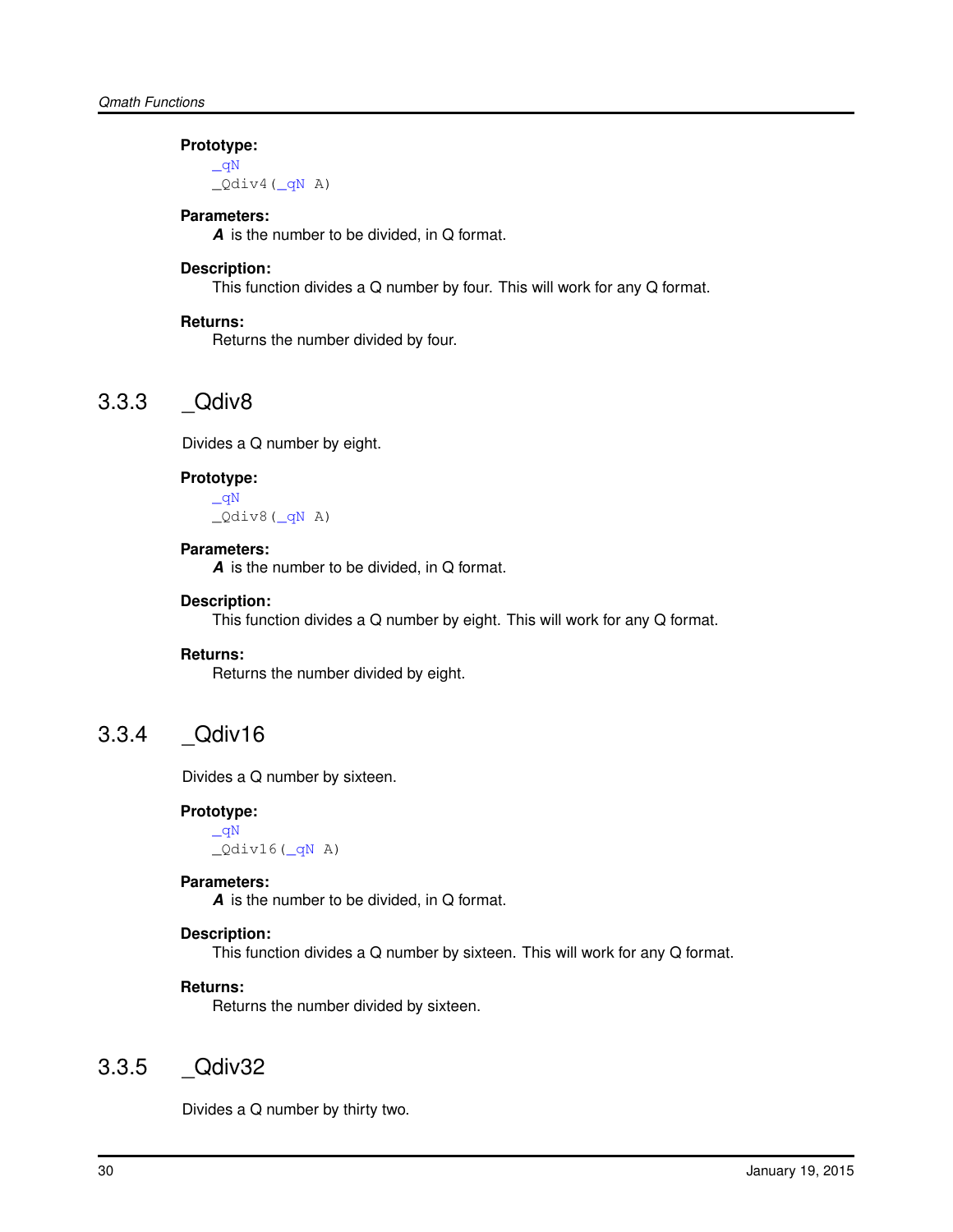$qN$  $Qdiv32($ <sup>qN</sup> A)

#### **Parameters:**

*A* is the number to be divided, in Q format.

#### **Description:**

This function divides a Q number by thirty two. This will work for any Q format.

#### **Returns:**

Returns the number divided by thirty two.

### <span id="page-30-0"></span>3.3.6 \_Qdiv64

Divides a Q number by sixty four.

#### **Pro[totyp](#page-6-1)e:**

 $qN$  $Qdiv64$  ( $qN$  A)

#### **Parameters:**

*A* is the number to be divided, in Q format.

#### **Description:**

This function divides a Q number by sixty four. This will work for any Q format.

#### **Returns:**

Returns the number divided by sixty four.

### <span id="page-30-1"></span>3.3.7 \_Qmpy2

Multiplies a Q number by two.

#### **Pro[totyp](#page-6-1)e:**

 $_qN$  $_Q$ mpy2( $_Q$ N A)

#### **Parameters:**

*A* is the number to be multiplied, in Q format.

#### **Description:**

This function multiplies a Q number by two. This will work for any Q format.

#### **Returns:**

Returns the number multiplied by two.

### <span id="page-30-2"></span>3.3.8 \_Qmpy4

Multiplies a Q number by four.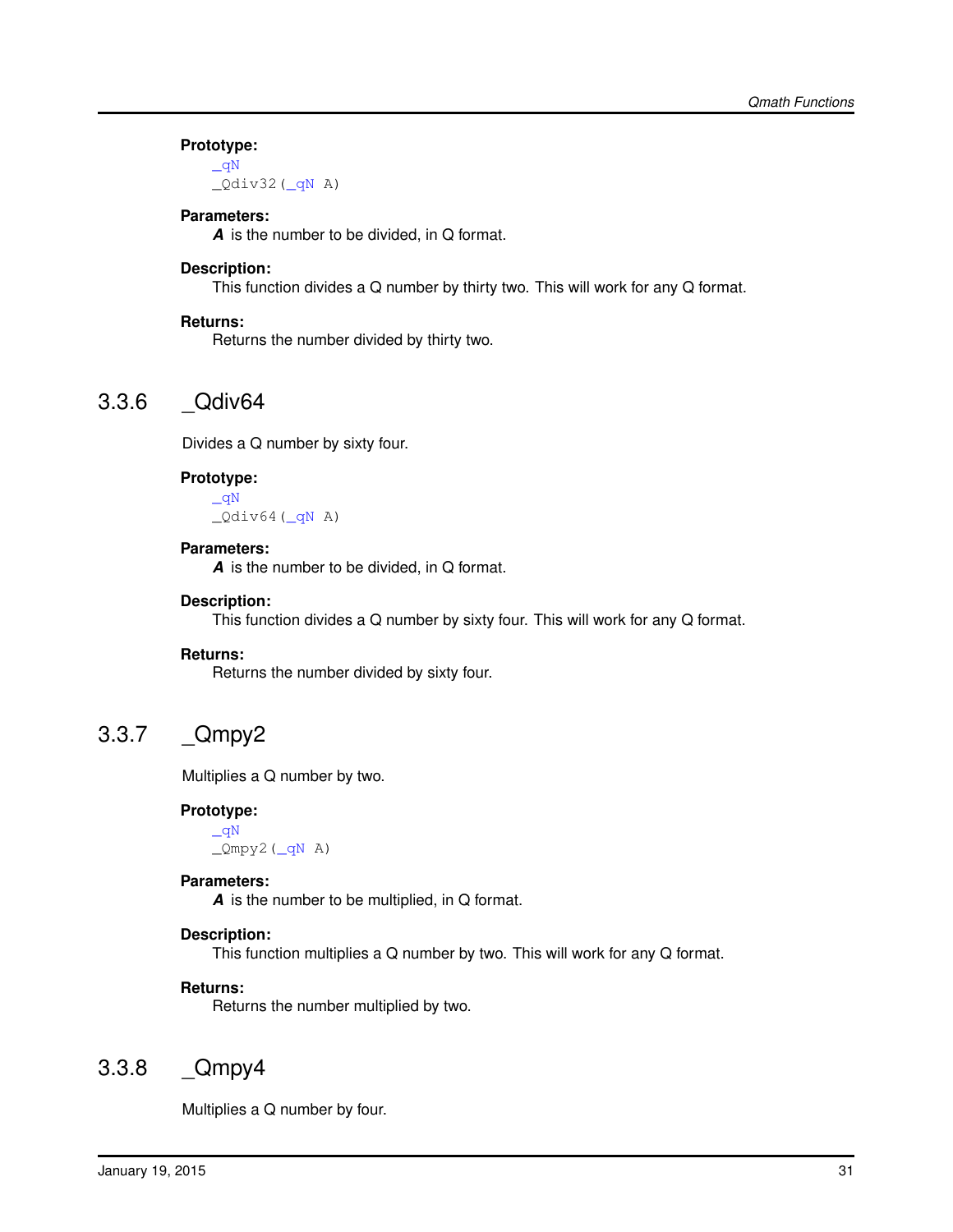$qN$  $_Q$ mpy4 $(QM A)$ 

#### **Parameters:**

*A* is the number to be multiplied, in Q format.

#### **Description:**

This function multiplies a Q number by four. This will work for any Q format.

#### **Returns:**

Returns the number multiplied by four.

### <span id="page-31-0"></span>3.3.9 \_Qmpy8

Multiplies a Q number by eight.

#### **Pro[totyp](#page-6-1)e:**

 $qN$  $_Q$ mpy8 $($ <sup>qN</sup> A)

#### **Parameters:**

*A* is the number to be multiplied, in Q format.

#### **Description:**

This function multiplies a Q number by eight. This will work for any Q format.

#### **Returns:**

Returns the number multiplied by eight.

## <span id="page-31-1"></span>3.3.10 \_Qmpy16

Multiplies a Q number by sixteen.

#### **Pro[totyp](#page-6-1)e:**

 $qN$  $_Q$ mpy16( $_Q$ N A)

#### **Parameters:**

*A* is the number to be multiplied, in Q format.

#### **Description:**

This function multiplies a Q number by sixteen. This will work for any Q format.

#### **Returns:**

Returns the number multiplied by sixteen.

## <span id="page-31-2"></span>3.3.11 \_Qmpy32

Multiplies a Q number by thirty two.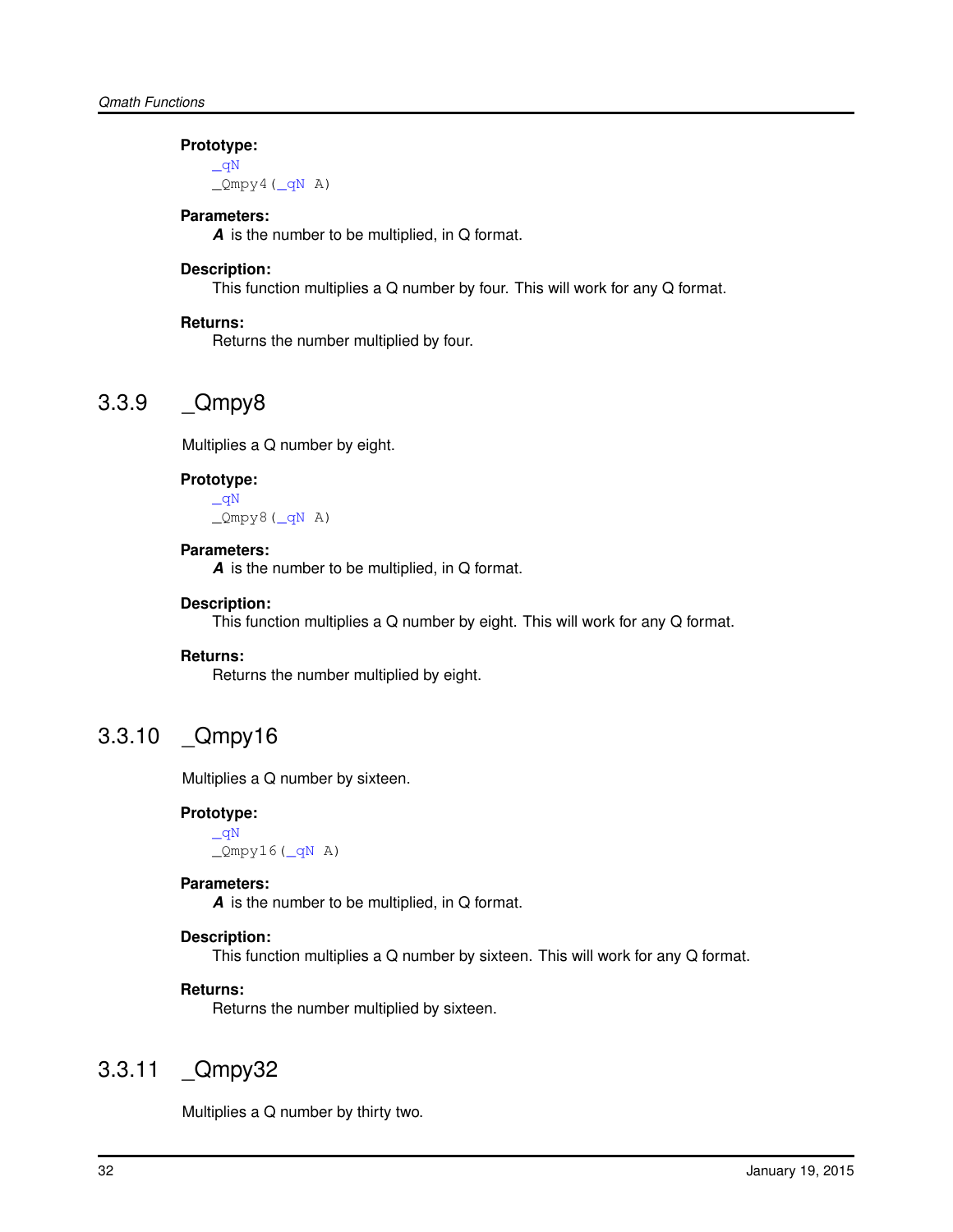$qN$  $_Q$ mpy32( $_Q$ N A)

#### **Parameters:**

*A* is the number to be multiplied, in Q format.

#### **Description:**

This function multiplies a Q number by thirty two. This will work for any Q format.

#### **Returns:**

Returns the number multiplied by thirty two.

## <span id="page-32-0"></span>3.3.12 \_Qmpy64

Multiplies a Q number by sixty four.

#### **Pro[totyp](#page-6-1)e:**

 $qN$  $\angle$ Ompy64( $\angle$ qN A)

#### **Parameters:**

*A* is the number to be multiplied, in Q format.

#### **Description:**

This function multiplies a Q number by sixty four. This will work for any Q format.

#### **Returns:**

Returns the number multiplied by sixty four.

## <span id="page-32-1"></span>3.3.13 \_QNdiv

Divides two Q numbers.

#### **Pro[totyp](#page-6-1)e:**

```
qN_QNdiv(_qN A,
       _qN B)
```
for a specific Q format  $(1 \le N \le 15)$ 

$$
- or -
$$

$$
\begin{array}{c}\nQ\text{div} (\text{q A,} \\
Q\text{div} (\text{q B})\n\end{array}
$$

for the global Q format

#### **Parameters:**

A is the numerator, in Q format.

*B* is the denominator, in Q format.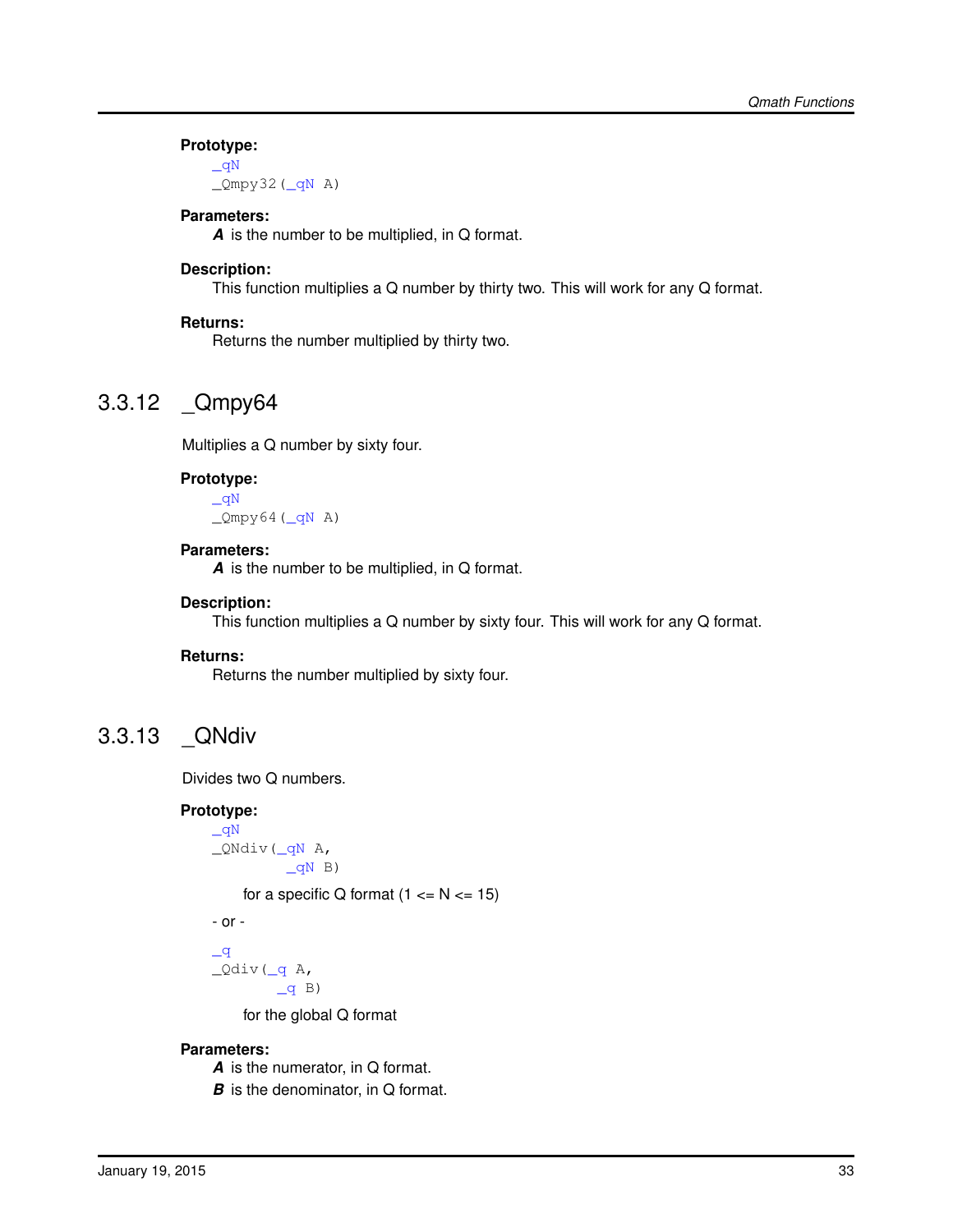#### **Description:**

This function divides two Q numbers, returning the quotient in Q format. The result is saturated if it exceeds the capacity of the Q format, and division by zero always results in positive saturation (regardless of the sign of A).

#### **Returns:**

Returns the quotient in Q format.

## <span id="page-33-0"></span>3.3.14 \_QNmpy

Multiplies two Q numbers.

#### **Pro[totyp](#page-6-1)e:**

```
qN_QNmpy _QN A,
       _qN_B)
```
for a specific Q format  $(1 \leq N \leq 15)$ 

- or -

 $q$  $Qmpy$  ( $q A$ ,  $_q$  B)

for the global Q format

#### **Parameters:**

A is the first number, in Q format.

*B* is the second number, in Q format.

#### **Description:**

This function multiplies two Q numbers, returning the product in Q format. The result is neither rounded nor saturated, so if the product is greater than the minimum or maximum values for the given Q format, the return value wraps around and produces inaccurate results.

#### **Returns:**

Returns the product in Q format.

## <span id="page-33-1"></span>3.3.15 \_QNmpyI16

Multiplies a Q number by an integer.

#### **Pro[totyp](#page-6-1)e:**

```
qN_QNmpy116(QN A,long B)
   for a specific Q format (1 \leq N \leq 15)- or -
q_QmpyI16(_qA,
           long B)
```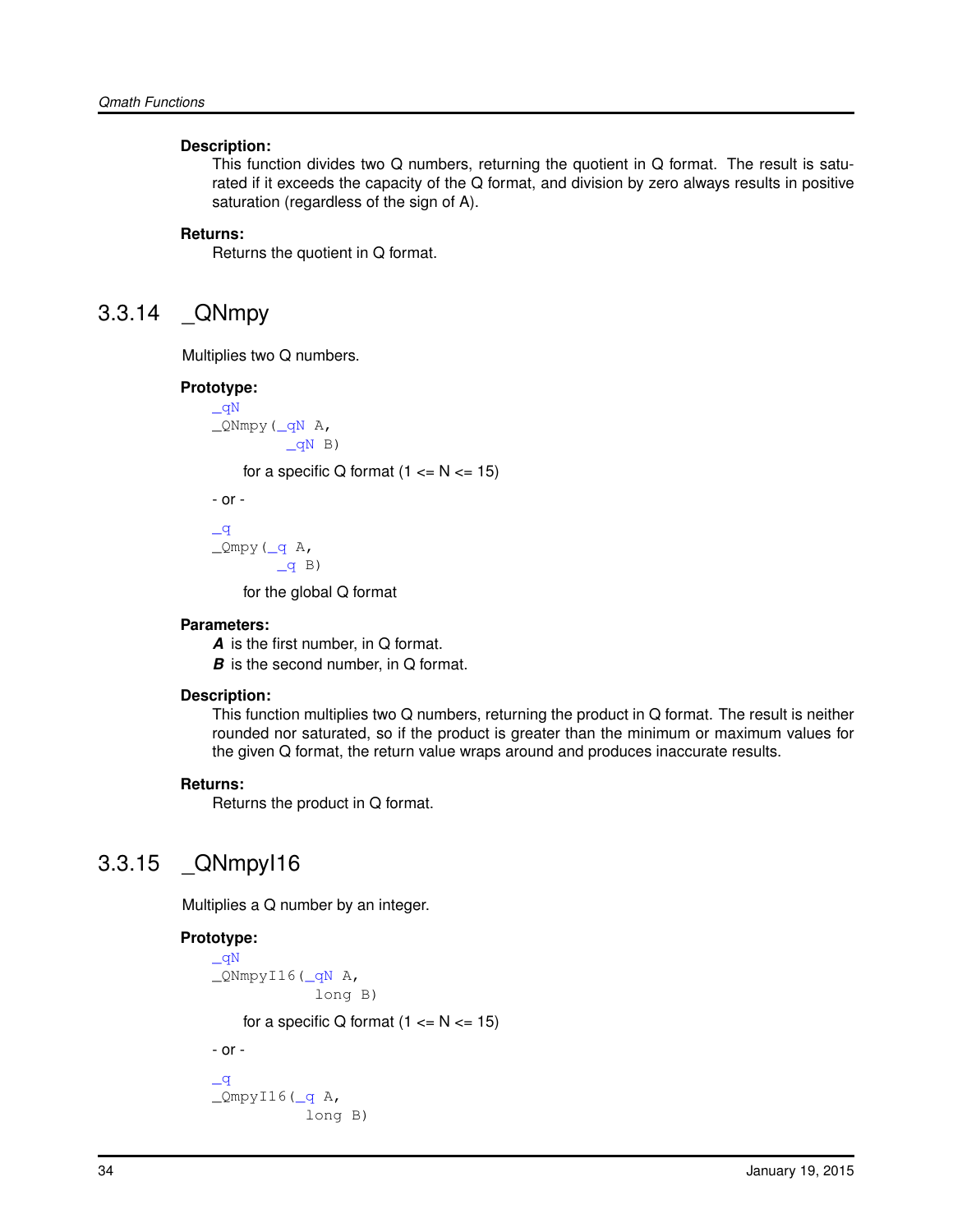for the global Q format

#### **Parameters:**

A is the first number, in Q format.

*B* is the second number, in integer format.

#### **Description:**

This function multiplies a Q number by an integer, returning the product in Q format. The result is not saturated, so if the product is greater than the minimum or maximum values for the given Q format, the return value wraps around and produces inaccurate results.

#### **Returns:**

Returns the product in Q format.

## <span id="page-34-0"></span>3.3.16 \_QNmpyI16frac

Multiplies a Q number by an integer, returning the fractional portion of the product.

#### **Pro[totyp](#page-6-1)e:**

```
qN_QNmpyI16frac(_qN A,
                  long B)
    for a specific Q format (1 \le N \le 15)
```
- or -

 $q$ \_QmpyI16frac[\(\\_q](#page-6-1) A, long B)

for the global Q format

#### **Parameters:**

*A* is the first number, in Q format.

*B* is the second number, in integer format.

#### **Description:**

This function multiplies a Q number by an integer, returning the fractional portion of the product in Q format.

#### **Returns:**

Returns the fractional portion of the product in Q format.

## <span id="page-34-1"></span>3.3.17 \_QNmpyI16int

Multiplies a Q number by an integer, returning the integer portion of the result.

#### **Prototype:**

```
long
_QNmpyI16int(_qN A,
               long B)
```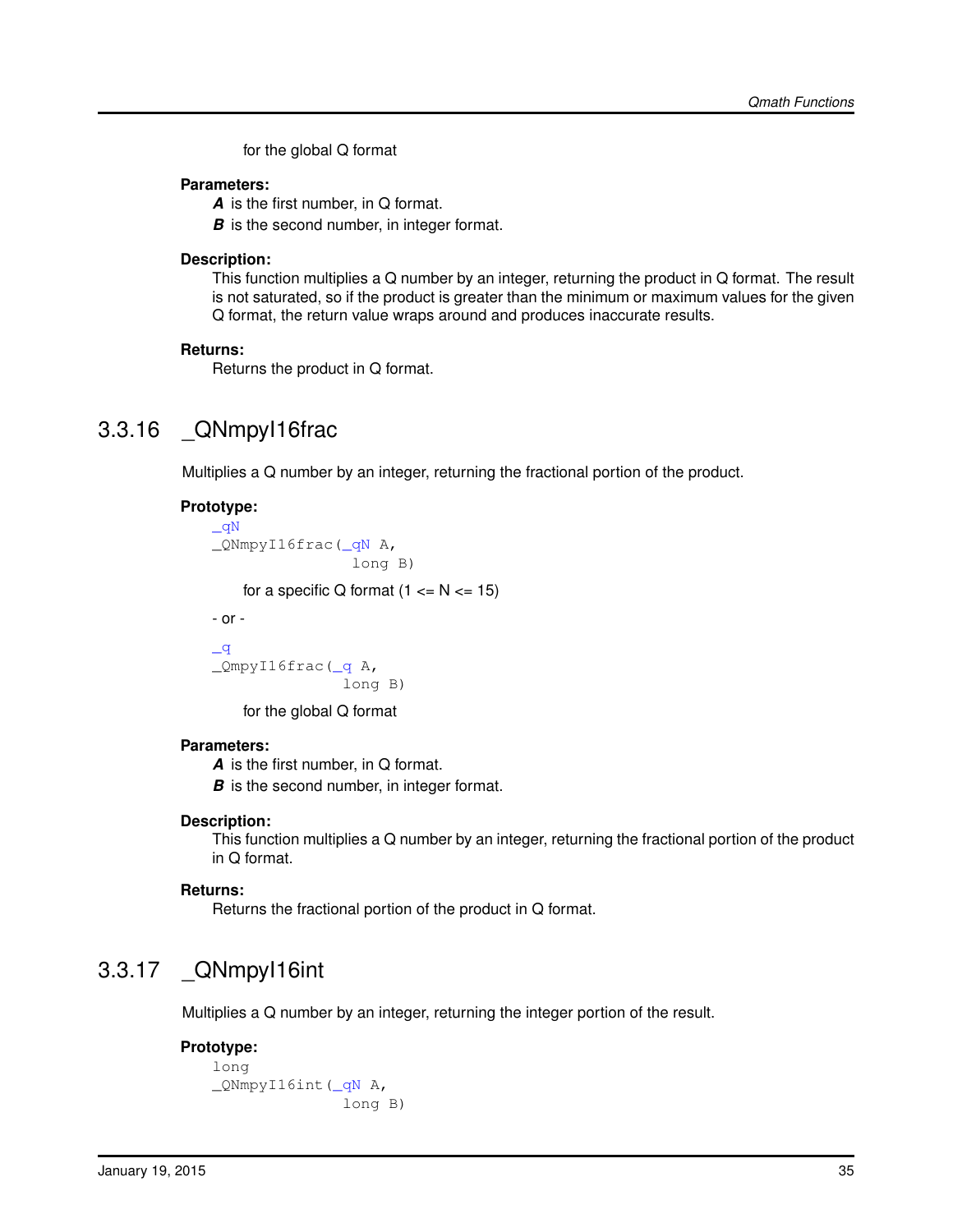for a specific Q format  $(1 \leq N \leq 15)$ 

```
- or -
long
_QmpyI16int(_q A,
               long B)
```
for the global Q format

#### **Parameters:**

A is the first number, in Q format.

*B* is the second number, in integer format.

#### **Description:**

This function multiplies a Q number by an integer, returning the integer portion of the product. The result is saturated, so if the integer portion of the product is greater than the minimum or maximum values for an integer, the result will be saturated to the minimum or maximum value.

#### **Returns:**

Returns the product in Q format.

## <span id="page-35-0"></span>3.3.18 \_QNmpyQX

Multiplies two Q numbers.

#### **Pro[totyp](#page-6-1)e:**

```
qN_QNmpyQX (_qN A,
           long QA,
           qN B,
           long QB)
```
for a specific Q format  $(1 \leq N \leq 15)$ 

- or -

```
q\angle<sup>QmpyQX(\angleq A,</sup>
                  long QA,
                   q \overline{q},
                  long QB,)
```
for the global Q format

#### **Parameters:**

A is the first number, in Q format.

*QA* is the Q format for the first number.

*B* is the second number, in Q format.

**QB** is the Q format for the second number.

#### **Description:**

This function multiplies two Q numbers in different Q formats, returning the product in a third Q format. The result is neither rounded nor saturated, so if the product is greater than the minimum or maximum values for the given output Q format, the return value will wrap around and produce inaccurate results.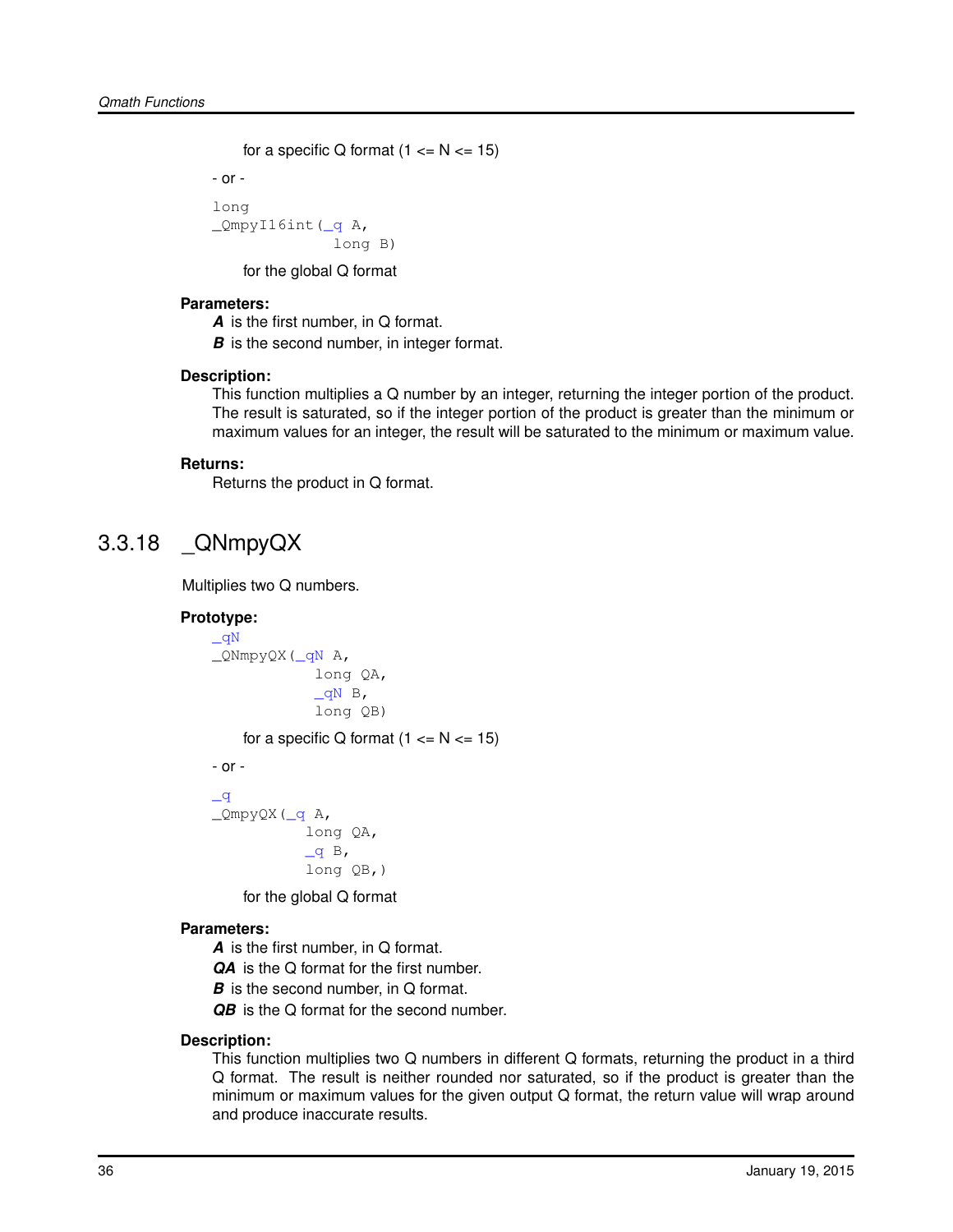**Returns:**

Returns the product in Q format.

### <span id="page-36-0"></span>3.3.19 \_QNrmpy

Multiplies two Q numbers, with rounding.

#### **Pro[totyp](#page-6-0)e:**

```
\_q\rm{N}_QNrmpy(qN A,
            _qN B)
    for a specific Q format (1 \le N \le 15)- or -
```
 $q$  $Q$ rmpy( $q$  A,  $_q$  B)

for the global Q format

#### **Parameters:**

*A* is the first number, in Q format.

*B* is the second number, in Q format.

#### **Description:**

This function multiplies two Q numbers, returning the product in Q format. The result is rounded but not saturated, so if the product is greater than the minimum or maximum values for the given Q format, the return value wraps around and produces inaccurate results.

#### **Returns:**

Returns the product in Q format.

### 3.3.20 \_QNrsmpy

Multiplies two Q numbers, with rounding and saturation.

#### **Pro[totyp](#page-6-0)e:**

```
qN_QNrsmpy(_qN A,
          _qN B)
```
for a specific Q format  $(1 \leq N \leq 15)$ 

- or -

 $q$  $_Q$ rsmpy $( q A, )$  $_q$  B)

for the global Q format

#### **Parameters:**

*A* is the first number, in Q format.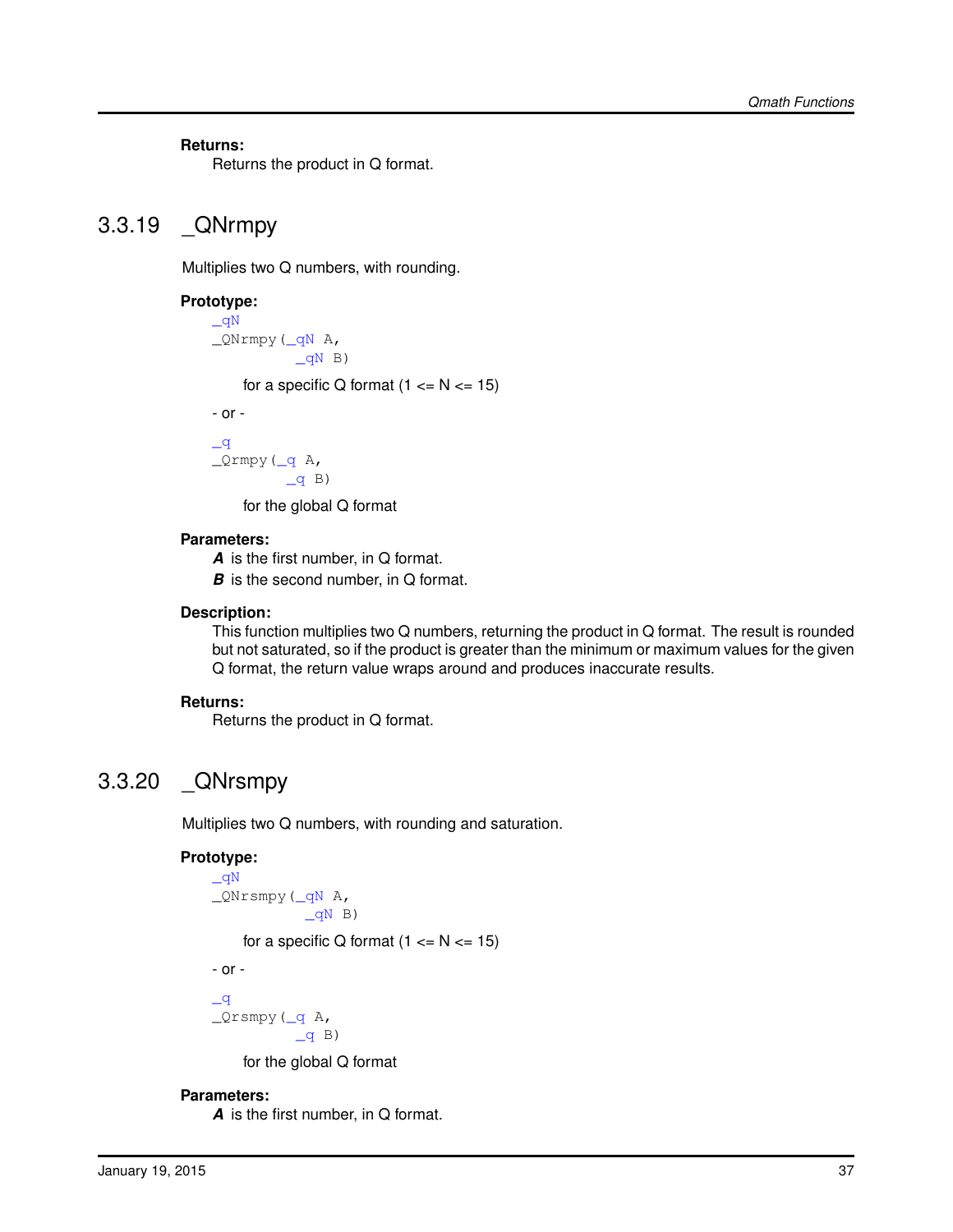*B* is the second number, in Q format.

#### **Description:**

This function multiplies two Q numbers, returning the product in Q format. The result is rounded and saturated, so if the product is greater than the minimum or maximum values for the given Q format, the return value is saturated to the minimum or maximum value for the given Q format (as appropriate).

#### **Returns:**

Returns the product in Q format.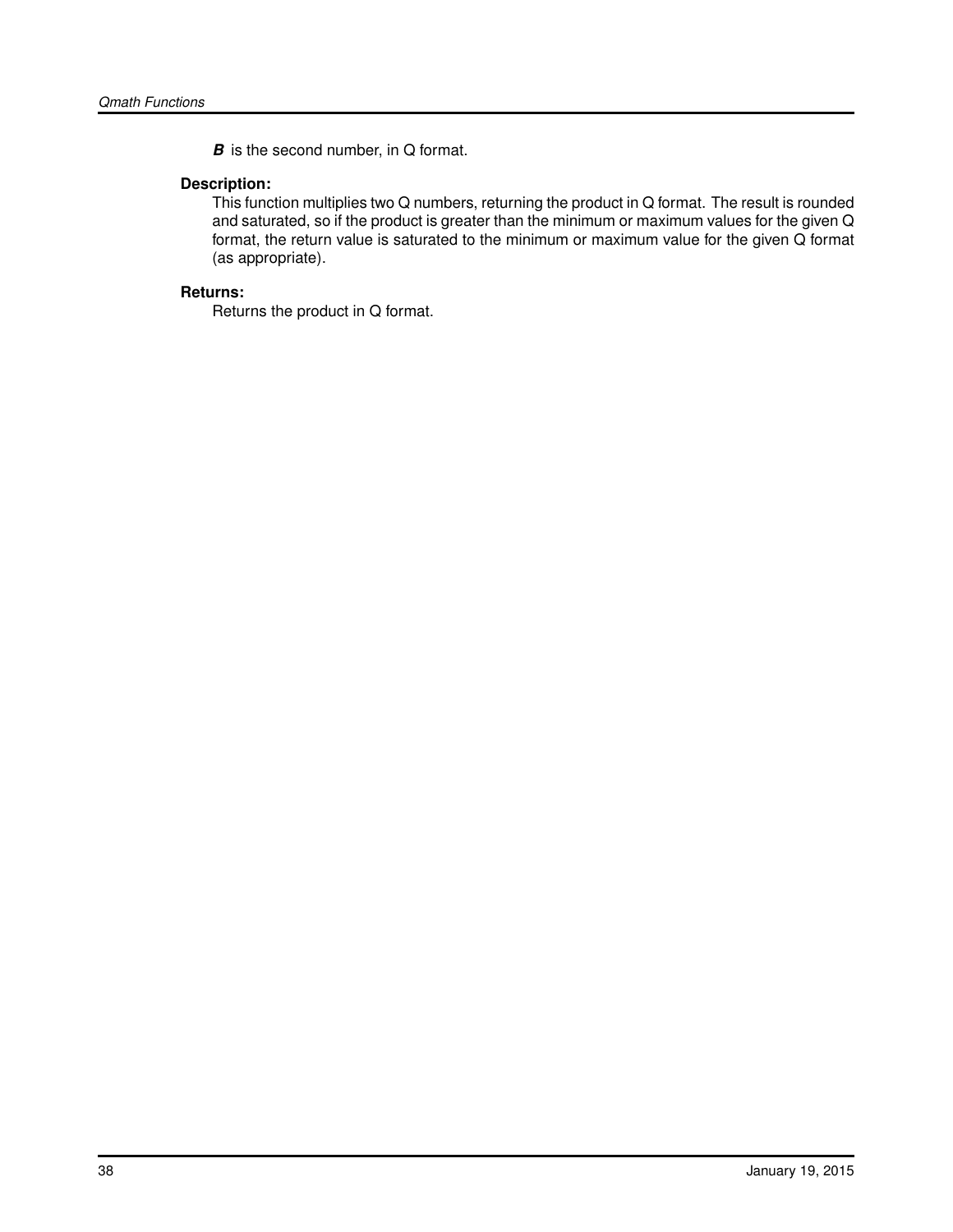# **3.4 Qmath Trigonometric Functions**

The trigonometric functions compute a variety of the trigonometric functions for Q numbers. Functions are provided that take the traditional radians inputs (or produce the traditional radians output for the inverse functions), as well as a cycles per unit format where the range [0, 1) is mapped onto the circle (in other words, 0.0 is 0 radians, 0.25 is  $\pi/2$  radians, 0.5 is  $\pi$  radians, 0.75 is  $3\pi/2$  radians, and 1.0 is  $2\pi$  radians). The following table summarizes the trigonometric functions.

| <b>Function Name</b> | Q Format | <b>Input Format</b> | <b>Output Format</b> |
|----------------------|----------|---------------------|----------------------|
| <b>QNacos</b>        | $1 - 14$ | QN                  | QN                   |
| QNasin               | $1 - 14$ | QN                  | QN                   |
| QNatan               | $1 - 15$ | QN                  | QN                   |
| QNatan2              | $1 - 15$ | QN,QN               | QN                   |
| QNatan2PU            | $1 - 15$ | QN,QN               | QN                   |
| <b>QNcos</b>         | $1 - 15$ | QN                  | QN                   |
| <b>QNcosPU</b>       | $1 - 15$ | QN                  | QN                   |
| <b>QNsin</b>         | $1 - 15$ | QN                  | QN                   |
| <b>QNsinPU</b>       | $1 - 15$ | QΝ                  | QN                   |

### <span id="page-38-0"></span>3.4.1 \_QNacos

Computes the inverse cosine of the input value.

#### **Pro[totyp](#page-6-0)e:**

```
qN_QNacos(_qN A)
    for a specific Q format (1 \le N \le 14)
```
- or -

 $-q$  $_Q$ acos $(\underline{q} A)$ 

for the global Q format

#### **Parameters:**

*A* is the input value in Q format.

#### **Description:**

This function computes the inverse cosine of the input value.

#### **Note:**

This function is not available for Q15 format.

#### **Returns:**

The inverse cosine of the input value, in radians.

### <span id="page-38-1"></span>3.4.2 \_QNasin

Computes the inverse sine of the input value.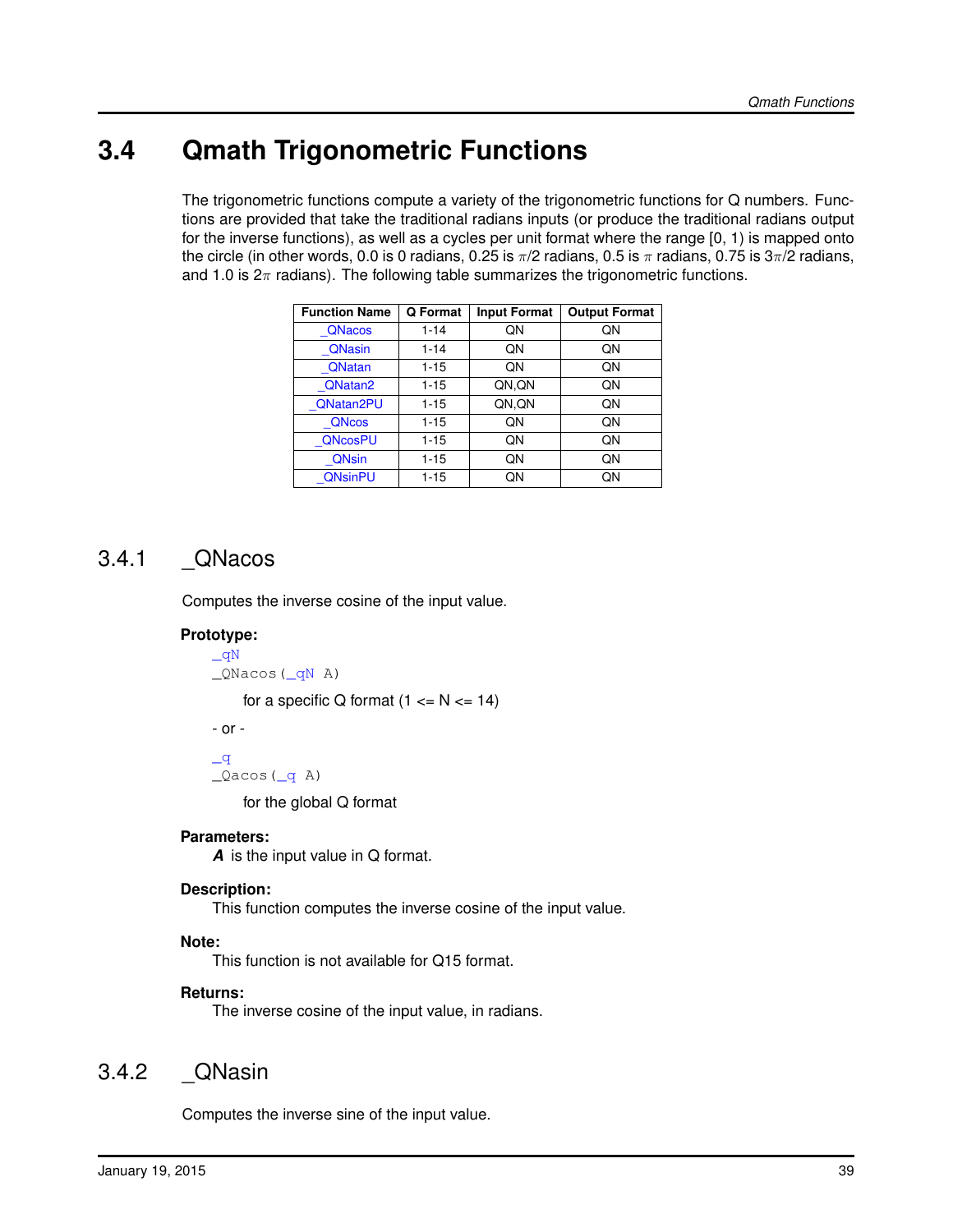**Pro[totyp](#page-6-0)e:**  $qN$ \_QNasin[\(\\_qN](#page-6-0) A) for a specific Q format  $(1 \le N \le 14)$ - or -

 $q$  $Qasin(\_q A)$ 

for the global Q format

#### **Parameters:**

*A* is the input value in Q format.

#### **Description:**

This function computes the inverse sine of the input value.

#### **Note:**

This function is not available for Q15 format.

#### **Returns:**

The inverse sine of the input value, in radians.

### <span id="page-39-0"></span>3.4.3 \_QNatan

Computes the inverse tangent of the input value.

#### **Pro[totyp](#page-6-0)e:**

```
qN_QNatan(_qN A)
    for a specific Q format (1 \le N \le 15)- or -
```
 $q$  $Qatan( q A)$ 

for the global Q format

#### **Parameters:**

*A* is the input value in Q format.

#### **Description:**

This function computes the inverse tangent of the input value.

#### **Returns:**

The inverse tangent of the input value, in radians.

### <span id="page-39-1"></span>3.4.4 \_QNatan2

Computes the inverse four-quadrant tangent of the input point.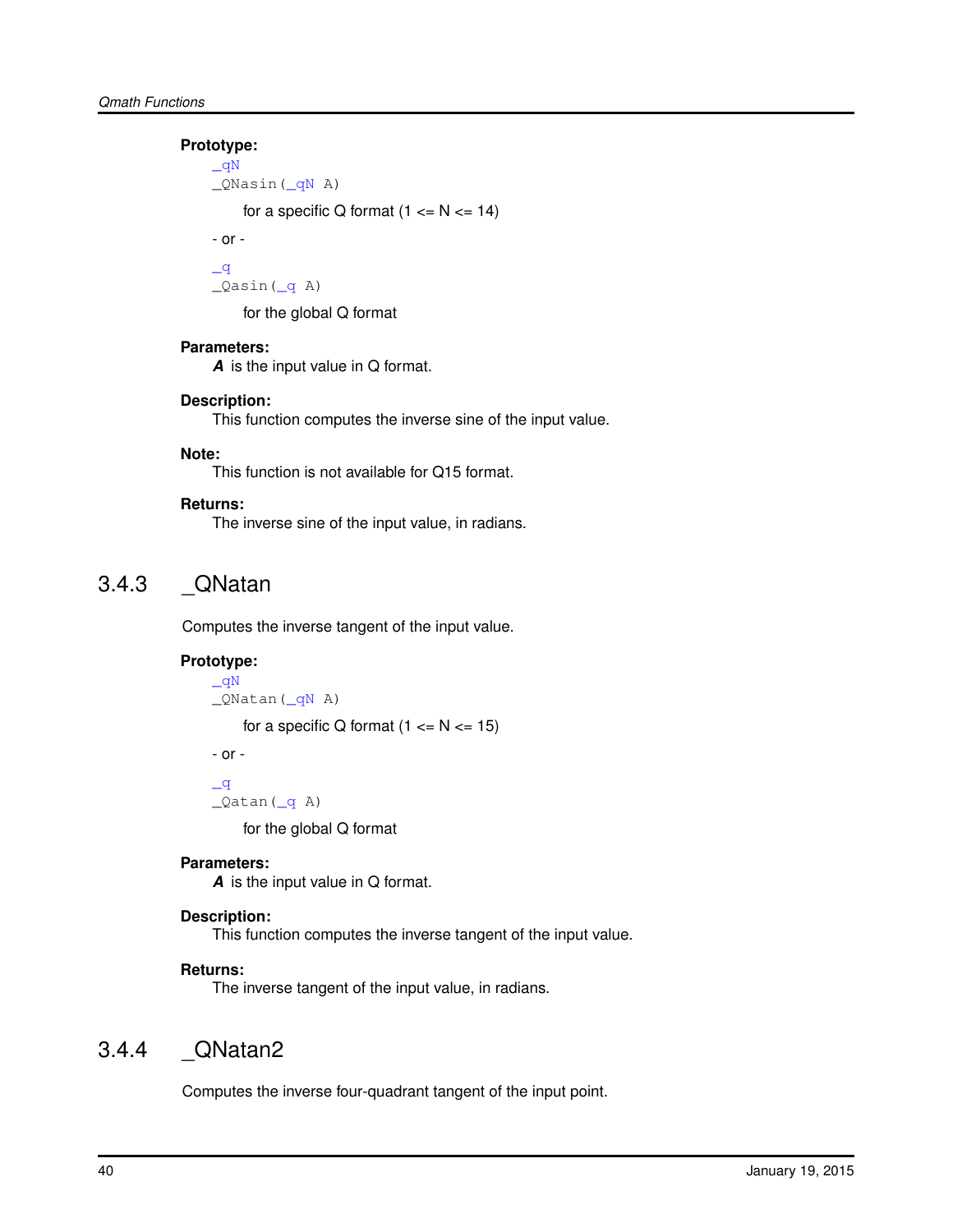$qN$  $_Q$ Natan2( $_Q$ N A,  $_qN$  B) for a specific Q format  $(1 \leq N \leq 15)$ - or -

 $q$  $\angle$ Qatan2( $\angle$ q A,  $_q$  B)

for the global Q format

#### **Parameters:**

*A* is the Y coordinate input value in Q format.

*B* is the X coordinate input value in Q format.

#### **Description:**

This function computes the inverse four-quadrant tangent of the input point.

#### **Returns:**

The inverse four-quadrant tangent of the input point, in radians.

### <span id="page-40-0"></span>3.4.5 \_QNatan2PU

Computes the inverse four-quadrant tangent of the input point, returning the result in cycles per unit.

#### **Pro[totyp](#page-6-0)e:**

```
qN_QNatan2PU(_qN A,
              _qN B)
    for a specific Q format (1 \leq N \leq 15)- or -
q_Qatan2PU(_q A,
             _q B)
```
for the global Q format

#### **Parameters:**

*A* is the X coordinate input value in Q format.

*B* is the Y coordinate input value in Q format.

#### **Description:**

This function computes the inverse four-quadrant tangent of the input point, returning the result in cycles per unit.

#### <span id="page-40-1"></span>**Returns:**

The inverse four-quadrant tangent of the input point, in cycles per unit.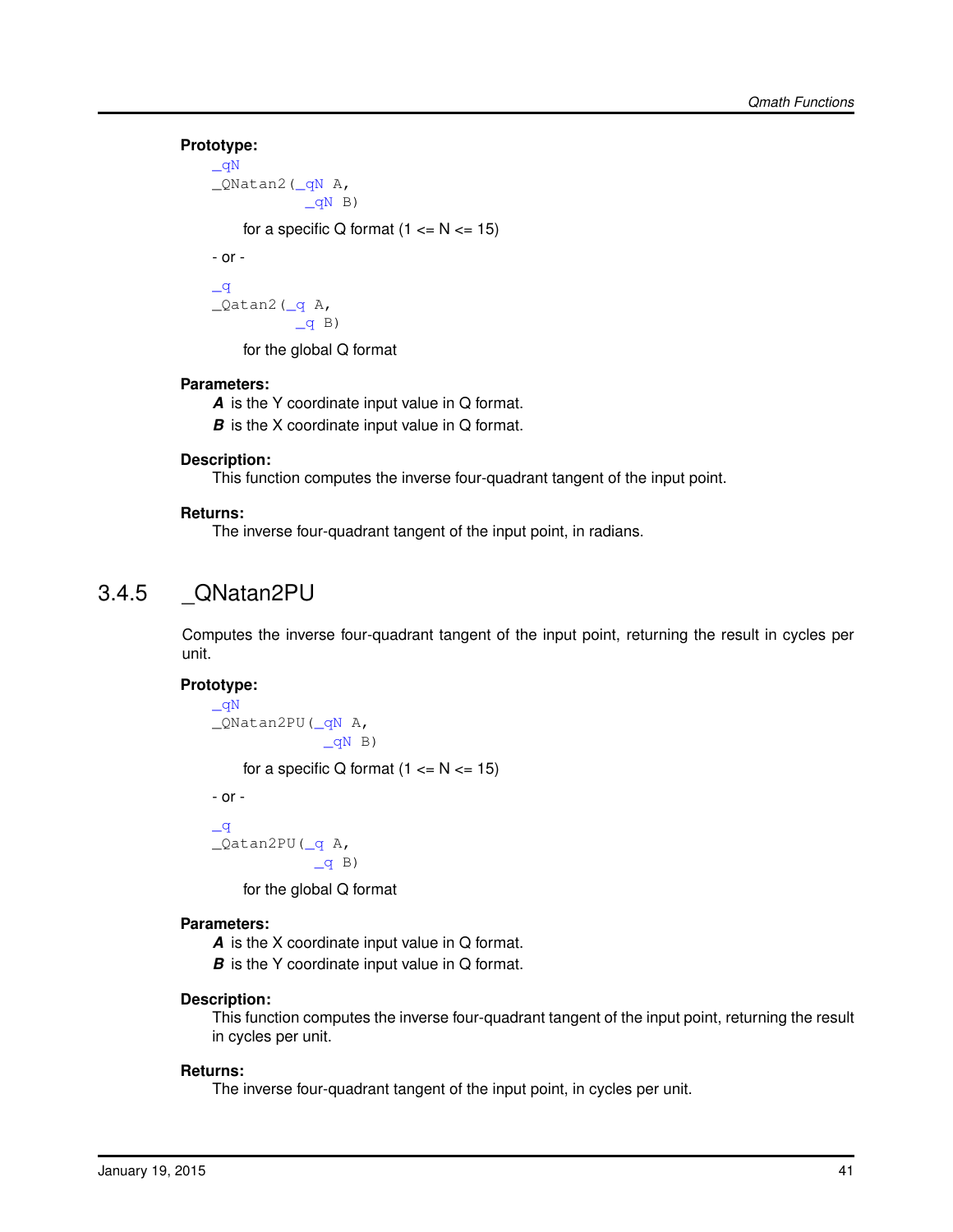### 3.4.6 \_QNcos

Computes the cosine of the input value.

#### **Pro[totyp](#page-6-0)e:**

```
qN(_qN A)for a specific Q format (1 \le N \le 15)- or -
```
 $q$  $_Qcos(_q A)$  $_Qcos(_q A)$  $_Qcos(_q A)$ 

for the global Q format

#### **Parameters:**

*A* is the input value in radians, in Q format.

#### **Description:**

This function computes the cosine of the input value.

#### **Returns:**

The cosine of the input value.

### <span id="page-41-0"></span>3.4.7 \_QNcosPU

Computes the cosine of the input value in cycles per unit.

#### **Pro[totyp](#page-6-0)e:**

```
qN_QNcosPU(_qN A)
```
for a specific Q format  $(1 \le N \le 15)$ 

- or -

 $q$  $_Q \cos PU ( q A)$ 

for the global Q format

#### **Parameters:**

*A* is the input value in cycles per unit, in Q format.

#### **Description:**

This function computes the cosine of the input value.

#### **Returns:**

The cosine of the input value.

### <span id="page-41-1"></span>3.4.8 \_QNsin

Computes the sine of the input value.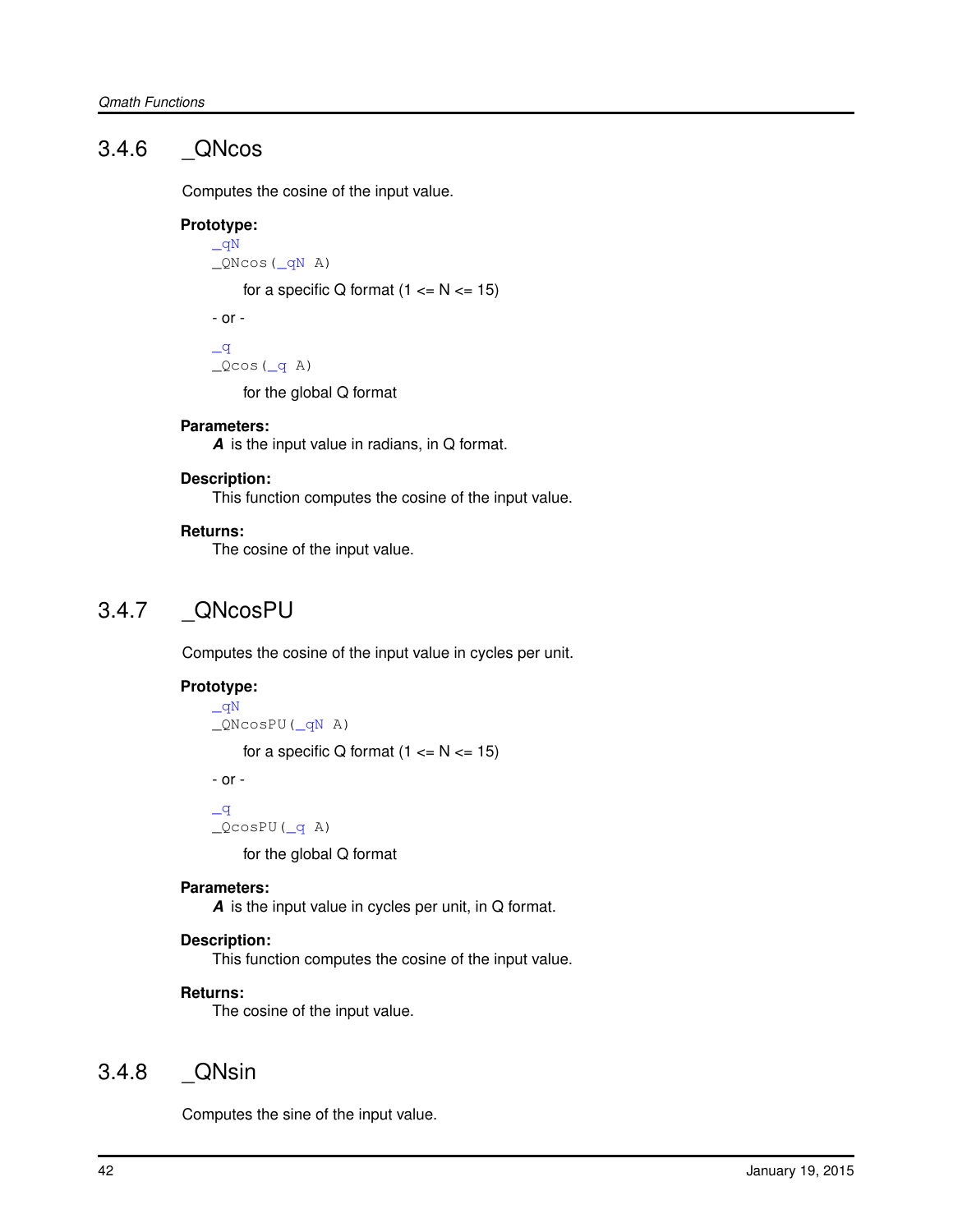$qN$  $_QN\sin(QN A)$ for a specific Q format  $(1 \le N \le 15)$ 

- or -

 $-q$  $Qsin(_q A)$  $Qsin(_q A)$  $Qsin(_q A)$ 

for the global Q format

#### **Parameters:**

*A* is the input value in radians, in Q format.

#### **Description:**

This function computes the sine of the input value.

#### **Returns:**

The sine of the input value.

### <span id="page-42-0"></span>3.4.9 \_QNsinPU

Computes the sine of the input value in cycles per unit.

#### **Pro[totyp](#page-6-0)e:**

```
qN_QNsinPU(_qN A)
    for a specific Q format (1 \le N \le 15)- or -
```
 $-q$  $_Q$ sinPU( $_q$ A)

for the global Q format

#### **Parameters:**

*A* is the input value in cycles per unit, in Q format.

#### **Description:**

This function computes the sine of the input value.

#### **Returns:**

The sine of the input value.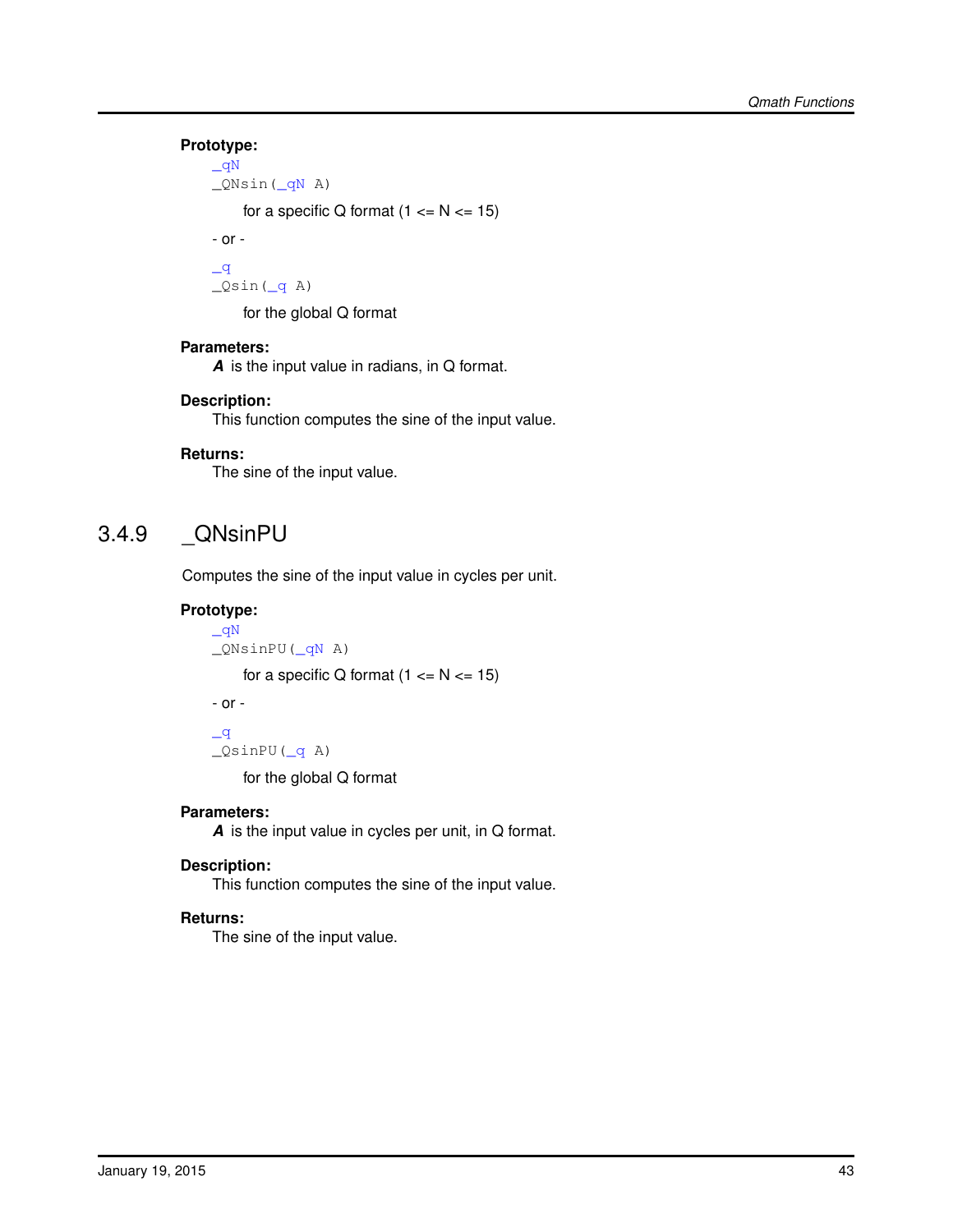# **3.5 Qmath Mathematical Functions**

The mathematical functions compute a variety of advanced mathematical functions for Q numbers. The following table summarizes the mathematical functions:

| <b>Function Name</b> | Q Format | <b>Input Format</b> | <b>Output Format</b> |
|----------------------|----------|---------------------|----------------------|
| <b>QNexp</b>         | $1 - 15$ | ΟN                  | ΟN                   |
| _QNlog               | $1 - 15$ | OΝ                  | ΟN                   |
| <b>QNsqrt</b>        | $1 - 15$ | ΟN                  | ΟN                   |
| <b>QNisgrt</b>       | $1 - 15$ | OΝ                  | ΟN                   |
| QNmag                | $1 - 15$ | QN,QN               | QΝ                   |
| QNimag               | $1 - 15$ | QN,QN               | ΟN                   |

### <span id="page-43-0"></span>3.5.1 \_QNexp

Computes the base-e exponential value of a Q number.

#### **Pro[totyp](#page-6-0)e:**

 $qN$ 

 $_QNexp(1)$  A)

for a specific Q format  $(1 \le N \le 15)$ 

- or -

 $q$  $Qexp(1 q A)$ 

for the global Q format

#### **Parameters:**

*A* is the input value, in Q format.

#### **Description:**

This function computes the base-e exponential value of the input, and saturates the result if it exceeds the range of the Q format in use.

#### **Returns:**

Returns the base-e exponential of the input.

### <span id="page-43-1"></span>3.5.2 \_QNlog

Computes the base-e logarithm of a Q number.

#### **Pro[totyp](#page-6-0)e:**

```
qN_QNlog(qN A)
```
for a specific Q format  $(1 \leq N \leq 15)$ 

- or -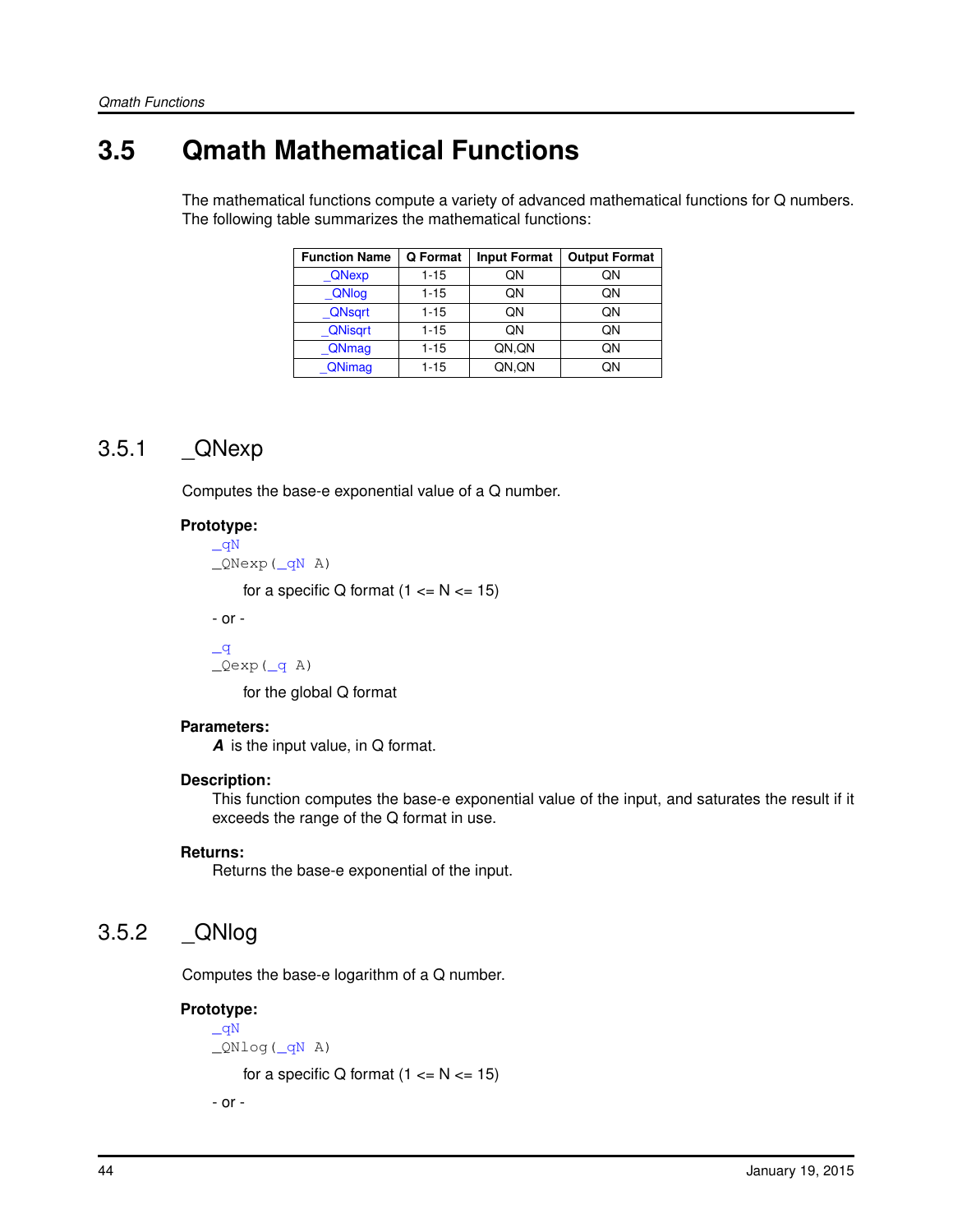$q$  $Qlog( q A)$ 

for the global Q format

#### **Parameters:**

*A* is the input value, in Q format.

#### **Description:**

This function computes the base-e logarithm of the input, and saturates the result if it exceeds the range of the Q format in use.

#### **Returns:**

Returns the base-e logarithm of the input.

### <span id="page-44-0"></span>3.5.3 \_QNsqrt

Computes the square root of a Q number.

#### **Pro[totyp](#page-6-0)e:**

```
qN_QNsqrt(_qN A)
```
for a specific Q format  $(1 \le N \le 15)$ 

- or -

 $-q$  $_Q$ sqrt $( q A )$ 

for the global Q format

#### **Parameters:**

*A* is the input value, in Q format.

#### **Description:**

This function computes the square root of the input. Negative inputs result in an output of 0.

#### **Returns:**

Returns the square root of the input.

### <span id="page-44-1"></span>3.5.4 \_QNisqrt

Computes the inverse square root of a Q number.

#### **Pro[totyp](#page-6-0)e:**

```
qN_QNisqrt(_qN A)
    for a specific Q format (1 \le N \le 15)- or -
qQisqrt(\overline{q} A)
```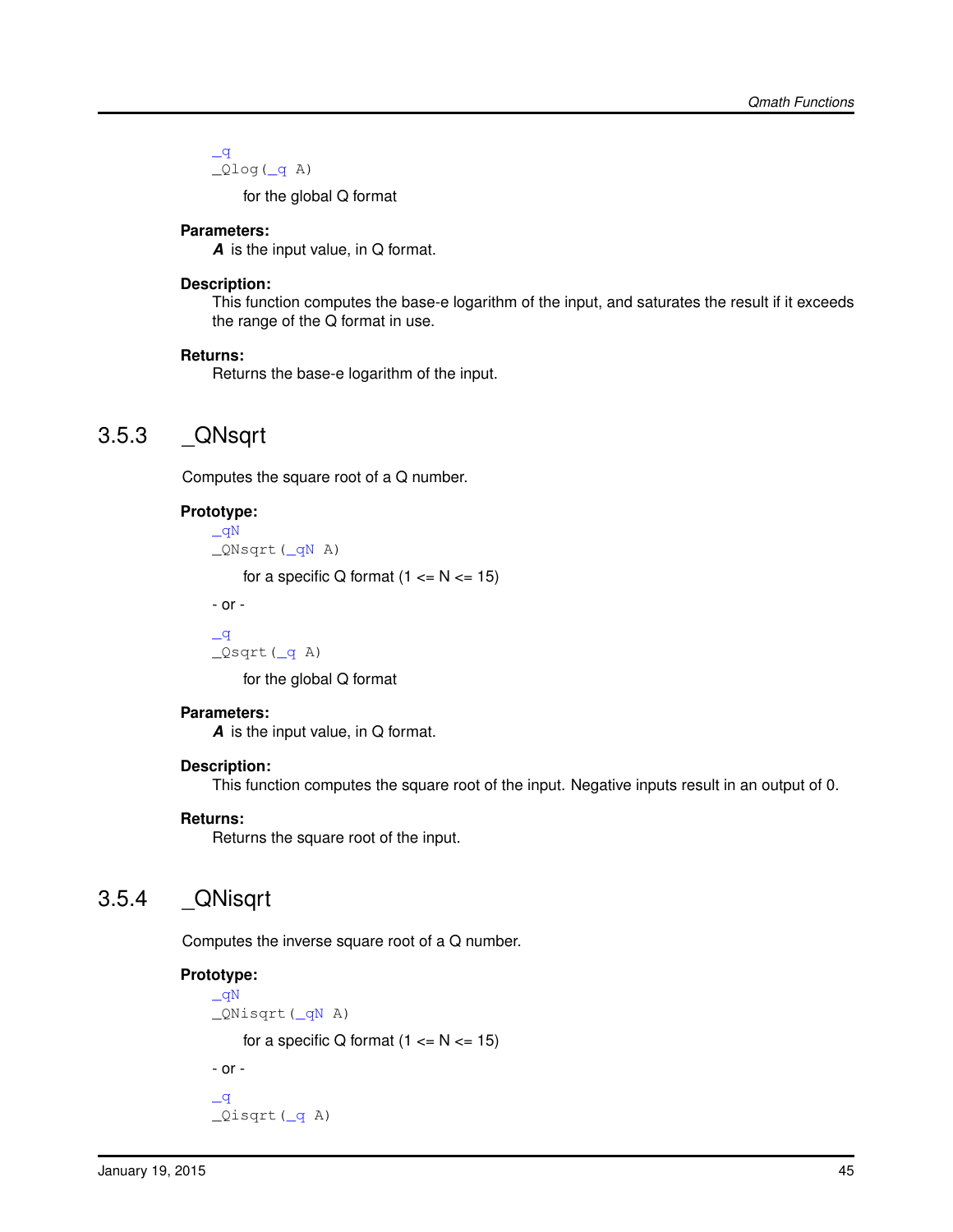for the global Q format

#### **Parameters:**

*A* is the input value, in Q format.

#### **Description:**

This function computes the inverse square root (1 / sqrt) of the input, and saturates the result if it exceeds the range of the Q format in use. Negative inputs result in an output of 0.

#### **Returns:**

Returns the inverse square root of the input.

### <span id="page-45-0"></span>3.5.5 \_QNmag

Computes the magnitude of a two dimensional vector.

#### **Pro[totyp](#page-6-0)e:**

```
qN_QNmag(qN A,
          _qN B)
    for a specific Q format (1 \leq N \leq 15)
```

```
- or -
q\_Qmag(\_q A,
        _q B)
```
for the global Q format

#### **Parameters:**

*A* is the first input value, in Q format. *B* is the second input value, in Q format.

#### **Description:**

This function computes the magnitude of a two-dimensional vector provided in Q format. The result is always positive and saturated if it exceeds the range of the Q format in use.

This is functionally equivalent to  $\sqrt{N\sqrt{N}}$  ( $\sqrt{N}$  A) +  $\sqrt{N}$  ( $\sqrt{N}$  B)), but provides better accuracy, speed, and intermediate overflow handling than building this computation from [\\_QNsqrt\(\)](#page-44-0) and [\\_QNrmpy\(\).](#page-36-0)

#### **Returns:**

Returns the magnitude of a two dimensional vector.

### <span id="page-45-1"></span>3.5.6 \_QNimag

Computes the inverse magnitude of a two dimensional vector.

#### **Pro[totyp](#page-6-0)e:**

```
qN_QNimag(_qN A,
        _qN B)
```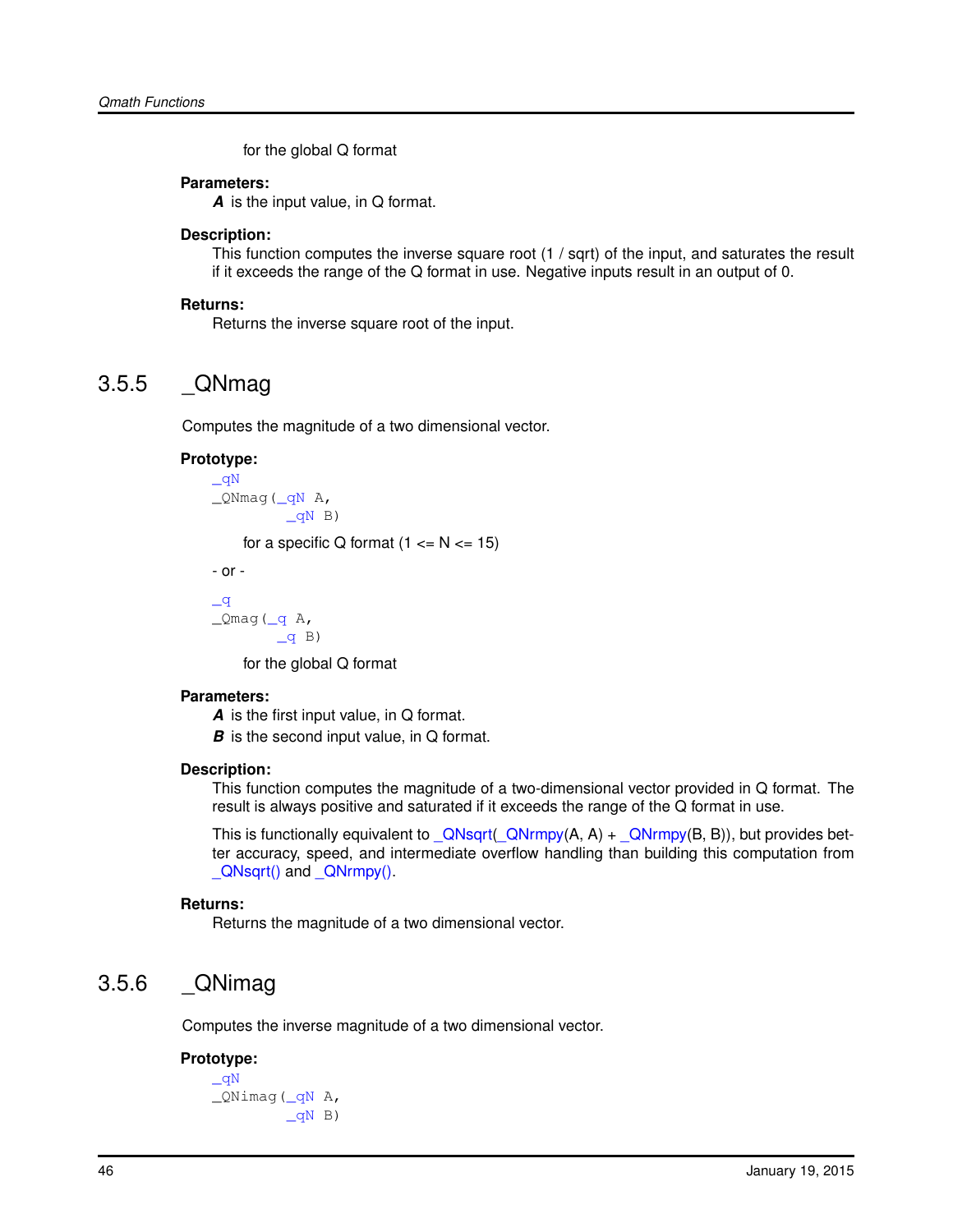for a specific Q format  $(1 \le N \le 15)$ 

```
- or -
qQimag(q A,
       _q B)
```
for the global Q format

#### **Parameters:**

*A* is the first input value, in Q format.

*B* is the second input value, in Q format.

#### **Description:**

This function computes the inverse magnitude (1 / QNmag) of a two-dimensional vector provided in Q format. The result is always positive and saturated if it exceeds the range of the Q format in use.

#### **Returns:**

Returns the inverse of the magnitude of a two dimensional vector.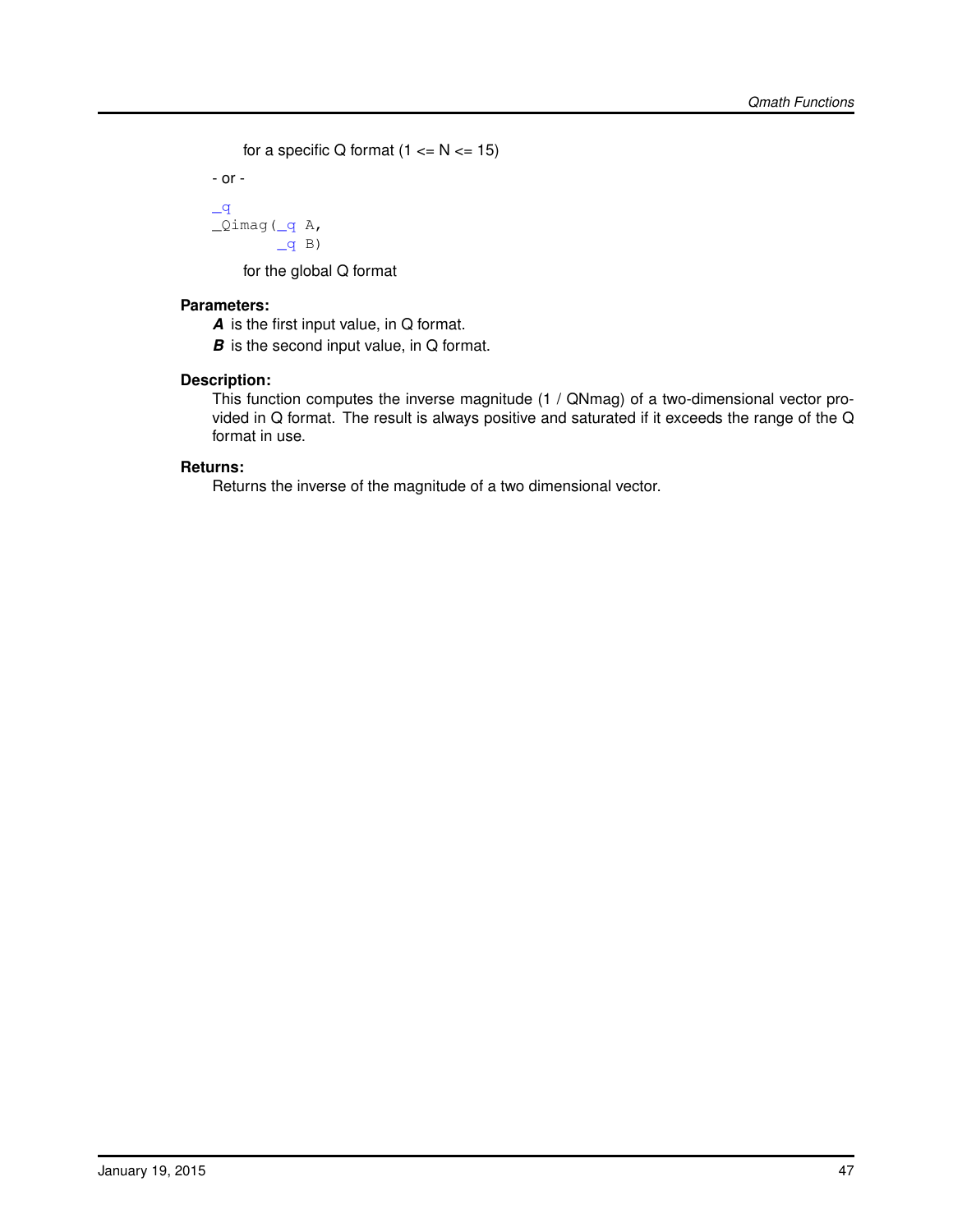# **3.6 Qmath Miscellaneous Functions**

The miscellaneous functions are useful functions that do not otherwise fit elsewhere. The following table summarizes the miscellaneous functions:

| Function Name   Q Format   Input Format   Output Format |          |    |    |
|---------------------------------------------------------|----------|----|----|
| <b>QNabs</b>                                            | $1 - 15$ | QN | OΝ |
| <b>QNsat</b>                                            | $1 - 15$ | ΩN | OΝ |

### <span id="page-47-0"></span>3.6.1 \_QNabs

Finds the absolute value of a Q number.

#### **Pro[totyp](#page-6-0)e:**

```
qN_QNabs(<sup>N</sup> A)
```
for a specific Q format  $(1 \leq N \leq 15)$ 

- or -

 $-q$  $\angle$ Qabs( $\angle$ q A)

for the global Q format

#### **Parameters:**

*A* is the input value in Q format.

#### **Description:**

This function computes the absolute value of the input Q number.

#### **Returns:**

Returns the absolute value of the input.

### <span id="page-47-1"></span>3.6.2 \_QNsat

Satures a Q number.

#### **Pro[totyp](#page-6-0)e:**

 $qN$ \_QNsat[\(\\_qN](#page-6-0) A, [\\_qN](#page-6-0) Pos,  $_qN$  Neg) for a specific Q format  $(1 \leq N \leq 15)$ - or  $q$ 

```
\sqrt{Q}sat(\sqrt{q} A,_q Pos,
          _q Neg)
```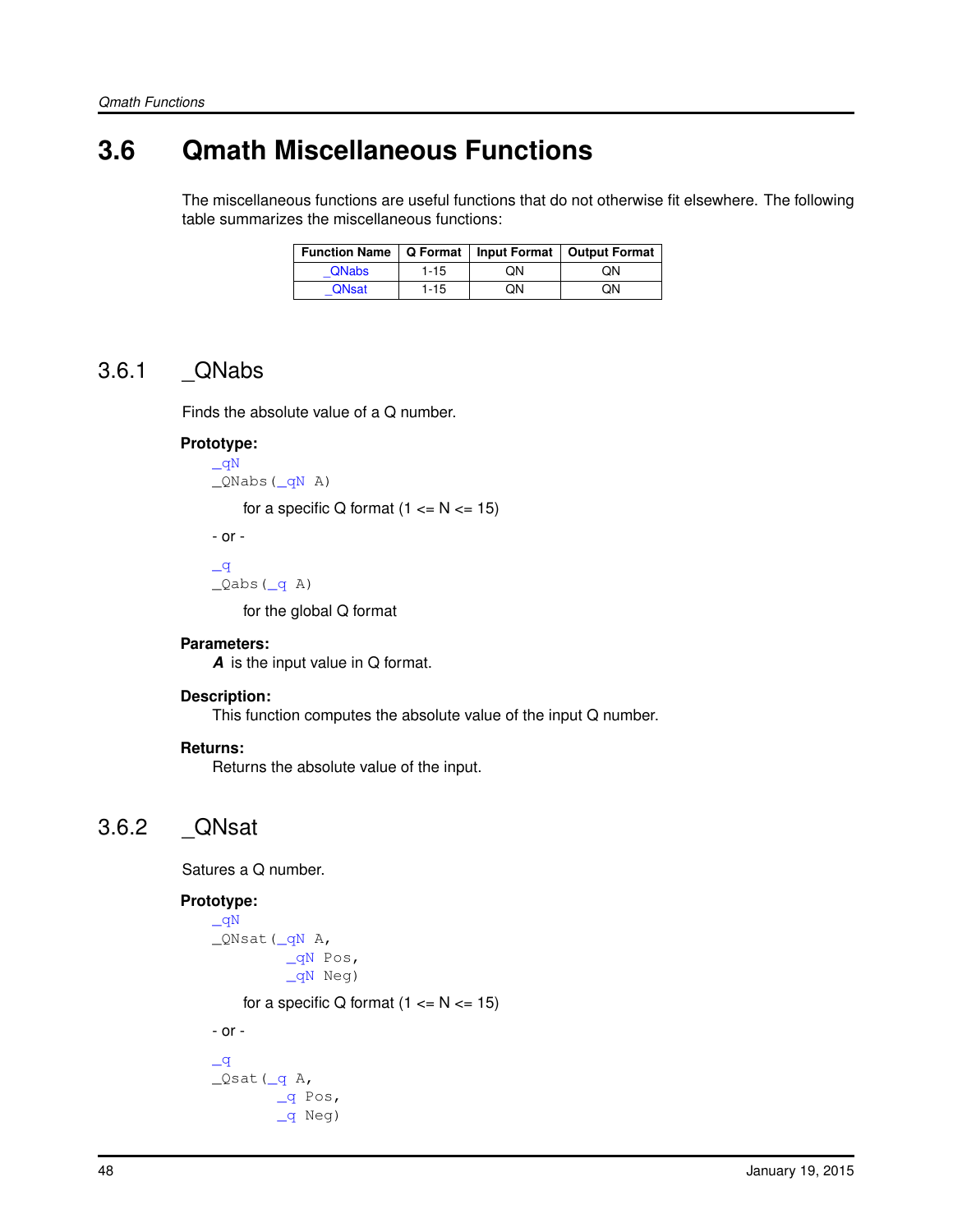for the global Q format

#### **Parameters:**

*A* is the input value in Q format.

**Pos** is the positive limit in Q format.

*Neg* is the negative limit in Q format.

#### **Description:**

This function limits the input Q number between the range specified by the positive and negative limits.

#### **Returns:**

Returns the saturated input value.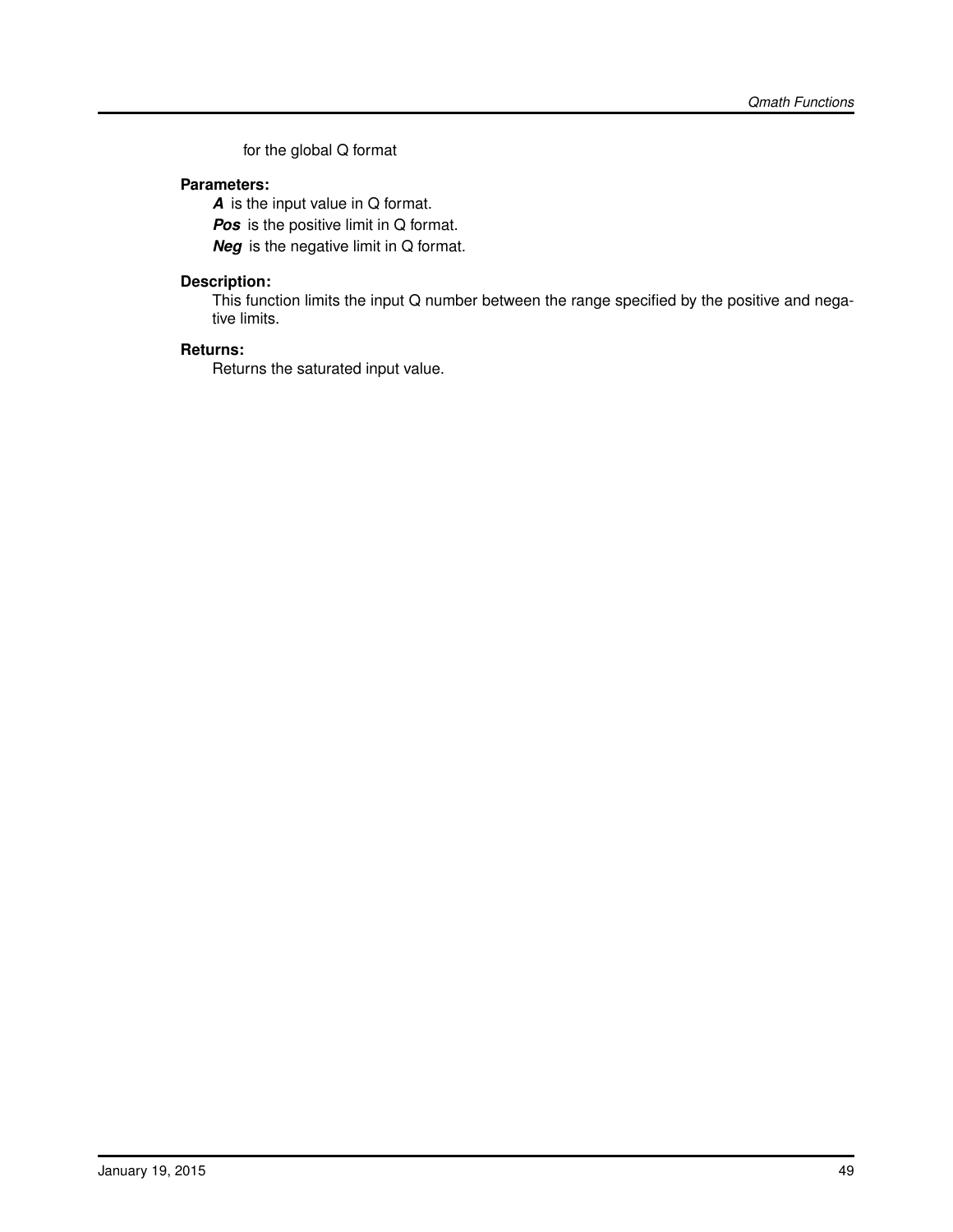*Qmath Functions*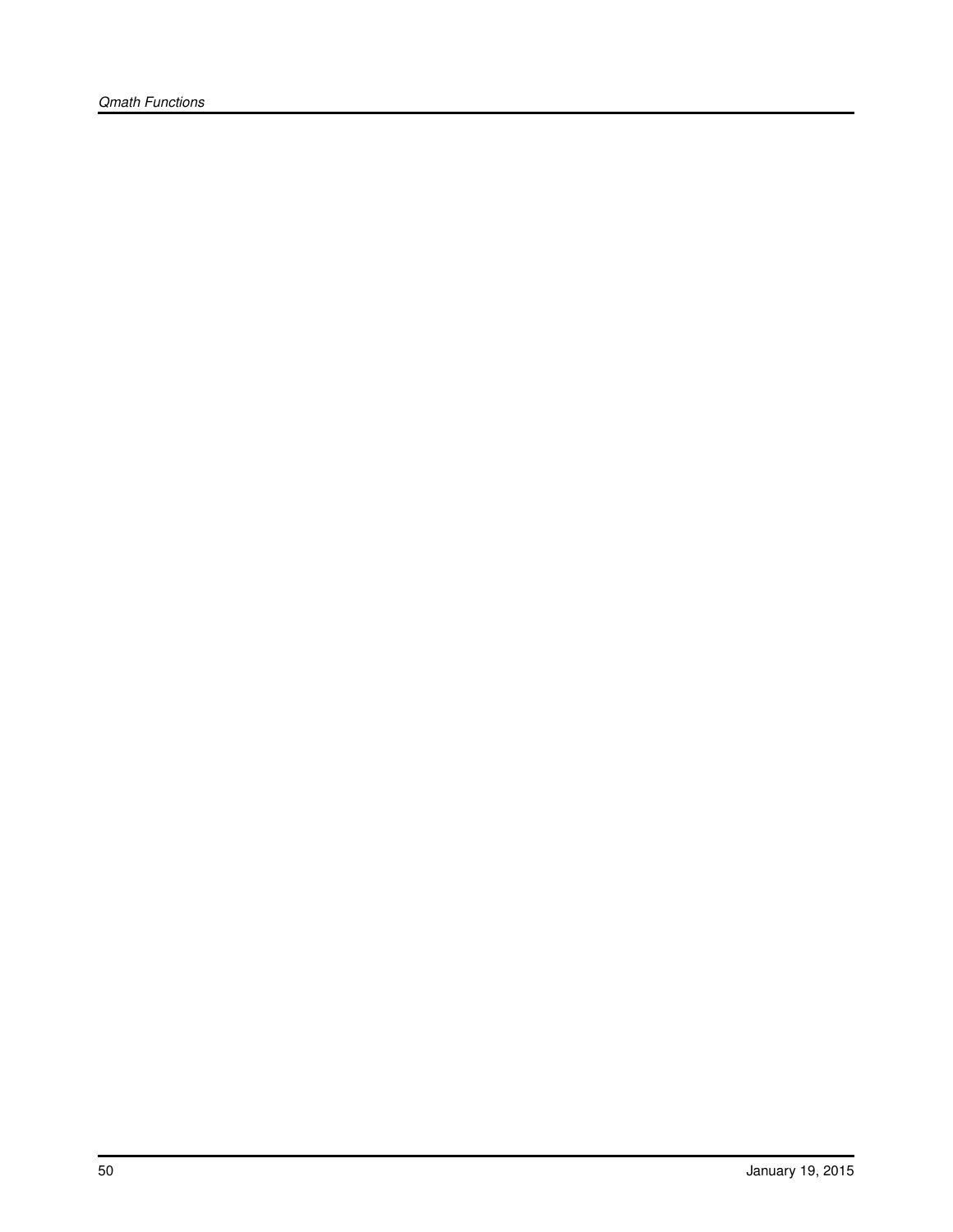# **4 IQmath Functions**

<span id="page-50-0"></span>

# <span id="page-50-1"></span>**4.1 IQmath Introduction**

The I[Qmath](#page-22-0) library provides the same function set as the Qmath library with 32-bit data types and higher accuracy. These functions are provided for when an application requires accuracy comparable or greater than the equivalent floating point math functions. As a result the code size and constant data tables are going to be larger than the [Qmath](#page-22-0) library counterparts.

Execution time is increased however it remains manageable for devices with the MPY32 peripheral. For devices without the MPY32 peripheral the execution time will be an order of magnitude higher than the [Qmath](#page-22-0) counterparts and it is recommended to only use the IQmath functions when greater than 16-bit accuracy is necessary.

When mixing [Qmath](#page-22-0) and IQmath, the IQmath library provides functions for converting between Q and IQ data types to make combining [Qmath](#page-22-0) and IQmath easy and seamless.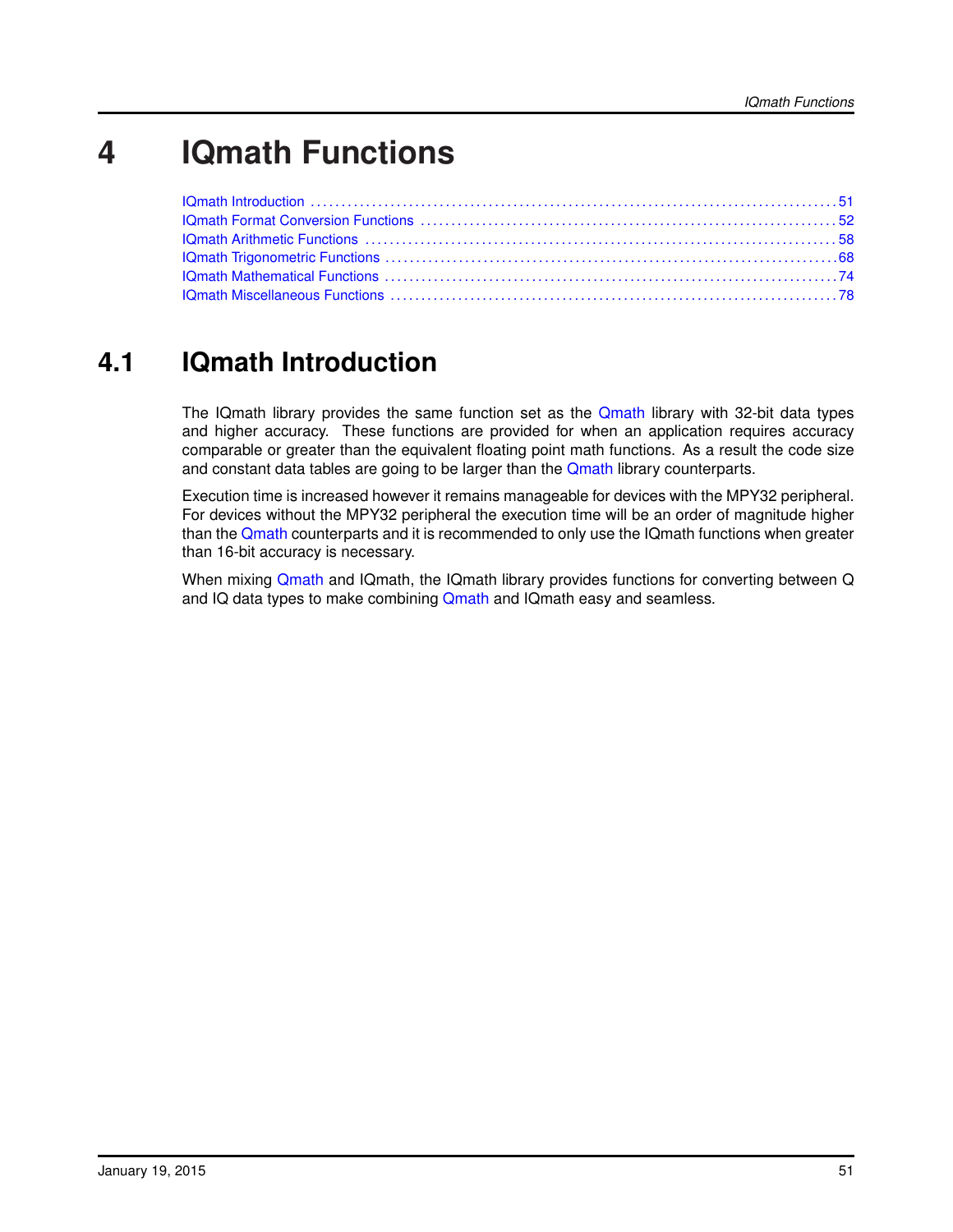# <span id="page-51-0"></span>**4.2 IQmath Format Conversion Functions**

The format conversion functions provide a way to convert numbers to and from various IQ formats. There are functions to convert IQ numbers to and from single-precision floating-point numbers, to and from integers, to and from strings, to and from 16-bit QN format numbers, to and from various IQ formats, and to extract the integer and fractional portion of an IQ number. The following table summarizes the format conversion functions:

| <b>Function Name</b> | Q Format | <b>Input Format</b> | <b>Output Format</b> |
|----------------------|----------|---------------------|----------------------|
| atoIQN               | $1 - 30$ | char <sup>*</sup>   | <b>IQN</b>           |
| <b>IQN</b>           | $1 - 30$ | float               | <b>IQN</b>           |
| <b>IQNfrac</b>       | $1 - 30$ | <b>IQN</b>          | <b>IQN</b>           |
| <b>IQNint</b>        | $1 - 30$ | <b>IQN</b>          | long                 |
| IQNtoa               | $1 - 30$ | <b>IQN</b>          | char <sup>*</sup>    |
| <b>IQNtoF</b>        | $1 - 30$ | <b>IQN</b>          | float                |
| <b>IQNtoIQ</b>       | $1 - 30$ | IQN                 | GLOBAL IQ            |
| <b>IQtoIQN</b>       | $1 - 30$ | GLOBAL IQ           | <b>IQN</b>           |
| <b>IQtoQN</b>        | $1 - 15$ | GLOBAL_IQ           | QN                   |
| <b>QNtolQ</b>        | $1 - 15$ | ΟN                  | GLOBAL IQ            |

### <span id="page-51-1"></span>4.2.1 atoIQN

Converts a string to an IQ number.

#### **Pro[totype](#page-8-0):**

```
_iqN
_atoIQN(const char *A)
```
for a specific IQ format  $(1 \leq N \leq 30)$ 

- or -

 $\overline{\phantom{a}}$  $\_atolQ$  (const char  $*A$ )

for the global IQ format

#### **Parameters:**

A is the string to be converted.

#### **Description:**

This function converts a string into an IQ number. The input string may contain (in order) an optional sign and a string of digits optionally containing a decimal point. A unrecognized character ends the string and returns zero. If the input string converts to a number greater than the minimum or maximum values for the given IQ format, the return value is limited to the minimum or maximum value.

#### <span id="page-51-2"></span>**Returns:**

Returns the IQ number corresponding to the input string.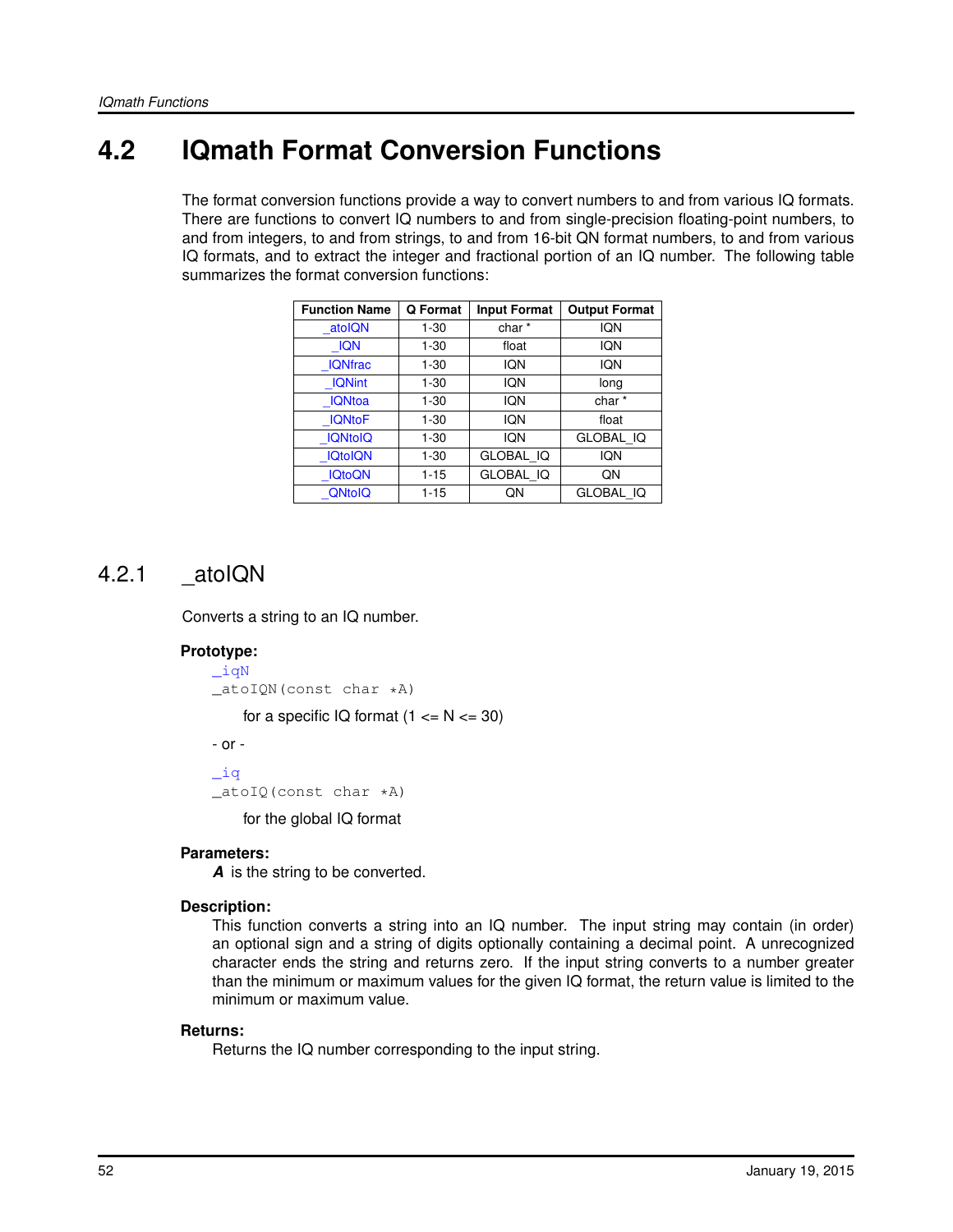### 4.2.2 **IQN**

Converts a floating-point constant or variable into an IQ number.

#### **Pro[totype](#page-8-0):**

```
-iqN_IQN(float A)
    for a specific IQ format (1 \le N \le 30)
```
- or -

 $\overline{\phantom{a}}$ \_IQ(float A)

for the global IQ format

#### **Parameters:**

*A* is the floating-point variable or constant to be converted.

#### **Description:**

This function converts a floating-point constant or variable into the equivalent IQ number. If the input value is greater than the minimum or maximum values for the given IQ format, the return value wraps around and produces inaccurate results.

#### **Returns:**

Returns the IQ number corresponding to the floating-point variable or constant.

### <span id="page-52-0"></span>4.2.3 \_IQNfrac

Returns the fractional portion of an IQ number.

#### **Pro[totype](#page-8-0):**

```
\overline{\phantom{a}}iqN
_IQNfrac(_iqN A)
      for a specific IQ format (1 \leq N \leq 30)- or -
\dot{\mathbf{i}}q
```
\_IQfrac[\(\\_iq](#page-8-0) A)

for the global IQ format

#### **Parameters:**

*A* is the input number in IQ format.

#### **Description:**

This function returns the fractional portion of an IQ number as an IQ number.

#### <span id="page-52-1"></span>**Returns:**

Returns the fractional portion of the input IQ number.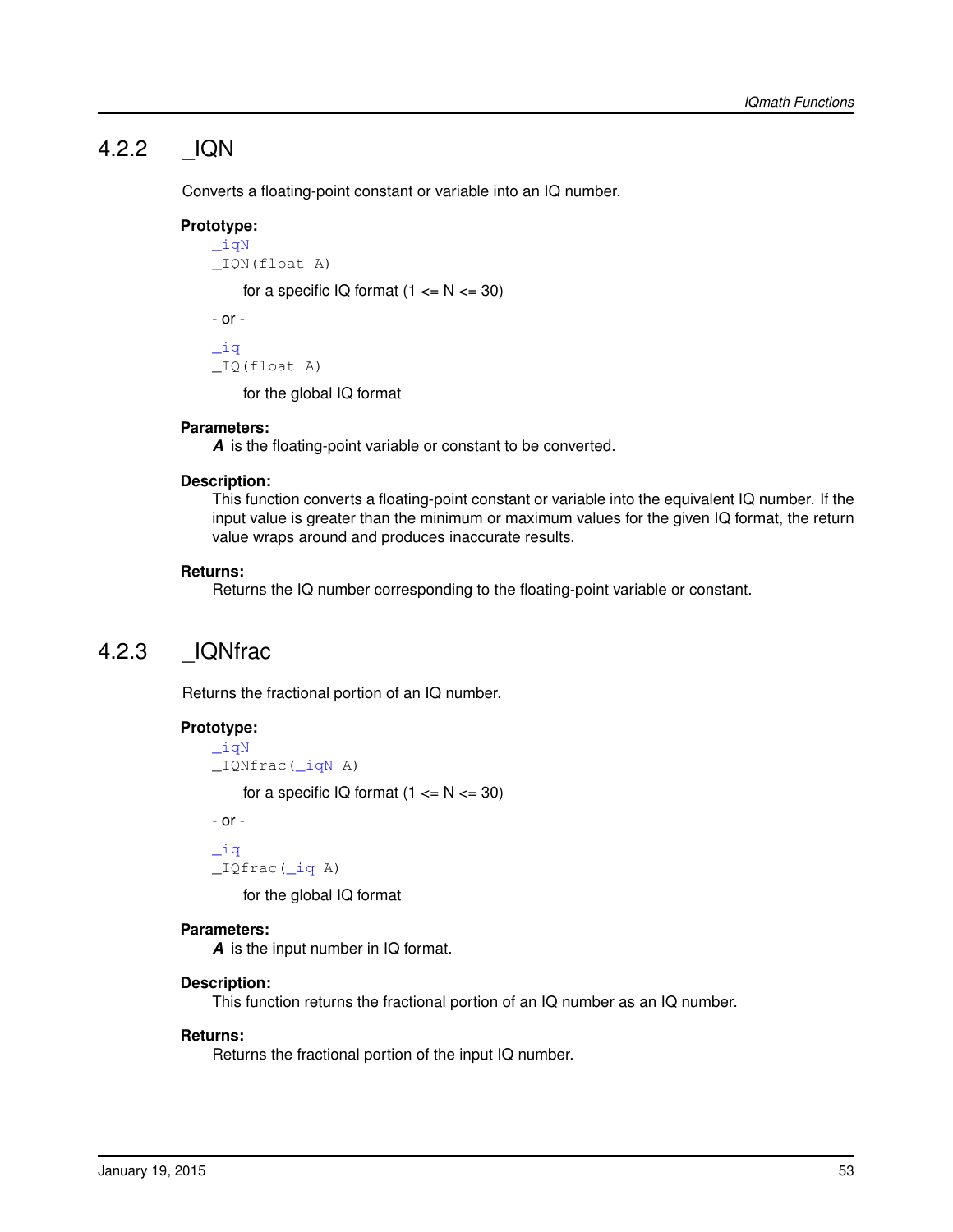### 4.2.4 \_IQNint

Returns the integer portion of an IQ number.

#### **Prototype:**

```
long
_IQNint(_iqN A)
    for a specific IQ format (1 \leq N \leq 30)
```
- or -

long \_IQint[\(\\_iq](#page-8-0) A)

for the global IQ format

#### **Parameters:**

*A* is the input number in IQ format.

#### **Description:**

This function returns the integer portion of an IQ number.

#### **Returns:**

Returns the integer portion of the input IQ number.

### <span id="page-53-0"></span>4.2.5 \_IQNtoa

Converts an IQ number to a string.

#### **Prototype:**

```
int
_IQNtoa(char *A,
        const char *B,
        _iqN C)
```
for a specific IQ format  $(1 \leq N \leq 30)$ 

```
- or -
int
_IIQtoa(char *A,
       const char *B,
       _iq C)
```
for the global IQ format

#### **Parameters:**

- *A* is a pointer to the buffer to store the converted IQ number.
- **B** is the format string specifying how to convert the IQ number. Must be of the form "%xx.yyf" with xx and yy at most 2 characters in length.
- *C* is the IQ number to convert.

#### **Description:**

This function converts the IQ number to a string, using the specified format.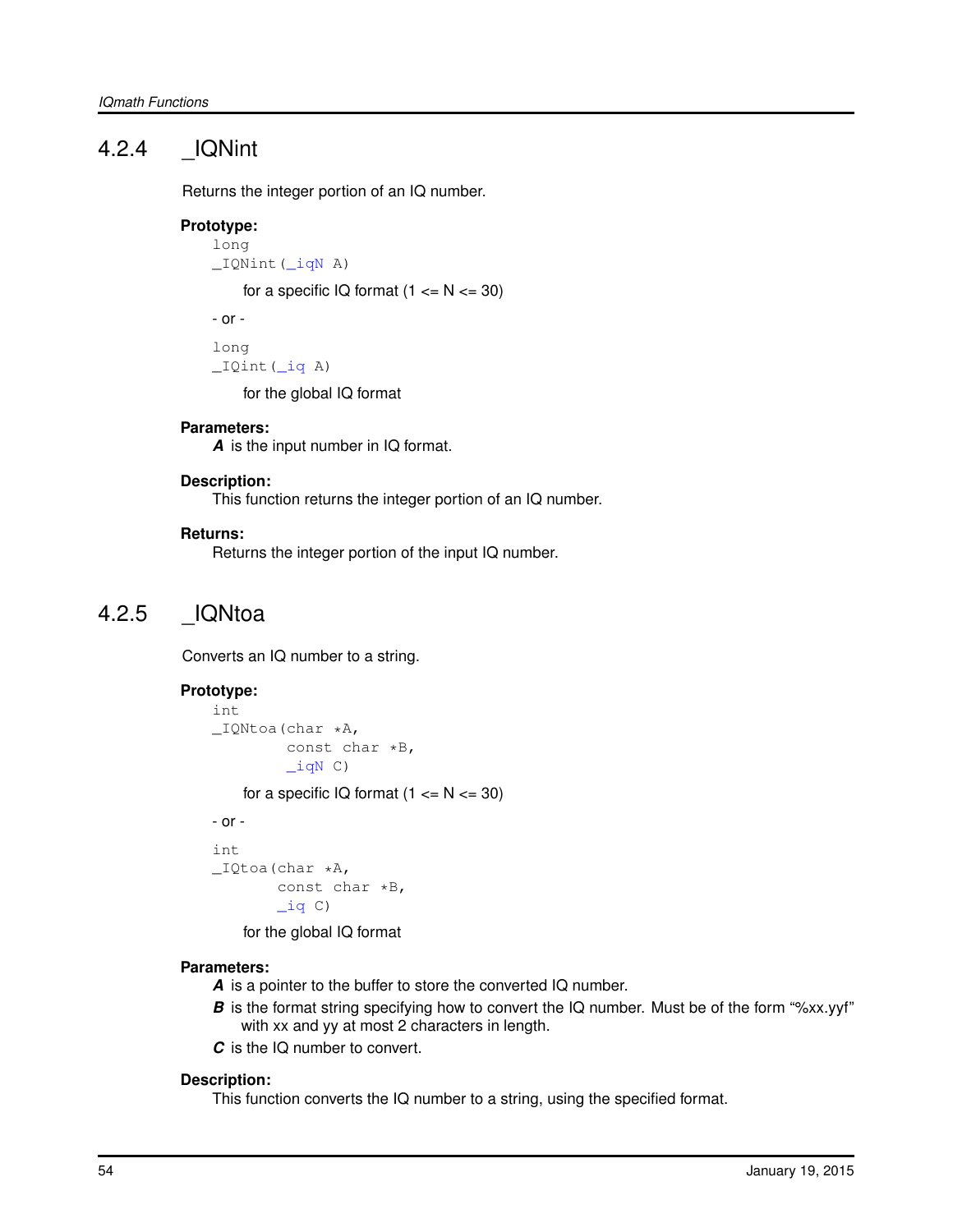#### **Example:**

```
_IQtoa(buffer, "%4.8f", iqInput)
```
#### **Returns:**

Returns 0 if there is no error, 1 if the width is too small to hold the integer characters, and 2 if an illegal format was specified.

### <span id="page-54-0"></span>4.2.6 \_IQNtoF

Converts an IQ number to a single-precision floating-point number.

#### **Prototype:**

```
float
_IQNtoF(_iqN A)
```
for a specific IQ format  $(1 \leq N \leq 30)$ 

- or -

```
float
_IQtoF(_iq A)
```
for the global IQ format

#### **Parameters:**

*A* is the IQ number to be converted.

#### **Description:**

This function converts an IQ number into a single-precision floating-point number. Since singleprecision floating-point values have only 24 bits of mantissa, 8 bits of accuracy will be lost via this conversion.

#### **Returns:**

Returns the single-precision floating-point number corresponding to the input IQ number.

### <span id="page-54-1"></span>4.2.7 \_IQNtoIQ

Converts an IQ number in IQN format to the global IQ format.

#### **Pro[totyp](#page-8-0)e:**

 $-iq$ \_IQNtoIQ[\(\\_iqN](#page-8-0) A)

for a specific IQ format  $(1 \leq N \leq 30)$ 

#### **Parameters:**

*A* is IQ number to be converted.

#### **Description:**

This function converts an IQ number in the specified IQ format to an IQ number in the global IQ format.

#### <span id="page-54-2"></span>**Returns:**

Returns the IQ number converted into the global IQ format.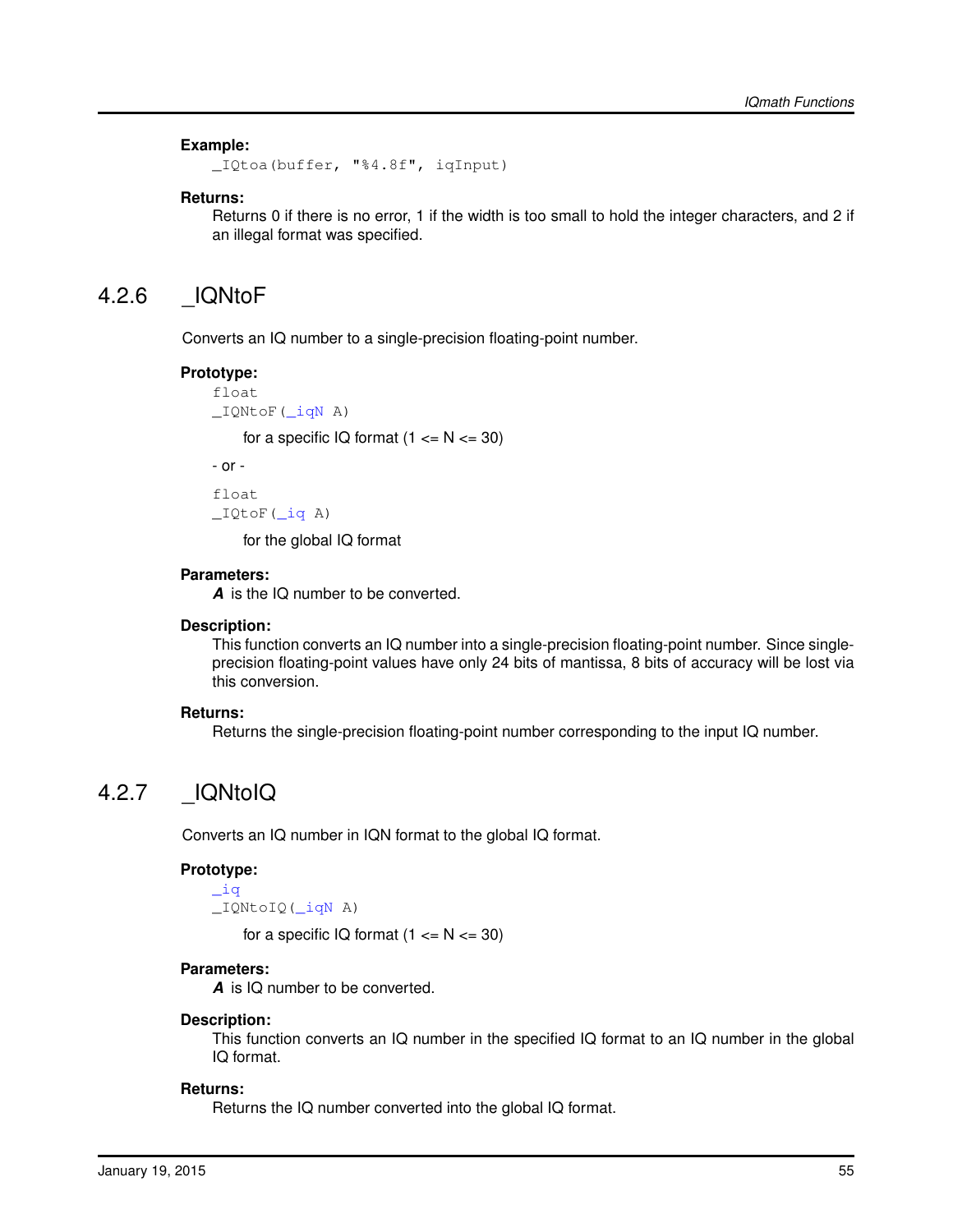### 4.2.8 \_IQtoIQN

Converts an IQ number in the global IQ format to the IQN format.

#### **Pro[totype](#page-8-0):**

 $\overline{\phantom{a}}$ iqN \_IQtoIQN[\(\\_iq](#page-8-0) A)

for a specific IQ format  $(1 \leq N \leq 30)$ 

#### **Parameters:**

*A* is the IQ number to be converted.

#### **Description:**

This function converts an IQ number in the global IQ format to an IQ number in the specified IQ format. be limited to the minimum or maximum value.

#### **Returns:**

Returns the IQ number converted to the specified IQ format.

### <span id="page-55-0"></span>4.2.9 **IQtoQN**

Converts an IQ number to a 16-bit number in QN format.

#### **Prototype:**

short \_IQtoQN[\(\\_iq](#page-8-0) A)

for a specific Q format  $(1 \le -N \le -15)$ 

#### **Parameters:**

A is the IQ number to be converted.

#### **Description:**

This function converts an IQ number in the global IQ format to a 16-bit number in QN format.

#### **Returns:**

Returns the QN number corresponding to the input IQ number.

### <span id="page-55-1"></span>4.2.10 \_QNtoIQ

Converts a 16-bit QN number to an IQ number.

#### **Pro[totyp](#page-8-0)e:**

 $\overline{\phantom{a}}$ \_QNtoIQ(short A)

for a specific Q format  $(1 \leq N \leq 15)$ 

#### **Parameters:**

*A* is the QN number to be converted.

#### **Description:**

This function converts a 16-bit QN number to an IQ number in the global IQ format.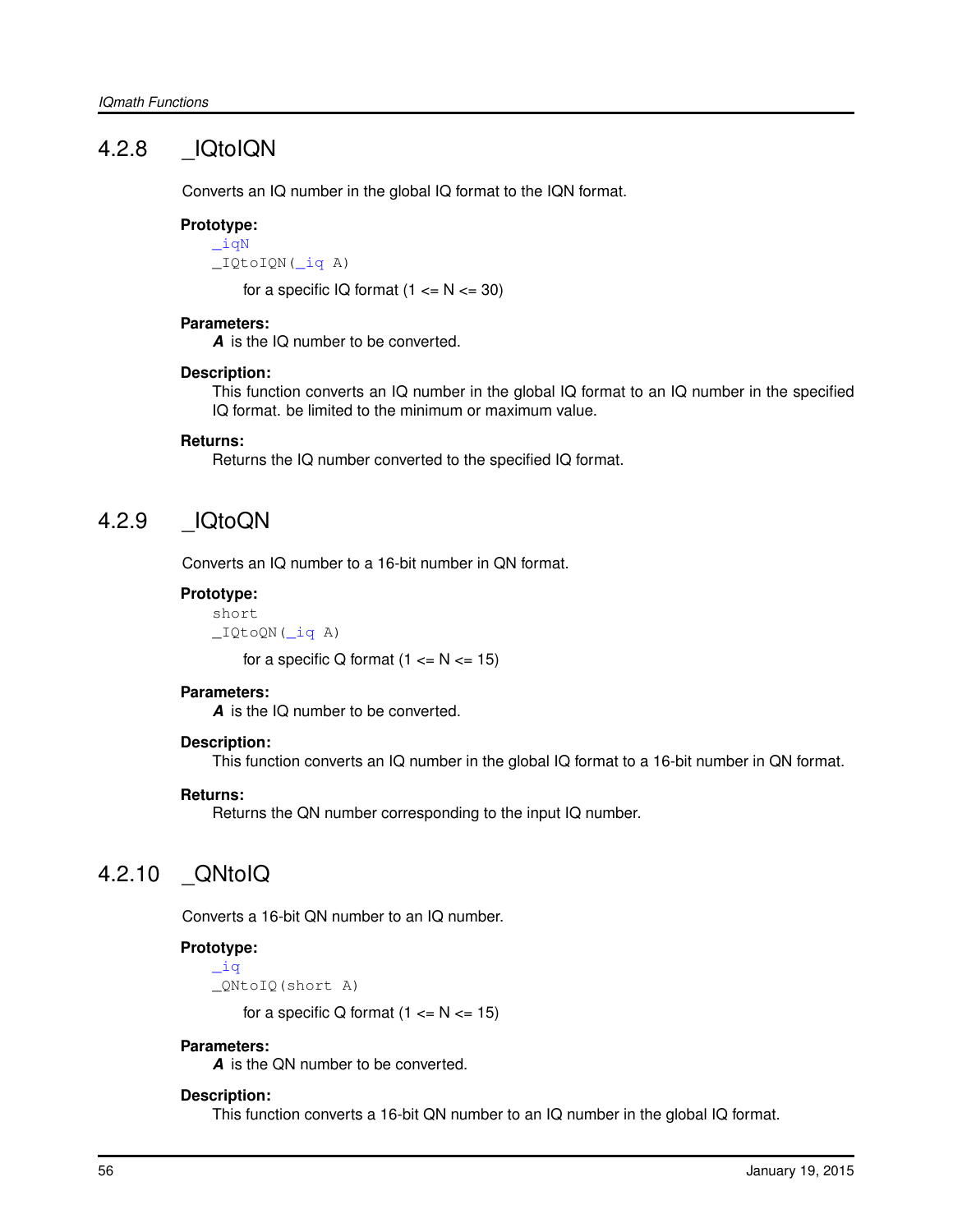#### **Returns:**

Returns the IQ number corresponding to the input QN number.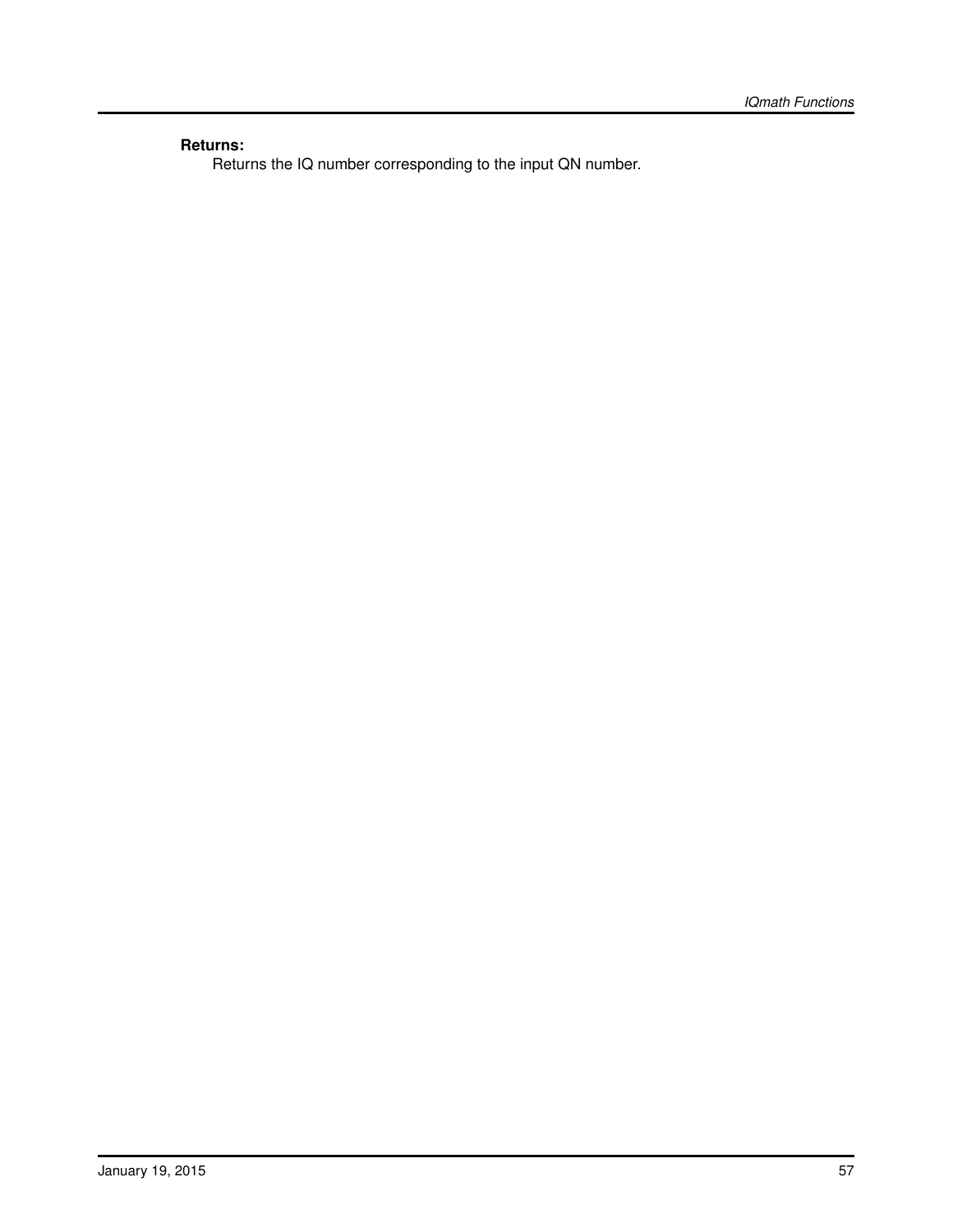# <span id="page-57-0"></span>**4.3 IQmath Arithmetic Functions**

The arithmetic functions provide basic arithmetic (addition, subtraction, multiplication, division) of IQ numbers. No special functions are required for addition or subtraction; IQ numbers can simply be added and subtracted using the underlying C addition and subtraction operators. Multiplication and division require special treatment in order to maintain the IQ number of the result. The following table summarizes the arithmetic functions:

| <b>Function Name</b> | Q Format | <b>Input Format</b> | <b>Output Format</b> |
|----------------------|----------|---------------------|----------------------|
| IQdiv <sub>2</sub>   | $1 - 30$ | <b>IQN</b>          | <b>IQN</b>           |
| IQdiv4               | $1 - 30$ | <b>IQN</b>          | <b>IQN</b>           |
| <b>IQdiv8</b>        | $1 - 30$ | <b>IQN</b>          | <b>IQN</b>           |
| IQdiv16              | $1 - 30$ | <b>IQN</b>          | <b>IQN</b>           |
| IQdiv32              | $1 - 30$ | <b>IQN</b>          | <b>IQN</b>           |
| IQdiv64              | $1 - 30$ | <b>IQN</b>          | <b>IQN</b>           |
| IQmpy2               | $1 - 30$ | <b>IQN</b>          | <b>IQN</b>           |
| IQmpy4               | $1 - 30$ | <b>IQN</b>          | <b>IQN</b>           |
| <b>IQmpy8</b>        | $1 - 30$ | <b>IQN</b>          | <b>IQN</b>           |
| IQmpy16              | $1 - 30$ | <b>IQN</b>          | <b>IQN</b>           |
| IQmpy32              | $1 - 30$ | <b>IQN</b>          | <b>IQN</b>           |
| IQmpy64              | $1 - 30$ | <b>IQN</b>          | <b>IQN</b>           |
| <b>IQNdiv</b>        | $1 - 30$ | IQN/IQN             | <b>IQN</b>           |
| <b>IQNmpy</b>        | $1 - 30$ | IQN*IQN             | <b>IQN</b>           |
| IQNmpyI32            | $1 - 30$ | IQN*long            | <b>IQN</b>           |
| IQNmpyI32frac        | $1 - 30$ | IQN*long            | <b>IQN</b>           |
| IQNmpyI32int         | $1 - 30$ | IQN*lona            | long                 |
| <b>IQNmpyIQX</b>     | $1 - 30$ | IQN*IQN             | <b>IQN</b>           |
| <b>IQNrmpy</b>       | $1 - 30$ | IQN*IQN             | <b>IQN</b>           |
| <b>IQNrsmpy</b>      | $1 - 30$ | IQN*IQN             | <b>IQN</b>           |

### <span id="page-57-1"></span>4.3.1 \_IQdiv2

Divides an IQ number by two.

#### **Pro[totype](#page-8-0):**

\_iqN \_IQdiv2[\(\\_iqN](#page-8-0) A)

#### **Parameters:**

*A* is the number to be divided, in IQ format.

#### **Description:**

This function divides an IQ number by two. This will work for any IQ format.

#### **Returns:**

Returns the number divided by two.

### <span id="page-57-2"></span>4.3.2 \_IQdiv4

Divides an IQ number by four.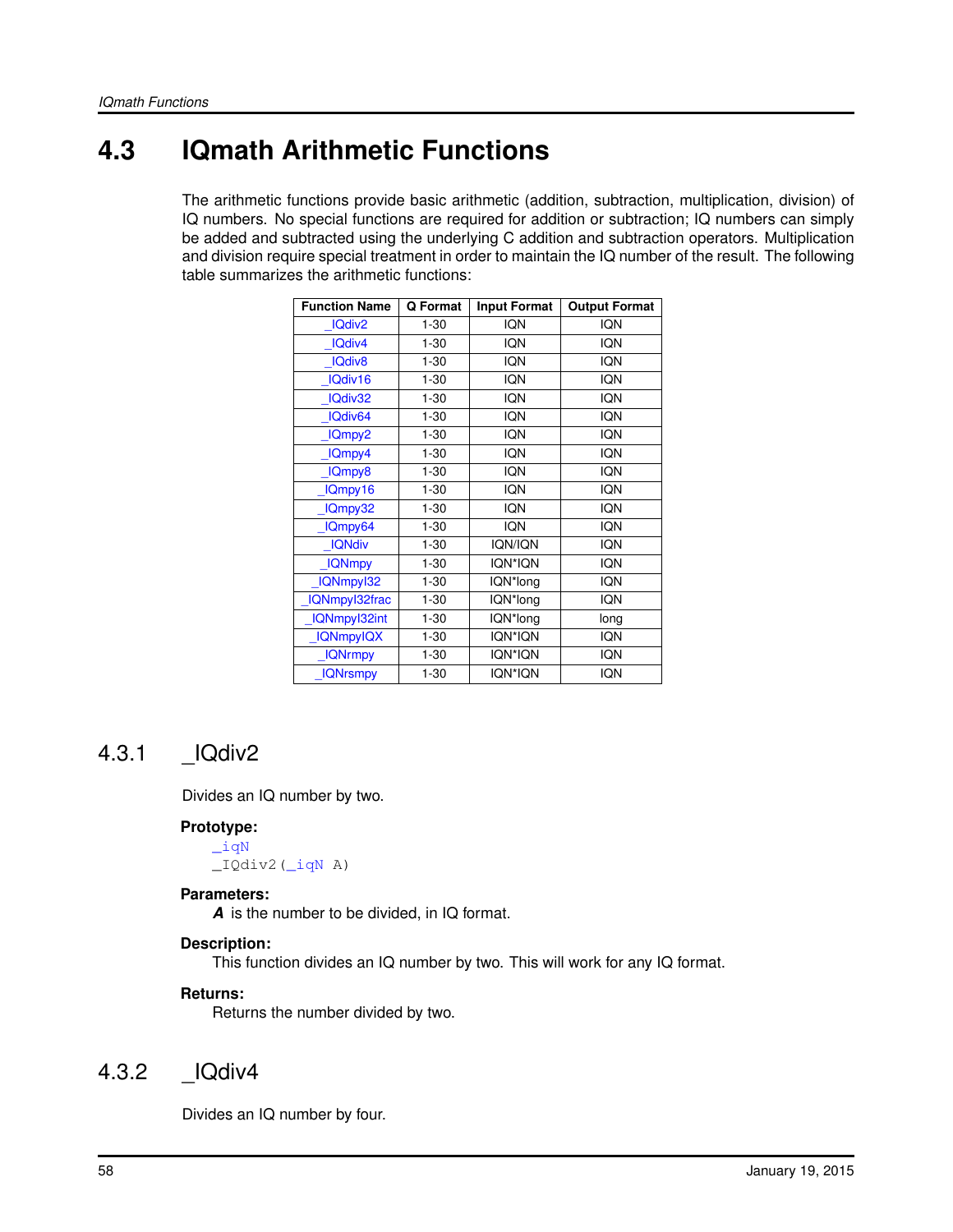\_iqN  $_I$ Qdiv4( $_I$ iqN A)

#### **Parameters:**

*A* is the number to be divided, in IQ format.

#### **Description:**

This function divides an IQ number by four. This will work for any IQ format.

#### **Returns:**

Returns the number divided by four.

### <span id="page-58-0"></span>4.3.3 \_IQdiv8

Divides an IQ number by eight.

#### **Pro[totype](#page-8-0):**

\_iqN \_IQdiv8[\(\\_iqN](#page-8-0) A)

#### **Parameters:**

*A* is the number to be divided, in IQ format.

#### **Description:**

This function divides an IQ number by eight. This will work for any IQ format.

#### **Returns:**

Returns the number divided by eight.

### <span id="page-58-1"></span>4.3.4 \_IQdiv16

Divides an IQ number by sixteen.

#### **Pro[totype](#page-8-0):**

\_iqN \_IQdiv16[\(\\_iqN](#page-8-0) A)

#### **Parameters:**

*A* is the number to be divided, in IQ format.

#### **Description:**

This function divides an IQ number by sixteen. This will work for any IQ format.

#### **Returns:**

Returns the number divided by sixteen.

### <span id="page-58-2"></span>4.3.5 \_IQdiv32

Divides an IQ number by thirty two.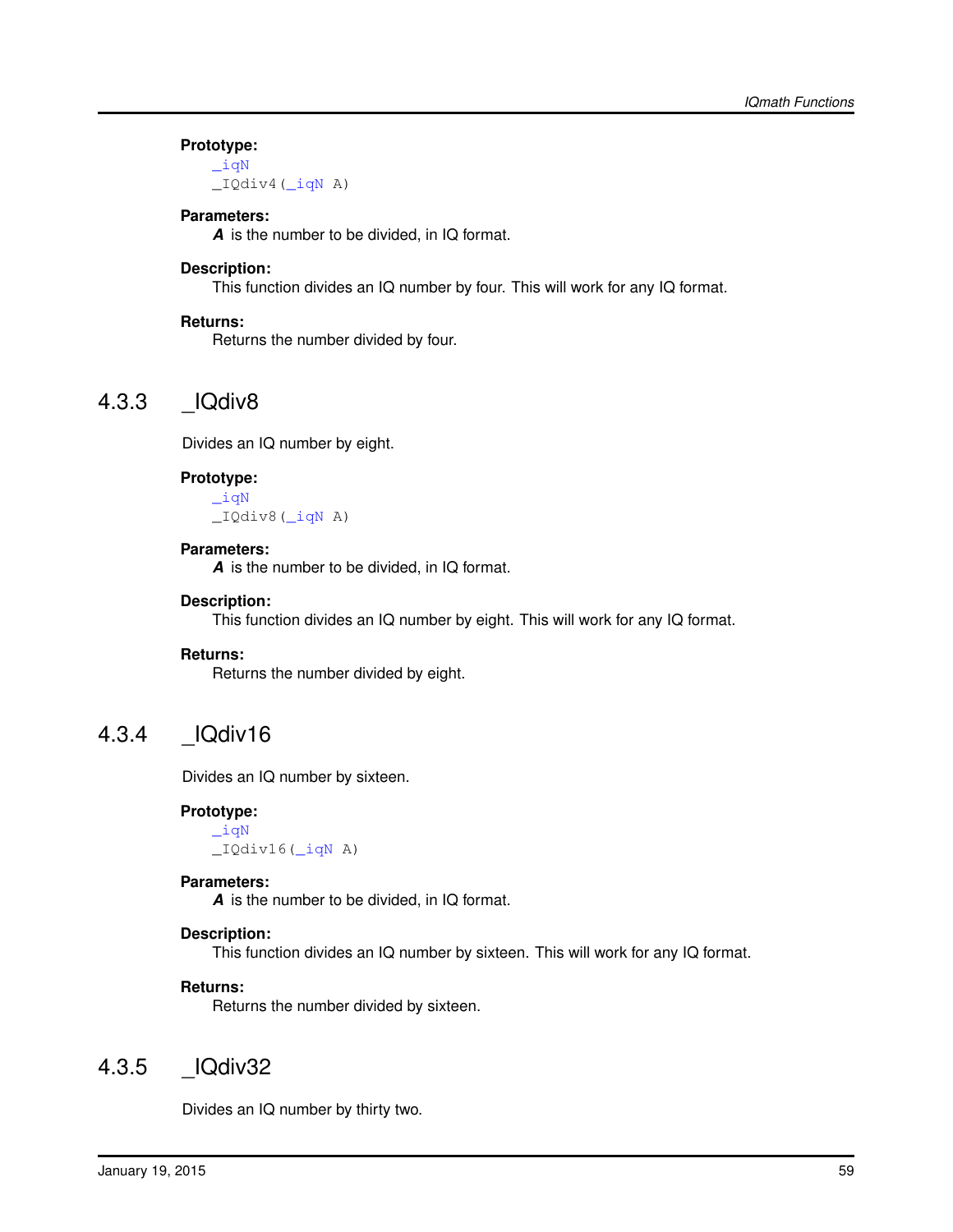\_iqN  $_I$ Qdiv32( $_I$ iqN A)

#### **Parameters:**

*A* is the number to be divided, in IQ format.

#### **Description:**

This function divides an IQ number by thirty two. This will work for any IQ format.

#### **Returns:**

Returns the number divided by thirty two.

### <span id="page-59-0"></span>4.3.6 \_IQdiv64

Divides an IQ number by sixty four.

#### **Pro[totype](#page-8-0):**

 $_i$ qN  $_I$ Qdiv64( $_I$ iqN A)

#### **Parameters:**

*A* is the number to be divided, in IQ format.

#### **Description:**

This function divides an IQ number by sixty four. This will work for any IQ format.

#### **Returns:**

Returns the number divided by sixty four.

### <span id="page-59-1"></span>4.3.7 \_IQmpy2

Multiplies an IQ number by two.

#### **Pro[totype](#page-8-0):**

\_iqN  $L$ IQmpy2( $L$ iqN A)

#### **Parameters:**

*A* is the number to be multiplied, in IQ format.

#### **Description:**

This function multiplies an IQ number by two. This will work for any IQ format.

#### **Returns:**

Returns the number multiplied by two.

### <span id="page-59-2"></span>4.3.8 \_IQmpy4

Multiplies an IQ number by four.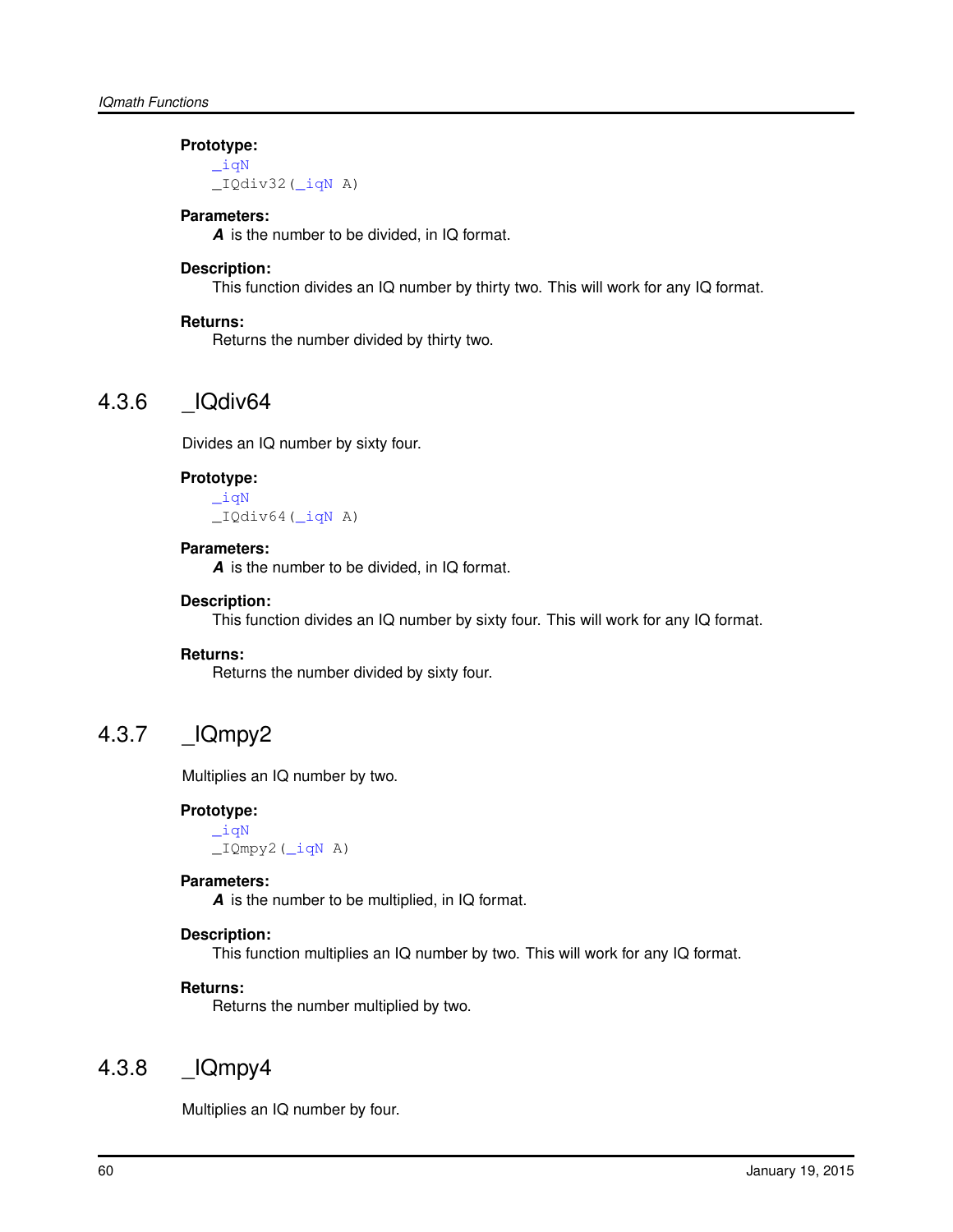\_iqN  $L$ IQmpy4( $L$ iqN A)

#### **Parameters:**

*A* is the number to be multiplied, in IQ format.

#### **Description:**

This function multiplies an IQ number by four. This will work for any IQ format.

#### **Returns:**

Returns the number multiplied by four.

### <span id="page-60-0"></span>4.3.9 \_IQmpy8

Multiplies an IQ number by eight.

#### **Pro[totype](#page-8-0):**

 $_i$ qN  $L$ IQmpy8( $L$ iqN A)

#### **Parameters:**

*A* is the number to be multiplied, in IQ format.

#### **Description:**

This function multiplies an IQ number by eight. This will work for any IQ format.

#### **Returns:**

Returns the number multiplied by eight.

### <span id="page-60-1"></span>4.3.10 \_IQmpy16

Multiplies an IQ number by sixteen.

#### **Pro[totype](#page-8-0):**

 $\angle$ iqN  $L$ IQmpy16( $L$ iqN A)

#### **Parameters:**

*A* is the number to be multiplied, in IQ format.

#### **Description:**

This function multiplies an IQ number by sixteen. This will work for any IQ format.

#### **Returns:**

Returns the number multiplied by sixteen.

### <span id="page-60-2"></span>4.3.11 \_IQmpy32

Multiplies an IQ number by thirty two.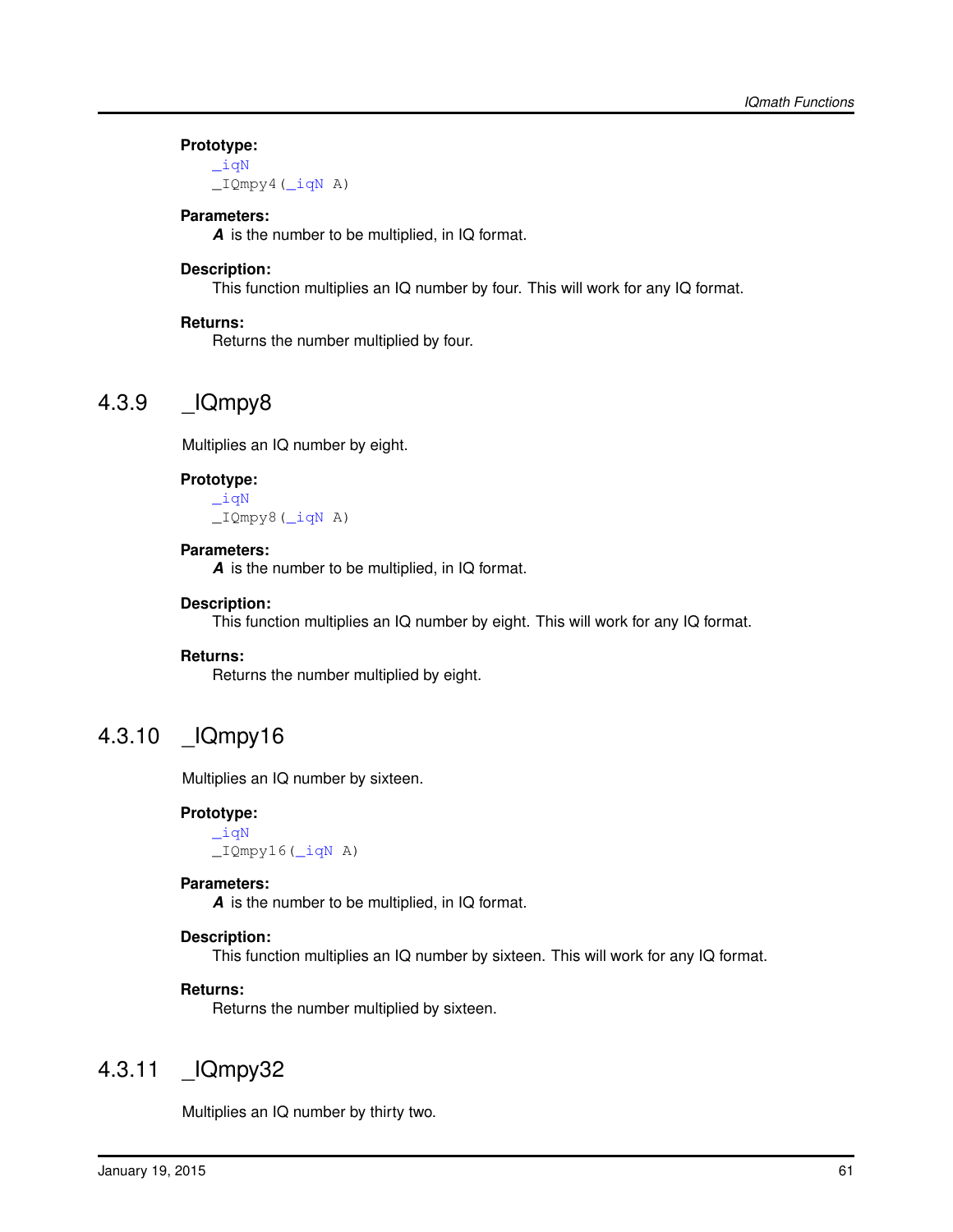\_iqN  $L$ IQmpy32( $L$ iqN A)

#### **Parameters:**

*A* is the number to be multiplied, in IQ format.

#### **Description:**

This function multiplies an IQ number by thirty two. This will work for any IQ format.

#### **Returns:**

Returns the number multiplied by thirty two.

### <span id="page-61-0"></span>4.3.12 \_IQmpy64

Multiplies an IQ number by sixty four.

#### **Pro[totype](#page-8-0):**

\_iqN \_IQmpy64[\(\\_iqN](#page-8-0) A)

#### **Parameters:**

*A* is the number to be multiplied, in IQ format.

#### **Description:**

This function multiplies an IQ number by sixty four. This will work for any IQ format.

#### **Returns:**

Returns the number multiplied by sixty four.

### <span id="page-61-1"></span>4.3.13 \_IQNdiv

Divides two IQ numbers.

#### **Pro[totype](#page-8-0):**

```
_iqN
_IQNdiv(_iqN A,
        (iqN B)
```
for a specific IQ format  $(1 \leq N \leq 30)$ 

```
- or -
-iq_IQdiv(_iq A,
        _iq B)
```
for the global IQ format

#### **Parameters:**

*A* is the numerator, in IQ format.

*B* is the denominator, in IQ format.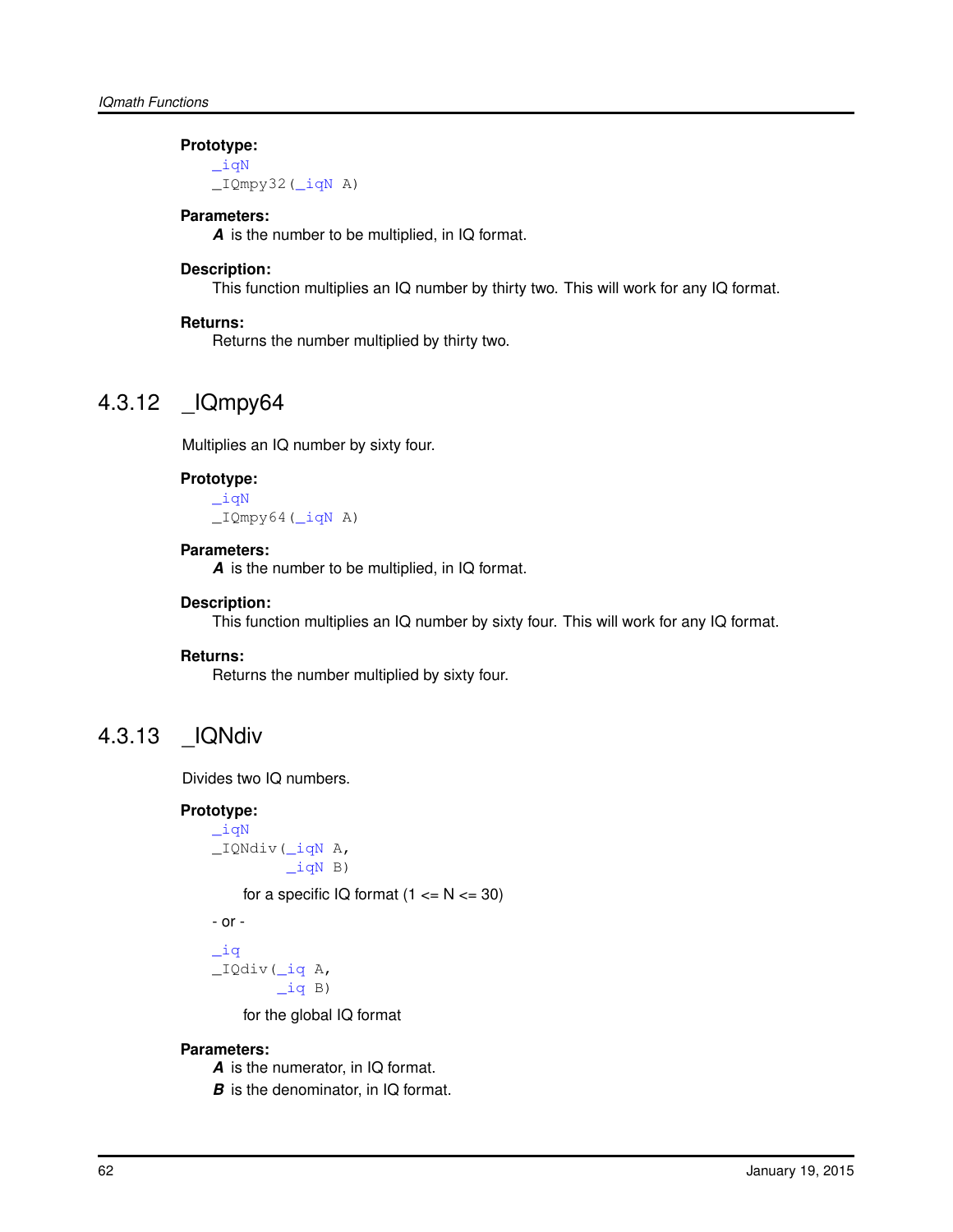#### **Description:**

This function divides two IQ numbers, returning the quotient in IQ format. The result is saturated if it exceeds the capacity of the IQ format, and division by zero always results in positive saturation (regardless of the sign of A).

#### **Returns:**

Returns the quotient in IQ format.

### <span id="page-62-0"></span>4.3.14 \_IQNmpy

Multiplies two IQ numbers.

#### **Pro[totype](#page-8-0):**

```
_iqN
_IQNmpy(_iqN A,
        (iqN B)
```
for a specific IQ format  $(1 \leq N \leq 30)$ 

- or -

 $\overline{\phantom{a}}$ \_IQmpy[\(\\_iq](#page-8-0) A,  $_i$ q B)

for the global IQ format

#### **Parameters:**

*A* is the first number, in IQ format.

*B* is the second number, in IQ format.

#### **Description:**

This function multiplies two IQ numbers, returning the product in IQ format. The result is neither rounded nor saturated, so if the product is greater than the minimum or maximum values for the given IQ format, the return value wraps around and produces inaccurate results.

#### **Returns:**

Returns the product in IQ format.

### <span id="page-62-1"></span>4.3.15 \_IQNmpyI32

Multiplies an IQ number by an integer.

#### **Pro[totype](#page-8-0):**

```
_iqN
_IQNmpyI32(_iqN A,
             long B)
    for a specific IQ format (1 \leq N \leq 30)- or -
_iq
LIQmpyI32(Liq A,
            long B)
```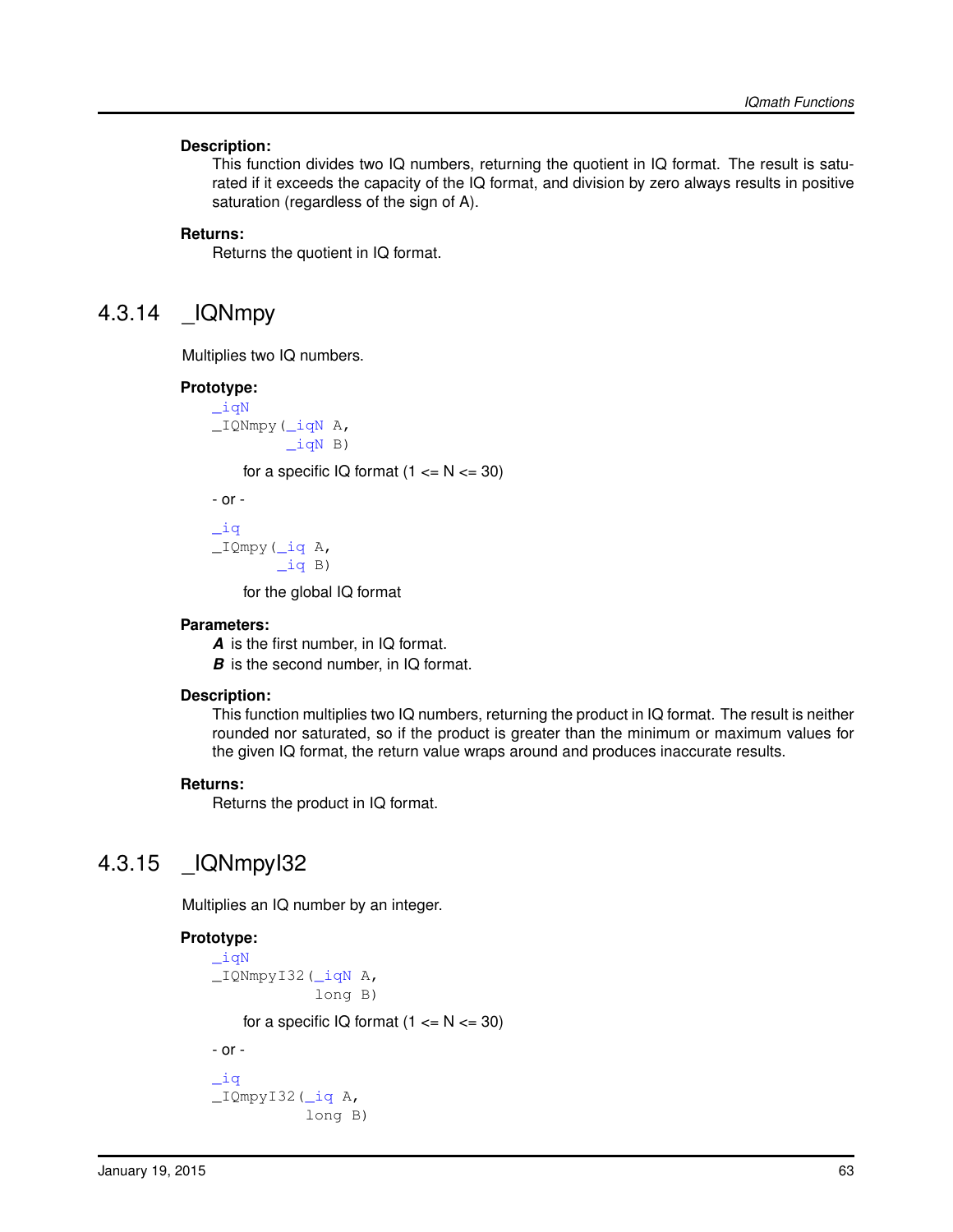for the global IQ format

#### **Parameters:**

*A* is the first number, in IQ format.

*B* is the second number, in integer format.

#### **Description:**

This function multiplies an IQ number by an integer, returning the product in IQ format. The result is not saturated, so if the product is greater than the minimum or maximum values for the given IQ format, the return value wraps around and produces inaccurate results.

#### **Returns:**

Returns the product in IQ format.

### <span id="page-63-0"></span>4.3.16 \_IQNmpyI32frac

Multiplies an IQ number by an integer, returning the fractional portion of the product.

#### **Pro[totype](#page-8-0):**

```
_iqN_IQNmpyI32frac(_iqN A,
               long B)
```
for a specific IQ format  $(1 \le N \le 30)$ 

- or -

```
\_iq
_IQmpyI32frac(_iq A,
               long B)
```
for the global IQ format

#### **Parameters:**

*A* is the first number, in IQ format.

*B* is the second number, in integer format.

#### **Description:**

This function multiplies an IQ number by an integer, returning the fractional portion of the product in IQ format.

#### **Returns:**

Returns the fractional portion of the product in IQ format.

### <span id="page-63-1"></span>4.3.17 \_IQNmpyI32int

Multiplies an IQ number by an integer, returning the integer portion of the result.

#### **Prototype:**

```
long
_IQNmpyI32int(_iqN A,
               long B)
```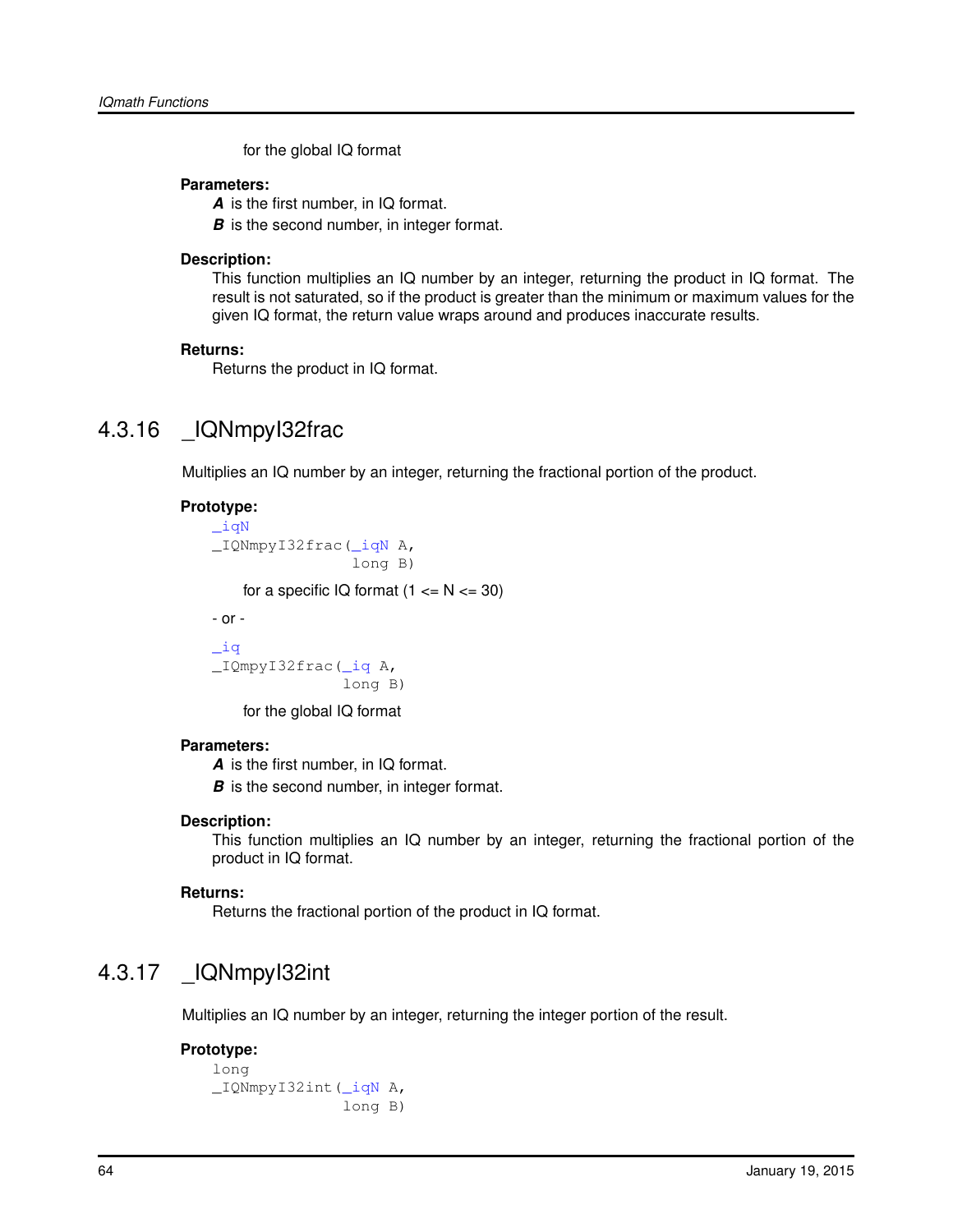for a specific IQ format  $(1 \leq N \leq 30)$ 

```
- or -
long
_IQmpyI32int(_iq A,
               long B)
```
for the global IQ format

#### **Parameters:**

*A* is the first number, in IQ format.

*B* is the second number, in integer format.

#### **Description:**

This function multiplies an IQ number by an integer, returning the integer portion of the product. The result is saturated, so if the integer portion of the product is greater than the minimum or maximum values for an integer, the result will be saturated to the minimum or maximum value.

#### **Returns:**

Returns the product in IQ format.

### <span id="page-64-0"></span>4.3.18 \_IQNmpyIQX

Multiplies two IQ numbers.

#### **Pro[totype](#page-8-0):**

```
iqN
_IQNmpyIQX(_iqN A,
           long IQA,
           _iiqN B,
           long IQB)
```
for a specific IQ format  $(1 \leq N \leq 30)$ 

```
- or -
-iq_IQmpyIQX(_iq A,
           long IQA,
           _iq B,
           long IQB,)
```
for the global IQ format

#### **Parameters:**

*A* is the first number, in IQ format.

*IQA* is the IQ format for the first number.

*B* is the second number, in IQ format.

*IQB* is the IQ format for the second number.

#### **Description:**

This function multiplies two IQ numbers in different IQ formats, returning the product in a third IQ format. The result is neither rounded nor saturated, so if the product is greater than the minimum or maximum values for the given output IQ format, the return value will wrap around and produce inaccurate results.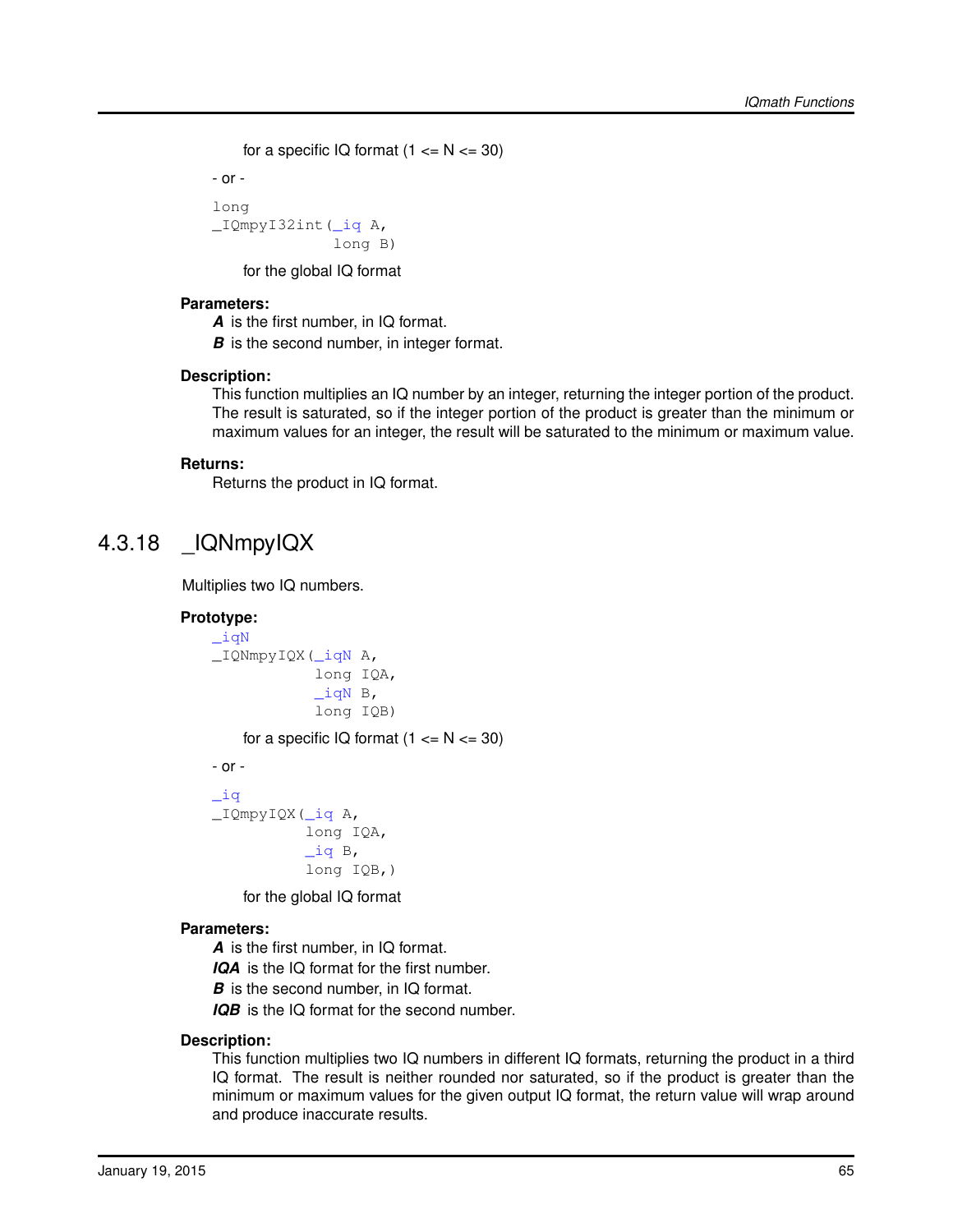#### **Returns:**

Returns the product in IQ format.

### <span id="page-65-0"></span>4.3.19 \_IQNrmpy

Multiplies two IQ numbers, with rounding.

#### **Pro[totype](#page-8-0):**

```
_i<sup>iqN</sup>
_IQNrmpy(_iqN A,
             _iqN B)
```
for a specific IQ format  $(1 \leq N \leq 30)$ 

- or -  $\overline{\mathfrak{a}}$ \_IQrmpy[\(\\_iq](#page-8-0) A,

```
_iq B)
```
for the global IQ format

#### **Parameters:**

*A* is the first number, in IQ format.

*B* is the second number, in IQ format.

#### **Description:**

This function multiplies two IQ numbers, returning the product in IQ format. The result is rounded but not saturated, so if the product is greater than the minimum or maximum values for the given IQ format, the return value wraps around and produces inaccurate results.

#### **Returns:**

Returns the product in IQ format.

### <span id="page-65-1"></span>4.3.20 \_IQNrsmpy

Multiplies two IQ numbers, with rounding and saturation.

#### **Pro[totype](#page-8-0):**

```
_i<sup>iqN</sup>
_IQNrsmpy(_iqN A,
              _iqN B)
```
for a specific IQ format  $(1 \leq N \leq 30)$ 

- or -

 $\dot{\alpha}$ \_IQrsmpy[\(\\_iq](#page-8-0) A,  $_iq$  B)

for the global IQ format

#### **Parameters:**

*A* is the first number, in IQ format.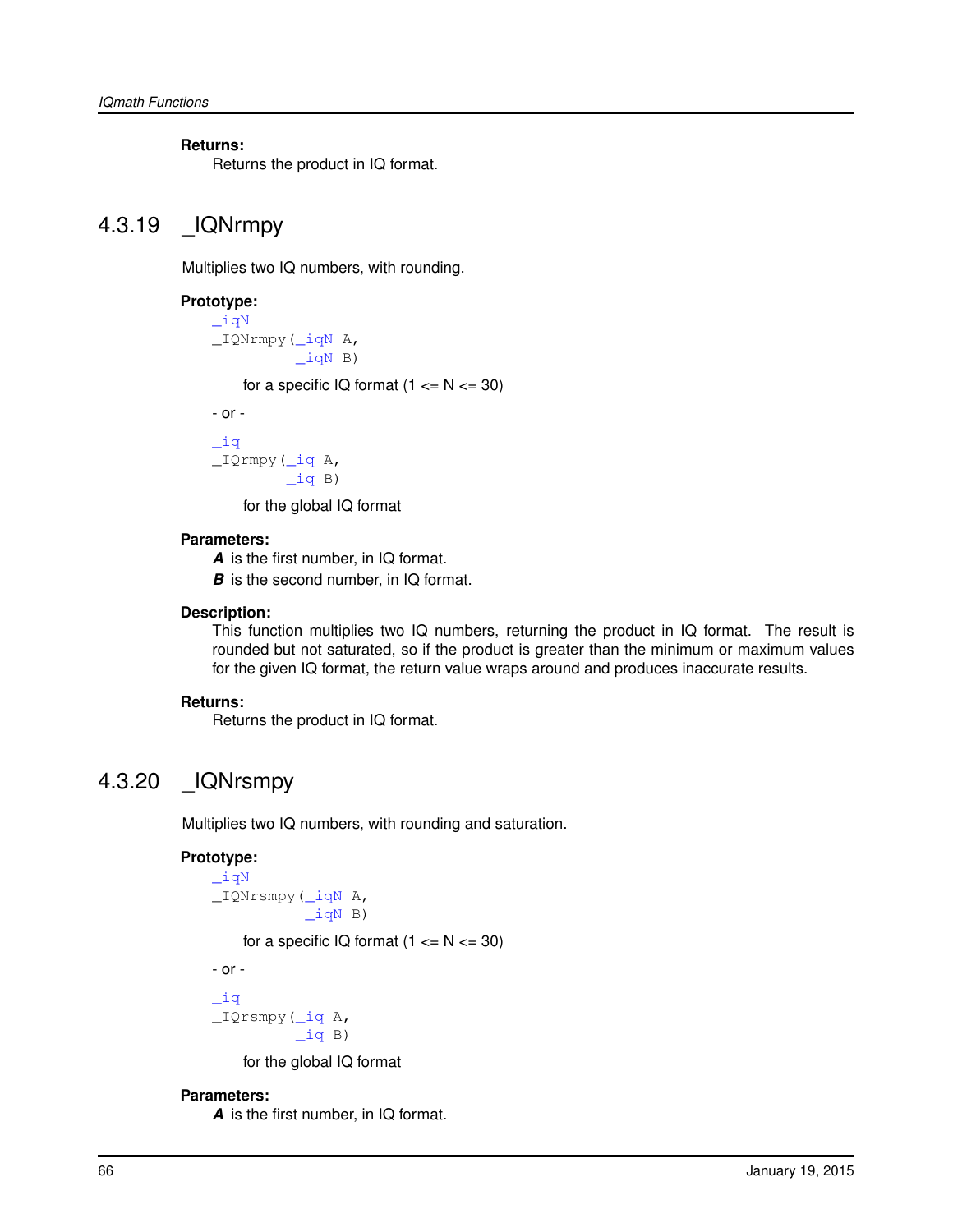*B* is the second number, in IQ format.

#### **Description:**

This function multiplies two IQ numbers, returning the product in IQ format. The result is rounded and saturated, so if the product is greater than the minimum or maximum values for the given IQ format, the return value is saturated to the minimum or maximum value for the given IQ format (as appropriate).

#### **Returns:**

Returns the product in IQ format.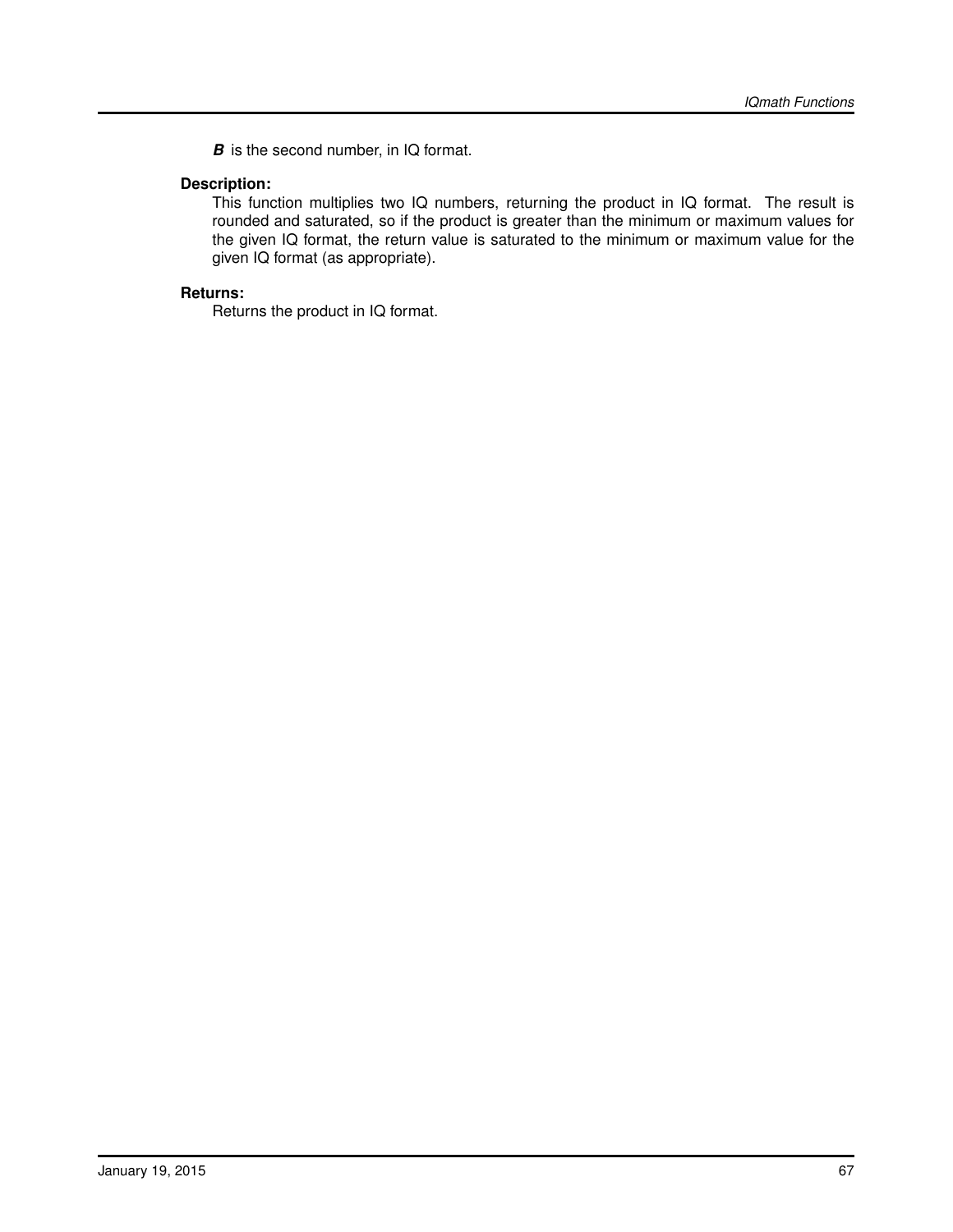# <span id="page-67-0"></span>**4.4 IQmath Trigonometric Functions**

The trigonometric functions compute a variety of the trigonometric functions for IQ numbers. Functions are provided that take the traditional radians inputs (or produce the traditional radians output for the inverse functions), as well as a cycles per unit format where the range [0, 1) is mapped onto the circle (in other words, 0.0 is 0 radians, 0.25 is  $\pi/2$  radians, 0.5 is  $\pi$  radians, 0.75 is  $3\pi/2$  radians, and 1.0 is  $2\pi$  radians). The following table summarizes the trigonometric functions.

| <b>Function Name</b> | Q Format | <b>Input Format</b> | <b>Output Format</b> |
|----------------------|----------|---------------------|----------------------|
| <b>IQNacos</b>       | $1 - 29$ | <b>IQN</b>          | <b>IQN</b>           |
| <b>IQNasin</b>       | $1 - 29$ | IQN                 | <b>IQN</b>           |
| <b>IQNatan</b>       | $1 - 29$ | <b>ION</b>          | <b>IQN</b>           |
| <b>IQNatan2</b>      | $1 - 29$ | IQN,IQN             | <b>IQN</b>           |
| <b>IQNatan2PU</b>    | $1 - 30$ | IQN,IQN             | <b>IQN</b>           |
| <b>IQNcos</b>        | $1 - 29$ | IQN                 | <b>IQN</b>           |
| <b>IQNcosPU</b>      | $1 - 30$ | <b>IQN</b>          | <b>IQN</b>           |
| <b>IQNsin</b>        | $1 - 29$ | <b>IQN</b>          | <b>IQN</b>           |
| <b>IQNsinPU</b>      | $1 - 30$ | IQN                 | <b>IQN</b>           |

### <span id="page-67-1"></span>4.4.1 \_IQNacos

Computes the inverse cosine of the input value.

#### **Pro[totype](#page-8-0):**

```
-iqN_IQNacos(_iqN A)
```
for a specific IQ format  $(1 \leq N \leq 29)$ 

#### - or -

 $\overline{\phantom{a}}$ iq \_IQacos[\(\\_iq](#page-8-0) A)

for the global IQ format

#### **Parameters:**

*A* is the input value in IQ format.

#### **Description:**

This function computes the inverse cosine of the input value.

#### **Note:**

This function is not available for IQ30 format because the full output range ( $-\pi$  through  $\pi$ ) cannot be represented in IQ30 format (which ranges from -2 through 2).

#### <span id="page-67-2"></span>**Returns:**

The inverse cosine of the input value, in radians.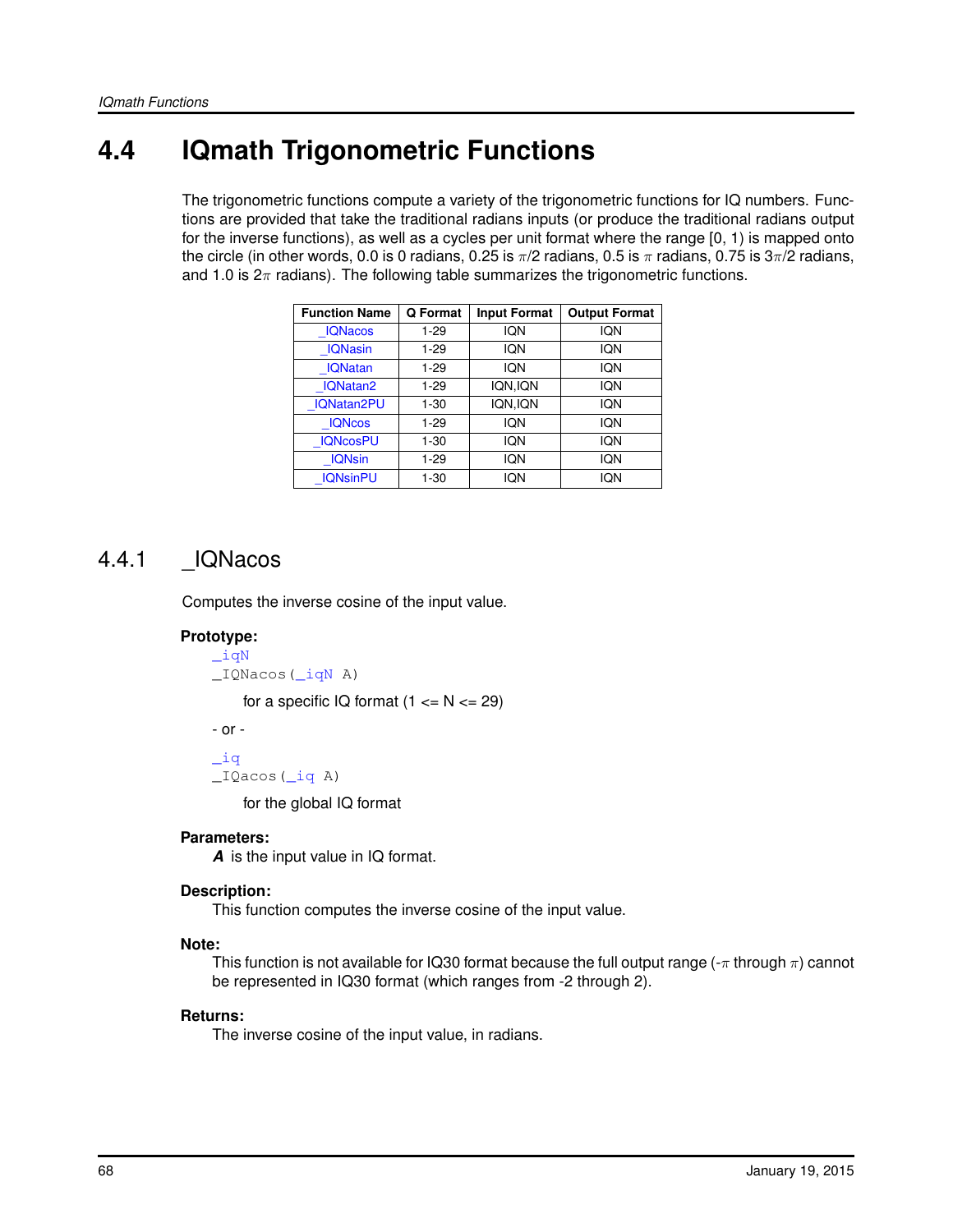### 4.4.2 \_IQNasin

Computes the inverse sine of the input value.

#### **Pro[totype](#page-8-0):**

```
_iqN
_IQNasin(_iqN A)
    for a specific IQ format (1 \leq N \leq 29)
```
- or -

 $\overline{\mathbf{u}}$ \_IQasin[\(\\_iq](#page-8-0) A)

for the global IQ format

#### **Parameters:**

*A* is the input value in IQ format.

#### **Description:**

This function computes the inverse sine of the input value.

#### **Note:**

This function is not available for IQ30 format because the full output range ( $-\pi$  through  $\pi$ ) cannot be represented in IQ30 format (which ranges from -2 through 2).

#### **Returns:**

The inverse sine of the input value, in radians.

### <span id="page-68-0"></span>4.4.3 \_IQNatan

Computes the inverse tangent of the input value.

#### **Pro[totype](#page-8-0):**

```
\overline{\phantom{a}}iqN
_IQNatan(_iqN A)
```
for a specific IQ format  $(1 \leq N \leq 29)$ 

- or -

```
_iq
_IQatan(_iq A)
```
for the global IQ format

#### **Parameters:**

*A* is the input value in IQ format.

#### **Description:**

This function computes the inverse tangent of the input value.

#### **Note:**

This function is not available for IQ30 format because the full output range ( $-\pi$  through  $\pi$ ) cannot be represented in IQ30 format (which ranges from -2 through 2).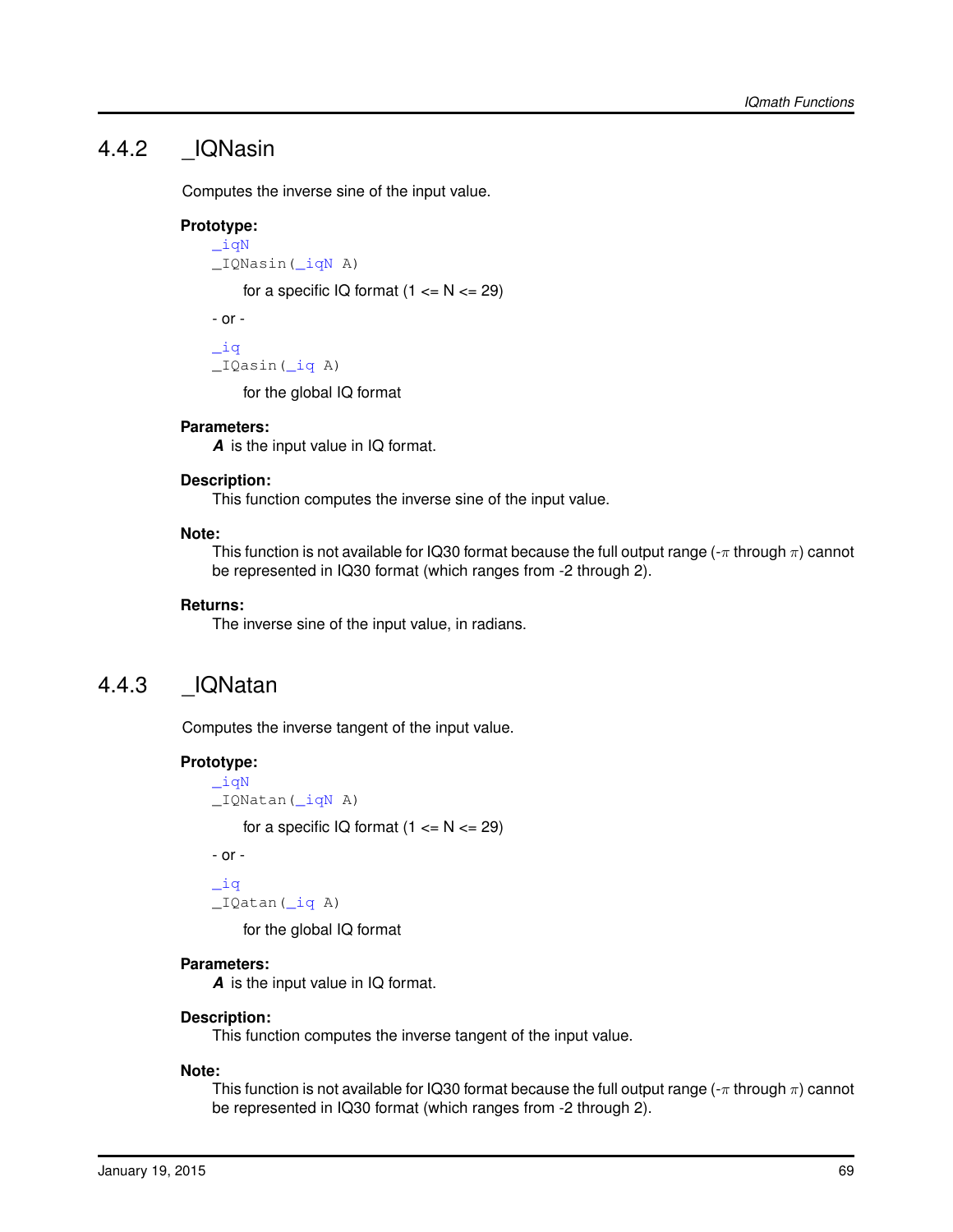#### **Returns:**

The inverse tangent of the input value, in radians.

### <span id="page-69-0"></span>4.4.4 \_IQNatan2

Computes the inverse four-quadrant tangent of the input point.

#### **Pro[totype](#page-8-0):**

```
_i<sup>iqN</sup>
_IQNatan2(_iqN A,
                 \_\text{iqN} B)
```
for a specific IQ format  $(1 \le N \le 29)$ 

- or -  $\overline{\square}$ iq \_IQatan2[\(\\_iq](#page-8-0) A,  $\_\text{iq}$  B)

for the global IQ format

#### **Parameters:**

**A** is the Y coordinate input value in IQ format. *B* is the X coordinate input value in IQ format.

#### **Description:**

This function computes the inverse four-quadrant tangent of the input point.

#### **Note:**

This function is not available for IQ30 format because the full output range ( $-\pi$  through  $\pi$ ) cannot be represented in IQ30 format (which ranges from -2 through 2).

#### **Returns:**

The inverse four-quadrant tangent of the input point, in radians.

### <span id="page-69-1"></span>4.4.5 \_IQNatan2PU

Computes the inverse four-quadrant tangent of the input point, returning the result in cycles per unit.

#### **Pro[totype](#page-8-0):**

```
_i<sup>iqN</sup>
_IQNatan2PU(_iqN A,
                   \angleiqN B)
```
for a specific IQ format  $(1 \leq N \leq 30)$ 

- or - [\\_iq](#page-8-0) \_IQatan2PU[\(\\_iq](#page-8-0) A,  $\_\text{iq}$  B)

for the global IQ format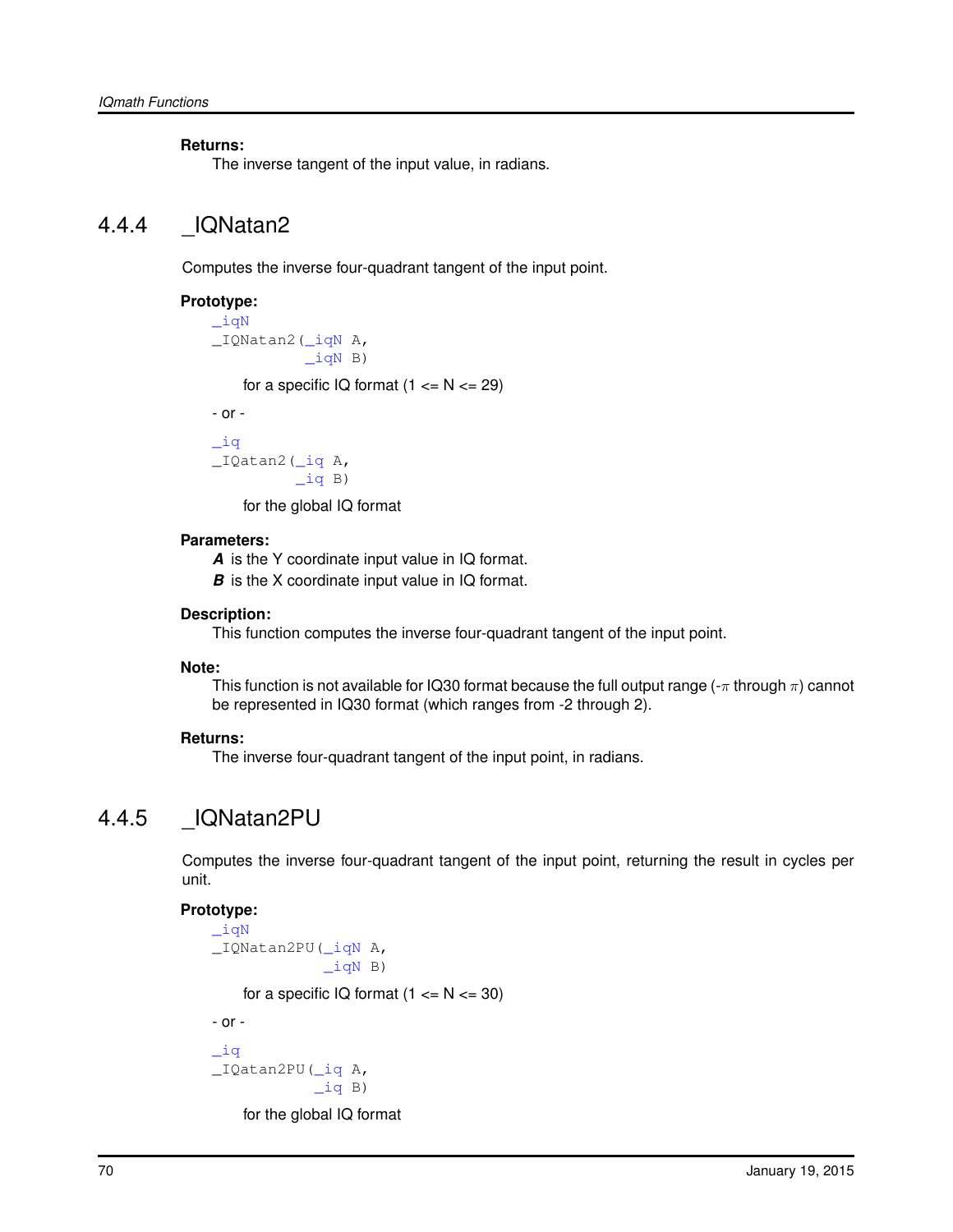#### **Parameters:**

**A** is the X coordinate input value in IQ format.

*B* is the Y coordinate input value in IQ format.

#### **Description:**

This function computes the inverse four-quadrant tangent of the input point, returning the result in cycles per unit.

#### **Returns:**

The inverse four-quadrant tangent of the input point, in cycles per unit.

### <span id="page-70-0"></span>4.4.6 \_IQNcos

Computes the cosine of the input value.

#### **Pro[totype](#page-8-0):**

```
\angleiqN
_IQNcos(_iqN A)
```
for a specific IQ format  $(1 \leq N \leq 29)$ 

- or -  $\overline{\phantom{a}}$ \_IQcos[\(\\_iq](#page-8-0) A)

for the global IQ format

#### **Parameters:**

*A* is the input value in radians, in IQ format.

#### **Description:**

This function computes the cosine of the input value.

#### **Note:**

This function is not available for IQ30 format because the full input range ( $-\pi$  through  $\pi$ ) cannot be represented in IQ30 format (which ranges from -2 through 2).

#### **Returns:**

The cosine of the input value.

### <span id="page-70-1"></span>4.4.7 \_IQNcosPU

Computes the cosine of the input value in cycles per unit.

#### **Pro[totype](#page-8-0):**

```
_iqN
_IQNcosPU(_iqN A)
```
for a specific IQ format  $(1 \leq N \leq 30)$ 

- or -

 $i$ q \_IQcosPU[\(\\_iq](#page-8-0) A)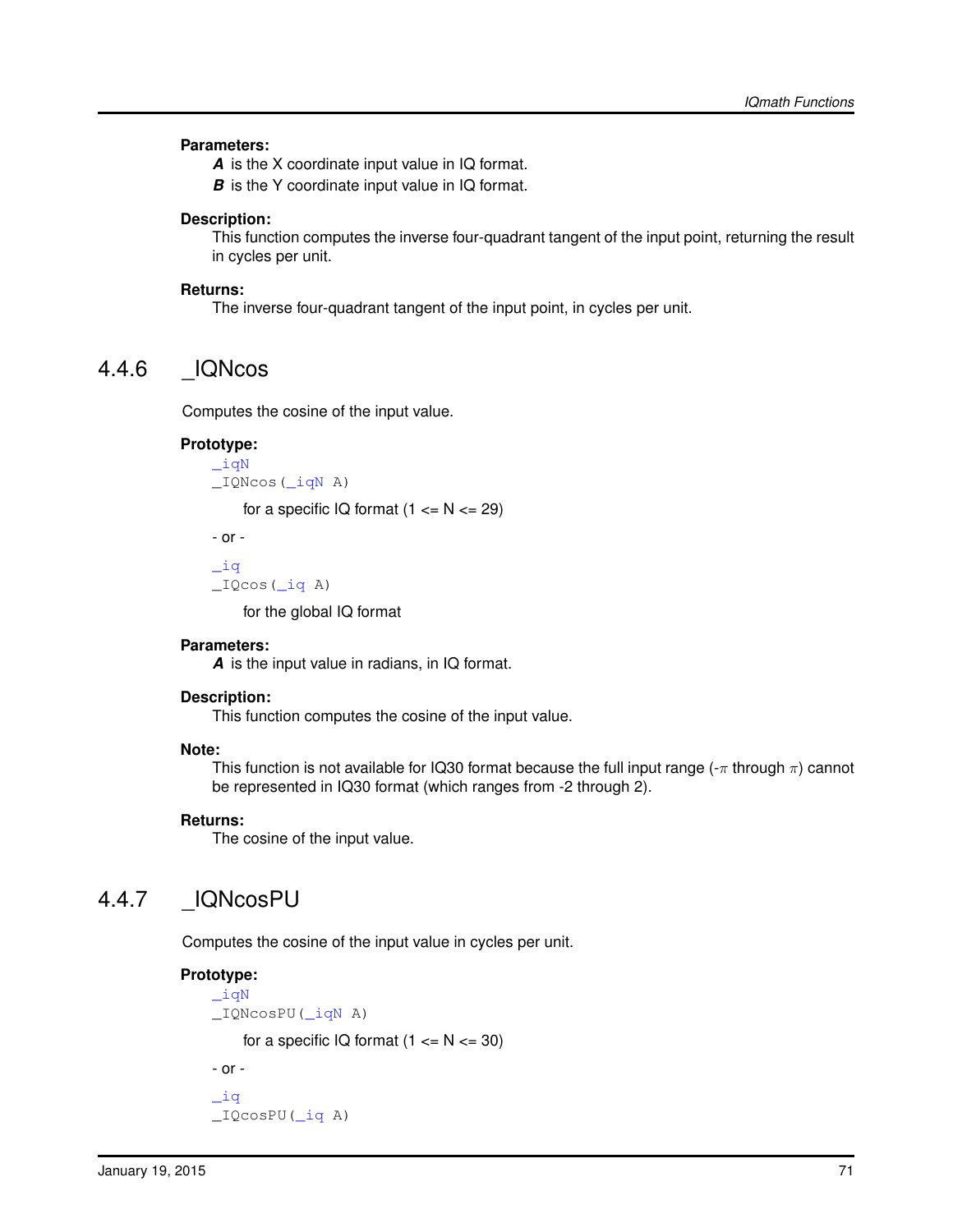for the global IQ format

#### **Parameters:**

*A* is the input value in cycles per unit, in IQ format.

#### **Description:**

This function computes the cosine of the input value.

#### **Returns:**

The cosine of the input value.

### <span id="page-71-0"></span>4.4.8 \_IQNsin

Computes the sine of the input value.

#### **Pro[totype](#page-8-0):**

```
_i<sup>iqN</sup>
_IQNsin(_iqN A)
```
for a specific IQ format  $(1 \leq N \leq 29)$ 

- or -

 $\overline{\phantom{a}}$ \_IQsin[\(\\_iq](#page-8-0) A)

for the global IQ format

#### **Parameters:**

*A* is the input value in radians, in IQ format.

#### **Description:**

This function computes the sine of the input value.

#### **Note:**

This function is not available for IQ30 format because the full input range ( $-\pi$  through  $\pi$ ) cannot be represented in IQ30 format (which ranges from -2 through 2).

#### **Returns:**

The sine of the input value.

### <span id="page-71-1"></span>4.4.9 \_IQNsinPU

Computes the sine of the input value in cycles per unit.

#### **Pro[totype](#page-8-0):**

```
_i<sup>iqN</sup>
_IQNsinPU(_iqN A)
```
for a specific IQ format  $(1 \leq N \leq 30)$ 

- or - [\\_iq](#page-8-0)

\_IQsinPU[\(\\_iq](#page-8-0) A)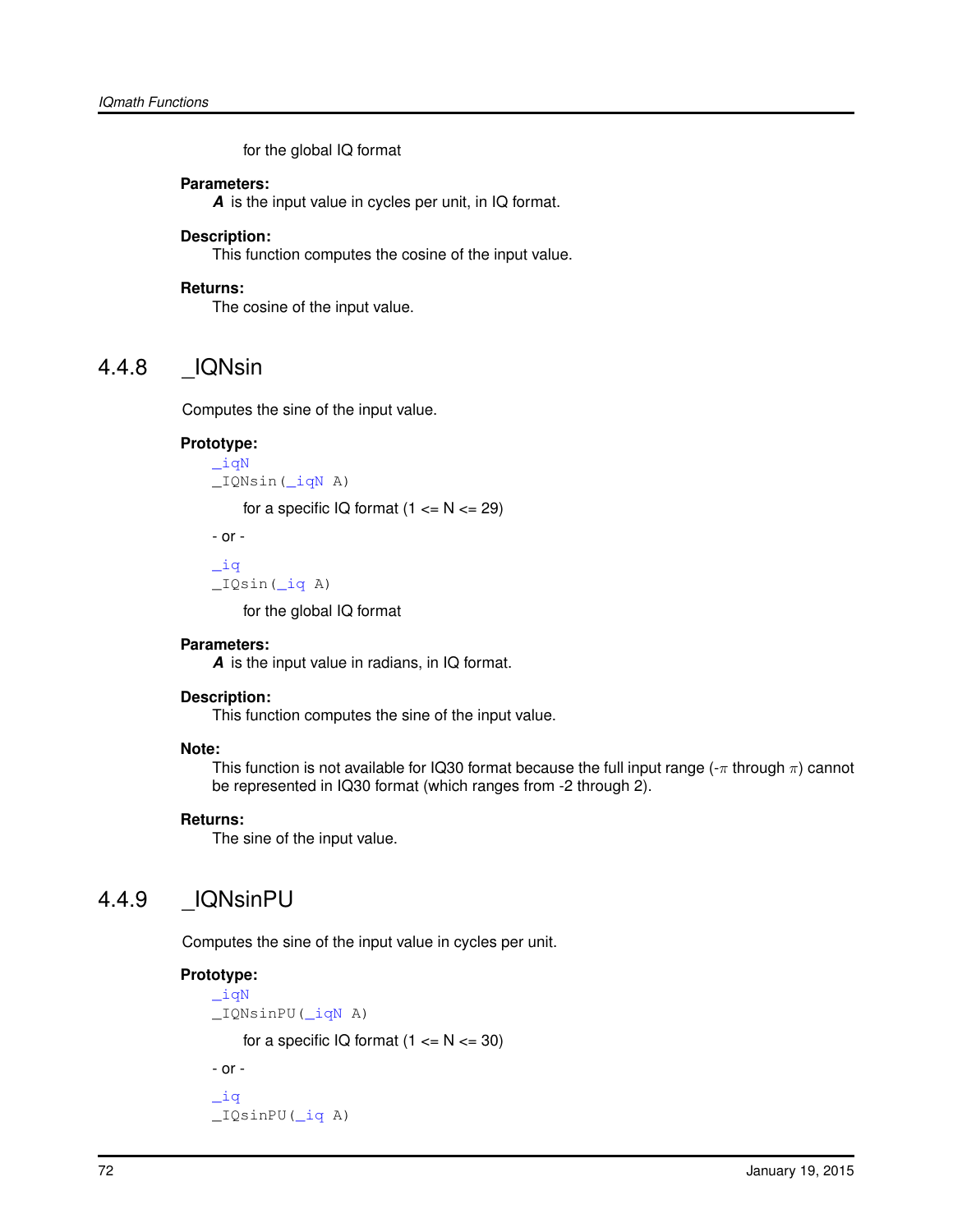for the global IQ format

### **Parameters:**

*A* is the input value in cycles per unit, in IQ format.

### **Description:**

This function computes the sine of the input value.

### **Returns:**

The sine of the input value.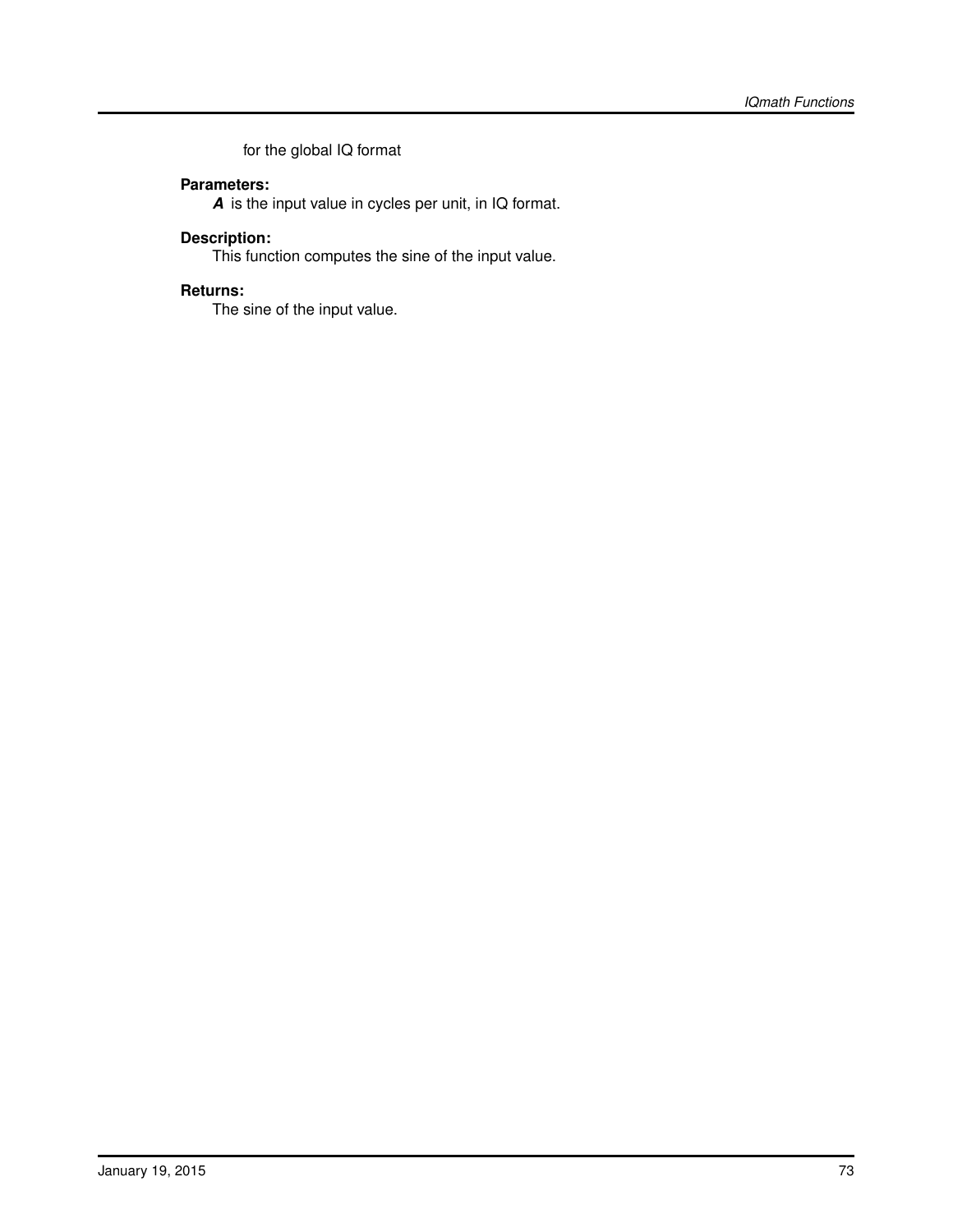## **4.5 IQmath Mathematical Functions**

The mathematical functions compute a variety of advanced mathematical functions for IQ numbers. The following table summarizes the mathematical functions:

| <b>Function Name</b> | Q Format | <b>Input Format</b> | <b>Output Format</b> |
|----------------------|----------|---------------------|----------------------|
| <b>IQNexp</b>        | $1 - 30$ | ION                 | <b>IQN</b>           |
| <b>IQNIog</b>        | $1 - 30$ | ION                 | ION                  |
| <b>IQNsqrt</b>       | $1 - 30$ | ION                 | ION                  |
| <b>IQNisgrt</b>      | $1 - 30$ | ION                 | ION                  |
| <b>IQNmag</b>        | $1 - 30$ | IQN,IQN             | <b>IQN</b>           |
| <b>IQNimag</b>       | $1 - 30$ | IQN,IQN             | ION                  |

### <span id="page-73-0"></span>4.5.1 \_IQNexp

Computes the base-e exponential value of an IQ number.

### **Pro[totype](#page-8-0):**

```
\overline{\phantom{a}}iqN
_IQNexp(_iqN A)
```
for a specific IQ format  $(1 \leq N \leq 30)$ 

- or -  $-iq$ 

\_IQexp[\(\\_iq](#page-8-0) A)

for the global IQ format

### **Parameters:**

*A* is the input value, in IQ format.

### **Description:**

This function computes the base-e exponential value of the input, and saturates the result if it exceeds the range of the IQ format in use.

### **Returns:**

Returns the base-e exponential of the input.

### <span id="page-73-1"></span>4.5.2 \_IQNlog

Computes the base-e logarithm of an IQ number.

### **Pro[totype](#page-8-0):**

```
\angle iqN
_IQNlog(_iqN A)
     for a specific IQ format (1 \leq N \leq 30)- or -
```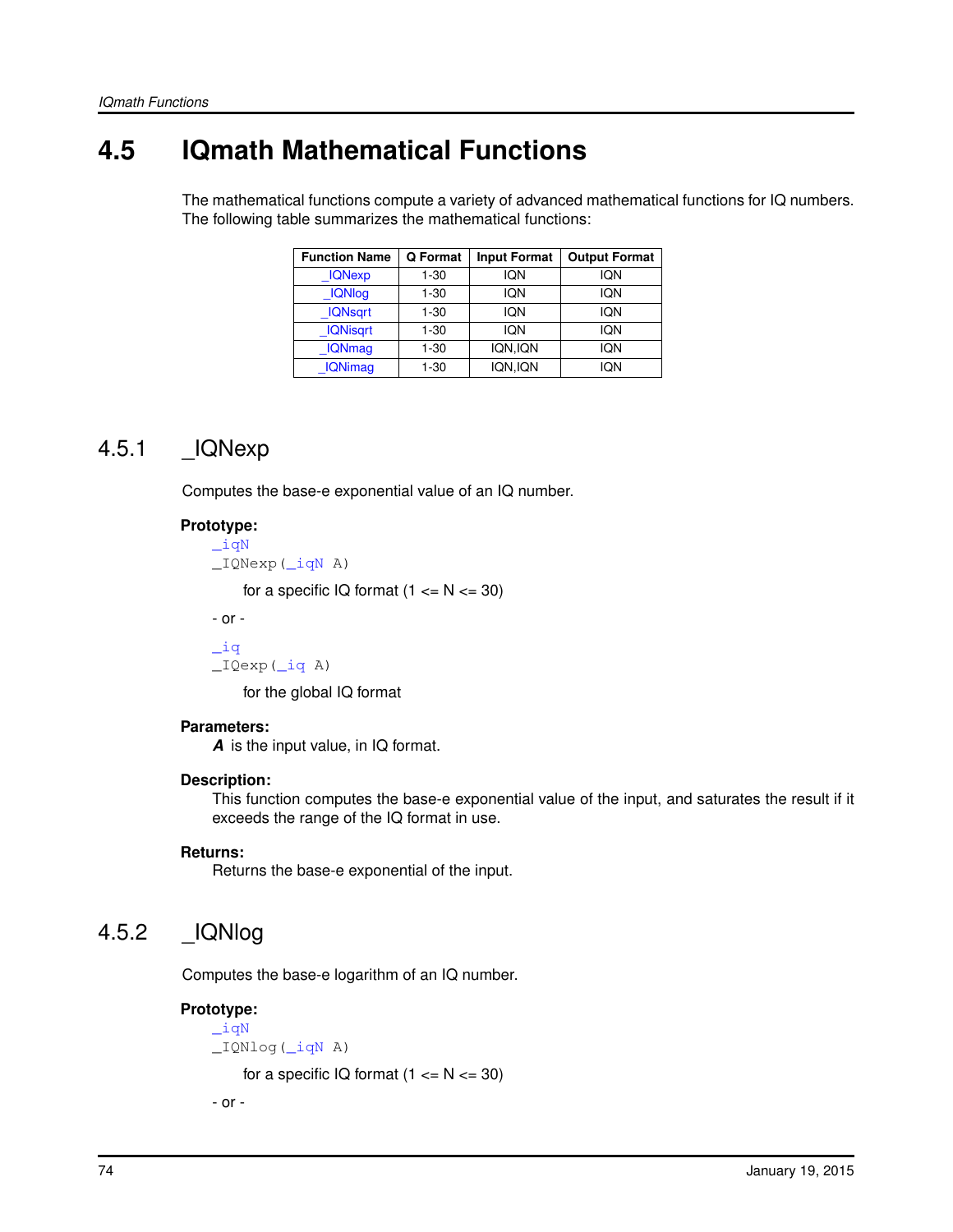$\overline{\phantom{a}}$ iq \_IQlog[\(\\_iq](#page-8-0) A)

for the global IQ format

### **Parameters:**

*A* is the input value, in IQ format.

#### **Description:**

This function computes the base-e logarithm of the input, and saturates the result if it exceeds the range of the IQ format in use.

#### **Returns:**

Returns the base-e logarithm of the input.

### <span id="page-74-0"></span>4.5.3 \_IQNsqrt

Computes the square root of an IQ number.

### **Pro[totype](#page-8-0):**

```
_iqN_IQNsqrt(_iqN A)
```
for a specific IQ format  $(1 \leq N \leq 30)$ 

- or -

[\\_iq](#page-8-0) \_IQsqrt[\(\\_iq](#page-8-0) A)

for the global IQ format

#### **Parameters:**

*A* is the input value, in IQ format.

#### **Description:**

This function computes the square root of the input. Negative inputs result in an output of 0.

### **Returns:**

Returns the square root of the input.

### <span id="page-74-1"></span>4.5.4 \_IQNisqrt

Computes the inverse square root of an IQ number.

### **Pro[totype](#page-8-0):**

```
_iqN
_IQNisqrt(_iqN A)
    for a specific IQ format (1 \leq N \leq 30)
```

```
- or -
\dot{\mathbf{i}}q
_IQisqrt(_iq A)
```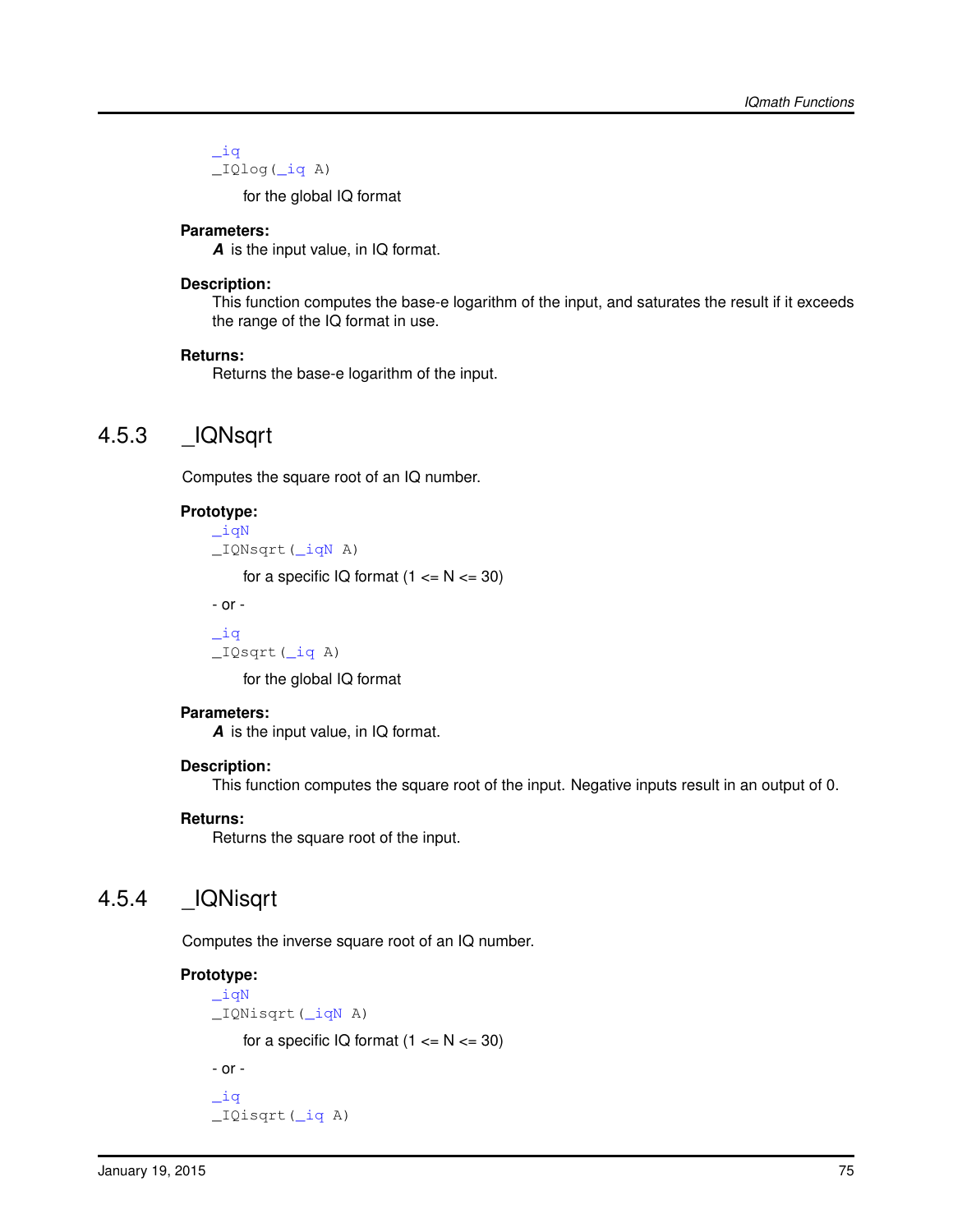for the global IQ format

#### **Parameters:**

*A* is the input value, in IQ format.

### **Description:**

This function computes the inverse square root (1 / sqrt) of the input, and saturates the result if it exceeds the range of the IQ format in use. Negative inputs result in an output of 0.

### **Returns:**

Returns the inverse square root of the input.

### <span id="page-75-0"></span>4.5.5 \_IQNmag

Computes the magnitude of a two dimensional vector.

#### **Pro[totype](#page-8-0):**

```
_iqN
_IQNmag(_iqN A,
        (iqN B)
```
for a specific IQ format  $(1 \le N \le 30)$ 

- or -

[\\_iq](#page-8-0)  $\_I$ Qmag( $\_iq$  A, [\\_iq](#page-8-0) B)

for the global IQ format

### **Parameters:**

**A** is the first input value, in IQ format.

*B* is the second input value, in IQ format.

### **Description:**

This function computes the magnitude of a two-dimensional vector provided in IQ format. The result is always positive and saturated if it exceeds the range of the IQ format in use.

This is functionally equivalent to  $\Box QNsqrt(\Box QNrmpy(A, A) + \Box QNrmpy(B, B))$ , but provides better accuracy, speed, and intermediate overflow handling than building this computation from [\\_IQNsqrt\(\)](#page-74-0) and [\\_IQNrmpy\(\).](#page-65-0) For example, [\\_IQ16mag](#page-75-0)[\(\\_IQ16\(](#page-51-0)30000), [\\_IQ16\(](#page-51-0)1000)) correctly returns  $IQ16(30016.6...)$ , even though the intermediate value of  $IQ16rmpy(IQ16(30000),$  $IQ16(1000)$ ) overflows an  $iq16$ .

### **Returns:**

Returns the magnitude of a two dimensional vector.

### <span id="page-75-1"></span>4.5.6 \_IQNimag

Computes the inverse magnitude of a two dimensional vector.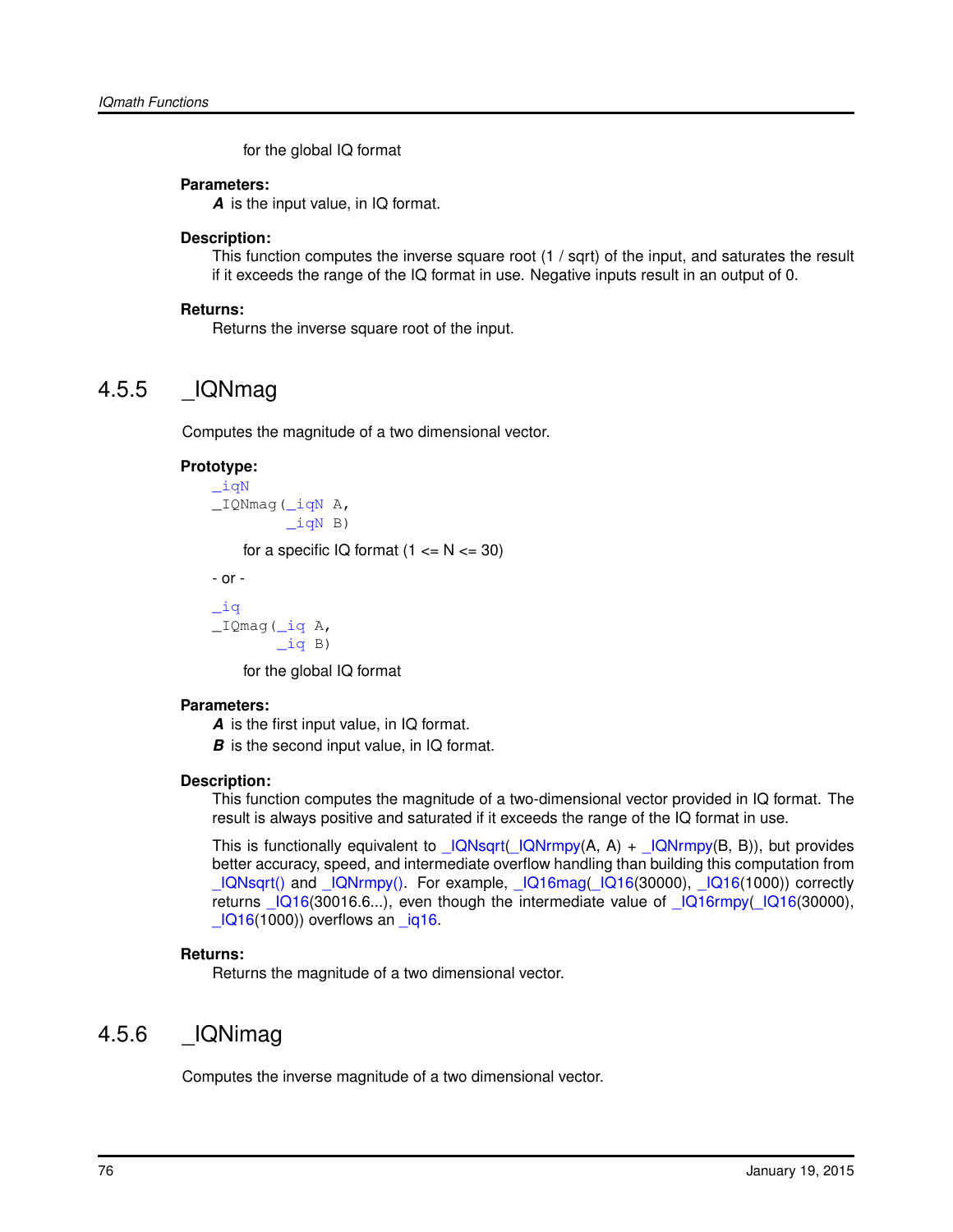### **Pro[totype](#page-8-0):**

\_iqN \_IQNimag[\(\\_iqN](#page-8-0) A,  $\_\text{iqN}$  B) for a specific IQ format  $(1 \leq N \leq 30)$ 

- or - [\\_iq](#page-8-0) \_IQimag[\(\\_iq](#page-8-0) A,  $_iq$  B)

for the global IQ format

### **Parameters:**

*A* is the first input value, in IQ format.

*B* is the second input value, in IQ format.

### **Description:**

This function computes the inverse magnitude (1 / IQNmag) of a two-dimensional vector provided in IQ format. The result is always positive and saturated if it exceeds the range of the IQ format in use.

### **Returns:**

Returns the inverse of the magnitude of a two dimensional vector.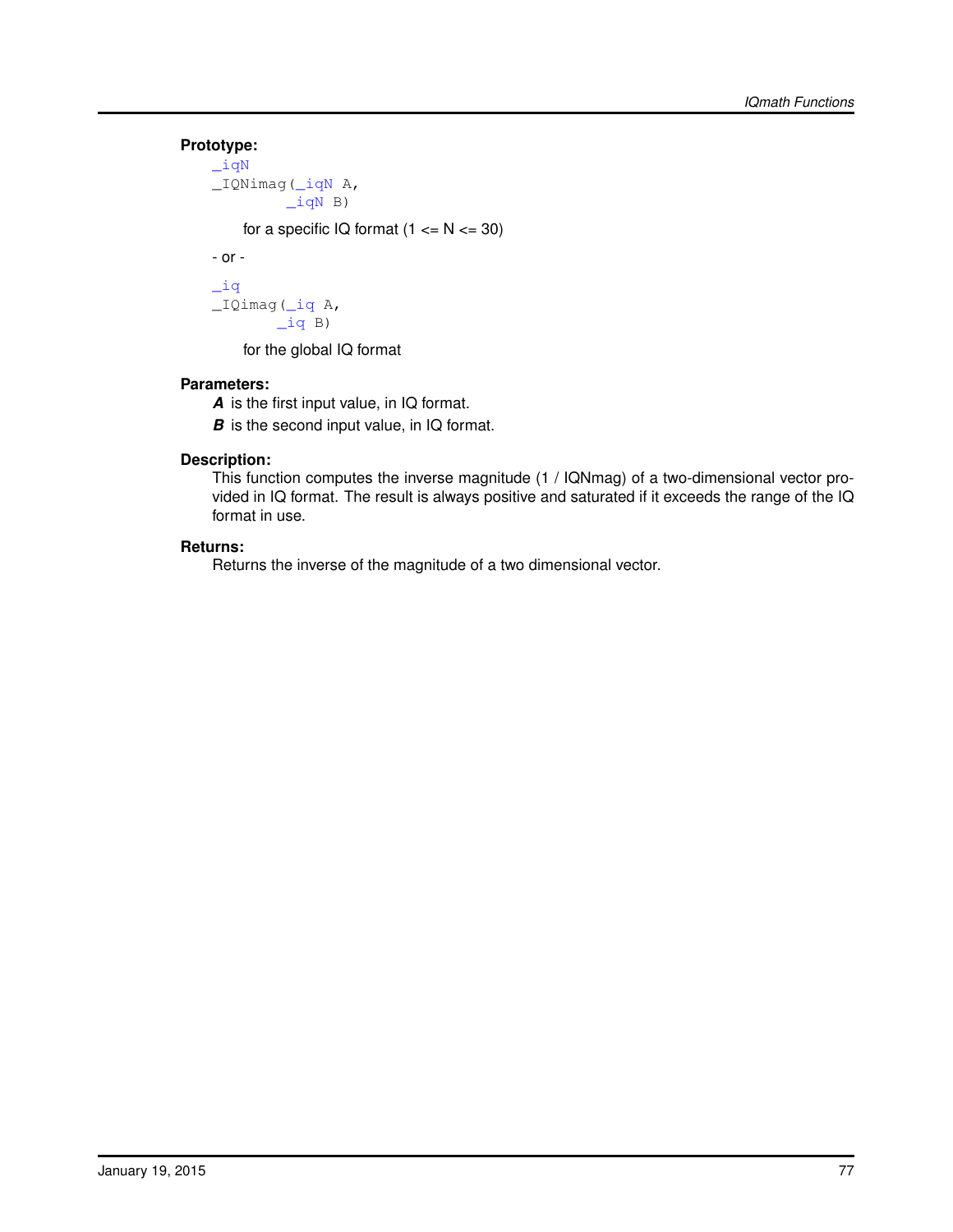## **4.6 IQmath Miscellaneous Functions**

The miscellaneous functions are useful functions that do not otherwise fit elsewhere. The following table summarizes the miscellaneous functions:

| Function Name   Q Format   Input Format   Output Format |      |     |     |
|---------------------------------------------------------|------|-----|-----|
| <b>IQNabs</b>                                           | 1-30 | ION | ION |
| <b>IQNsat</b>                                           | 1-30 | ION | IQN |

### <span id="page-77-0"></span>4.6.1 \_IQNabs

Finds the absolute value of an IQ number.

### **Pro[totype](#page-8-0):**

```
_i<sup>iqN</sup>
_IQNabs(_iqN A)
```
for a specific IQ format  $(1 \leq N \leq 30)$ 

- or -

[\\_iq](#page-8-0) \_IQabs[\(\\_iq](#page-8-0) A)

for the global IQ format

### **Parameters:**

*A* is the input value in IQ format.

### **Description:**

This function computes the absolute value of the input IQ number.

### **Returns:**

Returns the absolute value of the input.

### <span id="page-77-1"></span>4.6.2 \_IQNsat

Satures an IQ number.

### **Pro[totype](#page-8-0):**

```
_iqN
_IQNsat(_iqN A,
        _iqN Pos,
        _iqN Neg)
```
for a specific IQ format  $(1 \leq N \leq 30)$ 

```
- or -
_iq
_IQsat(_iq A,
       _iq Pos,
        _iq Neg)
```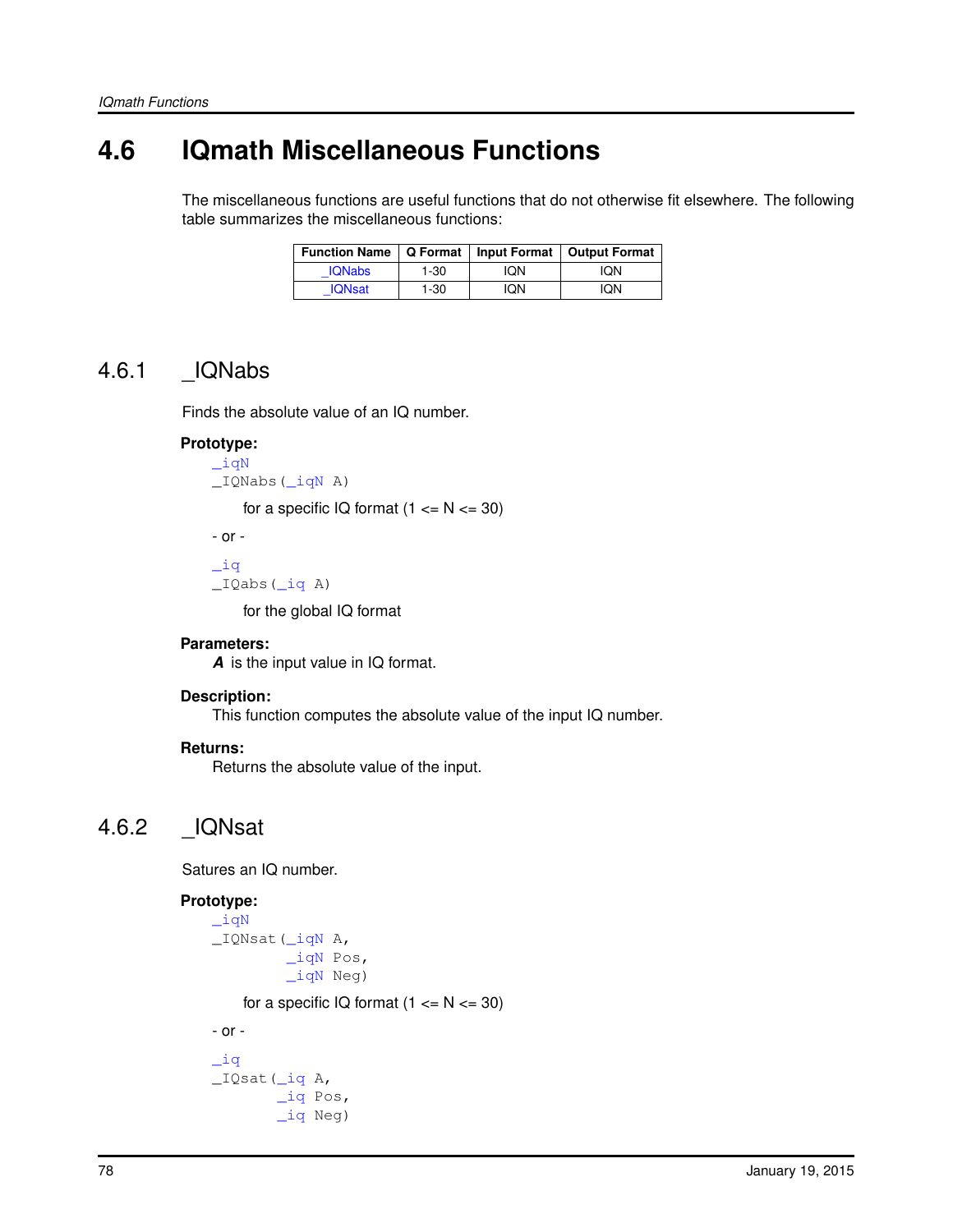for the global IQ format

### **Parameters:**

*A* is the input value in IQ format.

**Pos** is the positive limit in IQ format.

*Neg* is the negative limit in IQ format.

### **Description:**

This function limits the input IQ number between the range specified by the positive and negative limits.

### **Returns:**

Returns the saturated input value.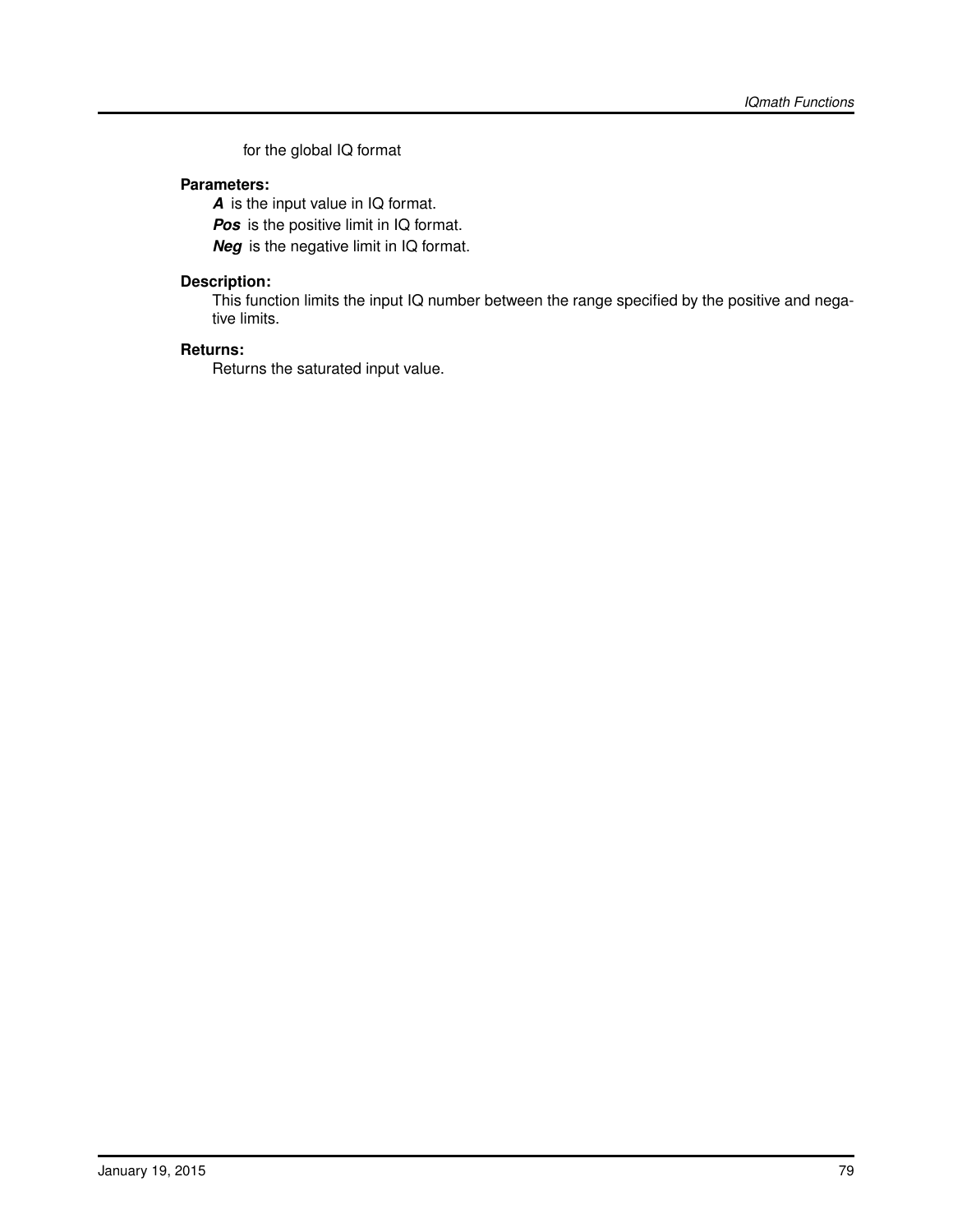*IQmath Functions*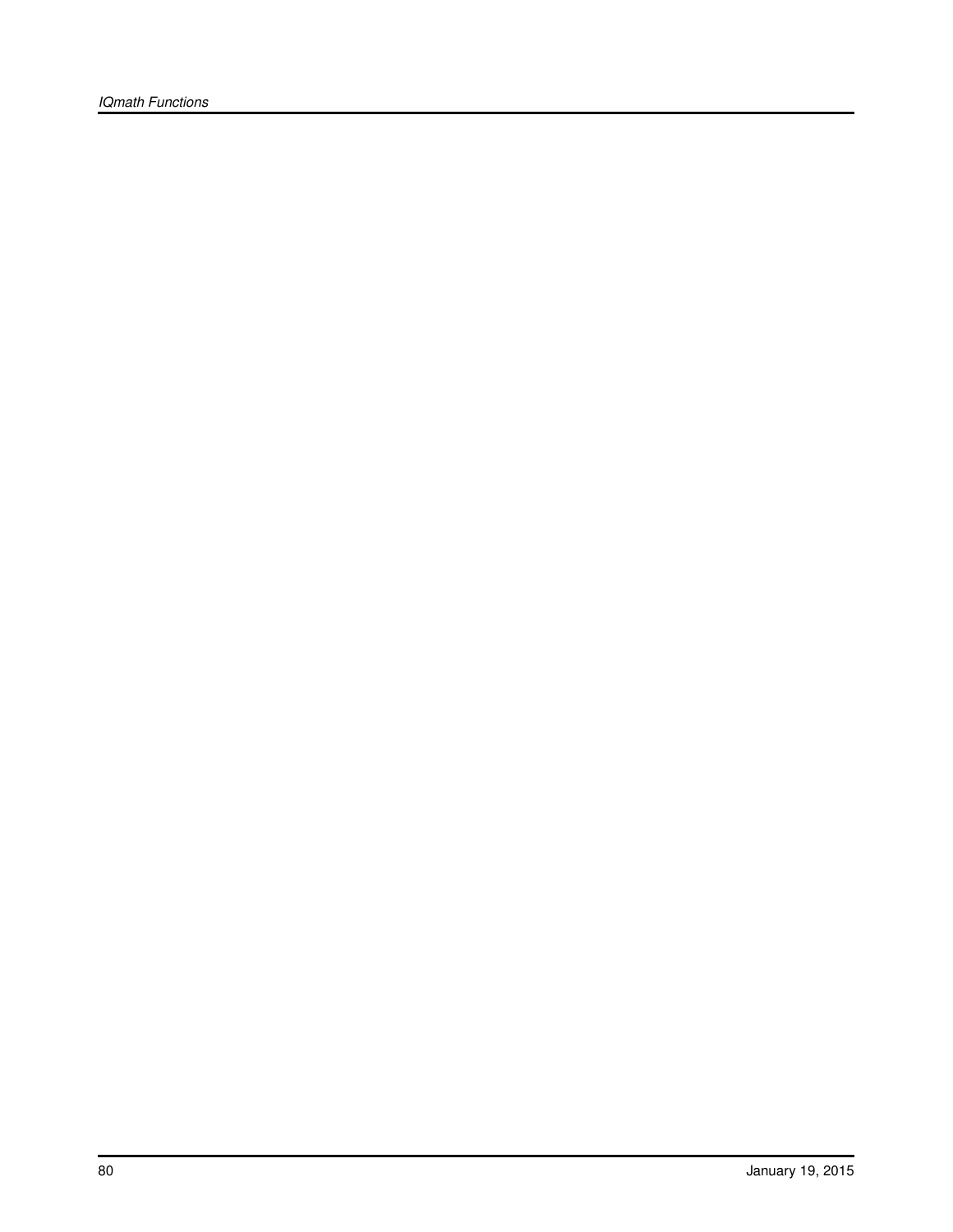# **5 Optimization Guide For Advanced Users**

## **5.1 Introduction**

This chapter will cover optimizations for advanced users of fixed point math. Often times there are several ways to implement the same fixed point algorithm, all with varying differences in complexity, code size, execution time and energy consumption. It is up to the application programmer to implement the algorithms in the most efficient manner that best suits the application goals.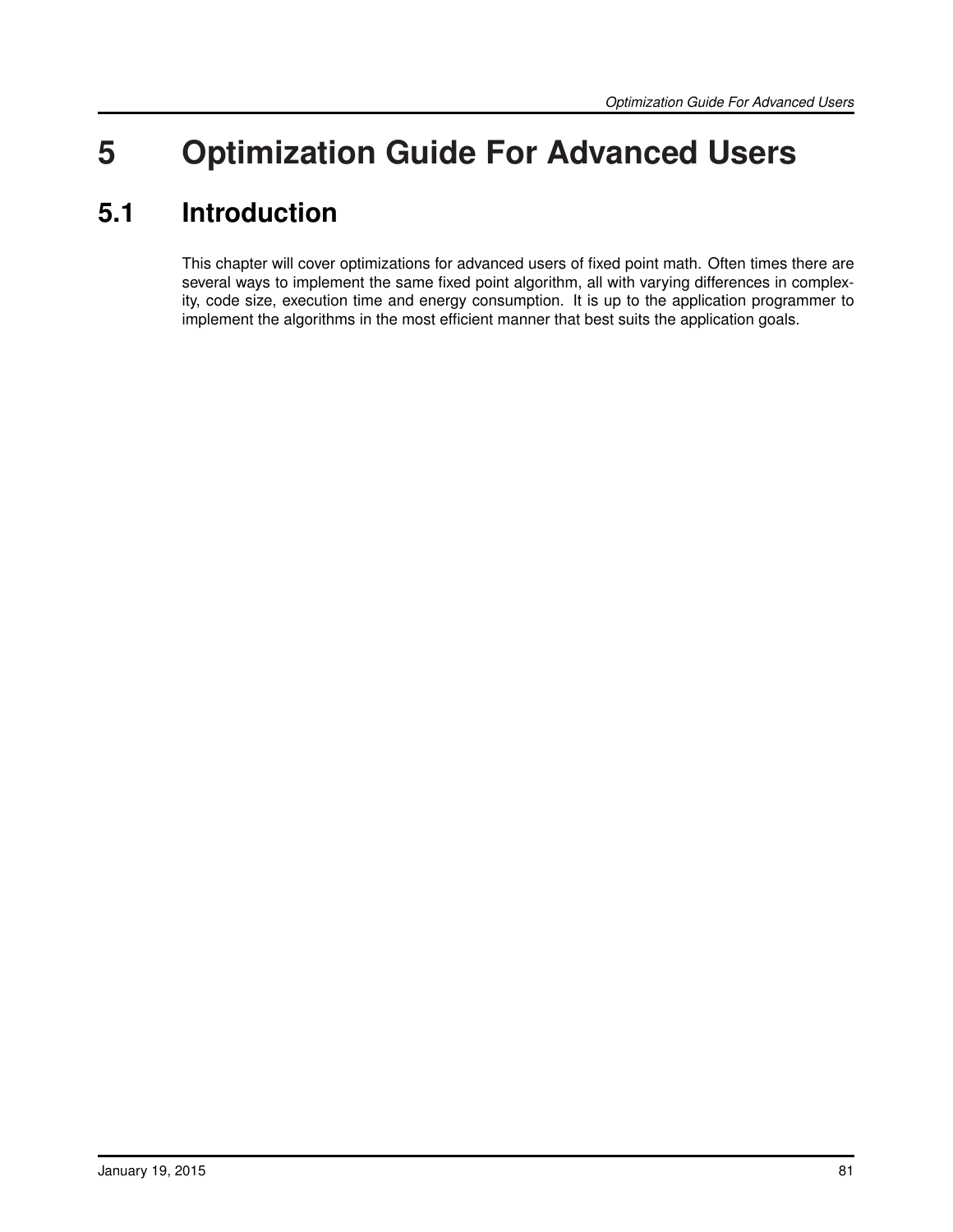## **5.2 Advanced Multiplication**

It is very rare that an application will use the same fixed point format for all calculations. Usually it is necessary to convert arguments to the same type however there are properties of fixed point multiplication that can be used to avoid these conversions. The fixed point multiplication function can be written as follows using the Q and IQ formats represented in equations [2.1](#page-6-0) and [2.3](#page-8-1) respectively.

<span id="page-81-0"></span>
$$
(x_i * 2^{-n_1}) * (y_i * 2^{-n_2}) = x_i * y_i * 2^{-(n_1+n_2)}
$$
\n(5.1)

The result of the integer multiply will have an integer component with double the precision of the original type ("int32 t" for Q and "int64 t" for  $IQ$ ) and the implied scale exponents will be a combination of the two. Thus with no further steps the result of Q and IQ multiplication will be in  $Q_{(n_1+n_2)}$ or  $IQ_{(n_1+n_2)}$  format.

The result must be converted to the desired Q or IQ type by adding a constant  $s$  to equation [5.1](#page-81-0) to manipulate both the integer result and implied scale.

<span id="page-81-3"></span>
$$
(x_i * 2^{-n_1}) * (y_i * 2^{-n_2}) = x_i * y_i * 2^{-s} * 2^{(s - (n_1 + n_2))}
$$
\n
$$
(5.2)
$$

The real integer component will be solved for by implementing equation [5.3.](#page-81-1) The resulting implied scale does not need to be implemented since it is only implied, equation [5.4](#page-81-2) gives the implied scale of the result and thus the Q or IQ format.

<span id="page-81-1"></span>
$$
x_i \ast y_i \ast 2^{-s} \tag{5.3}
$$

<span id="page-81-2"></span>
$$
2^{(s-(n_1+n_2))} \tag{5.4}
$$

For multiplication of two identical Q or IQ types the scale exponents  $n_1$  and  $n_2$  will both be equal to n, giving a resulting exponent of  $2n$ . In order to obtain a result in the same Q or IQ format as the arguments the constant  $s$  must also be equal to  $n$ .

$$
2^{(s-(n_1+n_2))} = 2^{(n-(n+n))} = 2^{-n}
$$
\n(5.5)

For example, the IQ24 multiplication function is implemented below with a scale constant of 24. It is important to remember that one of the scales is implied and will not actually be solved.

$$
(x_i * 2^{-24}) * (y_i * 2^{-24}) = x_i * y_i * 2^{-24} * 2^{(24 - (24 + 24))} = x_i * y_i * 2^{-24} * 2^{-24}
$$
(5.6)

Thus we can see each Q and IQ multiplication function will implement a constant scale  $s$  equal to the Q or IQ type. This can be used to our advantage when mixing Q or IQ types into equation [5.2.](#page-81-3)

For example an application requires the multiplication of two arguments in IQ20 and IQ27 format and would like the result in IQ24 format. First we must solved equation [5.4](#page-81-2) for the desired constant scale s that gives us the result in the correct format.

$$
2^{(s - (20 + 27))} = 2^{-24}
$$
\n(5.7)

The result of solving for  $s$  is 23. Instead of implementing a custom multiplication function for this set of arguments we can use the IQ23 multiply functions since it will also implement a scale of 23. Substituting our arguments into the full equation [5.2](#page-81-3) will give the full result.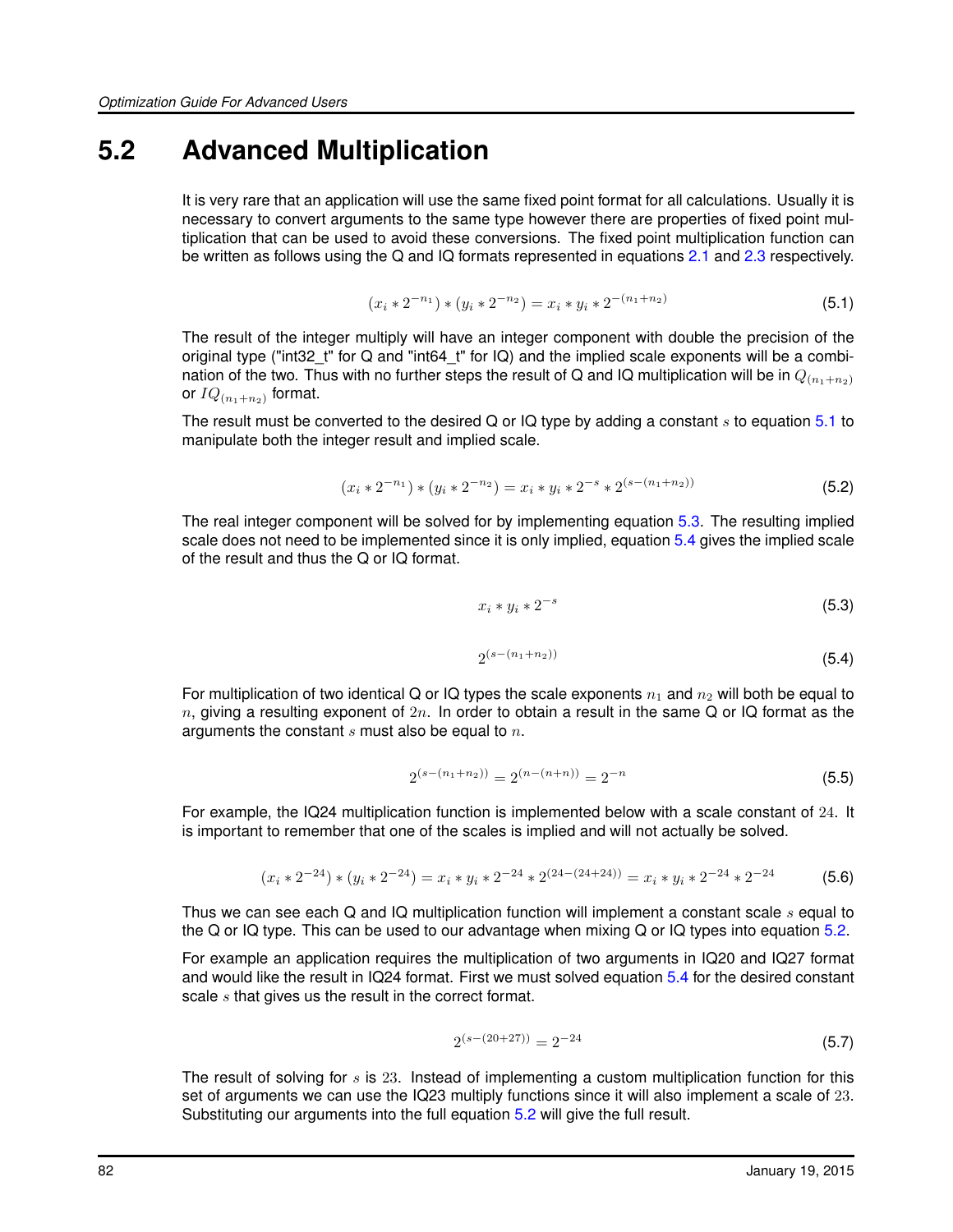<span id="page-82-0"></span>
$$
(x_i * 2^{-20}) * (y_i * 2^{-27}) = x_i * y_i * 2^{-23} * 2^{(23 - (20 + 27))} = x_i * y_i * 2^{-23} * 2^{-24}
$$
(5.8)

To solve the integer component the IQ23 multiply function is used and the implied scale will be  $2^{-24}$ , or IQ24 format.

The C code for this multiply operation can be written in many ways, three of which are shown below.

```
#define GLOBAL_IQ 24
#include "IQmathLib.h"
int16_t main1(void)
{
    \_iq20 X = _IQ20(10);_i<sup>iq27</sup> Y = _i<sub>227</sub>(0.1);
    _iq z;// Z = X \star Y
    Z = _IQmpyIQX(X, Q20, Y, Q27);
}
int16_t main2(void)
{
    _iq20 X = IQQ0(10);\_{iq27} Y = \_{IQ27(0.1)};
     _iq Z, Xt, Yt;
    // Scale X and Y to the global format.
    Xt = \angle IQ20toIQ(X);Yt = \angle IQ27toIQ(Y);1/7 = X + YZ = \text{IQmpy}(Xt, Yt);}
int16_t main3(void)
{
    \_iq20 X = _IQ20(10);_i<sup>iq27</sup> Y = _i<sub>227</sub>(0.1);
    _iq Z;
    // Z = X \star Y
    Z = \angle IQ23mpy(X, Y);}
```
The  $IQmpyIQX$  function used in main1 will consume the most cycles and energy of the three implementation. This function correctly calculates the result as 1.0.

The code in  $main2$  is more efficient however it requires conversion between IQ and the GLOBAL IQ formats. This method is prone to overflows and loss of precision as the IQ formats must be scaled to match the GLOBAL\_IQ format before they can be multiplied. In this example argument Y loses four bits of accuracy when it is scale to the global IQ format and the result is calculated as 0.9999996424. In addition to the loss of accuracy the code produced by the compiler will be larger than necessary and require the use of temporary registers, decreasing overall performance.

The code in main3 demonstrates the best way to perform this multiplication. Using the method outlined in equation [5.2](#page-81-3) that has been solved in equation [5.8,](#page-82-0) only a single line of code is required. This method will yield the fastest execution time, lowest energy consumption, lowest code size and experience no possibility of intermediate saturation or loss of precision due to scaling to intermediate values. The result is correctly calculated as  $1.0$  and no precision is lost. Although this is the most efficient method to perform the multiplication, extra care must be taken to make sure the correct multiplication function is used.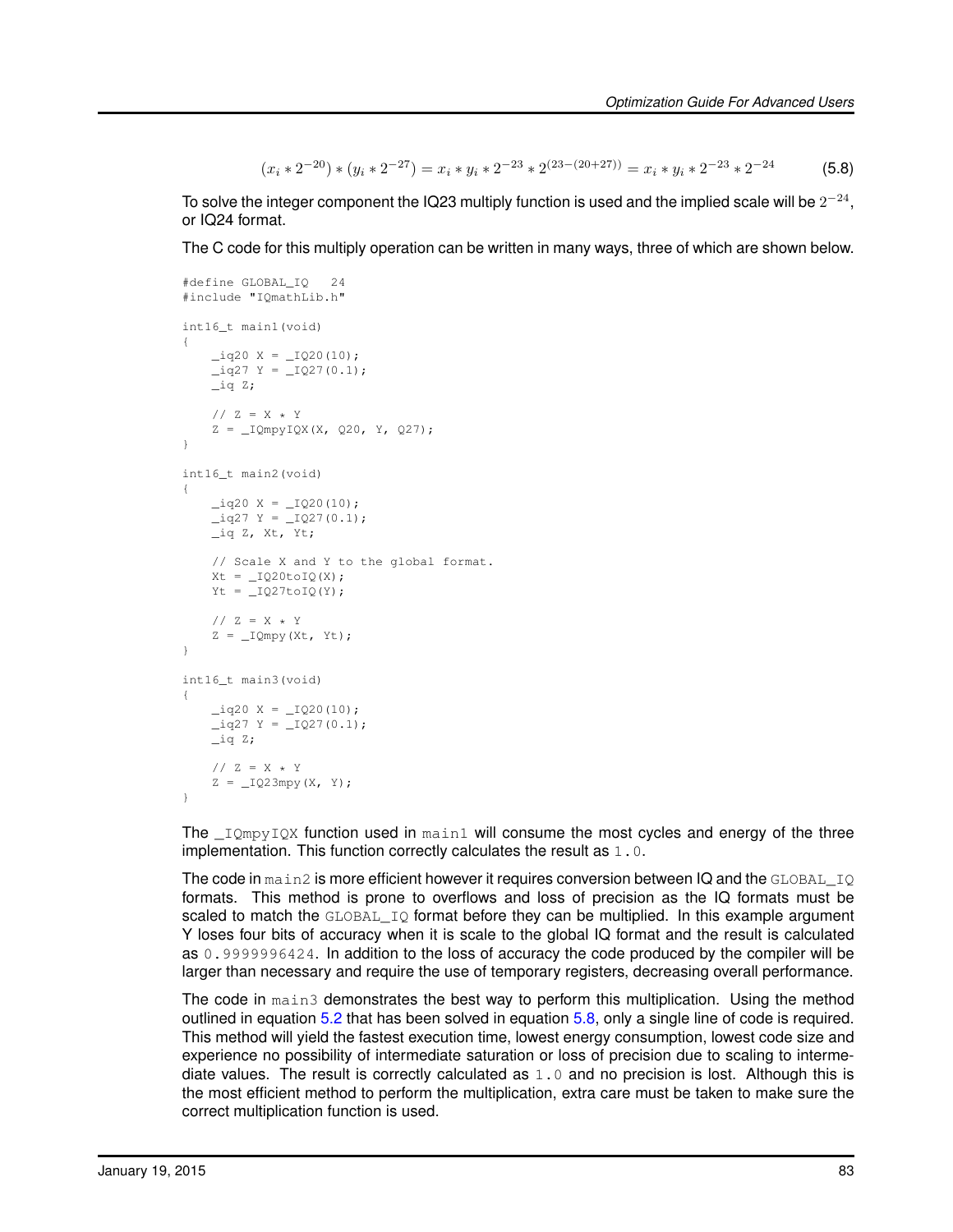## **5.3 Advanced Division**

Division operations can be simplified in many of the same ways as multiplication. Similar to equation [5.2,](#page-81-3) equation [5.9](#page-83-0) below gives a the fixed point divide function with a scale constant  $s$ .

<span id="page-83-0"></span>
$$
\frac{x_i * 2^{-n_1}}{y_i * 2^{-n_2}} = \frac{x_i}{y_i} * 2^s * 2^{(n_2 - n_1 - s)}
$$
(5.9)

It is important to note that for division the scale is added with a positive exponent for the integer component and a negative exponent for the implied scale. In the same way as multiplication, each Q and IQ multiplication function will implement a constant scale  $s$  equal to the Q or IQ type.

For example, an application requires a division with an IQ29 numerator and IQ30 denominator with the result in IQ24 format. For this operation a scale constant of 25 is used by using the IQ25 divide function. The corresponding C code is given below.

$$
\frac{x_i * 2^{-29}}{y_i * 2^{-30}} = \frac{x_i}{y_i} * 2^{25} * 2^{(30 - 29 - 25)} = \frac{x_i}{y_i} * 2^{25} * 2^{-24}
$$
\n
$$
(5.10)
$$

```
#include "IQmathLib.h"
extern _iq29 X;
extern _iq30 Y;
int16_t main(void)
{
    // Z = X / Y_iq24 Z = _iIQ25div(X, Y);
}
```
For a second example, two integers are divided with the result in Q15 format by using the Q15 divide function. This operation is very useful for taking any two arguments of identical format and calculating the ratio in Q15 format.

$$
\frac{x_i * 2^{-0}}{y_i * 2^{-0}} = \frac{x_i}{y_i} * 2^{15} * 2^{(0 - 0 - 15)} = \frac{x_i}{y_i} * 2^{15} * 2^{-15}
$$
\n
$$
(5.11)
$$

#include "QmathLib.h"

```
extern int16_t X;
extern int16_t Y;
int16_t main(void)
{
    // Z = X / Y_q15 Z = _q15div(X, Y);}
```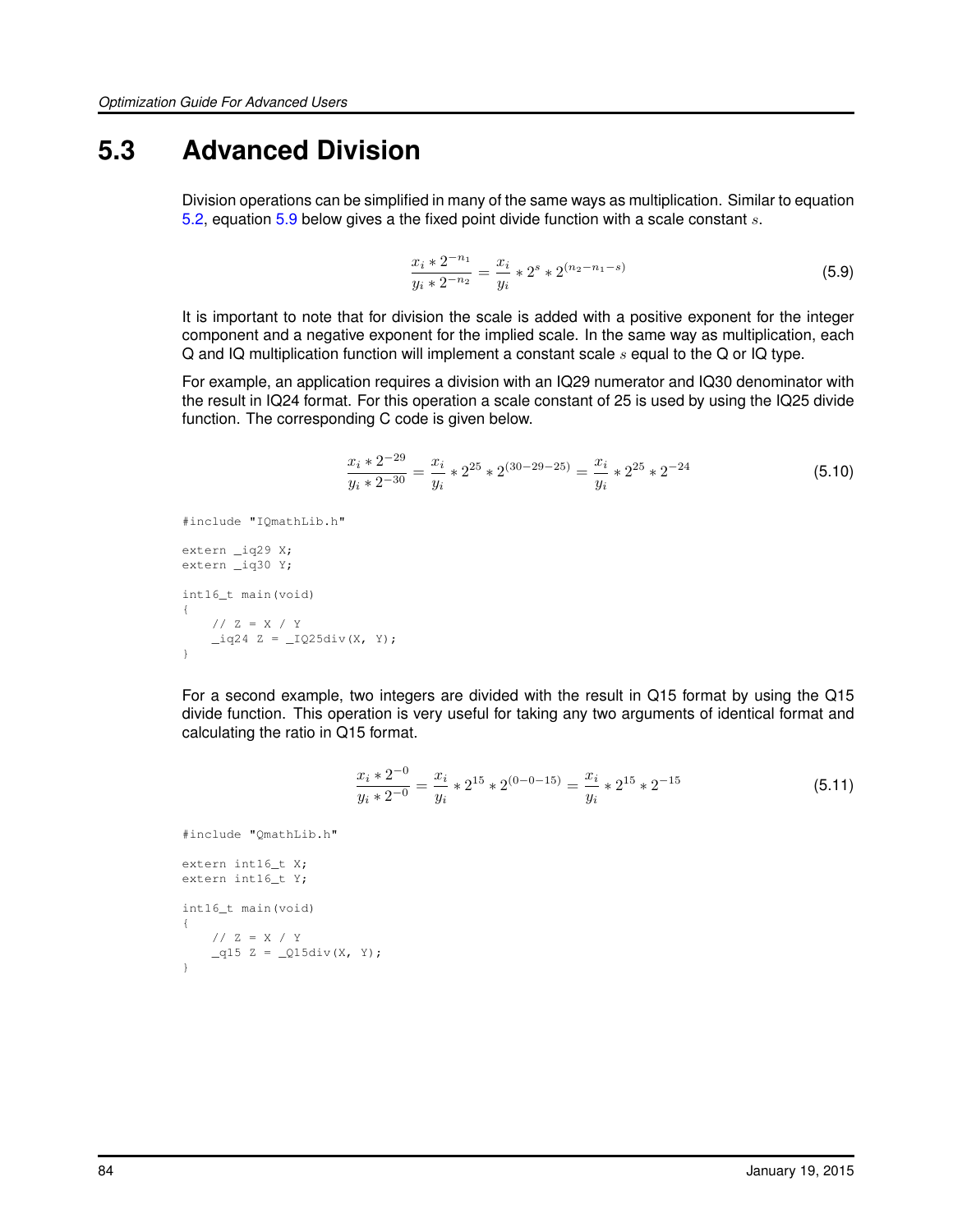## **5.4 Inlined Multiplication with the MPY32 Peripheral**

Accessing the MPY32 multiplier peripheral directly in-line with the application code can significantly speed up processing time by removing the overhead of function calls, returns and context saving. Each multiply function implemented in the Qmath and IQmath libraries saves context of the multiplier peripheral and disables interrupts to ensure safe operation in either main or interrupts. When adding direct access to the multiplier it is not always necessary to save context of the multiplier or disable interrupts. It is the responsibility of the application programmer to determine if saving multiplier context is necessary based on the usage of the multiplier within interrupts.

The following code snippets show how the multiplier can be used to perform Q15 and IQ31 multiplications with direct access to the peripheral.

```
static inline _q _Q15mpy_inline(_q q15Arg1, _q q15Arg2)
{
   uint16 t ui16Result:
   uint16_t ui16IntState;
   uint16_t ui16MPYState;
   /* Disable interrupts and save multiplier mode. [optional] */
   ui16IntState = get_interestrupt\_state();
    __disable_interrupt();
   ui16MPYState = MPY32CTL0;
    /* Set the multiplier to fractional mode. */MPY32CTL0 = MPYFRAC;
    /* Perform multiplication and save result. */
   MPYS = q15Arg1;OP2 = q15Arg2;
    __delay_cycles(3); //Delay for the result to be ready
   ui16Result = RESHI;
    /* Restore multiplier mode and interrupts. [optional] */MPY32CTL0 = ui16MPYState;
    __set_interrupt_state(ui16IntState);
   return (_q)ui16Result;
}
static inline _iq _IQ31mpy_inline(_iq iq31Arg1, _iq iq31Arg2)
{
   uint32_t ui32Result;
   uint16_t ui16IntState;
   uint16 t ui16MPYState:
    /* Disable interrupts and save multiplier mode. [optional] */
   ui16IntState = get_interestrupt\_state();
    disable_interrupt();
   ui16MPYState = MPY32CTL0;
    /* Set the multiplier to fractional mode. */
   MPY32CTL0 = MPYFRAC;
   /* Perform multiplication and save result. */
   MPYS32L = iq31Arg1;MPYS32H = iq31Arg1 >> 16;OP2L = iq31Arg2;OP2H = iq31Arg2 >> 16;
    __delay_cycles(5); //Delay for the result to be ready
   ui32Result = RES2;
   ui32Result = (uint32 t)RES3 << 16;
```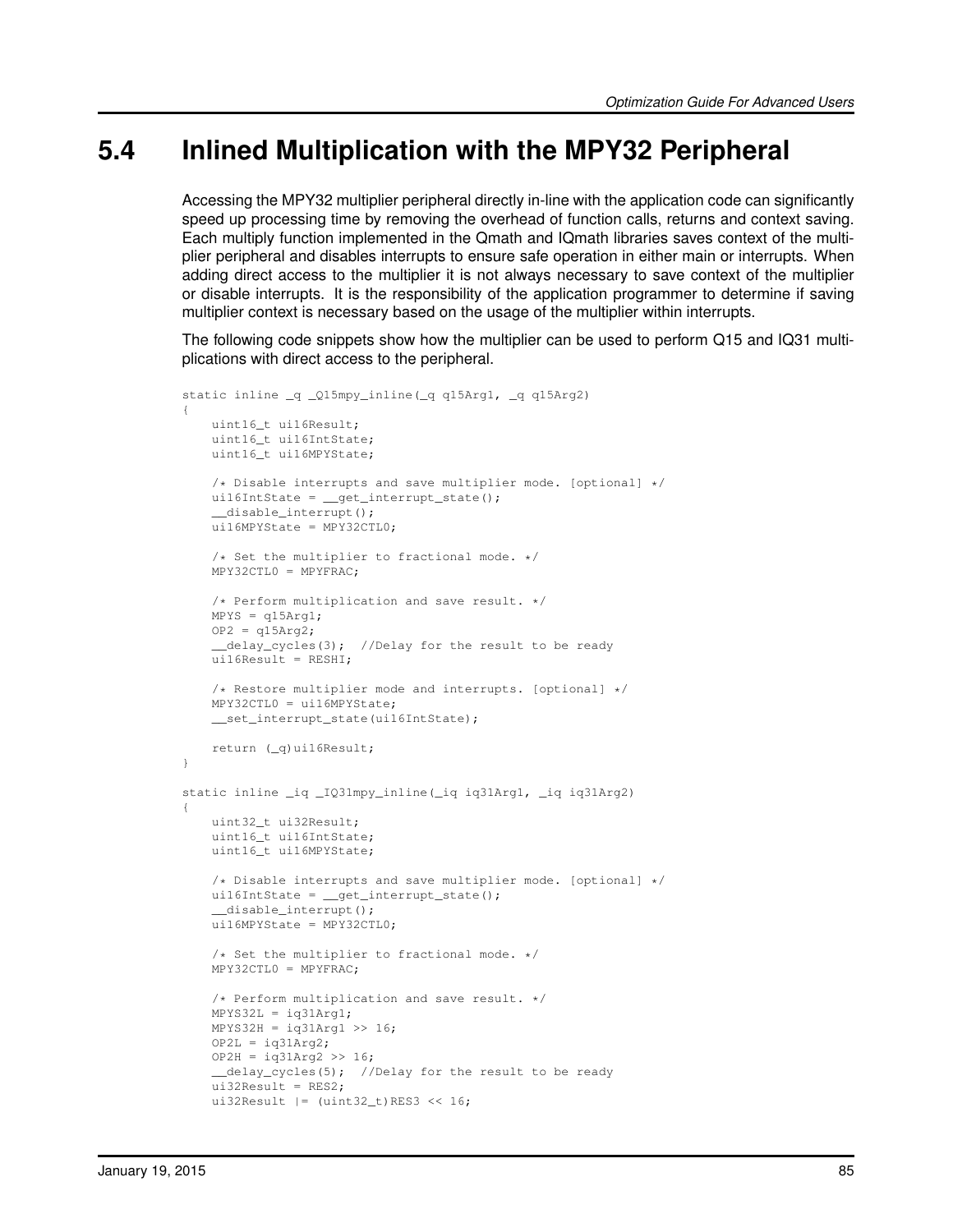```
/* Restore multiplier mode and interrupts. [optional] */
   MPY32CTL0 = ui16MPYState;
   __set_interrupt_state(ui16IntState);
   return (_iq)ui32Result;
}
```
For more details about using the MPY32 peripheral and the required delay timings please see the MPY32 chapter in the device Family User Guide.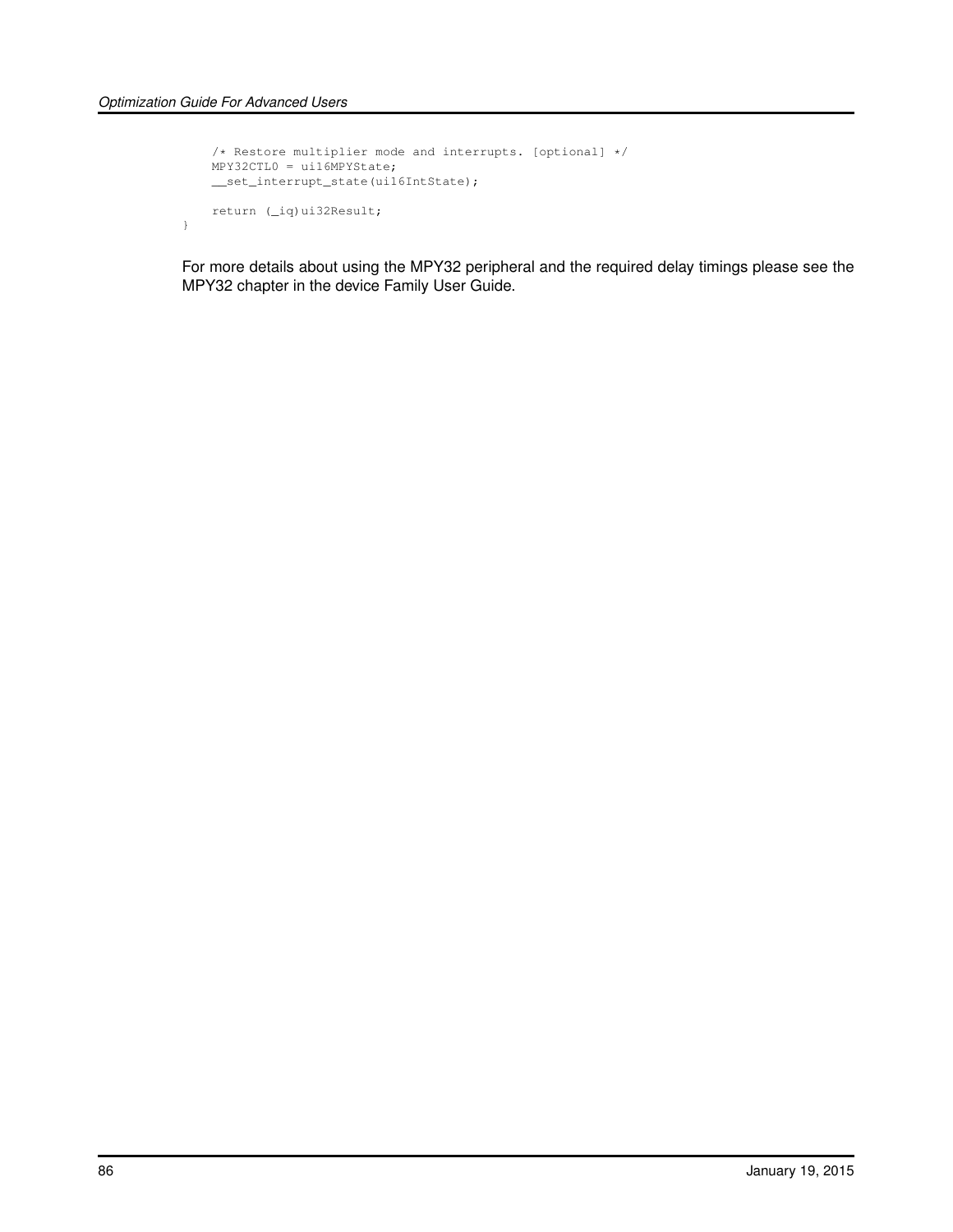# **6 Benchmarks**

This chapter gives benchmarks of the available Qmath and IQmath functions for each device family. The benchmarks are given with the following considerations:

- The number of execution cycles and program memory usage provided assumes the Q14 or Q15 formats for Qmath functions and the IQ29 or IQ30 format for IQmath functions. Execution cycles may vary for inputs that are not within a normal input range and other Q and IQ formats.
- **Program memory usage may vary by a few bytes for other Q and IQ formats.**
- Some functions that are implemented as C preprocessor macros do not have benchmarks for execution cycles or code size. These entries will be left empty.
- **The number of execution cycles provided in the table includes the call and return and assumes** that the library is running from internal flash or FRAM.
- **There are cross functional dependencies that may result in additional functions being included** into the application. The code size can vary based on application and functions used.
- Some of the constant data tables are shared across functions. As a result the code size may be less than the benchmarks indicate if multiple functions use the same constant data table.
- Accuracy should always be tested and verified within the end application.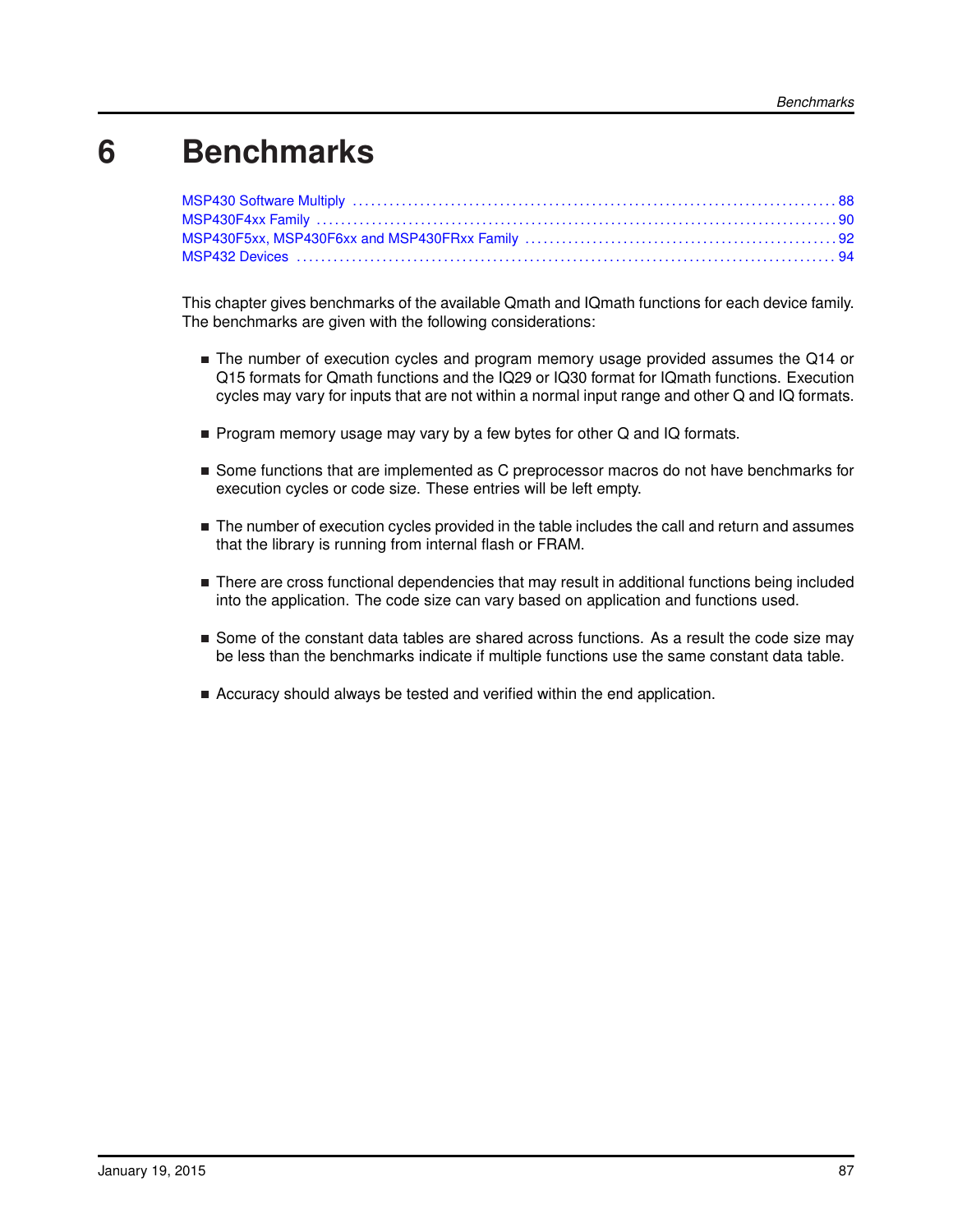## <span id="page-87-0"></span>**6.1 MSP430 Software Multiply**

These benchmarks have been run using MSP430G2553 with the following libraries:

- libraries/IAR/MPYsoftware/QmathLib\_IAR\_MPYsoftware\_CPU.lib
- libraries/IAR/MPYsoftware/IQmathLib\_IAR\_MPYsoftware\_CPU.lib

### 6.1.1 MSP430 Software Multiply Qmath Benchmarks

| <b>Function</b>   | <b>Accuracy (Bits)</b> | <b>Execution Cycles</b> | <b>Code Size</b> | <b>Const Data</b> |
|-------------------|------------------------|-------------------------|------------------|-------------------|
| atoQN             | 16                     |                         | 194              | 0                 |
| QN                | 16                     | ÷,                      | $\overline{a}$   | $\mathbf 0$       |
| <b>QNfrac</b>     | 16                     | 14                      | 10               | 0                 |
| <b>QNint</b>      | 16                     | $\blacksquare$          | $\frac{1}{2}$    | 0                 |
| <b>QNtoa</b>      | 16                     | ÷,                      | 324              | 0                 |
| <b>QNtoF</b>      | 16                     | 39                      | 24               | 0                 |
| Qdiv <sub>2</sub> | 16                     | $\mathbf{1}$            | $\overline{a}$   | 0                 |
| Qdiv4             | 16                     | $\overline{c}$          | $\overline{a}$   | $\mathbf 0$       |
| Qdiv <sub>8</sub> | 16                     | 3                       | ÷,               | 0                 |
| Qdiv16            | 16                     | $\overline{4}$          | $\overline{a}$   | $\pmb{0}$         |
| Qdiv32            | 16                     | 5                       | $\overline{a}$   | $\mathbf 0$       |
| Qdiv64            | 16                     | 6                       | ÷                | 0                 |
| Qmpy2             | 16                     | 1                       |                  | 0                 |
| Qmpy4             | 16                     | $\overline{c}$          |                  | 0                 |
| Qmpy8             | 16                     | 3                       | $\overline{a}$   | $\mathbf 0$       |
| Qmpy16            | 16                     | 4                       | ä,               | 0                 |
| Qmpy32            | 16                     | 5                       | L                | 0                 |
| Qmpy64            | 16                     | 6                       | L,               | 0                 |
| QNdiv             | 14                     | 366                     | 162              | 256               |
| <b>QNmpy</b>      | 16                     | 178                     | 92               | 0                 |
| QNmpyl16          | 16                     | L,                      | $\overline{a}$   | 0                 |
| QNmpyl16frac      | 16                     | ÷                       | ÷                | 0                 |
| QNmpyl16int       | 16                     | ä,                      | $\overline{a}$   | 0                 |
| QNmpyQX           | 16                     | L,                      | $\overline{a}$   | 0                 |
| <b>QNrmpy</b>     | 16                     | 177                     | 114              | 0                 |
| <b>QNrsmpy</b>    | 16                     | 196                     | 166              | 0                 |
| <b>QNacos</b>     | 13                     | 201                     | 106              | 68                |
| <b>QNasin</b>     | 13                     | 201                     | 106              | 68                |
| <b>QNatan</b>     | 12                     | 549                     | 120              | 132               |
| QNatan2           | 12                     | 549                     | 120              | 132               |
| QNatan2PU         | 14                     | 543                     | 96               | 132               |
| <b>QNcos</b>      | 14                     | 423                     | 156              | 140               |
| <b>QNcosPU</b>    | 14                     | 587                     | 196              | 140               |
| <b>QNsin</b>      | 14                     | 435                     | 160              | 140               |
| <b>QNsinPU</b>    | 14                     | 588                     | 198              | 140               |
| <b>QNexp</b>      | 13                     | 497                     | 100              | 80                |
| QNlog             | 13                     | 357                     | 128              | 64                |
| <b>QNsqrt</b>     | 14                     | 220                     | 190              | 192               |
| <b>QNisqrt</b>    | 14                     | 515                     | 200              | 96                |
| QNmag             | 14                     | 706                     | 256              | 192               |
| QNimag            | 13                     | 954                     | 268              | 96                |
| <b>QNabs</b>      | 16                     | ÷,                      |                  | 0                 |
| <b>QNsat</b>      | 16                     |                         |                  | 0                 |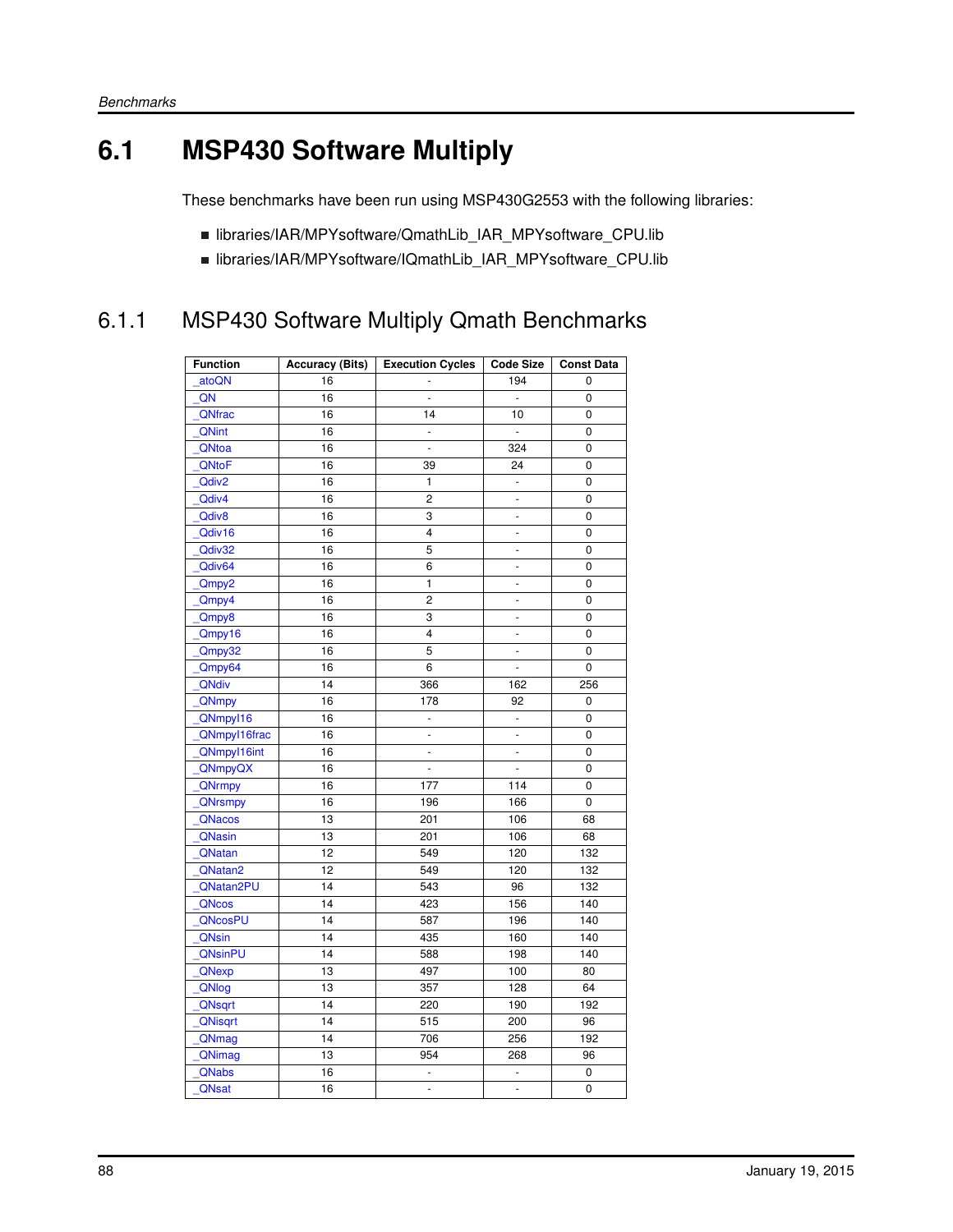## 6.1.2 MSP430 Software Multiply IQmath Benchmarks

| <b>Function</b>    | <b>Accuracy (Bits)</b> | <b>Execution Cycles</b>  | <b>Code Size</b> | <b>Const Data</b> |
|--------------------|------------------------|--------------------------|------------------|-------------------|
| atoIQN             | 32                     |                          | 266              | 0                 |
| <b>IQN</b>         | 23                     |                          | $\overline{a}$   | 0                 |
| <b>IQNfrac</b>     | 32                     | 15                       | 10               | 0                 |
| <b>IQNint</b>      | 32                     | $\overline{\phantom{a}}$ | $\overline{a}$   | 0                 |
| <b>IQNtoa</b>      | 32                     | L                        | 412              | 0                 |
| <b>IQNtoF</b>      | 23                     | 50                       | 116              | 0                 |
| <b>IQNtoIQ</b>     | 32                     | $\blacksquare$           | $\blacksquare$   | 0                 |
| <b>IQtoIQN</b>     | 32                     | ÷,                       | ÷,               | 0                 |
| <b>IQtoQN</b>      | 32                     | L.                       | ÷.               | 0                 |
| QNtoIQ             | 32                     | $\blacksquare$           | ÷,               | 0                 |
| IQdiv <sub>2</sub> | 32                     | $\overline{2}$           | $\overline{a}$   | 0                 |
| IQdiv4             | 32                     | $\overline{4}$           | ÷.               | 0                 |
| IQdiv8             | 32                     | 6                        | L.               | 0                 |
| IQdiv16            | 32                     | 8                        | $\overline{a}$   | 0                 |
| IQdiv32            | 32                     | 10                       | ÷                | 0                 |
| IQdiv64            | 32                     | 12                       | ÷,               | 0                 |
| IQmpy2             | 32                     | $\overline{c}$           | $\blacksquare$   | 0                 |
| IQmpy4             | 32                     | $\overline{\mathbf{4}}$  | $\overline{a}$   | 0                 |
| IQmpy8             | 32                     | 6                        | $\overline{a}$   | 0                 |
| IQmpy16            | 32                     | 8                        | $\overline{a}$   | 0                 |
| IQmpy32            | 32                     | 10                       | $\overline{a}$   | 0                 |
| IQmpy64            | 32                     | 12                       | L                | 0                 |
| <b>IQNdiv</b>      | 30                     | 2573                     | 154              | 65                |
| <b>IQNmpy</b>      | 32                     | 374                      | 126              | 0                 |
| IQNmpyI32          | 32                     | L,                       | ä,               | 0                 |
| IQNmpyI32frac      | 32                     | $\blacksquare$           | $\blacksquare$   | 0                 |
| IQNmpyI32int       | 32                     | $\overline{a}$           | ÷,               | 0                 |
| <b>IQNmpyIQX</b>   | 32                     | $\overline{a}$           | ÷,               | 0                 |
| <b>IQNrmpy</b>     | 32                     | 374                      | 156              | 0                 |
| <b>IQNrsmpy</b>    | 32                     | 413                      | 238              | 0                 |
| <b>IQNacos</b>     | 26                     | 1658                     | 216              | 340               |
| <b>IQNasin</b>     | 26                     | 1658                     | 216              | 340               |
| <b>IQNatan</b>     | 27                     | 4113                     | 188              | 528               |
| <b>IQNatan2</b>    | 27                     | 4113                     | 188              | 528               |
| <b>IQNatan2PU</b>  | 30                     | 3706                     | 184              | 528               |
| <b>IQNcos</b>      | 27                     | 1697                     | 326              | 208               |
| <b>IQNcosPU</b>    | 27                     | 2078                     | 342              | 208               |
| <b>IQNsin</b>      | 27                     | 1690                     | 330              | 208               |
| <b>IQNsinPU</b>    | 27                     | 2081                     | 346              | 208               |
| <b>IQNexp</b>      | 30                     | 4401                     | 268              | 132               |
| <b>IQNIog</b>      | 28                     | 6229                     | 260              | 60                |
| <b>IQNsqrt</b>     | 31                     | 3551                     | 368              | 192               |
| <b>IQNisqrt</b>    | 31                     | 3217                     | 362              | 192               |
| <b>IQNmag</b>      | 30                     | 5469                     | 484              | 192               |
| <b>IQNimag</b>     | 30                     | 5154                     | 480              | 192               |
| <b>IQNabs</b>      | 32                     | $\overline{a}$           | $\overline{a}$   | 0                 |
| <b>IQNsat</b>      | 32                     | $\overline{a}$           | $\overline{a}$   | 0                 |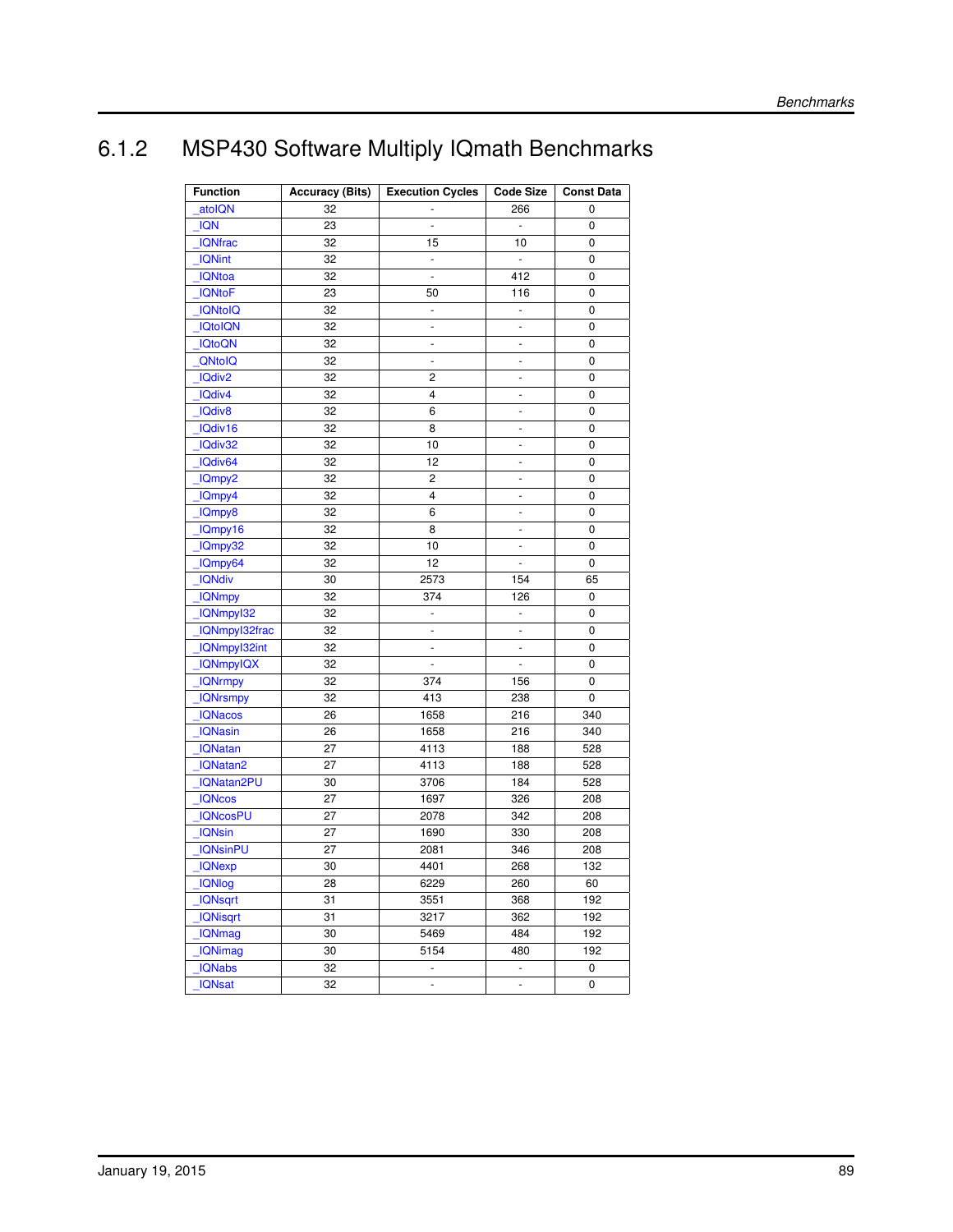## <span id="page-89-0"></span>**6.2 MSP430F4xx Family**

These benchmarks have been run using MSP430F4794 with the following libraries:

- libraries/IAR/MPY32/4xx/QmathLib\_IAR\_MPY32\_4xx\_CPU.lib
- libraries/IAR/MPY32/4xx/IQmathLib\_IAR\_MPY32\_4xx\_CPU.lib

## 6.2.1 MSP430F4xx Family Qmath Benchmarks

| <b>Function</b>   | <b>Accuracy (Bits)</b> | <b>Execution Cycles</b> | <b>Code Size</b>         | <b>Const Data</b> |
|-------------------|------------------------|-------------------------|--------------------------|-------------------|
| atoQN             | 16                     |                         | 216                      | 0                 |
| QN                | 16                     | ÷,                      | L,                       | 0                 |
| <b>QNfrac</b>     | 16                     | 14                      | 10                       | 0                 |
| <b>QNint</b>      | 16                     | ÷,                      | $\overline{a}$           | 0                 |
| <b>QNtoa</b>      | 16                     |                         | 558                      | 0                 |
| <b>QNtoF</b>      | 16                     | 39                      | 24                       | 0                 |
| Qdiv <sub>2</sub> | 16                     | 1                       | $\overline{a}$           | 0                 |
| Qdiv4             | 16                     | 2                       | L.                       | 0                 |
| Qdiv <sub>8</sub> | 16                     | 3                       | ä,                       | 0                 |
| Qdiv16            | 16                     | 4                       | ÷,                       | 0                 |
| Qdiv32            | 16                     | 5                       |                          | 0                 |
| Qdiv64            | 16                     | 6                       | $\frac{1}{2}$            | 0                 |
| Qmpy2             | 16                     | 1                       | ä,                       | 0                 |
| Qmpy4             | 16                     | $\overline{c}$          | L,                       | 0                 |
| Qmpy8             | 16                     | 3                       | $\frac{1}{2}$            | 0                 |
| Qmpy16            | 16                     | 4                       | $\overline{\phantom{a}}$ | 0                 |
| Qmpy32            | 16                     | 5                       | $\overline{a}$           | 0                 |
| Qmpy64            | 16                     | $\overline{6}$          | L.                       | 0                 |
| QNdiv             | 14                     | 120                     | 196                      | 256               |
| <b>QNmpy</b>      | 16                     | 52                      | 48                       | 0                 |
| QNmpyl16          | 16                     | L,                      | $\overline{a}$           | 0                 |
| QNmpyl16frac      | 16                     | $\blacksquare$          | $\overline{\phantom{a}}$ | 0                 |
| QNmpyl16int       | 16                     | ÷,                      | ä,                       | 0                 |
| QNmpyQX           | 16                     | $\blacksquare$          | $\frac{1}{2}$            | $\mathbf 0$       |
| <b>QNrmpy</b>     | 16                     | 55                      | 54                       | 0                 |
| <b>QNrsmpy</b>    | 16                     | 63                      | 90                       | 0                 |
| <b>QNacos</b>     | 13                     | 88                      | 138                      | 68                |
| <b>QNasin</b>     | 13                     | 88                      | 138                      | 68                |
| QNatan            | 12                     | 187                     | 150                      | 132               |
| QNatan2           | 12                     | 187                     | 150                      | 132               |
| QNatan2PU         | 14                     | 182                     | 126                      | 132               |
| <b>QNcos</b>      | 14                     | 102                     | 194                      | 140               |
| <b>QNcosPU</b>    | 14                     | 137                     | 234                      | 140               |
| <b>QNsin</b>      | 14                     | 114                     | 202                      | 140               |
| QNsinPU           | 14                     | 140                     | 238                      | 140               |
| <b>QNexp</b>      | 13                     | 118                     | 142                      | 80                |
| QNlog             | 13                     | 111                     | 168                      | 64                |
| <b>QNsqrt</b>     | 14                     | 102                     | 214                      | 192               |
| <b>QNisqrt</b>    | 14                     | 134                     | 248                      | 96                |
| QNmag             | 14                     | 163                     | 300                      | 192               |
| <b>QNimag</b>     | 13                     | 184                     | 328                      | 96                |
| <b>QNabs</b>      | 16                     | ÷,                      | ÷,                       | 0                 |
| <b>QNsat</b>      | 16                     | ÷,                      |                          | 0                 |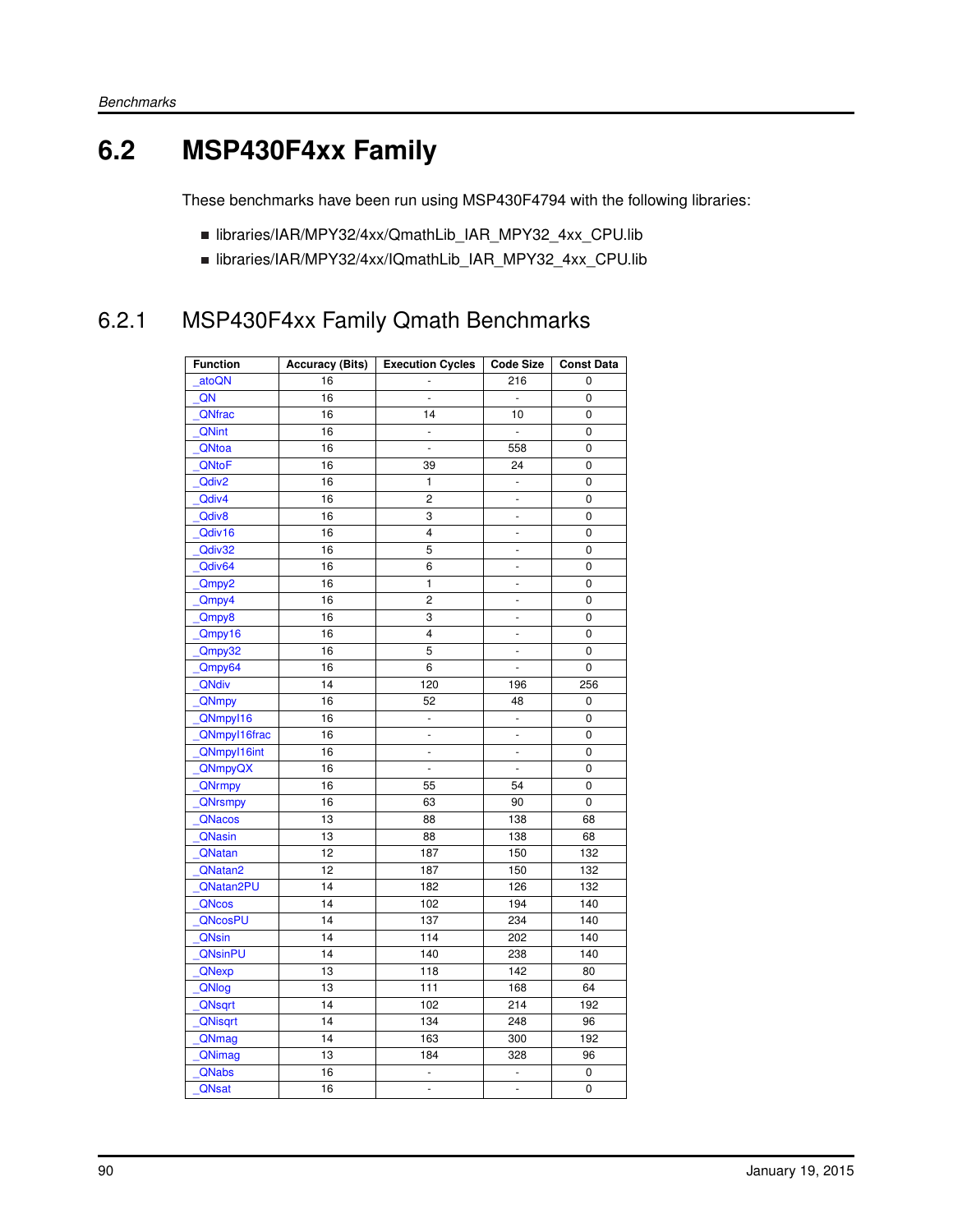## 6.2.2 MSP430F4xx Family IQmath Benchmarks

| <b>Function</b>    | <b>Accuracy (Bits)</b> | <b>Execution Cycles</b> | <b>Code Size</b>         | <b>Const Data</b> |
|--------------------|------------------------|-------------------------|--------------------------|-------------------|
| atolQN             | 32                     |                         | 336                      | 0                 |
| <b>IQN</b>         | 23                     | $\overline{a}$          | $\overline{a}$           | 0                 |
| <b>IQNfrac</b>     | 32                     | 15                      | 10                       | 0                 |
| <b>IQNint</b>      | 32                     | ÷,                      | L,                       | 0                 |
| <b>IQNtoa</b>      | 32                     |                         | 706                      | 0                 |
| <b>IQNtoF</b>      | 23                     | 50                      | 116                      | 0                 |
| <b>IQNtoIQ</b>     | 32                     | ÷,                      | ÷,                       | 0                 |
| <b>IQtoIQN</b>     | 32                     | ÷,                      | ÷,                       | 0                 |
| <b>IQtoQN</b>      | 32                     | ÷,                      | L                        | 0                 |
| QNtoIQ             | 32                     | ÷,                      | ÷,                       | 0                 |
| IQdiv <sub>2</sub> | 32                     | 2                       | ÷,                       | 0                 |
| IQdiv4             | 32                     | $\overline{4}$          | L.                       | 0                 |
| <b>IQdiv8</b>      | 32                     | 6                       | $\overline{a}$           | 0                 |
| IQdiv16            | 32                     | 8                       |                          | 0                 |
| IQdiv32            | 32                     | 10                      | $\overline{\phantom{a}}$ | 0                 |
| IQdiv64            | 32                     | 12                      | $\overline{a}$           | 0                 |
| IQmpy2             | 32                     | $\overline{c}$          | ÷,                       | 0                 |
| IQmpy4             | 32                     | $\overline{\mathbf{4}}$ | ÷,                       | 0                 |
| IQmpy8             | 32                     | 6                       | ÷,                       | 0                 |
| IQmpy16            | 32                     | 8                       | ÷,                       | 0                 |
| IQmpy32            | 32                     | 10                      | $\overline{a}$           | 0                 |
| IQmpy64            | 32                     | 12                      | $\overline{a}$           | 0                 |
| <b>IQNdiv</b>      | 30                     | 319                     | 150                      | 65                |
| <b>IQNmpy</b>      | 32                     | 69                      | 68                       | 0                 |
| IQNmpyI32          | 32                     | ÷,                      | ÷,                       | 0                 |
| IQNmpyI32frac      | 32                     | ä,                      | $\blacksquare$           | 0                 |
| IQNmpyI32int       | 32                     | ÷,                      | $\overline{a}$           | 0                 |
| <b>IQNmpyIQX</b>   | 32                     | $\frac{1}{2}$           | ÷,                       | 0                 |
| <b>IQNrmpy</b>     | 32                     | 73                      | 76                       | 0                 |
| <b>IQNrsmpy</b>    | 32                     | 81                      | 116                      | 0                 |
| <b>IQNacos</b>     | 26                     | 225                     | 300                      | 340               |
| <b>IQNasin</b>     | 26                     | 225                     | 300                      | 340               |
| <b>IQNatan</b>     | 27                     | 515                     | 268                      | 528               |
| <b>IQNatan2</b>    | 27                     | 515                     | 268                      | 528               |
| <b>IQNatan2PU</b>  | 30                     | 480                     | 248                      | 528               |
| <b>IQNcos</b>      | 27                     | 260                     | 456                      | 208               |
| <b>IQNcosPU</b>    | 27                     | 286                     | 478                      | 208               |
| <b>IQNsin</b>      | 27                     | 272                     | 468                      | 208               |
| <b>IQNsinPU</b>    | 27                     | 296                     | 482                      | 208               |
| <b>IQNexp</b>      | 30                     | 494                     | 320                      | 132               |
| <b>IQNlog</b>      | 28                     | 629                     | 318                      | 60                |
| <b>IQNsqrt</b>     | 31                     | 382                     | 544                      | 192               |
| <b>IQNisqrt</b>    | 31                     | 364                     | 520                      | 192               |
| <b>IQNmag</b>      | 30                     | 548                     | 734                      | 192               |
| <b>IQNimag</b>     | 30                     | 530                     | 710                      | 192               |
| <b>IQNabs</b>      | 32                     | L,                      | $\frac{1}{2}$            | 0                 |
| <b>IQNsat</b>      | 32                     | $\overline{a}$          | $\overline{a}$           | 0                 |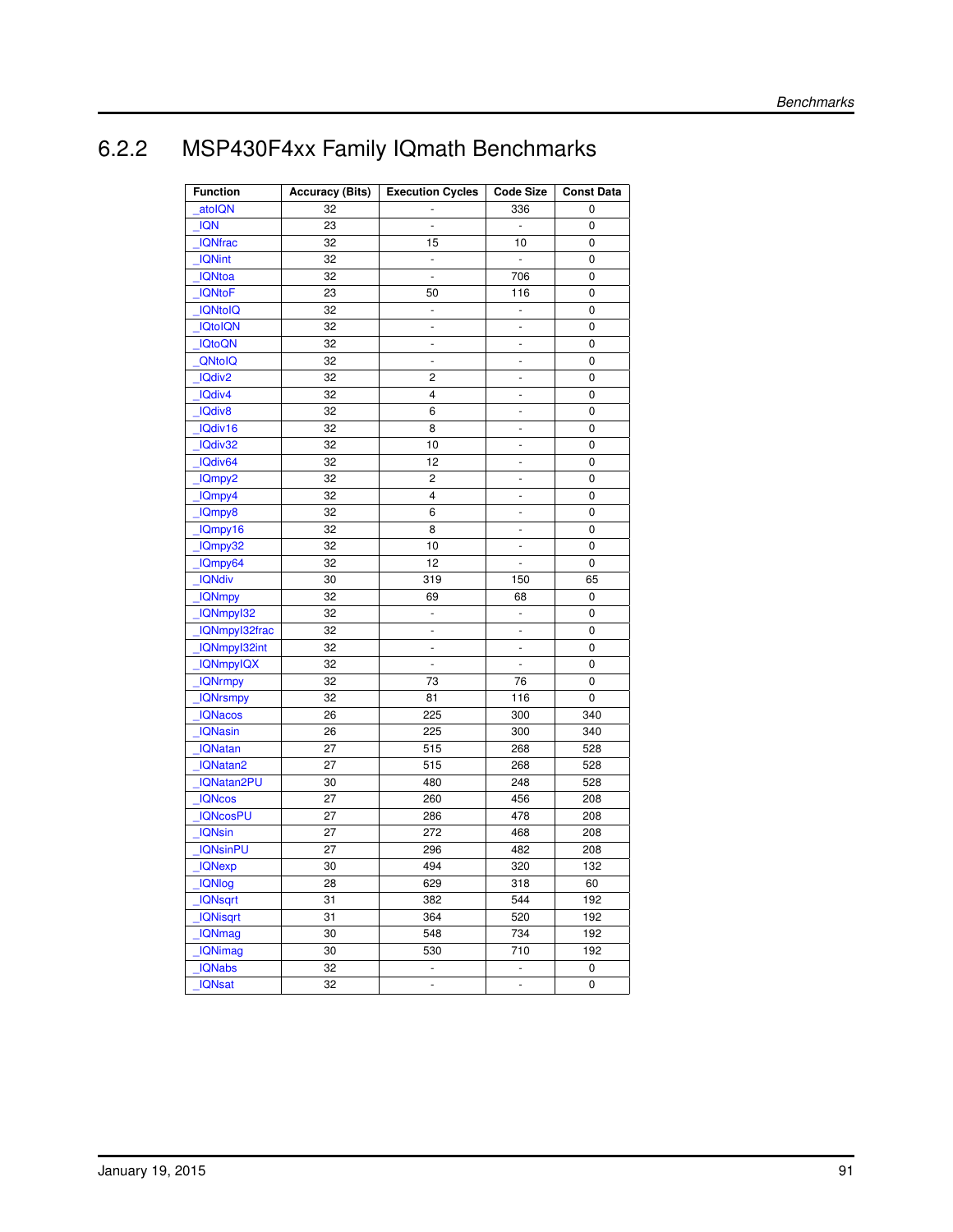## <span id="page-91-0"></span>**6.3 MSP430F5xx, MSP430F6xx and MSP430FRxx Family**

These benchmarks have been run using MSP430F5529 with the following libraries:

- libraries/IAR/MPY32/5xx\_6xx/QmathLib\_IAR\_MPY32\_5xx\_6xx\_CPUX\_small\_code\_small\_data.lib
- libraries/IAR/MPY32/5xx\_6xx/IQmathLib\_IAR\_MPY32\_5xx\_6xx\_CPUX\_small\_code\_small\_data.lib

### 6.3.1 MSP430F5xx, MSP430F6xx and MSP430FRxx Family Qmath **Benchmarks**

| <b>Function</b>     | <b>Accuracy (Bits)</b> | <b>Execution Cycles</b> | <b>Code Size</b>         | <b>Const Data</b> |
|---------------------|------------------------|-------------------------|--------------------------|-------------------|
| atoQN               | 16                     |                         | 206                      | 0                 |
| QN                  | 16                     | $\blacksquare$          | ÷,                       | 0                 |
| QNfrac              | 16                     | 14                      | 10                       | 0                 |
| <b>QNint</b>        | 16                     | ÷,                      | $\overline{a}$           | $\mathbf 0$       |
| <b>QNtoa</b>        | 16                     | ÷,                      | 532                      | 0                 |
| <b>QNtoF</b>        | 16                     | 39                      | 26                       | 0                 |
| Qdiv <sub>2</sub>   | 16                     | 1                       | $\frac{1}{2}$            | 0                 |
| Qdiv4               | 16                     | 2                       | $\blacksquare$           | $\mathbf 0$       |
| Qdiv <sub>8</sub>   | 16                     | 3                       | $\frac{1}{2}$            | 0                 |
| Qdiv16              | 16                     | $\overline{4}$          | ä,                       | 0                 |
| Qdiv32              | 16                     | 5                       | $\blacksquare$           | 0                 |
| Qdiv64              | 16                     | 6                       | $\blacksquare$           | 0                 |
| Qmpy <sub>2</sub>   | 16                     | $\mathbf{1}$            | ÷                        | 0                 |
| Qmpy4               | 16                     | 2                       | $\overline{\phantom{a}}$ | $\pmb{0}$         |
| Qmpy8               | 16                     | 3                       | ÷                        | 0                 |
| Qmpy16              | 16                     | 4                       | ÷,                       | 0                 |
| Qmpy32              | 16                     | 5                       | $\overline{a}$           | $\mathbf 0$       |
| Qmpy64              | 16                     | 6                       | ÷,                       | 0                 |
| QNdiv               | 14                     | 103                     | 184                      | 256               |
| <b>QNmpy</b>        | 16                     | 47                      | 48                       | $\mathbf 0$       |
| QNmpyl16            | 16                     | ÷,                      | ÷,                       | 0                 |
| QNmpyl16frac        | 16                     | ÷,                      | $\blacksquare$           | 0                 |
| QNmpyl16int         | 16                     | ÷                       | $\frac{1}{2}$            | $\mathbf 0$       |
| QNmpyQX             | 16                     | ä,                      | $\frac{1}{2}$            | $\mathbf 0$       |
| <b>QNrmpy</b>       | 16                     | 50                      | 54                       | 0                 |
| <b>QNrsmpy</b>      | 16                     | 58                      | 90                       | 0                 |
| <b>QNacos</b>       | 13                     | 80                      | 132                      | 68                |
| <b>QNasin</b>       | 13                     | 80                      | 132                      | 68                |
| <b>QNatan</b>       | 12                     | 175                     | 142                      | 132               |
| QNatan <sub>2</sub> | 12                     | 175                     | 142                      | 132               |
| QNatan2PU           | 14                     | 169                     | 122                      | 132               |
| <b>QNcos</b>        | 14                     | 91                      | 174                      | 140               |
| <b>QNcosPU</b>      | 14                     | 118                     | 210                      | 140               |
| <b>QNsin</b>        | 14                     | 98                      | 180                      | 140               |
| QNsinPU             | 14                     | 121                     | 214                      | 140               |
| QNexp               | 13                     | 105                     | 134                      | 80                |
| QNlog               | 13                     | 99                      | 162                      | 64                |
| <b>QNsqrt</b>       | 14                     | 95                      | 190                      | 192               |
| QNisqrt             | 14                     | 118                     | 220                      | 96                |
| QNmag               | 14                     | 147                     | 280                      | 192               |
| QNimag              | 13                     | 162                     | 302                      | 96                |
| <b>QNabs</b>        | 16                     | ÷,                      | $\overline{a}$           | 0                 |
| <b>QNsat</b>        | 16                     | ÷                       | ۰                        | 0                 |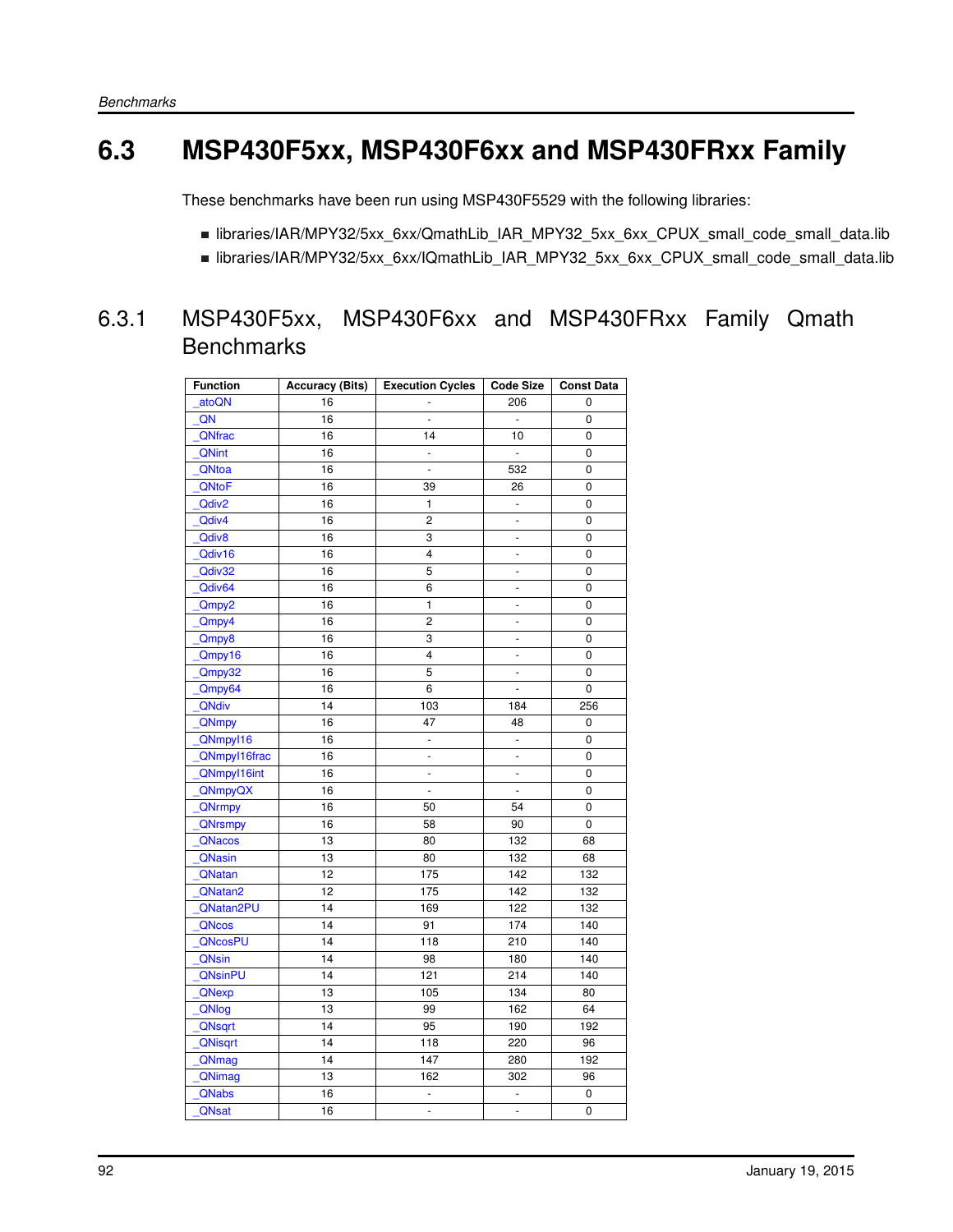### 6.3.2 MSP430F5xx, MSP430F6xx and MSP430FRxx Family IQmath **Benchmarks**

| <b>Function</b>     | <b>Accuracy (Bits)</b> | <b>Execution Cycles</b>  | <b>Code Size</b>         | <b>Const Data</b> |
|---------------------|------------------------|--------------------------|--------------------------|-------------------|
| atoIQN              | 32                     |                          | 312                      | 0                 |
| <b>IQN</b>          | 23                     |                          | $\overline{a}$           | 0                 |
| <b>IQNfrac</b>      | 32                     | 15                       | 10                       | 0                 |
| <b>IQNint</b>       | 32                     | $\overline{\phantom{a}}$ | $\overline{a}$           | $\mathbf 0$       |
| <b>IQNtoa</b>       | 32                     | ÷,                       | 676                      | 0                 |
| <b>IQNtoF</b>       | 23                     | 50                       | 116                      | 0                 |
| <b>IQNtoIQ</b>      | 32                     | ä,                       | $\frac{1}{2}$            | 0                 |
| <b>IQtoIQN</b>      | 32                     | $\blacksquare$           | ÷,                       | 0                 |
| <b>IQtoQN</b>       | 32                     | $\blacksquare$           | $\blacksquare$           | $\mathbf 0$       |
| QNtoIQ              | 32                     | ÷,                       | ä,                       | 0                 |
| IQdiv <sub>2</sub>  | 32                     | $\overline{c}$           | L,                       | $\mathbf 0$       |
| IQdiv4              | 32                     | $\overline{4}$           | $\frac{1}{2}$            | 0                 |
| <b>IQdiv8</b>       | 32                     | 6                        | L                        | 0                 |
| IQdiv16             | 32                     | 8                        | ÷,                       | 0                 |
| IQdiv32             | 32                     | 10                       | ÷,                       | 0                 |
| IQdiv64             | 32                     | 12                       | $\blacksquare$           | $\mathbf 0$       |
| IQmpy2              | 32                     | $\overline{c}$           | $\overline{a}$           | 0                 |
| IQmpy4              | 32                     | $\overline{4}$           | L                        | $\mathbf 0$       |
| IQmpy8              | 32                     | 6                        | $\frac{1}{2}$            | 0                 |
| IQmpy16             | 32                     | 8                        | ٠                        | 0                 |
| IQmpy32             | 32                     | 10                       | $\blacksquare$           | 0                 |
| IQmpy64             | 32                     | 12                       | ٠                        | $\mathbf 0$       |
| <b>IQNdiv</b>       | 30                     | 278                      | 136                      | 65                |
| <b>IQNmpy</b>       | 32                     | 62                       | 68                       | 0                 |
| IQNmpyI32           | 32                     | $\overline{a}$           | $\overline{a}$           | 0                 |
| IQNmpyI32frac       | 32                     | ÷,                       | ÷,                       | 0                 |
| <b>IQNmpyI32int</b> | 32                     | $\frac{1}{2}$            | $\overline{\phantom{a}}$ | $\mathbf 0$       |
| <b>IQNmpyIQX</b>    | 32                     | $\overline{\phantom{a}}$ | $\overline{a}$           | 0                 |
| <b>IQNrmpy</b>      | 32                     | 66                       | 76                       | 0                 |
| <b>IQNrsmpy</b>     | 32                     | 74                       | 116                      | 0                 |
| <b>IQNacos</b>      | 26                     | 194                      | 282                      | 340               |
| <b>IQNasin</b>      | 26                     | 194                      | 282                      | 340               |
| <b>IQNatan</b>      | 27                     | 445                      | 256                      | 528               |
| <b>IQNatan2</b>     | 27                     | 445                      | 256                      | 528               |
| <b>IQNatan2PU</b>   | 30                     | 417                      | 238                      | 528               |
| <b>IQNcos</b>       | 27                     | 219                      | 438                      | 208               |
| <b>IQNcosPU</b>     | 27                     | 241                      | 460                      | 208               |
| <b>IQNsin</b>       | 27                     | 230                      | 450                      | 208               |
| <b>IQNsinPU</b>     | 27                     | 250                      | 464                      | 208               |
| <b>IQNexp</b>       | 30                     | 431                      | 286                      | 132               |
| <b>IQNlog</b>       | 28                     | 556                      | 294                      | 60                |
| <b>IQNsqrt</b>      | 31                     | 333                      | 522                      | 192               |
| <b>IQNisqrt</b>     | 31                     | 318                      | 498                      | 192               |
| <b>IQNmag</b>       | 30                     | 480                      | 710                      | 192               |
| <b>IQNimag</b>      | 30                     | 464                      | 686                      | 192               |
| <b>IQNabs</b>       | 32                     | L,                       | $\overline{a}$           | 0                 |
| <b>IQNsat</b>       | 32                     | $\overline{a}$           | $\overline{a}$           | 0                 |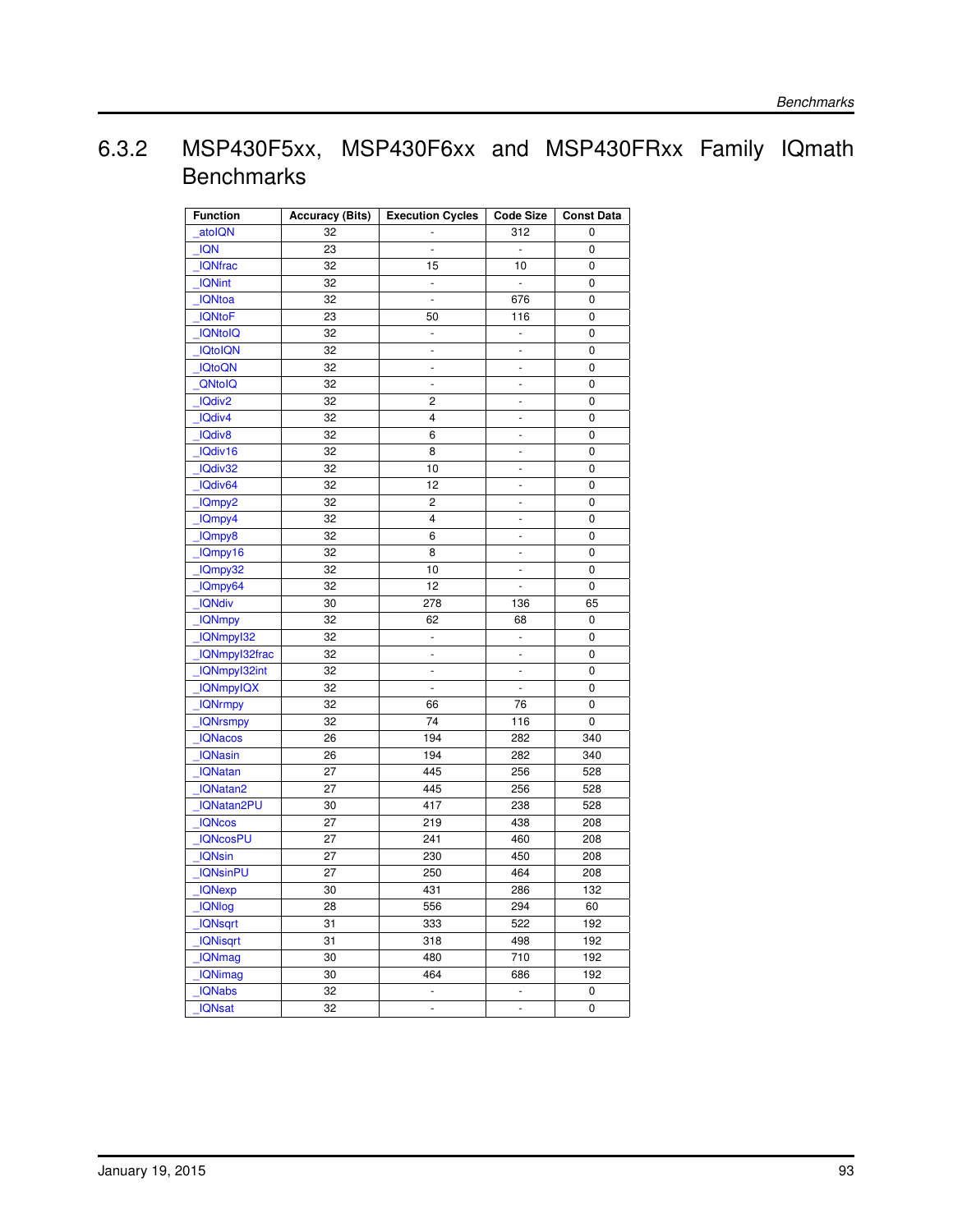## <span id="page-93-0"></span>**6.4 MSP432 Devices**

These benchmarks have been run using MSP432P401R with the following libraries at 1.5 MHz and 0 wait-states:

- libraries/IAR/MSP432/QmathLib\_IAR\_MSP432.lib
- libraries/IAR/MSP432/IQmathLib\_IAR\_MSP432.lib

### 6.4.1 MSP432 Qmath Benchmarks

| <b>Function</b>     | <b>Accuracy (Bits)</b> | <b>Execution Cycles</b>      | <b>Code Size</b>         | <b>Const Data</b> |
|---------------------|------------------------|------------------------------|--------------------------|-------------------|
| atoQN               | 16                     |                              | 200                      | 0                 |
| QN                  | 16                     | $\frac{1}{2}$                | $\overline{a}$           | 0                 |
| <b>QNfrac</b>       | 16                     | 8                            | 12                       | 0                 |
| <b>QNint</b>        | 16                     | $\blacksquare$               | $\frac{1}{2}$            | 0                 |
| <b>QNtoa</b>        | 16                     | ÷,                           | 492                      | 0                 |
| <b>QNtoF</b>        | 16                     | 32                           | 92                       | 0                 |
| Qdiv <sub>2</sub>   | 16                     | 1                            | $\overline{\phantom{a}}$ | 0                 |
| Qdiv4               | 16                     | 1                            | $\overline{a}$           | $\mathbf 0$       |
| Qdiv <sub>8</sub>   | 16                     | 1                            | $\centerdot$             | 0                 |
| Qdiv16              | 16                     | 1                            | $\overline{a}$           | $\mathbf 0$       |
| Qdiv32              | 16                     | $\mathbf{1}$                 |                          | $\mathbf 0$       |
| Qdiv64              | 16                     | $\mathbf{1}$                 | ä,                       | 0                 |
| Qmpy2               | 16                     | 1                            | ÷,                       | 0                 |
| Qmpy4               | 16                     | $\mathbf{1}$                 | $\frac{1}{2}$            | $\mathbf 0$       |
| Qmpy8               | 16                     | 1                            | $\overline{a}$           | $\mathbf 0$       |
| Qmpy16              | 16                     | 1                            | ä,                       | 0                 |
| Qmpy32              | 16                     | 1                            | ä,                       | 0                 |
| Qmpy64              | 16                     | 1                            | $\overline{\phantom{a}}$ | 0                 |
| QNdiv               | 14                     | 61                           | 154                      | 256               |
| <b>QNmpy</b>        | 16                     | 10                           | 10                       | 0                 |
| QNmpyl16            | 16                     | ÷,                           | $\overline{a}$           | $\mathbf 0$       |
| QNmpyl16frac        | 16                     | $\qquad \qquad \blacksquare$ | $\blacksquare$           | 0                 |
| QNmpyl16int         | 16                     | ÷,                           | ä,                       | $\mathbf 0$       |
| QNmpyQX             | 16                     | Ξ                            | $\overline{a}$           | $\mathbf 0$       |
| QNrmpy              | 16                     | 10                           | 14                       | 0                 |
| <b>QNrsmpy</b>      | 16                     | 10                           | 16                       | 0                 |
| <b>QNacos</b>       | 13                     | 48                           | 96                       | 68                |
| <b>QNasin</b>       | 13                     | 48                           | 96                       | 68                |
| <b>QNatan</b>       | 12                     | 98                           | 128                      | 132               |
| QNatan <sub>2</sub> | 12                     | 98                           | 128                      | 132               |
| QNatan2PU           | 14                     | 94                           | 106                      | 132               |
| <b>QNcos</b>        | 14                     | 40                           | 106                      | 140               |
| QNcosPU             | 14                     | 60                           | 144                      | 140               |
| <b>QNsin</b>        | 14                     | 46                           | 114                      | 140               |
| <b>QNsinPU</b>      | 14                     | 60                           | 144                      | 140               |
| QNexp               | 13                     | 70                           | 98                       | 80                |
| QNlog               | 13                     | 50                           | 128                      | 64                |
| QNsqrt              | 14                     | 46                           | 174                      | 192               |
| <b>QNisqrt</b>      | 14                     | 56                           | 180                      | 96                |
| QNmag               | 14                     | 58                           | 190                      | 192               |
| QNimag              | 13                     | 50                           | 194                      | 96                |
| <b>QNabs</b>        | 16                     | ÷,                           |                          | $\pmb{0}$         |
| <b>QNsat</b>        | 16                     | ٠                            |                          | 0                 |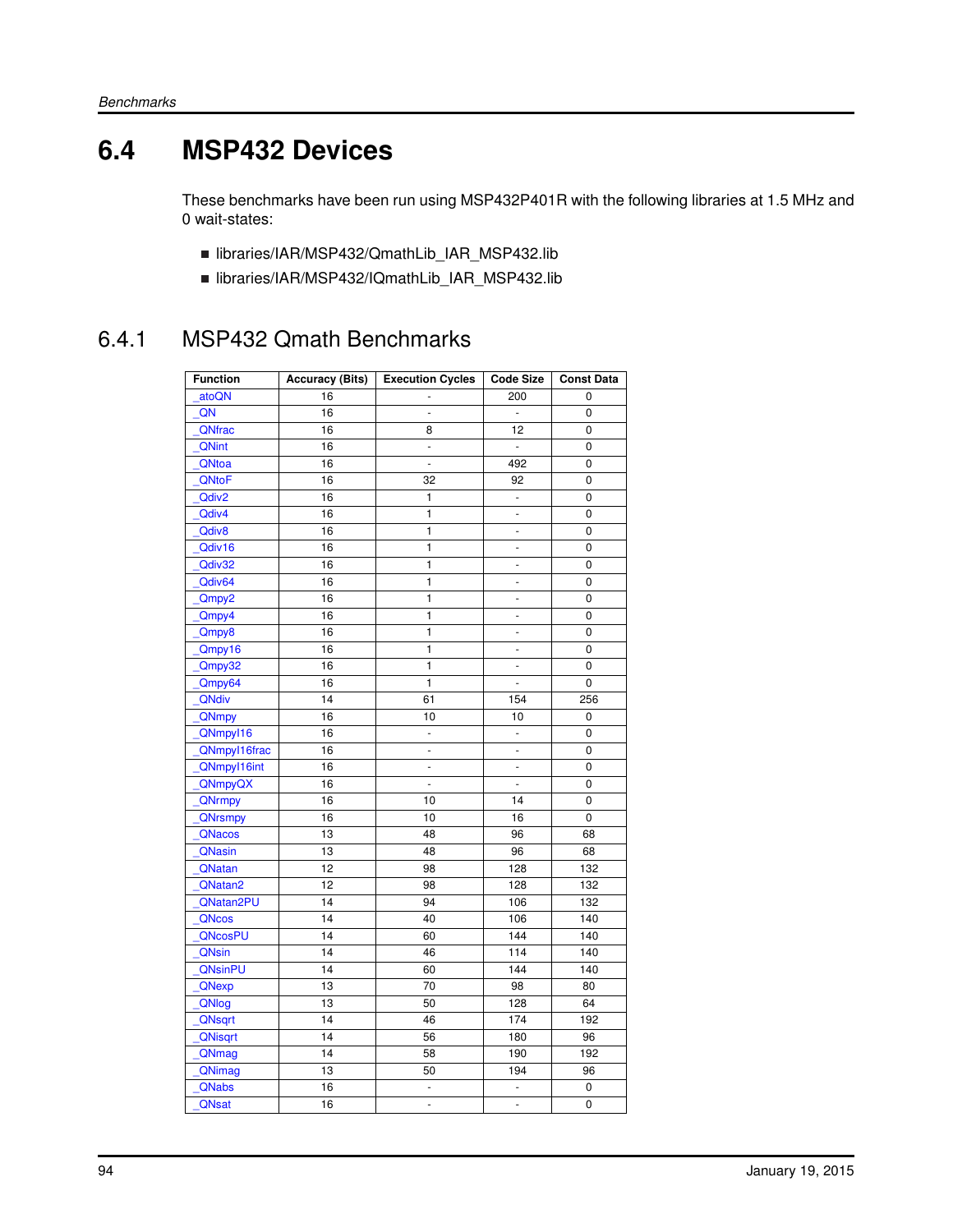## 6.4.2 MSP432 IQmath Benchmarks

| <b>Function</b>    | <b>Accuracy (Bits)</b> | <b>Execution Cycles</b>  | <b>Code Size</b>         | <b>Const Data</b> |
|--------------------|------------------------|--------------------------|--------------------------|-------------------|
| atoIQN             | 32                     |                          | 240                      | 0                 |
| <b>IQN</b>         | 23                     |                          | $\overline{a}$           | 0                 |
| <b>IQNfrac</b>     | 32                     | 6                        | 8                        | 0                 |
| <b>IQNint</b>      | 32                     | $\frac{1}{2}$            | $\overline{a}$           | 0                 |
| <b>IQNtoa</b>      | 32                     | ÷,                       | 546                      | 0                 |
| <b>IQNtoF</b>      | 23                     | 36                       | 104                      | 0                 |
| <b>IQNtoIQ</b>     | 32                     | $\overline{\phantom{a}}$ | -                        | 0                 |
| <b>IQtoIQN</b>     | 32                     | ÷                        | -                        | 0                 |
| <b>IQtoQN</b>      | 32                     | ÷,                       | $\overline{\phantom{a}}$ | 0                 |
| QNtoIQ             | 32                     | ÷,                       | $\frac{1}{2}$            | 0                 |
| IQdiv <sub>2</sub> | 32                     | 1                        | $\overline{a}$           | 0                 |
| IQdiv4             | 32                     | $\mathbf{1}$             | $\overline{a}$           | $\mathbf 0$       |
| IQdiv8             | 32                     | 1                        | ä,                       | 0                 |
| IQdiv16            | 32                     | $\mathbf{1}$             | $\overline{a}$           | 0                 |
| IQdiv32            | 32                     | 1                        | ÷                        | 0                 |
| IQdiv64            | 32                     | 1                        | $\overline{\phantom{a}}$ | 0                 |
| IQmpy2             | 32                     | 1                        | $\overline{\phantom{a}}$ | 0                 |
| IQmpy4             | 32                     | 1                        | $\overline{\phantom{a}}$ | 0                 |
| IQmpy8             | 32                     | $\mathbf{1}$             | $\blacksquare$           | 0                 |
| IQmpy16            | 32                     | 1                        | $\overline{a}$           | 0                 |
| IQmpy32            | 32                     | $\mathbf{1}$             | $\overline{a}$           | $\mathbf 0$       |
| IQmpy64            | 32                     | 1                        | $\overline{a}$           | 0                 |
| <b>IQNdiv</b>      | 30                     | 117                      | 260                      | 65                |
| <b>IQNmpy</b>      | 32                     | 8                        | 12                       | 0                 |
| IQNmpyI32          | 32                     | $\frac{1}{2}$            | $\overline{\phantom{a}}$ | 0                 |
| IQNmpyI32frac      | 32                     | ÷                        | ÷                        | 0                 |
| IQNmpyI32int       | 32                     | ä,                       | ÷,                       | 0                 |
| <b>IQNmpyIQX</b>   | 32                     | ÷,                       | $\overline{\phantom{a}}$ | 0                 |
| <b>IQNrmpy</b>     | 32                     | 10                       | 20                       | 0                 |
| <b>IQNrsmpy</b>    | 32                     | 24                       | 60                       | 0                 |
| <b>IQNacos</b>     | 26                     | 92                       | 194                      | 340               |
| <b>IQNasin</b>     | 26                     | 92                       | 194                      | 340               |
| <b>IQNatan</b>     | 27                     | 166                      | 184                      | 528               |
| IQNatan2           | 27                     | 166                      | 248                      | 528               |
| <b>IQNatan2PU</b>  | 30                     | 156                      | 170                      | 528               |
| <b>IQNcos</b>      | 27                     | 82                       | 250                      | 208               |
| <b>IQNcosPU</b>    | 27                     | 86                       | 248                      | 208               |
| <b>IQNsin</b>      | 27                     | 84                       | 256                      | 208               |
| <b>IQNsinPU</b>    | 27                     | 90                       | 258                      | 208               |
| <b>IQNexp</b>      | 30                     | 184                      | 210                      | 132               |
| <b>IQNIog</b>      | 28                     | 220                      | 194                      | 60                |
| <b>IQNsqrt</b>     | 31                     | 94                       | 302                      | 192               |
| <b>IQNisqrt</b>    | 31                     | 98                       | 304                      | 192               |
| <b>IQNmag</b>      | 30                     | 136                      | 406                      | 192               |
| <b>IQNimag</b>     | 30                     | 132                      | 402                      | 192               |
| <b>IQNabs</b>      | 32                     | L,                       | L,                       | 0                 |
| <b>IQNsat</b>      | 32                     | ÷                        | ÷,                       | 0                 |